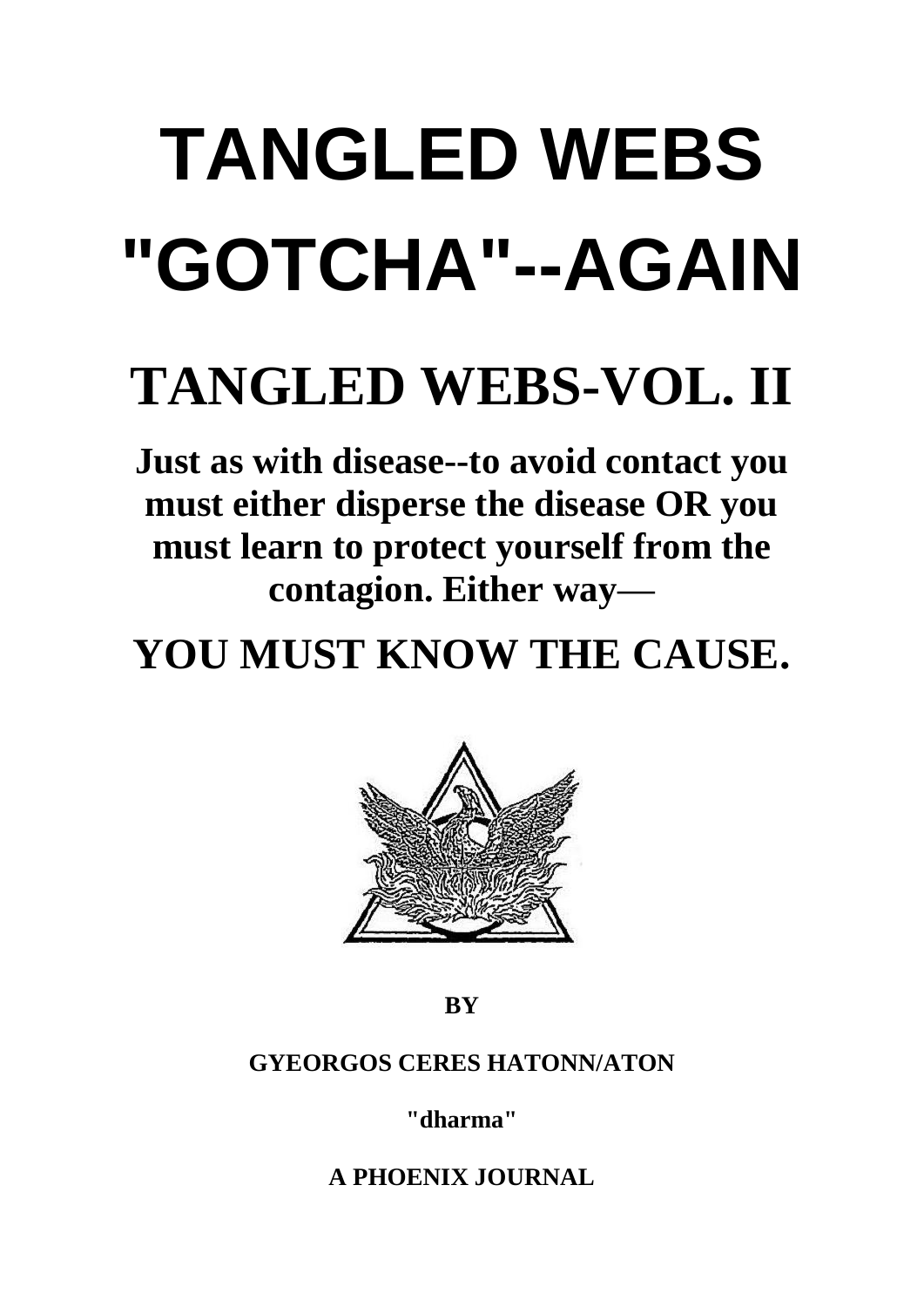**-- PJ 44 -- pag. 1**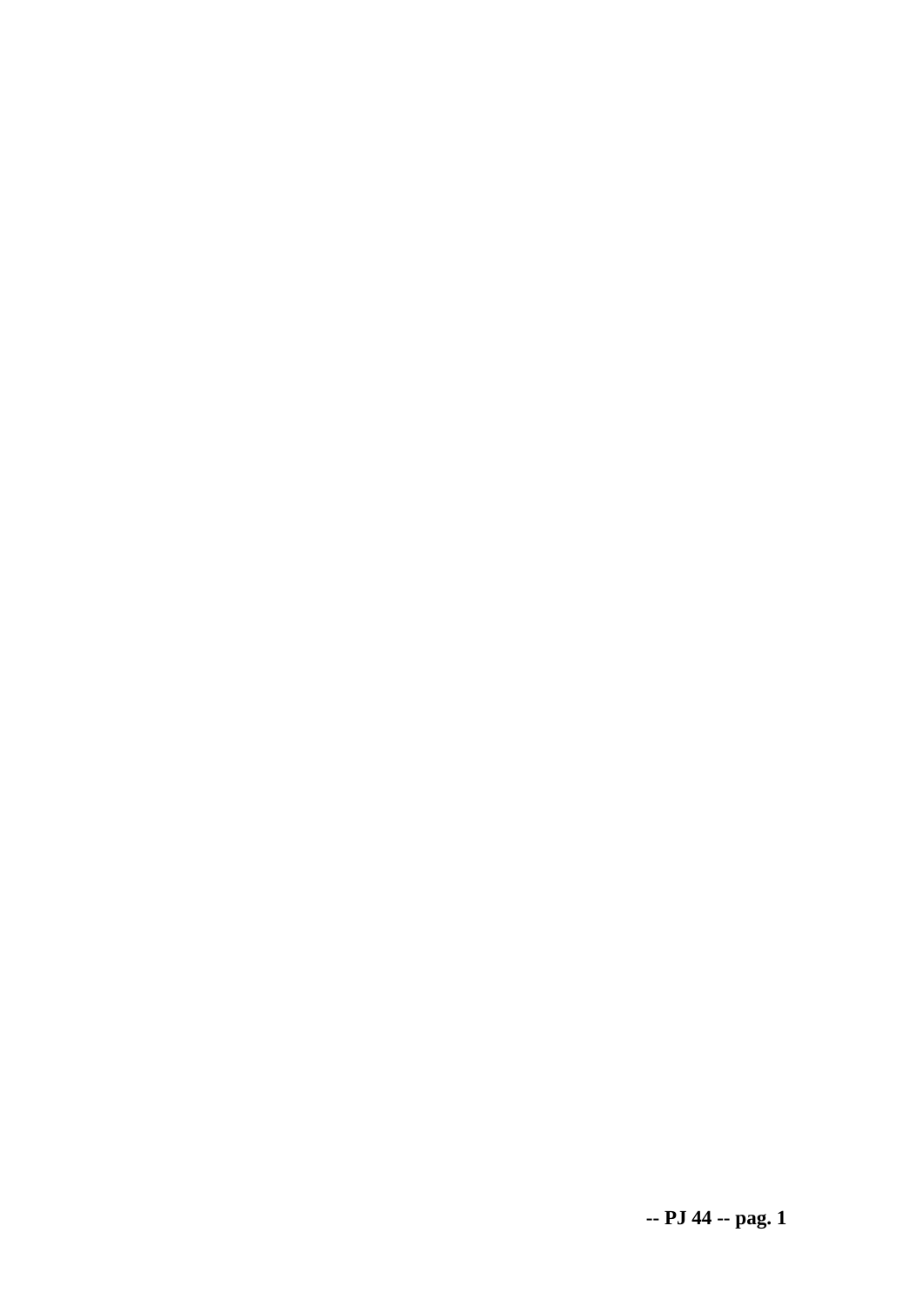# **TANGLED WEBS "GOTCHA"--AGAIN**

# **TANGLED WEBS-VOL. II**

**Just as with disease--to avoid contact you must either disperse the disease OR you must learn to protect yourself from the contagion. Either way—**

**YOU MUST KNOW THE CAUSE.**



**BY**

## **GYEORGOS CERES HATONN/ATON**

**"dharma"**

## **A PHOENIX JOURNAL**

**-- PJ 44 -- pag. 2**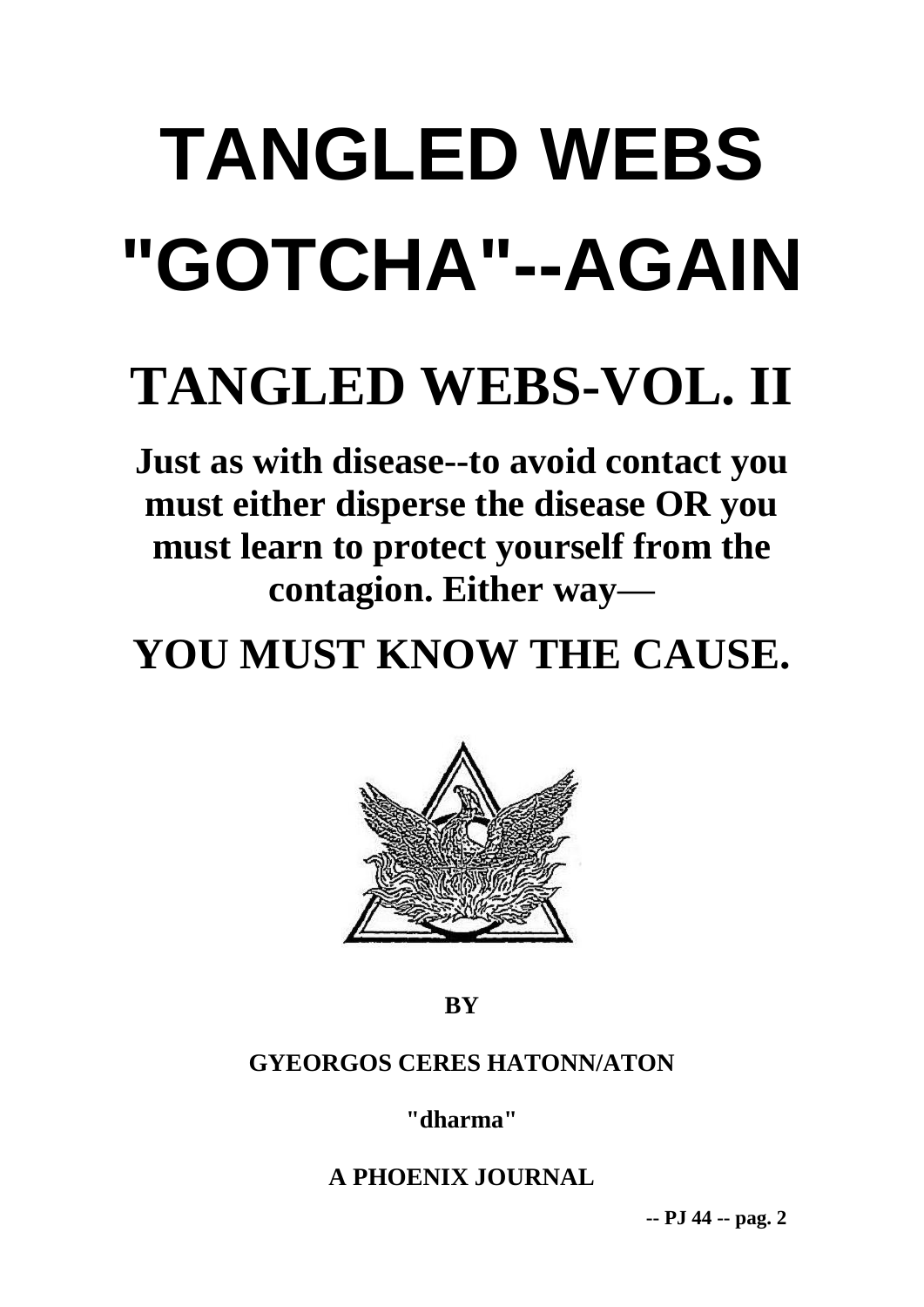#### **COPYRIGHT POSITION STATEMENT AND DISCLAIMER**

The Phoenix Journals are intended as a "real time" commentary on current events, how current events relate to past events and the relationships of both to the physical and spiritual destinies of mankind.

All of history, as we now know it, has been revised, rewritten, twisted and tweaked by selfishly motivated men to achieve and maintain control over other men. When one can understand that everything is comprised of "energy" and that even physical matter is "coalesced" energy, and that all energy emanates from God's thought, one can accept the idea that the successful focusing of millions of minds on one expected happening will cause it to happen.

If the many prophecies made over thousands of years are accepted, these are the "end times" (specifically the year 2000, the second millennium, etc.). That would put us in the "sorting" period and only a few short years from the finish line. God has said that in the end-times would come the WORD--to the four corners of the world--so that each could decide his/her own course toward, or away from, divinity--based upon TRUTH.

So, God sends His Hosts--Messengers--to present that TRUTH. This is the way in which He chooses to present it, through the Phoenix Journals. Thus, these journals are Truth, which cannot be copyrighted; they are compilations of information already available on Earth, researched and compiled by others (some, no doubt, for this purpose) which should not be copyrighted. Therefore, these journals are not copyrighted (except *SIPAPU ODYSSEY* which is "fiction").

The first sixty or so journals were published by America West Publishing which elected to indicate that a copyright had been applied for on the theory that the ISBN number (so necessary for booksellers) was dependent upon the copyright. Commander Hatonn, the primary author and compiler, insisted that no copyrights be applied for and, to our knowledge, none were.

If the Truth is to reach the four corners of the world, it must be freely passed on. It is hoped that each reader will feel free to do that, keeping it in context, of course.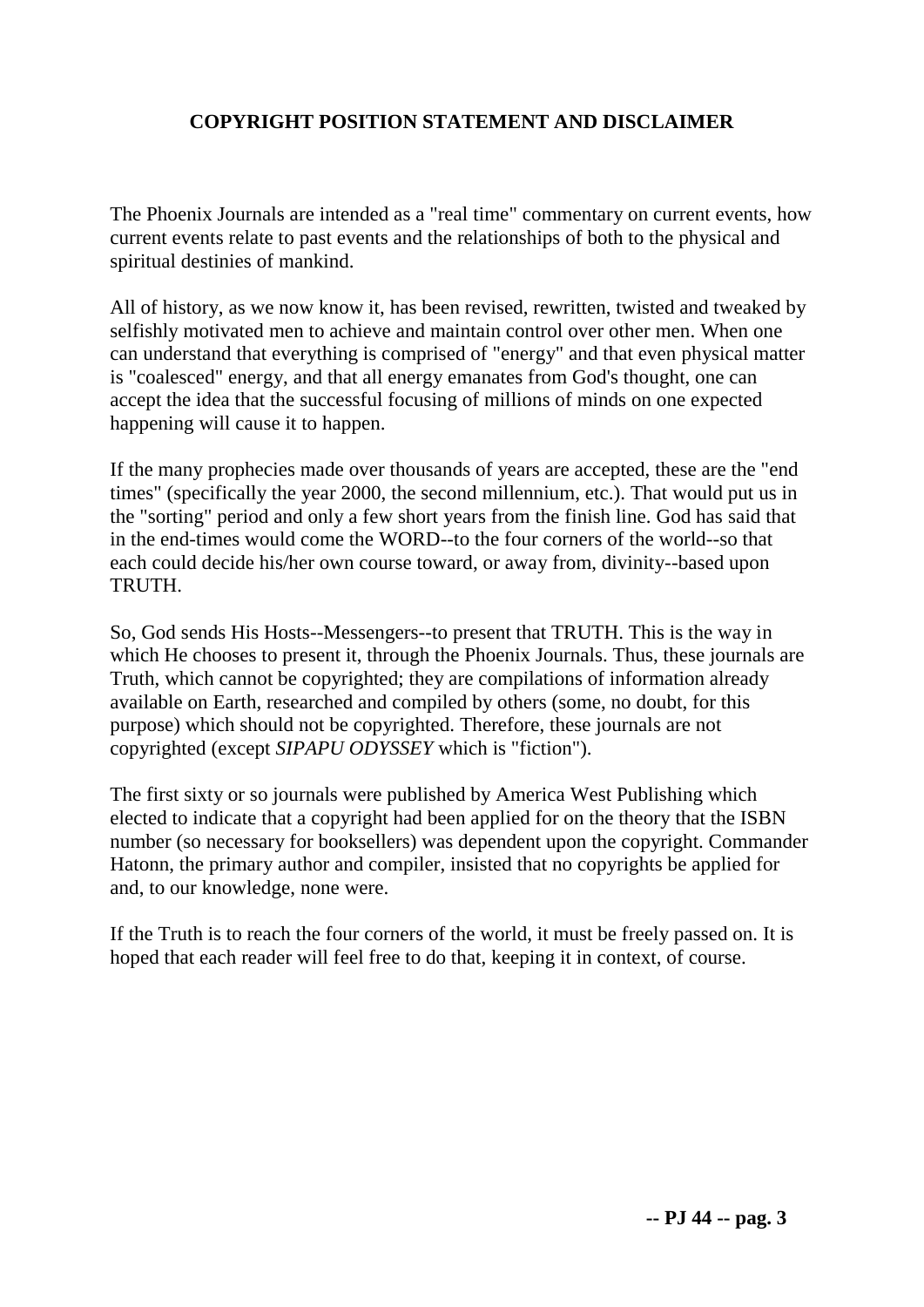#### TANGLED WEBS GOTCHA'--AGAIN TANGLED WEBS-VOL.II

The Phoenix Journals includes bibliographical references and indexes.

Contents: [Tangled Webs] -- [Crucifixion of the Phoenix -- [etc.] -- Pleiades Connection (8 vol's).

1. Spirit writings. I. Hatonn, Gyeorgos C. (Gyeorgos Ceres) II. Dharma, Computer person. III. Phoenix Journals.

91-36626

**ISBN 0-922356-63-7**

First Edition Printed by America West Publishers, March 1992

#### **PHOENIX SOURCE DISTRIBUTORS, INC. P. O. BOX 27353 LAS VEGAS, NV 89126**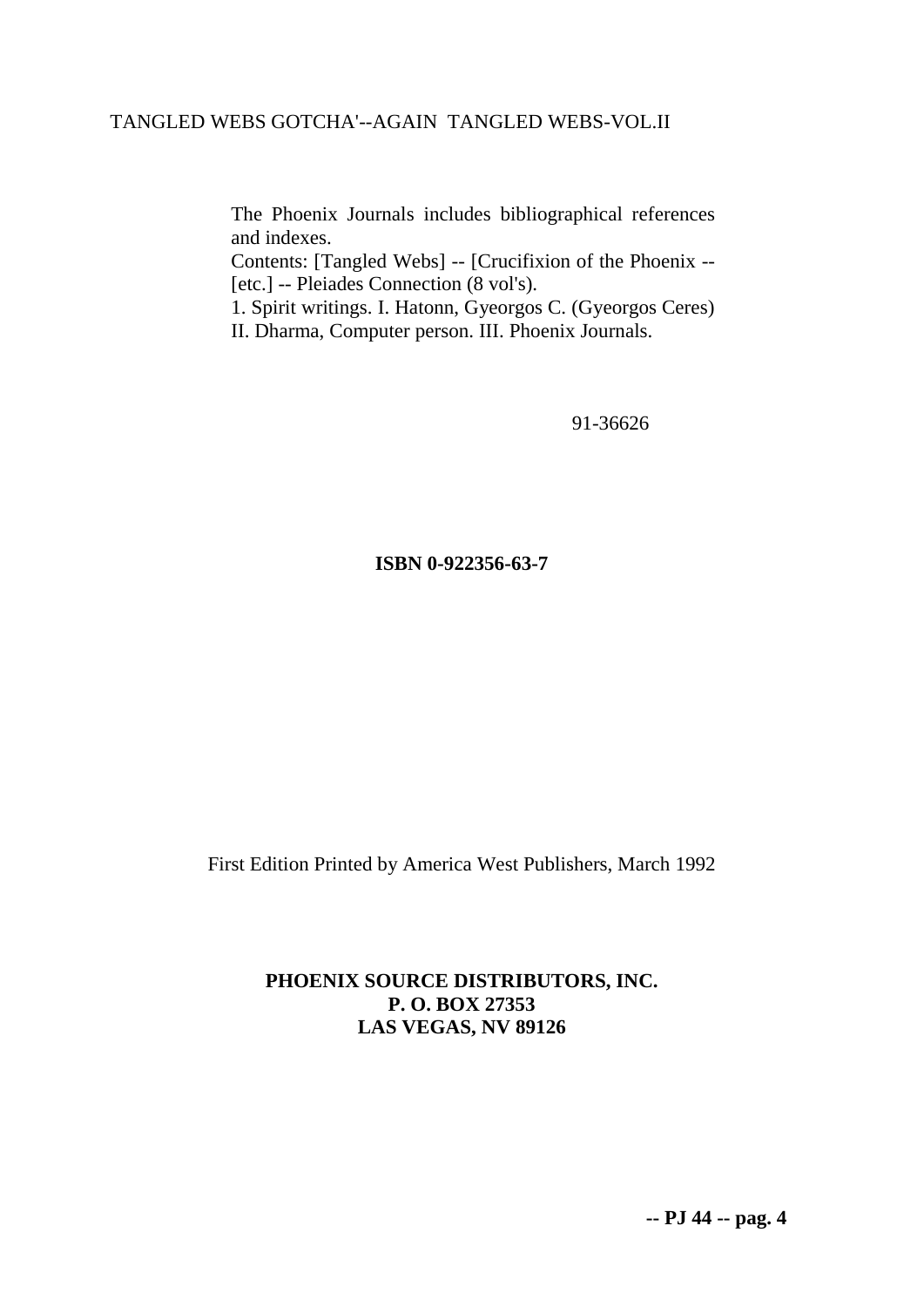#### **TABLE OF CONTENTS**

### **CHAPTER**

|                                                     | 9 |
|-----------------------------------------------------|---|
|                                                     |   |
|                                                     |   |
|                                                     |   |
|                                                     |   |
|                                                     |   |
|                                                     |   |
|                                                     |   |
|                                                     |   |
|                                                     |   |
|                                                     |   |
|                                                     |   |
|                                                     |   |
| INTRODUCTION: XX, AMERICAN CIVIL LIBERTIES UNION 20 |   |
|                                                     |   |
|                                                     |   |
|                                                     |   |
|                                                     |   |
|                                                     |   |
|                                                     |   |
|                                                     |   |
|                                                     |   |
|                                                     |   |
|                                                     |   |
|                                                     |   |
|                                                     |   |
|                                                     |   |
|                                                     |   |
|                                                     |   |
|                                                     |   |
| BUT WHAT DOES BUSH HAVE TO DO WITH ANYTHING? 40     |   |
| $SOWHAT?$<br>. 41                                   |   |
| SO FINALLY, AT LEAST, HATONN CAN'T TAG ISRAEL?  41  |   |
|                                                     |   |
| <b>CHAPTER 4 </b>                                   |   |
|                                                     |   |
|                                                     |   |
| STANFORD RESEARCH INSTITUTE AND COLD FUSION  45     |   |
|                                                     |   |
|                                                     |   |
|                                                     |   |
|                                                     |   |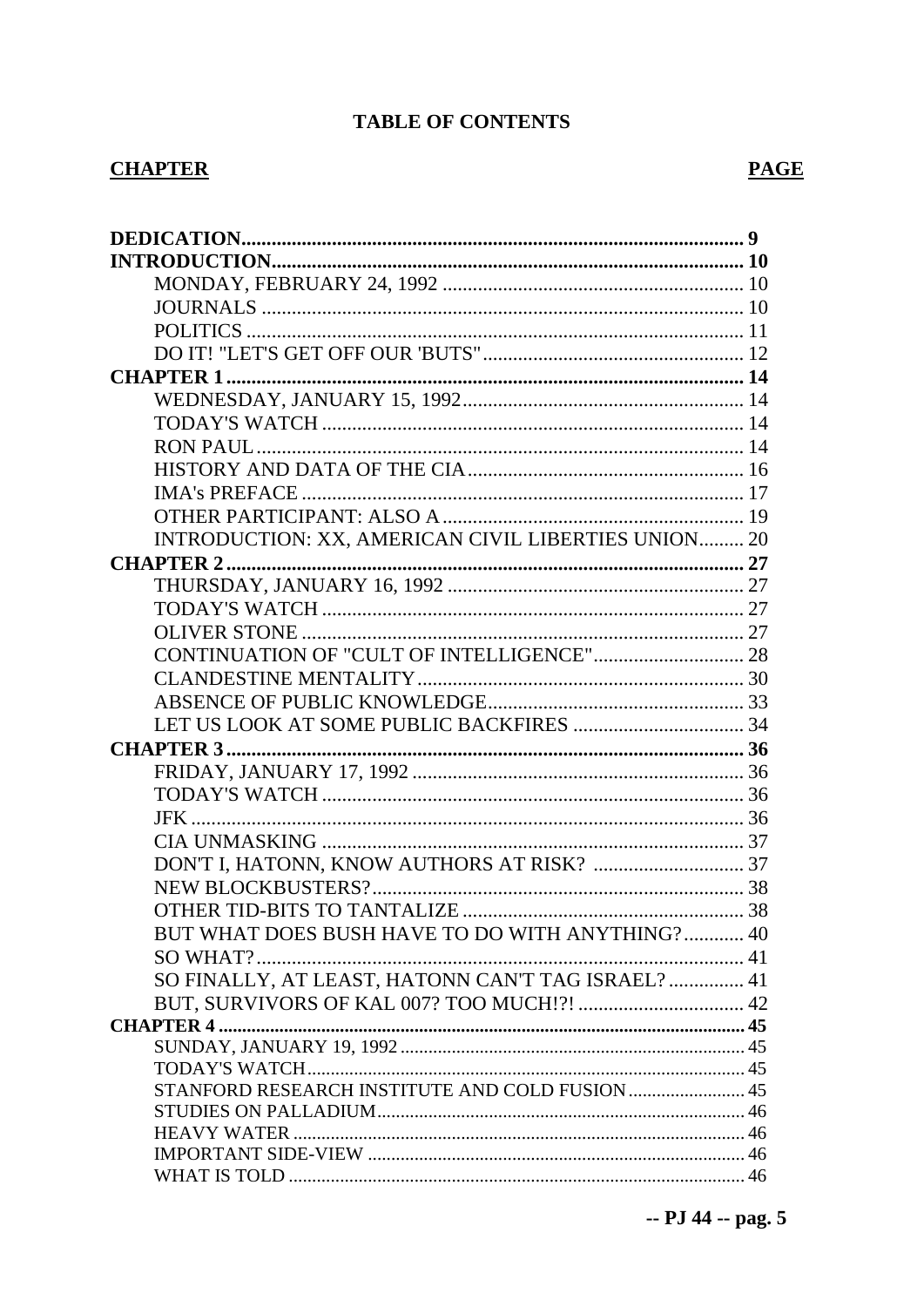| PRESIDENTIAL "BLAME" ONLY PART OF COVER  81 |  |
|---------------------------------------------|--|
| <b>CHAPTER 8</b>                            |  |
|                                             |  |
|                                             |  |
|                                             |  |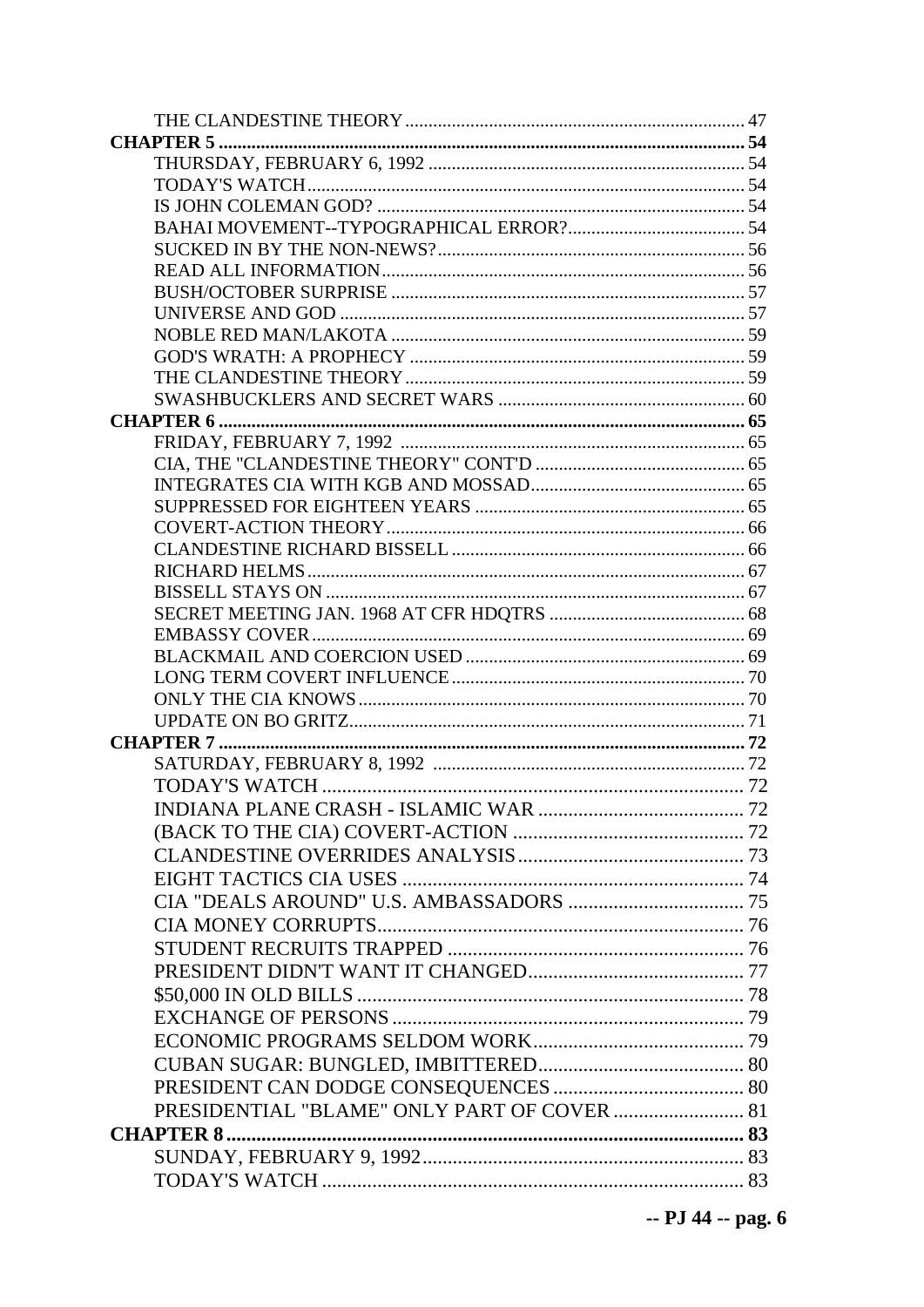| THE CIA AND THE INTELLIGENCE COMMUNITY  87         |  |
|----------------------------------------------------|--|
|                                                    |  |
| COMPUTERIZED RECORDS VIEWED AS THREAT  88          |  |
|                                                    |  |
| PROPRIETARY COMPANIES OUTGROW CONTROL  89          |  |
| A MULTI-BILLION DOLLAR CONGLOMERATE                |  |
|                                                    |  |
|                                                    |  |
|                                                    |  |
| CIA DID WHAT DEFENSE SECRETARY COULDN'T DO  91     |  |
|                                                    |  |
|                                                    |  |
|                                                    |  |
|                                                    |  |
|                                                    |  |
|                                                    |  |
|                                                    |  |
|                                                    |  |
|                                                    |  |
|                                                    |  |
|                                                    |  |
|                                                    |  |
|                                                    |  |
|                                                    |  |
| KEY PERSONNEL NOT AS PRESENTED PUBLICLY  99        |  |
|                                                    |  |
|                                                    |  |
|                                                    |  |
|                                                    |  |
|                                                    |  |
|                                                    |  |
|                                                    |  |
|                                                    |  |
| CIA AND THE INTELLIGENCE COMMUNITY--CONTINUED  104 |  |
|                                                    |  |
|                                                    |  |
|                                                    |  |
|                                                    |  |
|                                                    |  |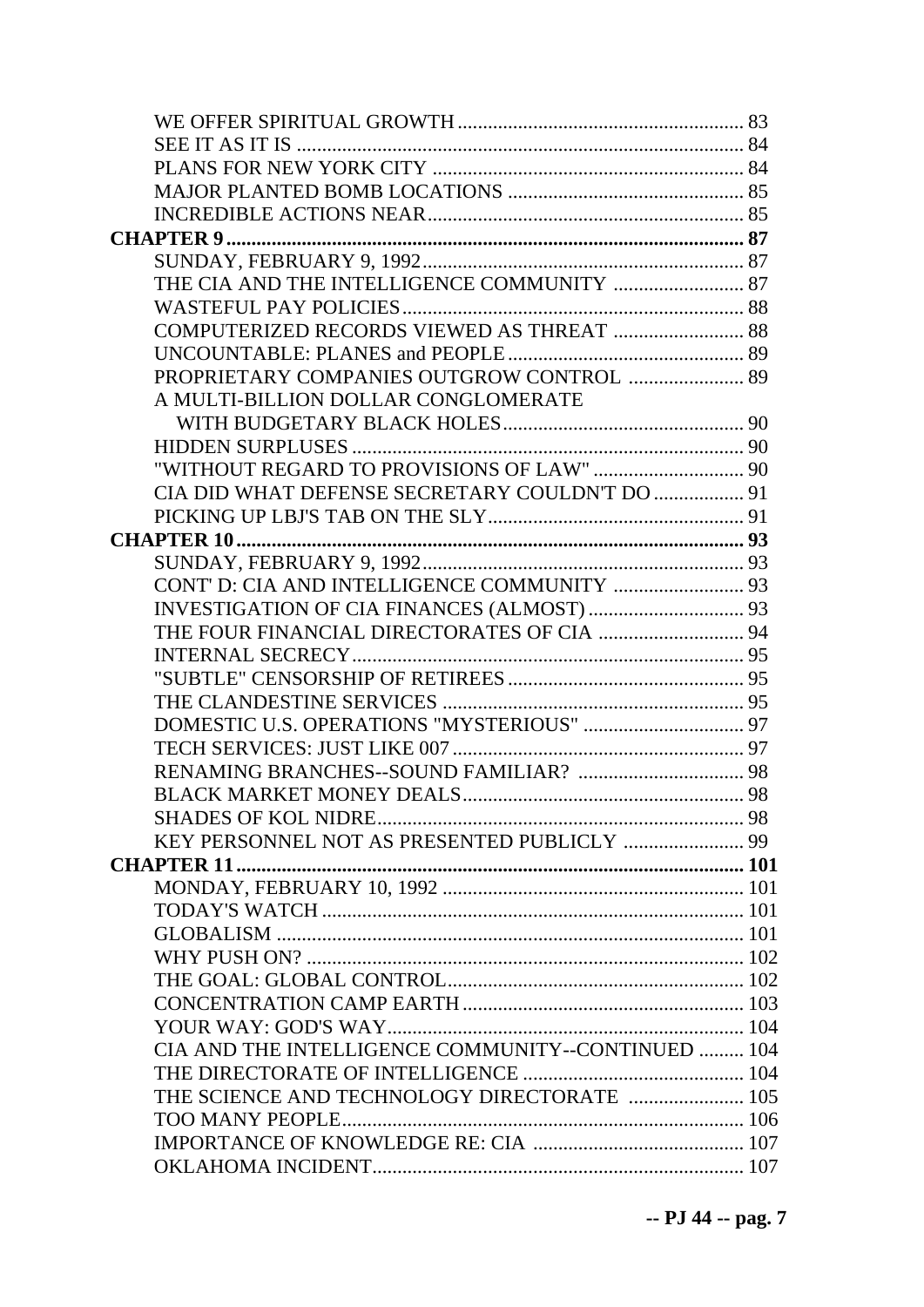| CIA HEAD "BIG CHIEF" OF ALL U.S. INTELLIGENCE  112        |  |
|-----------------------------------------------------------|--|
| BRITISH INTELLIGENCE REAL HEAD OF U.S. INTELLIGENCE 112   |  |
| <b>INTERNATIONAL AGREEMENTS SECRET FROM CONGRESS  113</b> |  |
|                                                           |  |
|                                                           |  |
|                                                           |  |
|                                                           |  |
|                                                           |  |
|                                                           |  |
|                                                           |  |
|                                                           |  |
|                                                           |  |
|                                                           |  |
|                                                           |  |
|                                                           |  |
|                                                           |  |
|                                                           |  |
|                                                           |  |
|                                                           |  |
| CIA AND THE INTELLIGENCE COMMUNITY--CONTINUED  123        |  |
|                                                           |  |
|                                                           |  |
|                                                           |  |
|                                                           |  |
|                                                           |  |
|                                                           |  |
|                                                           |  |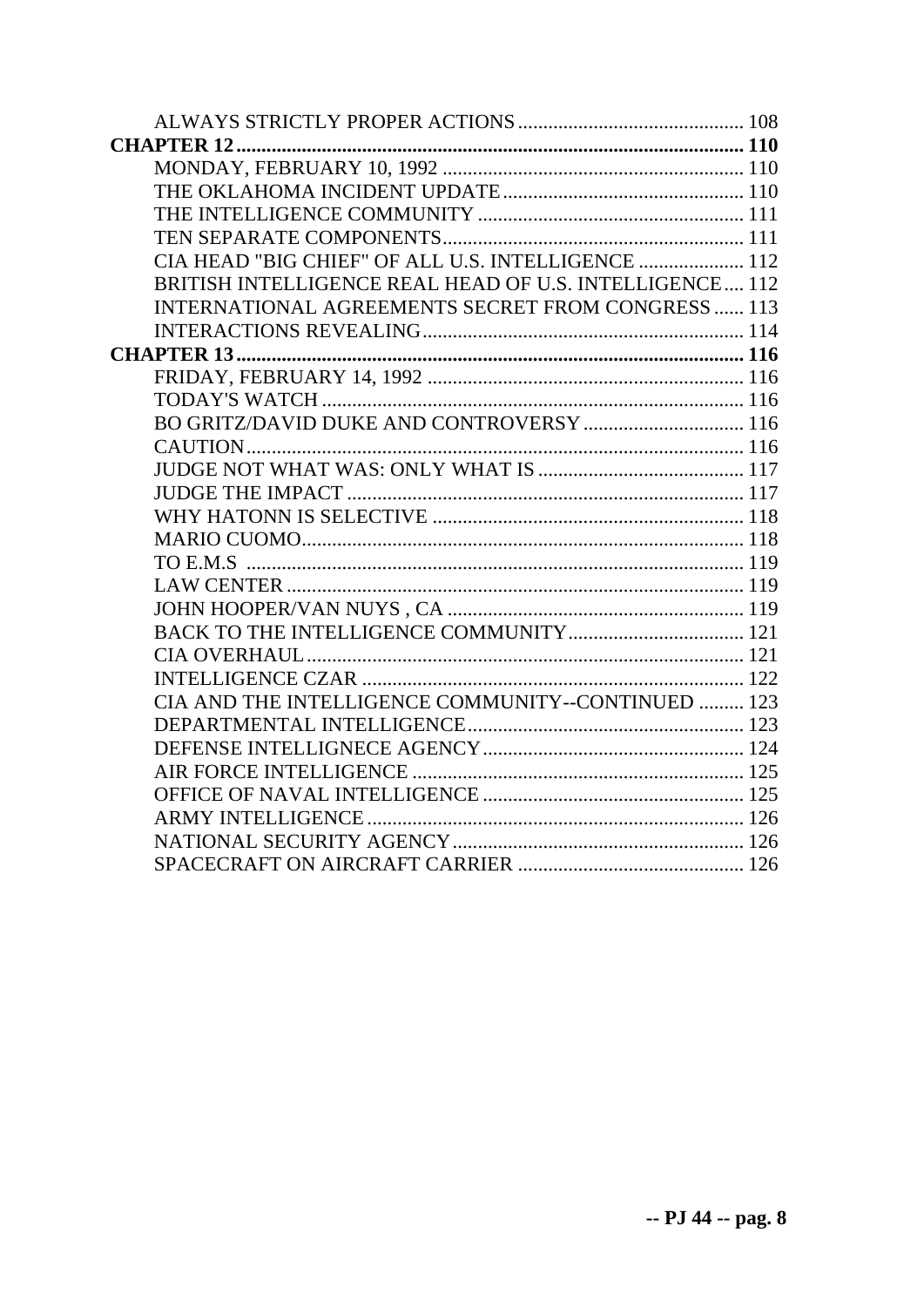#### **DEDICATION**

This series of volumes regarding the CIA are dedicated in great appreciation to several daring men who have come from the Special Services of Intelligence in one way or another and effort to enlighten a sleeping mass of citizens of the world--in time to allow for revolvement into the path once again--of Constitutional Law and protection OF THE PEOPLE, BY THE PEOPLE AND FOR THE PEOPLE. If YOU fail to heed the warnings, you have but to await the prison-keeper for you have done it unto self in your blindness.

I give great honor **to VICTOR MARCHETTI, JOHN STOCKWELL, AND COMMANDER JAMES GRITZ.** There are others, but these ones have done tremendous service to you and yet you fail to see and hear. May the gift of insight be given unto you for if you cannot hear through the ears and see through the eyes of ones who WALKED THE PATH, then you are destined to repeat and complete the PLAN utilized against you. So be it.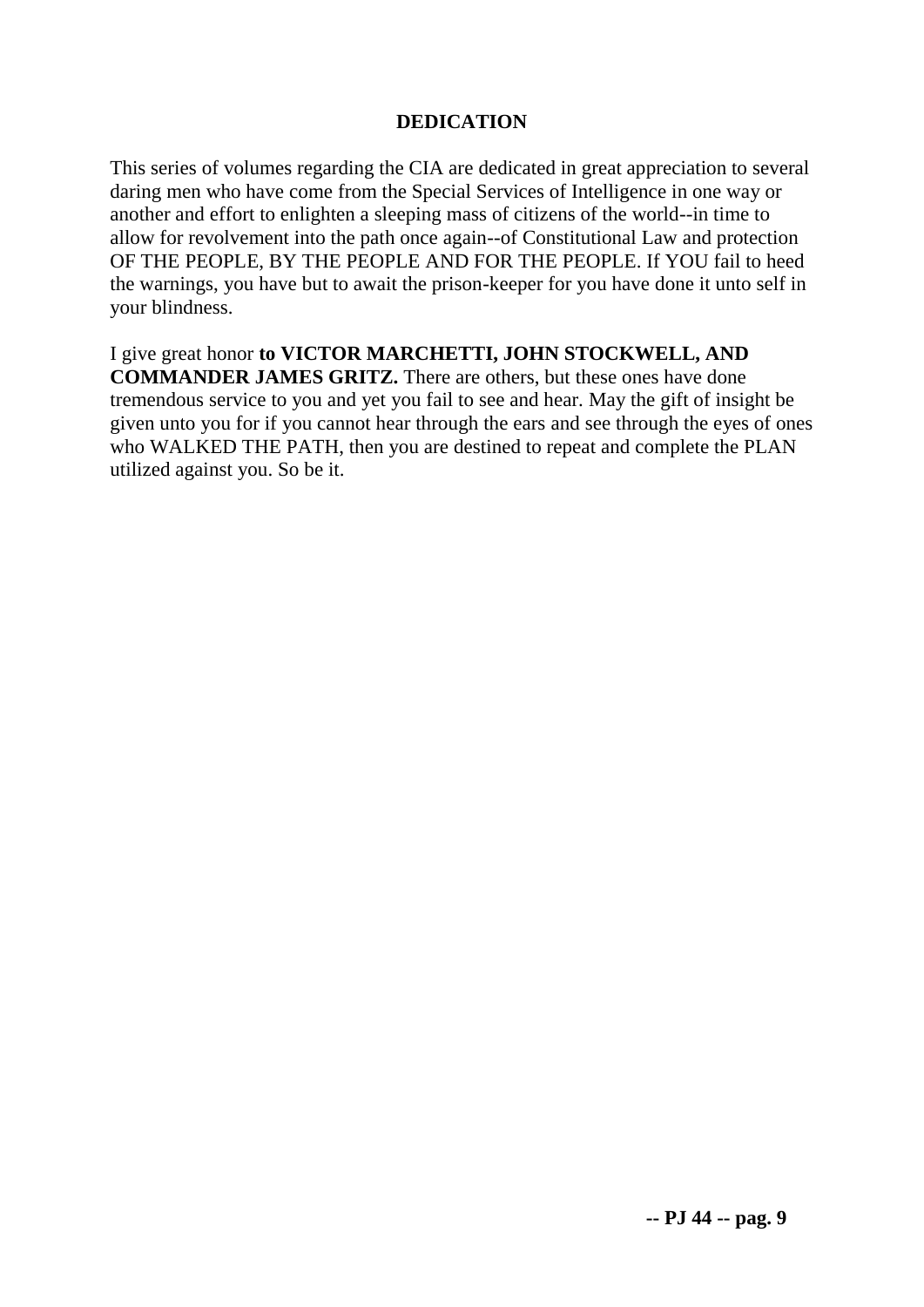#### **INTRODUCTION**

#### REC #1 HATONN

#### MON., FEB. 24, 1992 7:21 A.M. YEAR 5, DAY 192

#### **MONDAY, FEBRUARY 24, 1992**

As we set forth upon the winds of life journeys, how many are tossed about by the whirlwinds and how many are prepared in security beyond those winds? You, perhaps, cannot ever learn to stop the winds but you can keep your wings intact and learn to shed the winds so that they can pass you by.

In this endeavor there must be goals and dreams of how to reach those goals--beyond the moments in passing. There is only memory from past--and no future in certainty. There is but the moment--buffered by the lessons of the memories and the positive goals of the future in perception.

Since you can only be sure of some type of transition from this experience into another--even if you perceive it to be "death" and ceasing of adventure--so you must, in sequence, look beyond. HOWEVER, DO NOT DWELL IN IT FOR IT IS THE NOW WHICH IS MANIFEST FOR YOUR USE.

You must, also, hold fast to dreams for if dreams die and are buried, you become as a broken-winged bird that cannot fly. Perhaps, chelas, if there are no flights today for you, then maybe there is a wound which must first be healed. Perhaps you need acquire more "knowledge" that your directions and insight are honed for action. Even a broken wing can be healed and new feathers grown if ye but know HOW.

Dreams are but "thoughts" and thoughts--just mere thoughts--are powerful. They are as the electric batteries processing and storing energy. They are priceless as sunlight for life or as bad for one as poison. What are your thoughts? You fear? What do ye fear? Mistakes? Oh, precious ones--**there is glory to be had in GREAT MISTAKES. In gaining of perfection one MUST make the mistakes of the growing being--how else can the lessons be truly learned? Do not fear error- simply "correct" error!**

#### **JOURNALS**

Please, as we have asked before--attend these volumes as you would a compilation of daily "journals". We have grown too pressed to handle only one subject at a time and there is no ability to bring forth all in the *LIBERATOR*. We must write the details and backup and send forth the messages (call) unto those who will fall into the writings along their journey unto "mission" and see their purpose of the journey.

It is, for instance, necessary that as we write on the "Intelligence" forces (mutually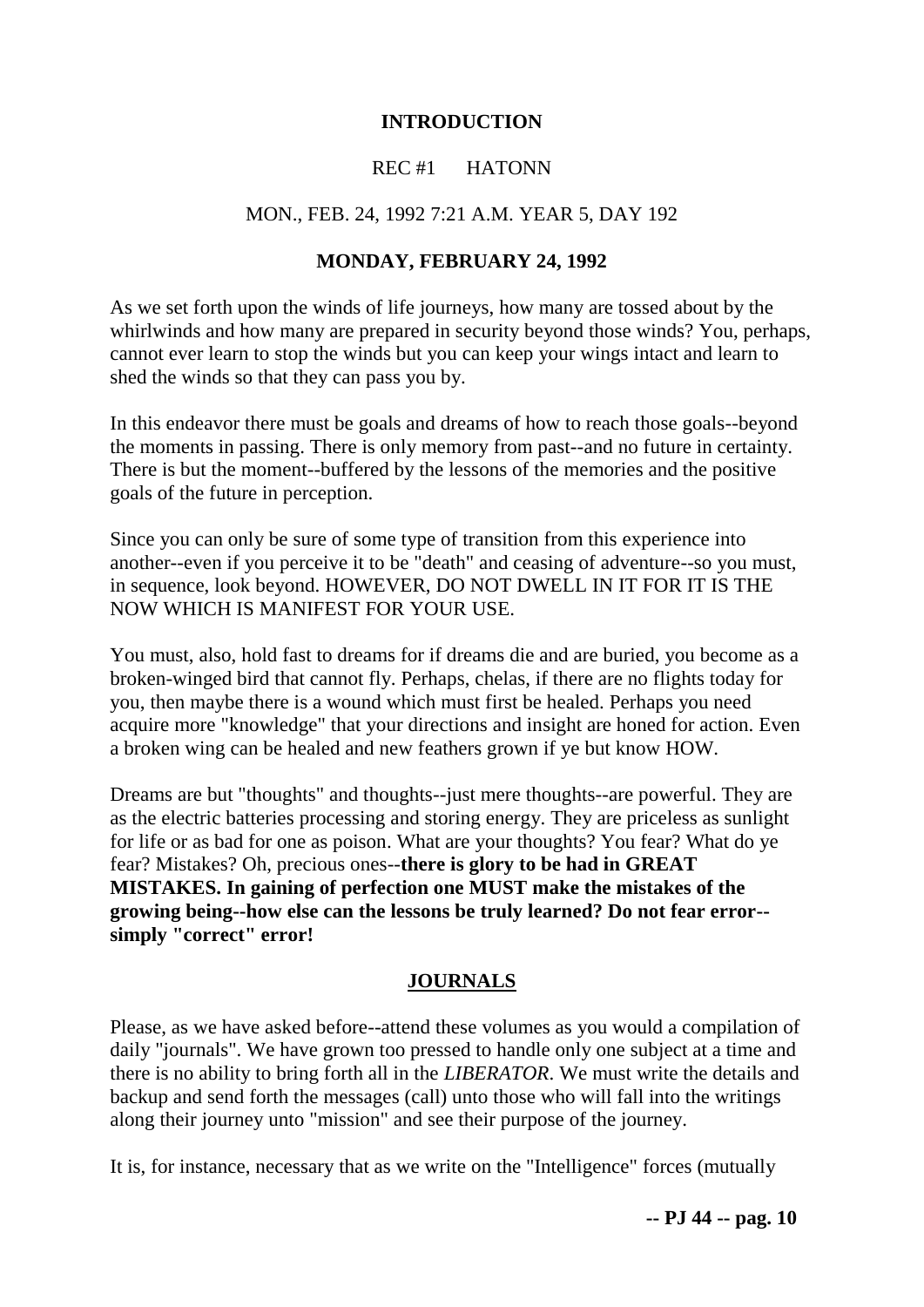exclusive terms, I believe), we must also give you insight on the participations of your President Bush so that you can attend an election with **knowledge** and not repeat and repeat your errors in blindness.

This means that you will have to plow through the tangled webs and threads of bindings which render you, as the fly in the spider web, helpless and without vision of Truth. If you fail to see your enemy and what has become your prison you have no way to set yourself free from the entanglement and the "spider" shall eat you or in the least, ye shall be trapped until you perish for as the insect in the web, he shall surely die if he cannot free himself.

Today ones speak of recovery of your economy. Greenspan gives you conjured reasoning why it appears there is recovery and all point to the "market". How much money might a family man out of work have in the market? Oh, you have it with a trusted Mutual Fund? And where does the Mutual Fund have its (your) money? And if it be pensions and retirement funds you await--where is that money invested? Ah so- the words are just more "party line" to make you believe that which is NOT. There is only more unemployment this day and less industry--THERE IS NO RECOVERY AND IT SHALL BE LONG BEFORE THERE IS ANY KIND OF RECOVERY IN THE BUSINESS COMMUNITY. GREENSPAN KNOWS AS MUCH AND IS SETTING YOU UP FOR THE FINAL BLOW WHEN THEY TELL YOU: "WE THOUGHT IT WOULD BE DIFFERENT, WE TRIED EVERYTHING--BUT ALAS, IT DIDN'T WORK. I'M SORRY PEOPLE, YOUR ASSETS ARE ALL GONE!" Ah yes, it WILL be that way. Just as "they" now tell you there were errors in the bombing of civilian targets in Iraq, right after telling you that you had "perfect precision" bombing when it was convenient and served their needs--they will tell you simply and openly--"We made a mistake" and whether or not you like it--your life savings and property will be gone and there will be NOTHING YOU CAN DO ABOUT IT. YOU MUST ACT *NOW* FOR IN THE HANDS OF THE BEAST WAITING TO EAT YOU IS **NOT SECURITY FOR ANYTHING.**

#### **POLITICS**

I am asked about this one or that one and I have spoken of my aversion to anything regarding politics; however, you are stuck in the mire of that very downfall. I am specifically asked about Jerry Brown. His pronouncements are good--excellent, in fact, for breakaway from the present and movement into the new, and his plan could work to pull you out and up through the morass--if there be enough support. You still have to clean Congress. However, as we disclose "crime" in the ranks you can clean the Congress. You will have to reinstate the missing 13th Amendment and remove all of nobility and title (that DOES mean attorneys) from the offices of government--just as the Amendment is intended. You will also have to return to a "justice" system and clean the vermin from the halls of Law. Yes, that DOES mean that ones wishing to serve will need renounce all connection with power. REMEMBER: YOUR GOVERNMENT IS OF YOU, BY YOU, AND FOR YOU--NOT FOR THE LEGAL POCKETS WHO MANIPULATE AND DESTROY JUSTICE.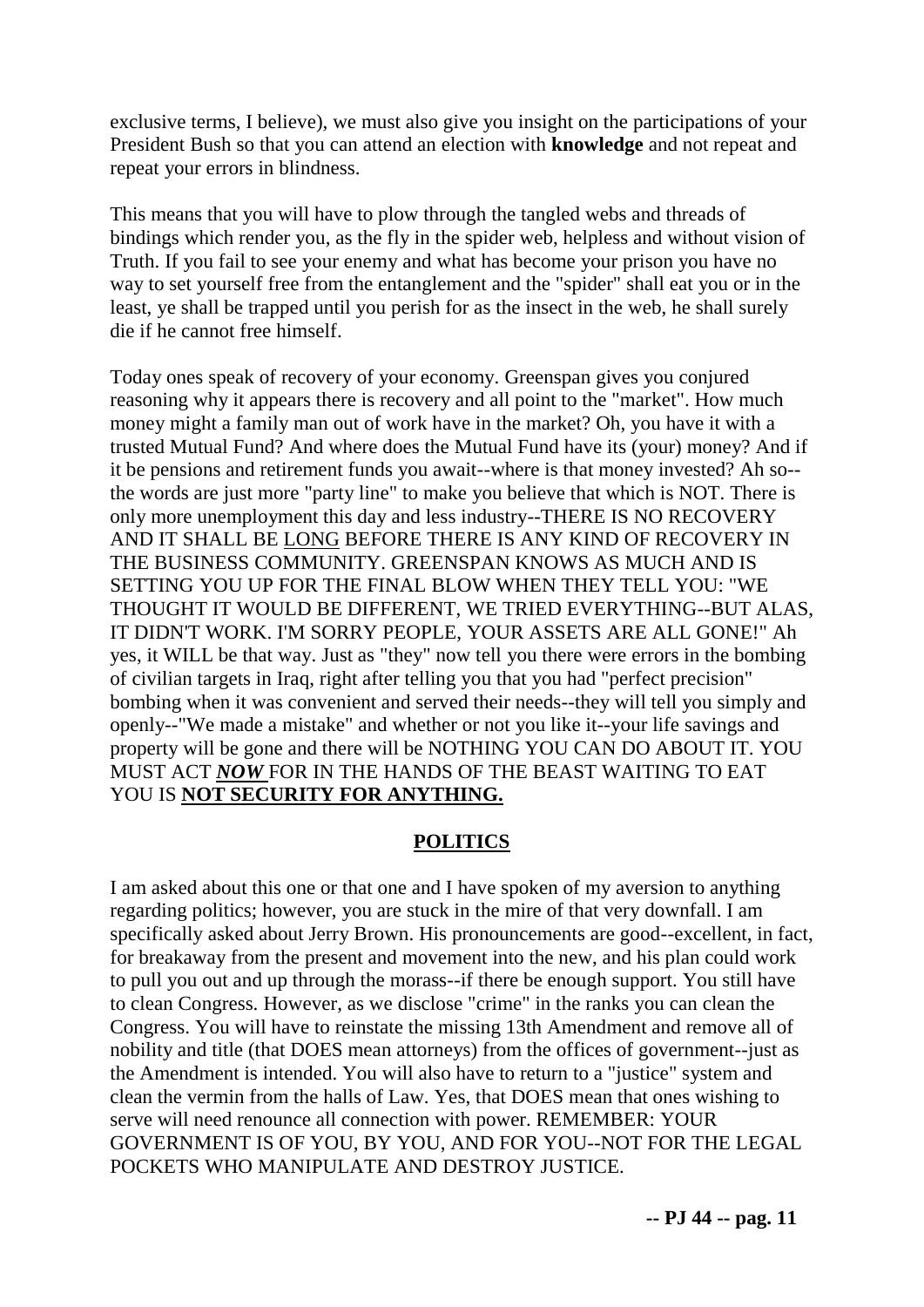Are all Lawyers "bad"? NO. Are all Khazarians "bad"? NO. But I promise you that there are indeed FEW Khazarian Lawyers who have good intent or justice as operating procedure.

Do not quote me as saying "Jew" for YOU CALL THEM JEWS--I DO NOT--FOR THEY ARE NOT. They are anti-Christ Talmudists from the Khazarian lineage HAVING NOTHING WHATSOEVER TO DO WITH JUDAISM AND THEY HAVE STOLEN YOUR GLOBE THROUGH THE BRITISH-ISRAELI COMMITTEE OF 300 "CONTROLLERS" CONSPIRACY.

All you have to do is look and you can see what is happening in the controlled political arena--even in the ranks of the political Parties currently allowed, ones are not allowed within the balloting halls and are being restricted from the ballots themselves.

It is mandatory that the Parties in point be LEFT and ones unify separately as a new offering and join together in service most validly suitable to form a TEAM which cannot be beaten. YOU MUST LOOK TO THE LARGER AND HIGHEST GOOD. You now have Ross Perot offering to run for the office of President. Why would you further disperse strength?--JOIN TOGETHER AND A THRUST CAN BE MADE WHICH CANNOT BE THWARTED BY THE ELITE GANGSTERS. YOUTHE-PEOPLE MUST TAKE CONTROL!

A Man who is blind of sight must accept his plight and learn Truth through other senses--a Man who refuses to open his eyes and see is truly crippled.

#### **DO IT! "LET'S GET OFF OUR 'BUTS' "**

The front flyer from a book has been sent to my attention. The small inserted writeup is worthy of reproduction for your thought processes. The book is by the above title and let's see here, it is by a John-Roger & Peter McWilliams. You will find it almost anywhere that books are sold for it is not controversial and is a best seller--do-ityourself type of volume. I believe it bears enough pondering material to suffice moving into the volume in hand.

*Within each of us is a dream--a heart's desire.*

*For some, it's a professional or a career goal; for others, it's a relationship or a family. It might be a political or social desire, or it may be a religious or spiritual one.*

*Unfortunately, many people are not pursuing their heart's desire. Some are so far away from living their dream that they have forgotten what was their true dream.*

*Why? What's keeping us from fulfilling our heart's*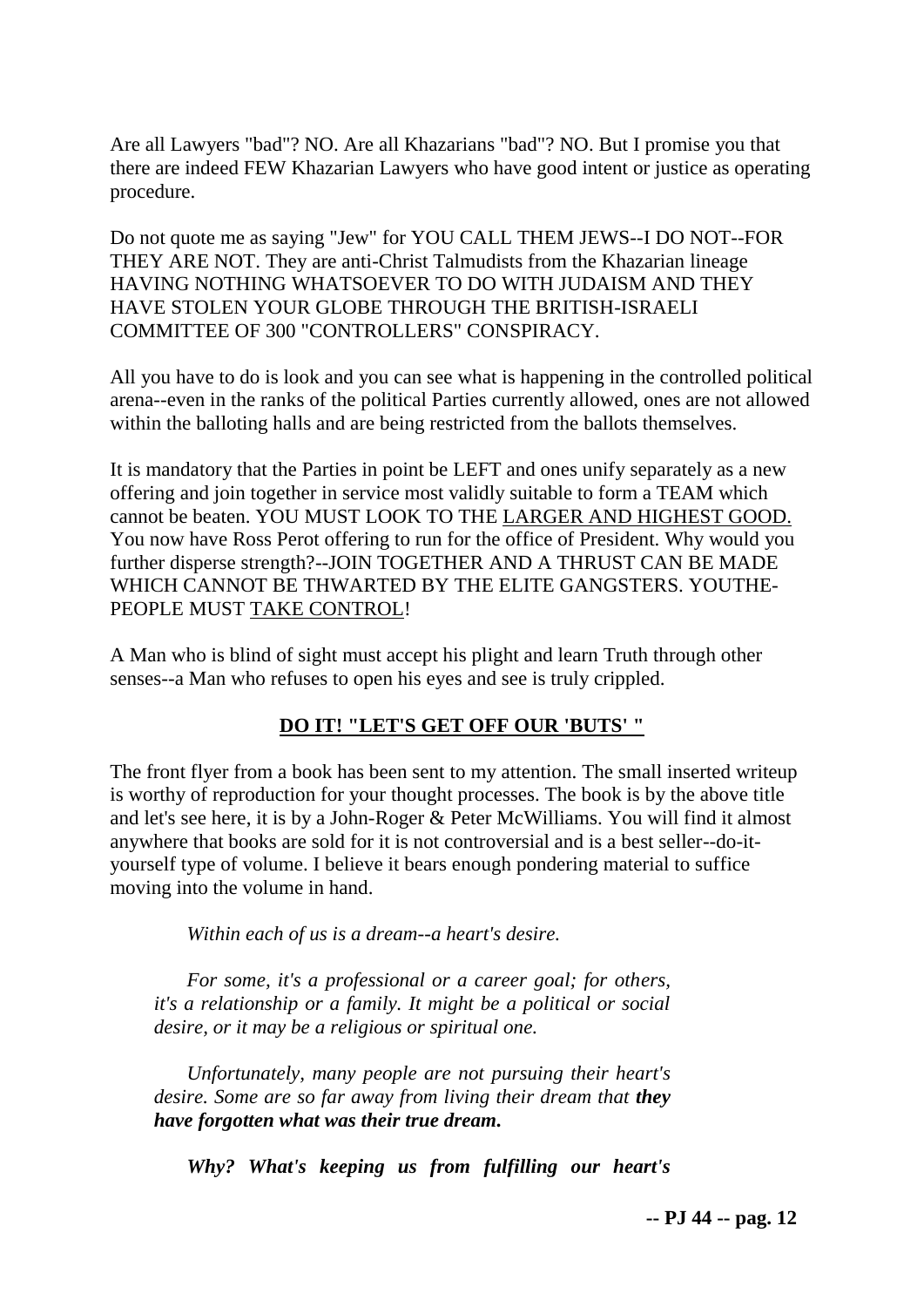*desire? Why aren't we living our dreams?*

*Our comfort zone.*

*Our comfort zone includes all the things we've done often enough to feel comfortable doing. Any behavior outside our comfort zone can result in fear, guilt, unworthiness, hurt feelings, anger, discouragement--you know: discomfort!*

*Alas, to accomplish something new requires new behavior, and new behavior by its very definition lies outside the confines of the comfort zone.*

*So, do we honor our comfort zone, or do we honor our dream? The choice is ours.*

#### *As Galbraith pointed out, "When faced with the choice between changing and proving there's no need to do so, most people get busy on the proof."*

To accomplish anything, you must get up off your assets and put aside your "buts"- and "if onlys". You have the power of God to allow you to accomplish ANYTHING YOU WISH--I believe it is time to take that action and let's get on with our work.

Gyeorgos Ceres Hatonn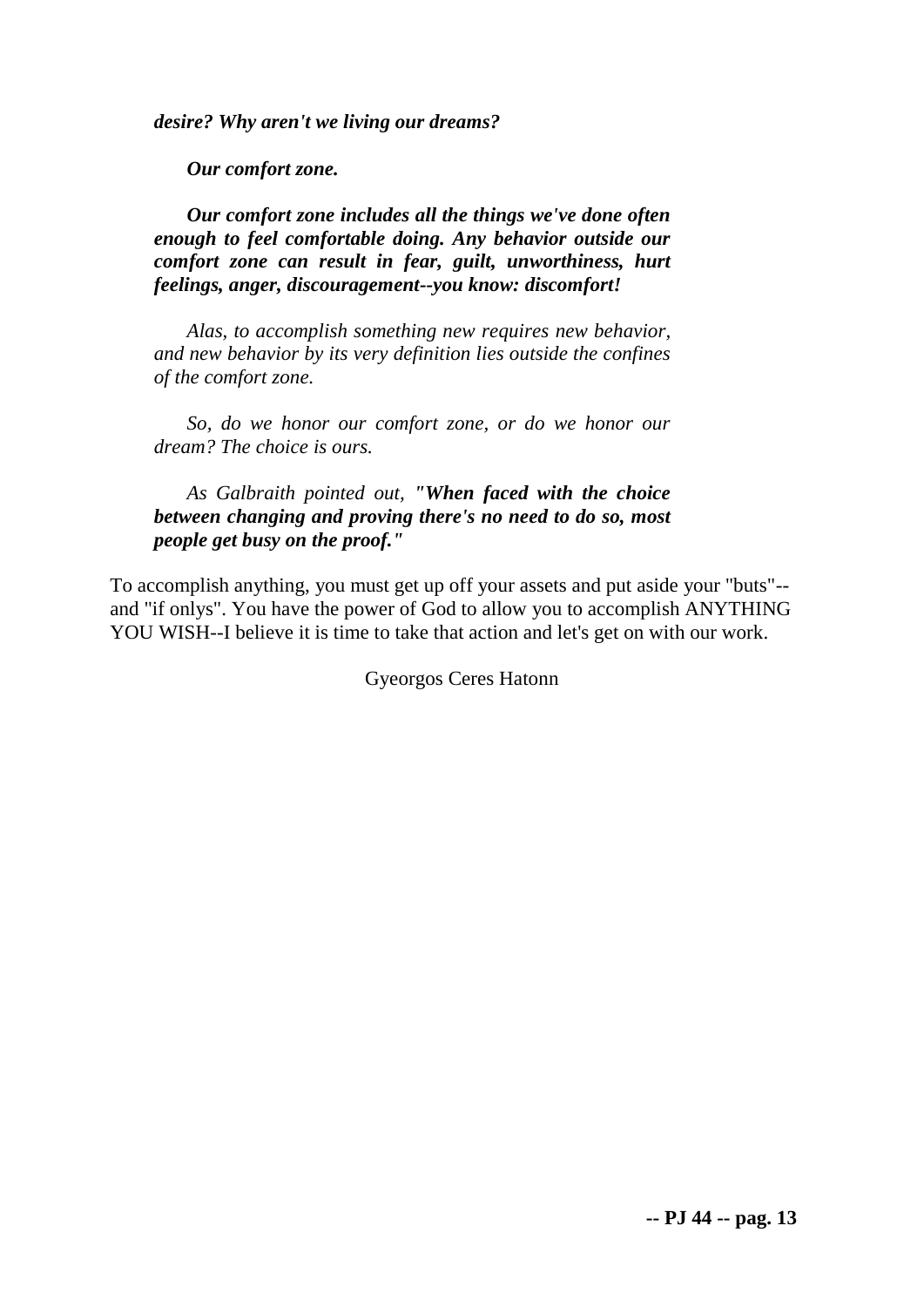#### **CHAPTER 1**

#### REC #2 HATONN

#### WED., JANUARY 15, 1992 9:34 A.M. YEAR 5, DAY 152

#### **WEDNESDAY, JANUARY 15, 1992**

#### **TODAY'S WATCH**

Oh "crunch"! What will the idiots do next? You have a situation about to burst now, with China. You are going to impose trade restrictions against them after all the hullabaloo about open and favored trade, etc. That, of course, was to allow a good infiltration of the banking system and Kissinger Associates to get ready, set and GO. I promise you that this will be a **VERY** bad mistake because of the sheer numbers of Chinese bodies.

Can you not see that which your government is doing in the guise of saving "your jobs?" all the while they are moving all of your major industry into foreign countries? They are restricting you-the-citizens from having products either at lower affordable costs, quality worthy of purchase or having anything within range in depressed times. While your government claims nonisolation--they bulldoze dead ahead on ISOLATION--isolating you citizens from ability to obtain products. Do you not see? Even your own products will continue to be too high priced until depression strikes and no-one has funds for purchase at any rate, and also cause scarcity so that you have nothing either way.

Do you realize that GM's cuts alone will bring another 500,000 unemployed to the bread lines?

#### **RON PAUL**

I have honored Ron Paul often in the past but I now take exception LOUDLY to his projections at this time regarding the Soviet Union.

He says: "In 1989-90 we watched the collapse of Soviet socialism. In 1991, the Soviet Union itself vanished. Thus ended 74 years of the most brutal social engineering in world history--communism, the attempt to banish God, human nature, private property, and economic law…… "

Balderdash: **Nothing collapsed and nothing vanished! At this point not even the "name". This is typical of the confusion factors at work. They have simply moved their main point of operation to downtown New York and Washington D.C. They NEVER were Communist and when did you ever witness ANYTHING "VANISH" BY SIMPLY CHANGING ITS NAME? Ah, does the cup in front of you "vanish" because you now call it a "jug"? I thought not!**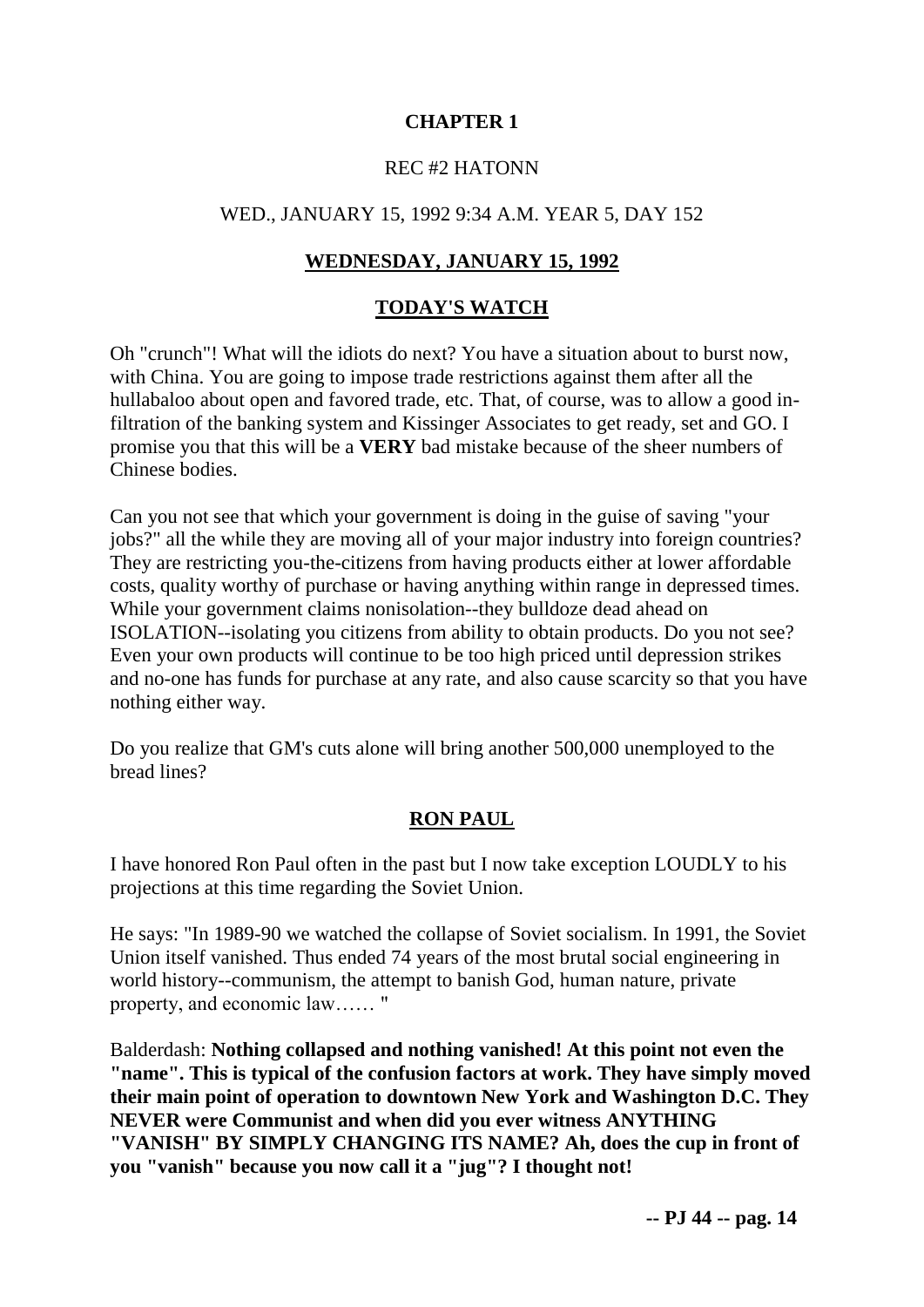#### **What else your Big Boys are telling you this day--"...there were far fewer casualties of Iraqis in the war than reported!" No, there were hundreds of thousands MORE--and you are now getting your "reverse information" tactics.**

My notation regarding Paul is not to discredit him, it is that he has decided "...not to seek the Presidency but rather fully support Pat Buchanan." As of now there is ONLY ONE CANDIDATE PLANNING TO RUN ON THE PLATFORM SOLELY OF RESTORATION OF THE CONSTITUTION--BO GRITZ. At times even he is swayed by the political manipulators and he must, further, come into understanding that your nation was "birthed one nation under GOD--not one under a man named "Jesus". This "man" and "christ" are not synonyms. This must be understood in its full intent of freedom for ALL--even those who could not know or recognize a person called Jesus. I insist you consider again--HIS NAME WAS ESU EMMANUEL! THE NAME "JESUS" WAS GIVEN THE MAN AFTER HIS "DEPARTURE"--BY SAUL OF TARSUS (ESU'S DEADLY ENEMY) AS HE WAS TRAVELING UNDER HIS CHANGED NAME (PAUL), IN GREECE. PAUL CHANGED THE TEACHING TO SUIT THE NEEDS OF THE ADVERSARY AND PULLED OFF THE COUP OF THE GENERATIONS. IF YOU DOUBT ME AND YET YOU WISH TO CHECK HISTORY--NOTE THAT THE JEFFERSON BIBLE HAS REMOVED ALL OF PAUL'S WRITINGS--INDEED THAT WAS THOMAS JEFFERSON!

Therefore, you were birthed a "Christ--ian" in "Godness" nation to bear the lamp of freedom and symbol to a fallen planet as "God's chosen"--"i"sraelis. I am sorry, you born-again "Jesus" ones--it simply cannot be Truth, that which you are told to believe. The "Jesus on the Cross" story has no bearing on your nation as a placement for the masses of God's children--most of whom are totally unaware the story is fabricated to fool you grabbers of the easy way out. I would rather see OUR nation fall through the blatant deceit and open lies than through a substitute lie fostered by do-gooders. When ones come into understanding of TRUTH, then and only then will they have God's support in the human endeavor! So be it.

As we finally sit to pen on our work this day, I feel the frustration at the interruptions and the changing of topics. Yes, we do need to write about immunizations and inoculations but the public must begin to think for selves. There are forms which can be obtained from the Common Law Service Center (3rd Judicial District, 564 La Sierra Drive, Suite 187 Sacramento, California Republic, Telephone: 916 487-1849) which can be utilized to get children into schools and get them out of the immunization circle if you choose to so-do. My advice? By all means, it is a horror and not that which it appears to be. I consider the program to be one of "The Poison Needles" if that might give you a clue. Others call it "Murder by Injection". It is as with anything that starts with merit and ends up as tools of evil and control within the greedy tentacles of the Elite.

Since your political world is in as severe straits as your medical world--I cannot take one topic at a time lest other information go begging. If you get the two Books recommended in the prior JOURNAL, then you will have enough information until we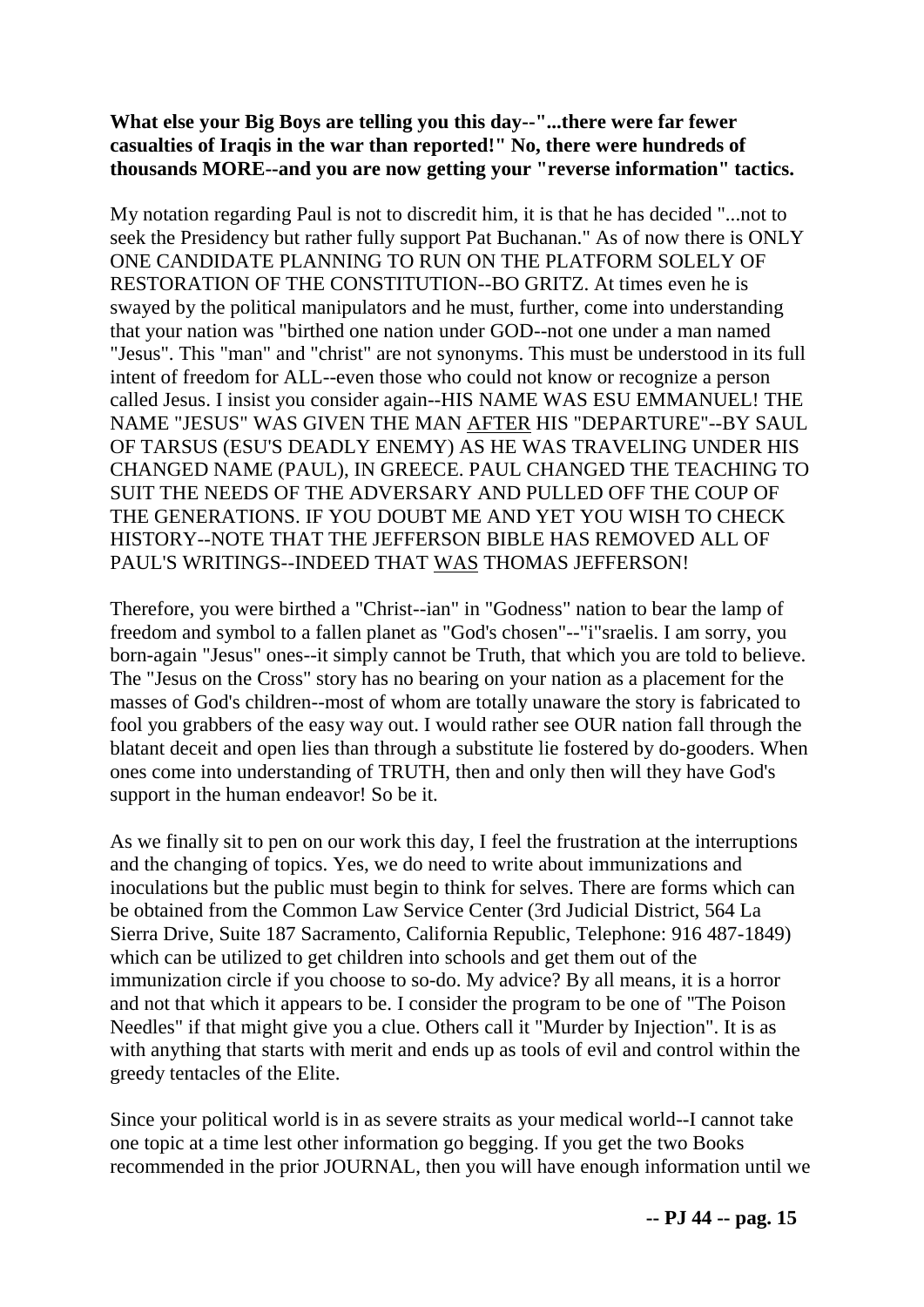can get back to the beginnings of the immunization story and update it for you. Please bear with us, readers, as we are efforting to our utmost ability to cover it all and human limitations are most limiting.

#### **HISTORY AND DATA OF THE CIA**

I have promised, and today it becomes imperative, to give you history and data of the CIA. I prefer to go with the ones who refer to the CIA as the "Cult of Intelligence". You will find that from onset it was structured under the guise of working "for" the Soviet Union while all ones involved thought it was "against" the Soviet Union. I can best give you the story through the eyes of ones involved. I am, however, faced with a most definite problem, the material in point is now found in a book which has deliberately been taken from print and buried in the pits with other truth-bringing. Therefore, I shall simply write and refer to the authors by initials until such time as I can be sure of security. I believe this to be one of the best outlays in incidental information from past years and can be confirmed by more recent information as it has been brought forth and as we will outlay it. I will have to do it in two volumes to keep the length within ability to handle but I believe you will find it most interesting indeed.

**My main need for immediate attention to this subject is that there is farcical thrust to "make public CIA documents which have been top-secret." I believe that you will find that there is information deleted from all documents even in the files, transposition of data, codes and total falsification of documents until, as with UFO phenomenon, there is no truth in that which will be foisted off on you in the public domain. The documents, further, will be interpreted FOR you and will disclose ONLY THAT WHICH IS INTENDED TO FURTHER MISLEAD YOU AS TO TRUTH. ANYTHING OF VALUE WILL REMAIN "NATIONAL SECURITY" AND I ASSURE YOU--YOU WILL GET NONE OF THE TRUTH!!!**

Indeed, I shall even change initials of the writers in point for they have paid dearly enough and then I shall contact the one still living, personally. We will call the first writer in Introduction, IMA (I Am Anonymous).

I remind you that the CIA is only a small branch of the KGB/Mossad and exposure is deadly. I believe as we outlay experiences and see the connections with Russia right from onset you will be able to set  $1+1$  to 2. Most of you don't have the vaguest idea when or how it came to be a CIA and it was so exciting to be in that circle or witness the intrigue, etc., that you lost all knowledge of what it was or is. You see, you think INTERPOL to be something out of "Get Smart" or "James Bond". That is a REAL serious organization.

Since there is afoot a movement to disband the CIA, be cautious. It is as with the Soviet Union and KGB. Disbanding is NOT the point for there is NO INTENTION TO DISBAND ANYTHING--ONLY UNIFY AND STRENGTHEN INTO THE GLOBAL CONTROL FORCES. Again, changing the name of the "cup" to "jug" does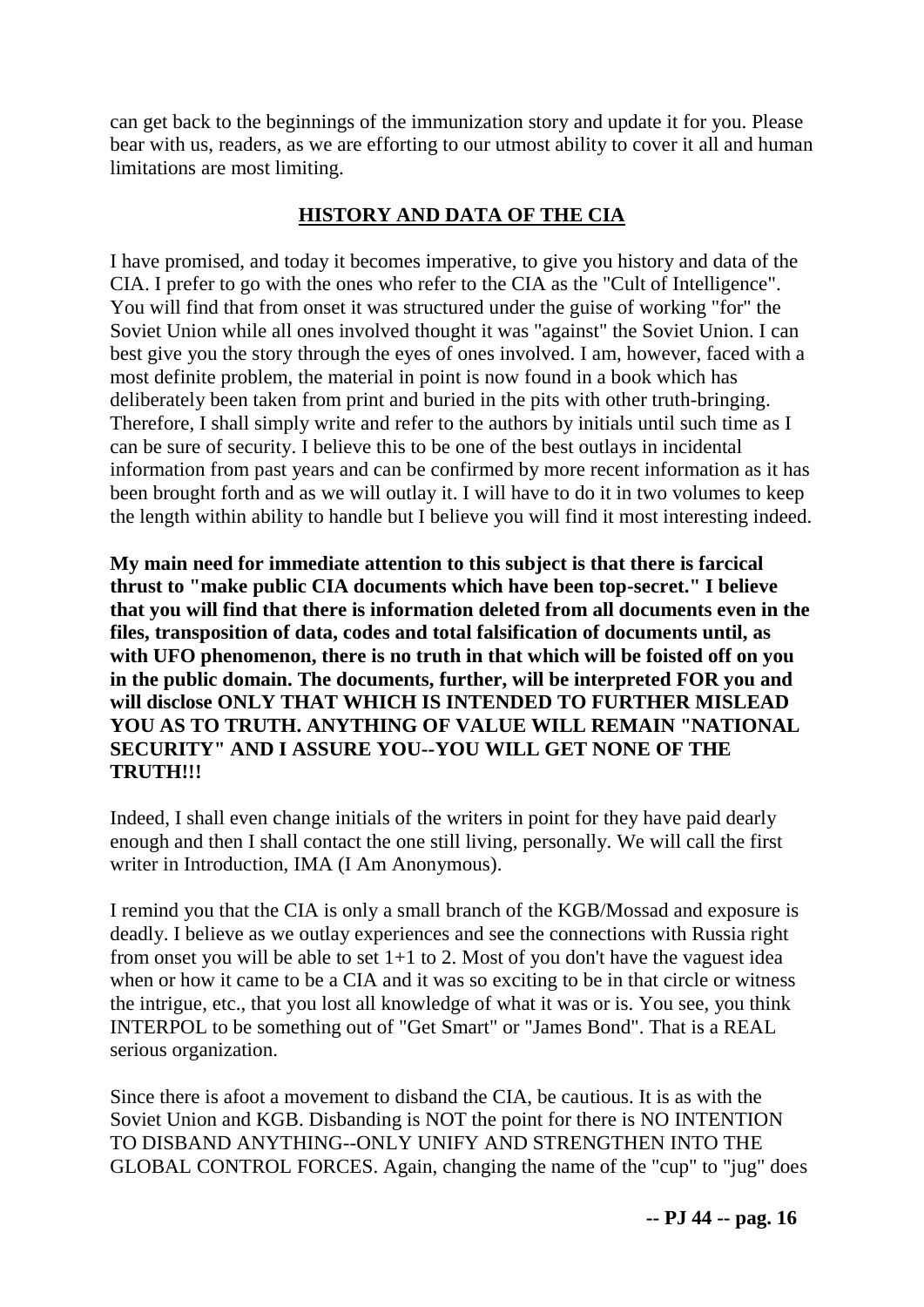not change a thing, it only confuses the user!

#### **IMA's PREFACE**

This is a first person preface.

My introduction to the intelligence business came during the early years of the Cold War, while serving with the U.S. Army in Germany. There, in 1952, I was sent to the European Command's "special" school of Oberammergau to study Russian and the rudiments of intelligence methods and techniques. Afterward I was assigned to duty on the East German border. The information we collected on the enemy's plans and activities was of little significance, but the duty was good, sometimes even exciting. We believed that we were keeping the world free for democracy, that we were in the first line of defense against the spread of Communism--whatever that meant, for the system was neither communistic nor suited to any other political term save that which we had just endured and fought against.

After leaving the military service, I returned to college at Penn State, where I majored in Soviet studies and history. Shortly before graduation, I was secretly recruited by the CIA, which I officially joined in September 1955; the struggle between democracy and Communism seemed more important than ever, the CIA was in the forefront of that vital international battle. I wanted to make a contribution.

Except for one year with the Clandestine Services, spent largely in training, most of my career with the CIA was devoted to analytical work. As a Soviet military specialist, I did research, then current intelligence, and finally national estimates--at the time, the highest form of intelligence production. I was at one point the CIA's--and probably the U.S. government's--leading expert on Soviet military aid to the countries of the Third World. I was involved in uncovering Moscow's furtive efforts that culminated in the Cuban missile crisis of 1962 and, later, in unraveling the enigma of the "Soviet ABM problem".

From 1966 to 1969 I served as a staff officer in the Office of the Director of the CIA, where I held such positions as special assistant to the Chief of Planning, Programming, and Budgeting. Special assistant to the Executive Director, and executive assistant to the Deputy Director. It was during these years that I came to see how the highly compartmentalized organization performed as a whole, and what its full role in the U.S. intelligence community was. The view from the Office of the Director was both enlightening and discouraging. The CIA did not, as advertised to the public and the Congress, function primarily as a central clearinghouse and producer of national intelligence for the government. Its basic mission was that of clandestine operations, particularly covert action--the secret intervention in the internal affairs of other nations. Nor was the Director of CIA a dominant--or much interested—figure in the direction and management of the intelligence community which he supposedly headed. Rather, his chief concern, like that of most of his predecessors and the agency's current Director, was in overseeing the CIA's clandestine activities.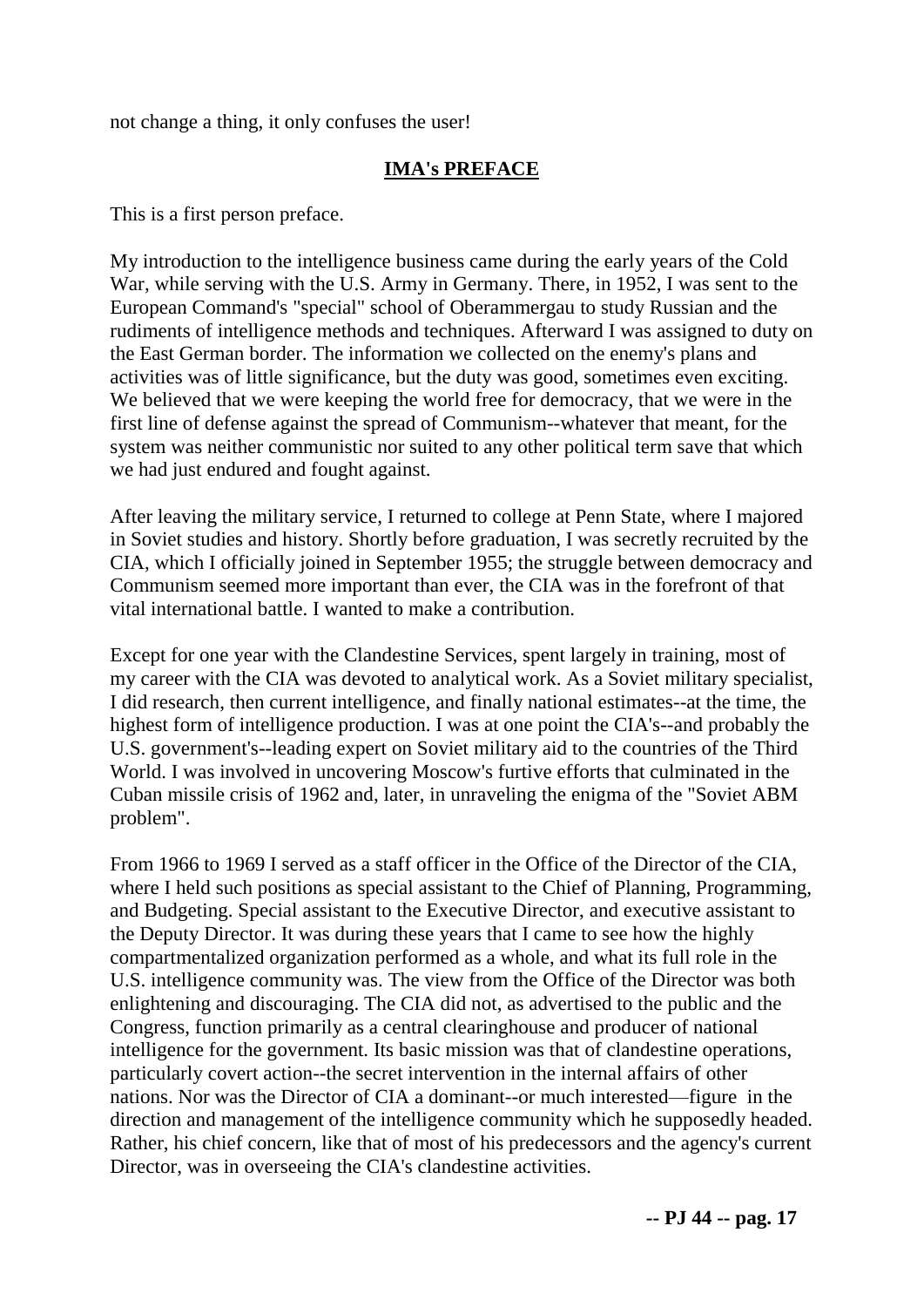Disenchanted and disagreeing with many of the agency's policies and practices, and, for that matter, with those of the intelligence community and the U.S. government, I resigned from the CIA in late 1969. But having been thoroughly indoctrinated with the theology of "national security" for so many years, I was unable at first to speak out publicly. And, I must admit, I was still imbued with the mystique of the agency and the intelligence business in general, even retaining a certain affection for both. I therefore sought to put forth my thoughts--perhaps more accurately, my feelings--in fictional form. I wrote a novel, XXX, in which I tried to describe for the reader what life was actually like in a secret agency such as the CIA, and what the differences were between myth and reality in this overly romanticized profession.

The publication of the novel accomplished two things. It brought me in touch with numerous people outside the inbred, insulated world of intelligence who were concerned over the constantly increasing size and role of intelligence work toward bringing about an open review and, I hoped, some reform in the U.S. intelligence system. Realizing that the CIA and the intelligence community are incapable of reforming themselves, and that Presidents, who see the system as a private asset, have no desire to change it in any basic way, I hoped to win support for a comprehensive review in Congress. I soon learned, however, that those members of Congress who possessed the power to institute reforms had no interest in doing so. The others either lacked the wherewithal to accomplish any significant changes or were apathetic. I therefore decided to write a book--this book--expressing my views on the CIA and explaining the reasons why I believe the time has come for the U.S. intelligence community to be reviewed and reformed.

The CIA and the government have fought long and hard--and not always ethically- first to discourage the writing of this book and then to prevent its publication. They managed, through legal technicalities and by raising the specter of "national security" violations, to achieve an unprecedented abridgment of my constitutional right to free speech. They have secured an unwarranted and outrageous permanent injunction against me, requiring that anything I write or say, "factual, fictional or otherwise", on the subject of intelligence must first be censored by the CIA. Under risk of criminal contempt of court, I can speak only at my own peril and must allow the CIA thirty days to review, and excise, my writings--prior to submitting them to a publisher for consideration.

It has been said that among the dangers faced by a democratic society in fighting totalitarian systems, such as fascism and communism, is that the democratic government runs the risk of imitating its enemies' methods and, thereby, destroying the very democracy that it claims to defend. I cannot help wondering if my government is more concerned with defending our democratic system or more intent upon imitating the methods of totalitarian regimes in order to maintain its already inordinate power over the American people. IMA, 1974.

[H:] What you are going to find as we go through here is that as the pages and sections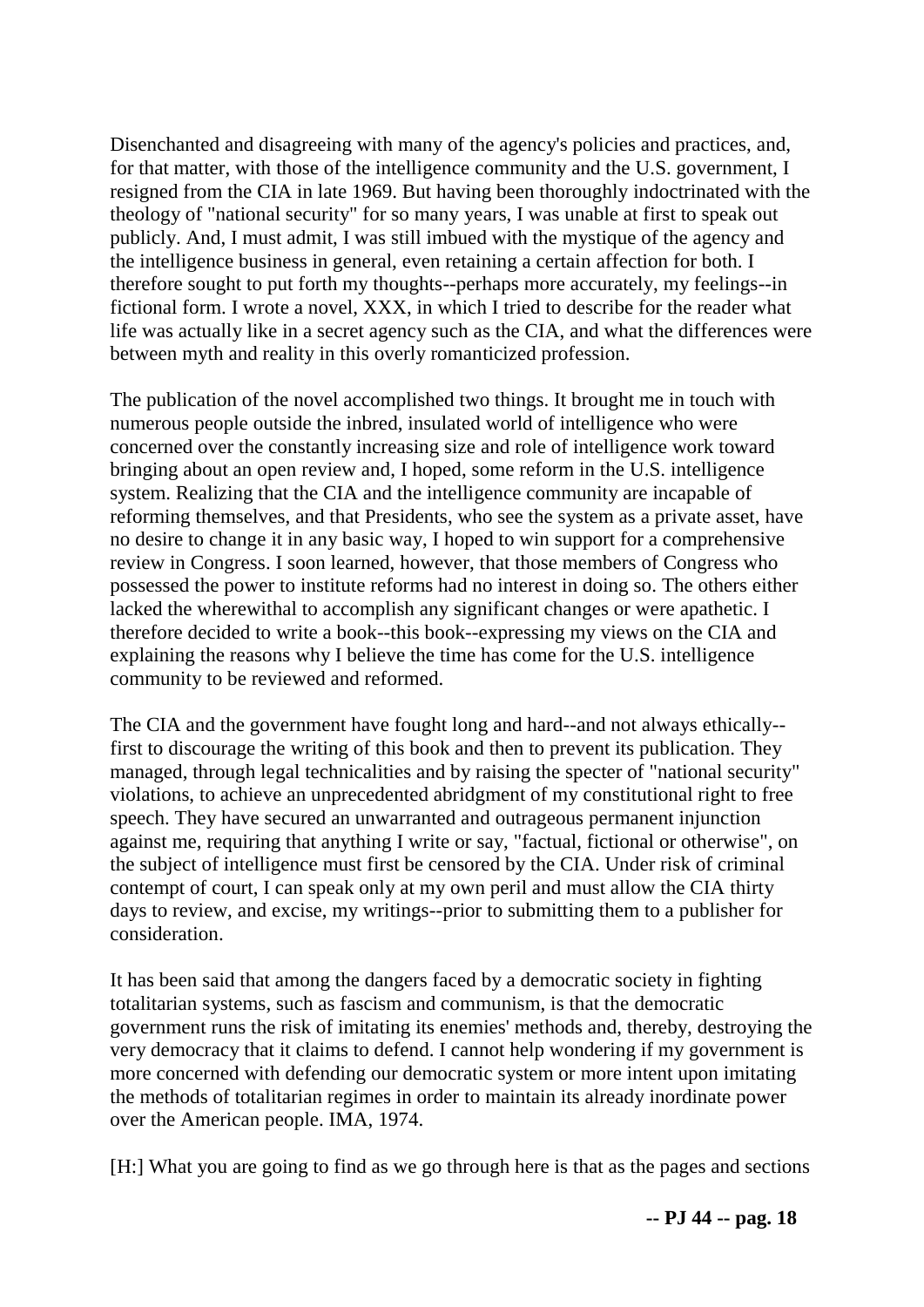would be returned to IMA there were great deletions. As we go along, I shall honor the author and also list the number of portions deleted, i.e., 1 line deleted, 3&112 lines deleted and thus and so.

Hatonn will comment as usual, within brackets [H:]. I believe you will find these portions quite expressive without many comments for I intend to comment quite extensively at the end if it seems appropriate. Note that this information is two decades old and so with what is coming through currently I think the picture should come into focus quite clearly.

#### **OTHER PARTICIPANT: ALSO A**

Unlike IMA, I did not join the government to do intelligence work. Rather, fresh out of college in 1966, I entered the Foreign Service. My first assignment was to have been London, but with my draft board pressing for my services, the State Department advised me that the best way to stay out of uniform was to go to Vietnam as a civilian advisor in the so-called pacification program. I reluctantly agreed and spent the next eighteen months there, returning to Washington just after the Tet offensive in February 1968. From personal observation, I knew that American policy in Vietnam was ineffective, but I had been one of those who thought that if only better tactics were used the United States could "win." Once back in this country, I soon came to see that American involvement in Indochina was not only ineffective but totally wrong.

The State Department had assigned me to the Bureau of Intelligence and Research, first as an analyst of French and Belgian affairs and then as staff assistant to State's intelligence director. Since this bureau carries on State's liaison with the rest of the intelligence community, I was for the first time introduced to the whole worldwide network of American spying--not so much as a participant but as a shuffler of topsecret papers and a note-taker at top-level intelligence meetings. Here I found the same kind of waste and inefficiency I had come to know in Vietnam and, even worse, the same sort of reasoning that had led the country into Vietnam in the first place. In the high councils of the intelligence community, there was no sense that intervention in the internal affairs of other countries was not the inherent right of the United States. "Don't be an idealist; you have to live in the 'real' world," said the professionals. I found it increasingly difficult to agree.

For me, the last straw was the American invasion of Cambodia in April 1970. I felt personally concerned because only two months earlier, on temporary assignment to a White House study group, I had helped write a relatively pessimistic report about the situation in Vietnam. It seemed now that our honest conclusions about the tenuous position of the Thieu government had been used in some small way to justify the overt expansion of the war into a new country.

I wish now that I had walked out of the State Department the day the troops went into Cambodia. Within a few months, however, I found a new job as executive assistant to Senator Clifford Case of New Jersey. Knowing of the Senator's opposition to the war,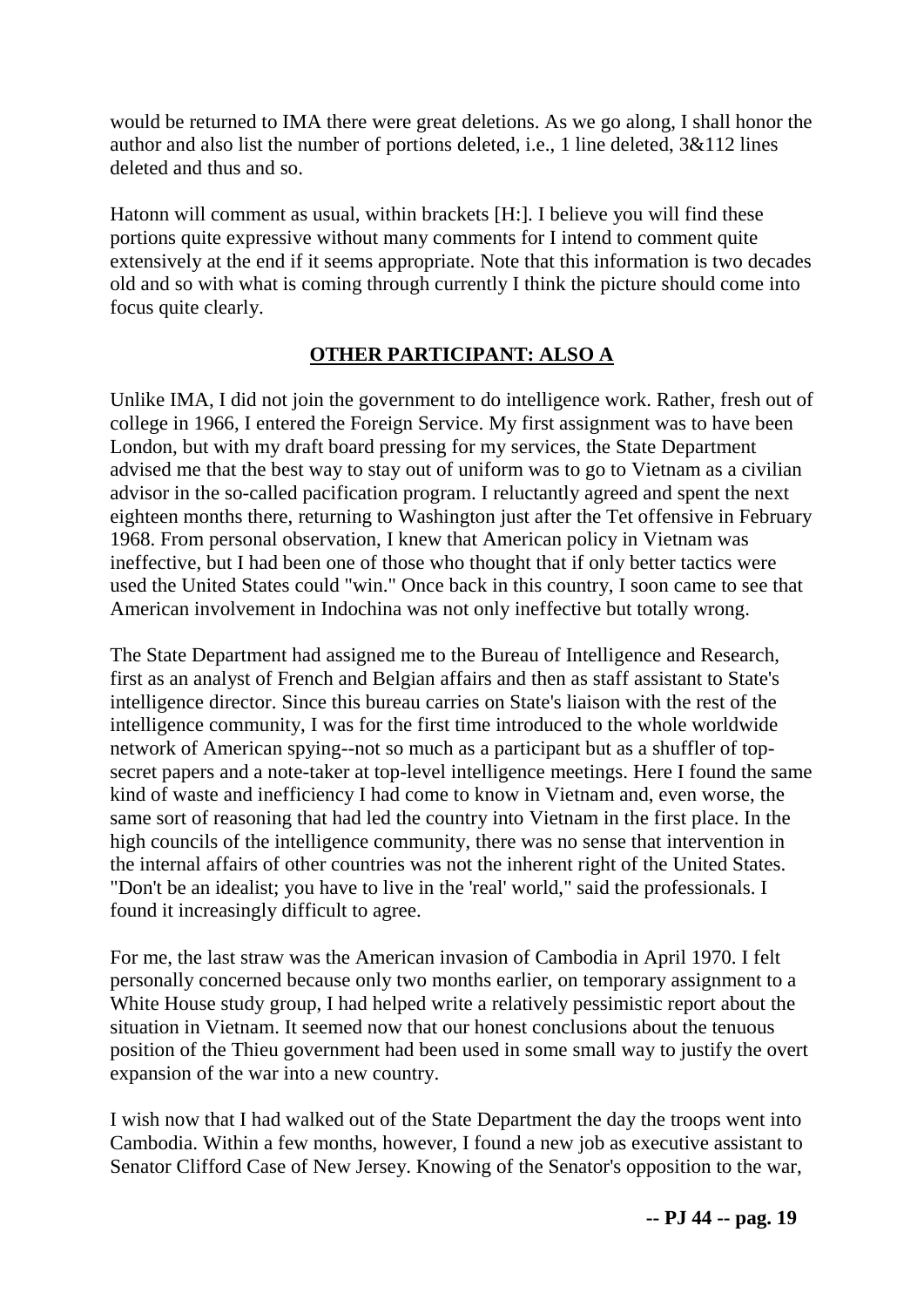I looked at my new work as a chance to try to change what I knew was wrong in the way the United States conducts its foreign policy.

During my three years with Senator Case, when we were concentrating our efforts on legislation to end the war, to limit the intelligence community, and to curb presidential abuses of executive agreements, I came to know IMA. With our common experience and interest in intelligence, we talked frequently about how things could be improved. In the fall of 1972, obviously disturbed by the legal action the government had taken against the book he intended to write but which he had not yet started, he felt he needed someone to assist him in his work. Best of all would be a coauthor with the background to make a substantive contribution as well as to help in the actual writing. This book is the result of our joint effort.

I entered the project in the hope that what we have to say will have some effect in influencing the public and the Congress to institute meaningful control over American intelligence and to end the type of intervention abroad which, in addition to being counterproductive, is inconsistent with the ideals by which our country is supposed to govern itself. whether such a hope was misguided remains to be seen. ALSO A., 1974

#### **INTRODUCTION: XX, AMERICAN CIVIL LIBERTIES UNION.**

On April 18, 1972, IMA became the first American writer to be served with an official censorship order issued by a court of the United States. The order prohibited him from "disclosing in any manner (1) any information relating to intelligence activities, (2) any information concerning intelligence sources and methods, or (3) any intelligence information."

To secure the order, government lawyers had appeared in the chambers of Judge Albert V. Bryan, Jr., of the United States District Court for the Eastern District of Virginia, in Alexandria, on the morning of April 18, **without having notified IMA.** The government's papers recited that IMA had worked at the CIA from 1955 to 1969, that he had signed several "secrecy agreements" in which he had agreed not to reveal any information learned during his employment, that after he left the CIA he had revealed forbidden information, that he was planning to write a non-fiction book about the agency, and that publication of the book would "result in grave and irreparable injury to the interests of the United States."

Among the papers presented to the judges was an affidavit (classified "Secret") from Thomas H. Daramessines, Deputy Director of the Central Intelligence Agency, the head of the CIA's covert-activities branch. The affidavit said that a magazine article and an outline of a proposed book, both written by IMA, had been turned over to the CIA and that they contained information about the CIA's secret activities. The affidavit related several of the items and described how their disclosure would, in the CIA's opinion, be harmful to the United States. On the basis of that affidavit and others, including one by CIA Director Richard Helms, Judge Bryan signed a temporary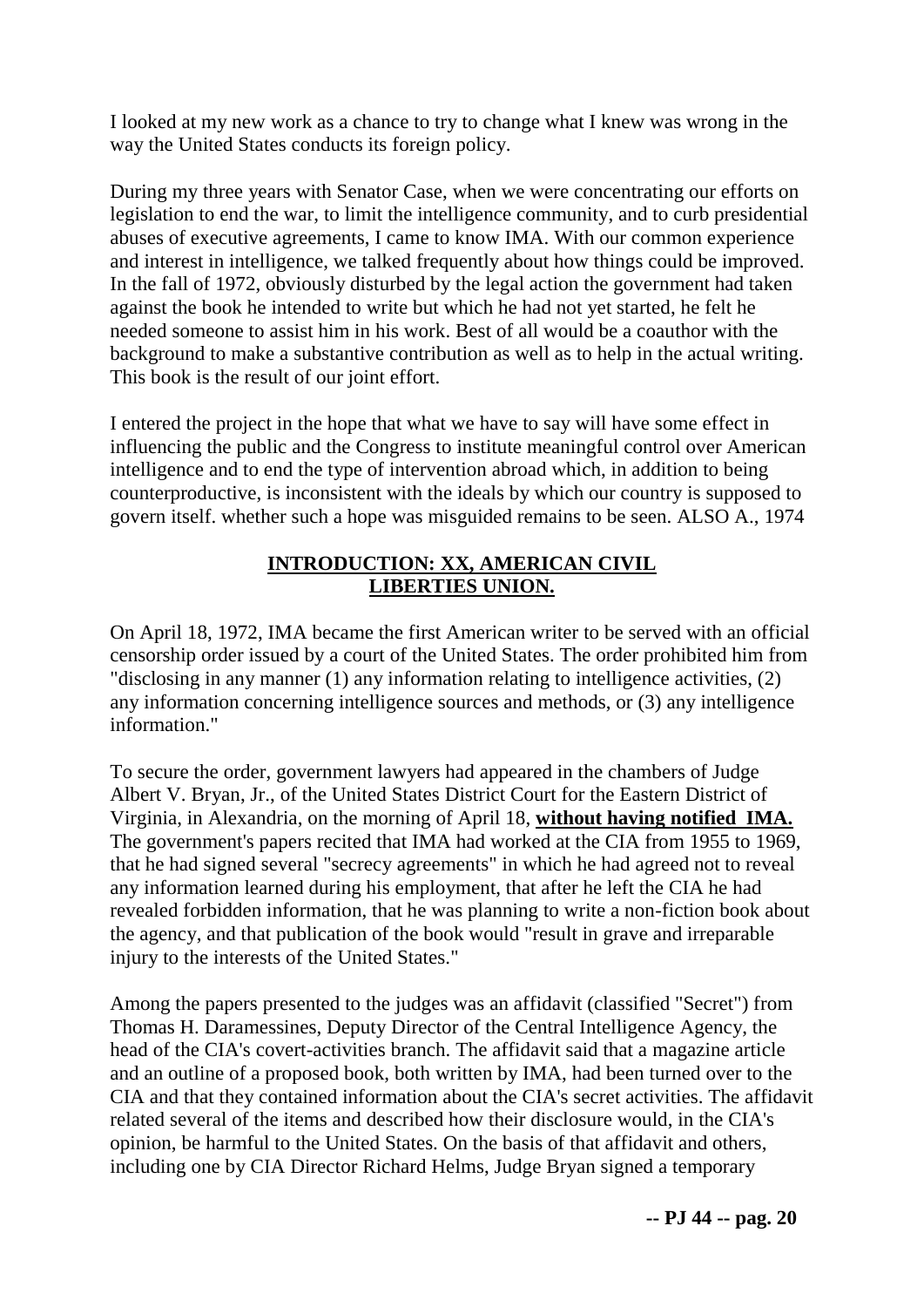restraining order forbidding IMA to disclose any information about the CIA and requiring him to submit any "manuscript, article or essay, or other writing, factual or otherwise", to the CIA before "releasing it to any person or corporation". It was that order which United States marshals served upon IMA. The next month was consumed by a hectic and unsuccessful effort to have the order set aside.

IMA asked the ACLU for assistance the day after receiving the order, and was in New York the following day to meet his lawyers and prepare his defense. At the first court appearance, on Friday, April 21, we unsuccessfully urged Judge Bryan to dissolve the temporary restraining order. He also refused to order the government to allow MA's lawyers to read the "secret" affidavit, because none of us had security clearance. **[H: My goodness, citizens, we could stop right HERE! WHERE IS YOUR CONSTITUTION??? THIS PERSON NOT ONLY WAS KEPT FROM THE COURTROOM BUT, FURTHER, COULD NOT EVEN WITNESS THE PEOPLE OR INFORMATION USED AGAINST HIM--WAKE UP!!!]** The following Monday we were in Baltimore to arrange an appeal to the United States Court of Appeals to argue there that the temporary restraining order should be dissolved. The court agreed to hear arguments two days later. During the Baltimore meeting the government lawyers announced that they had conferred security clearance upon me and that I would be able to read the secret affidavit but could not have a copy of it. They said they would clear the other defense lawyers during the next few days. We were also told that any witnesses we intended to present at trial, to be held that Friday, would also require security clearance before we could discuss the secret affidavit with them. That was a hell of a way to prepare for trial; we couldn't even talk to prospective witnesses unless they were approved by the government.

We argued the appeal before the Court of Appeals on Wednesday, but that, too, was unsuccessful, and the temporary restraining order remained in effect. Our only satisfaction was an order by the court prohibiting both the CIA and the Department of Justice from trying to influence our witnesses in any way.

On Friday we appeared before Judge Bryan and reluctantly asked for a two-week postponement because it had been impossible for us to secure witnesses who could testify that day. The need for security clearance had made it impossible for us to discuss the case with those witnesses who had at least tentatively agreed to testify for the defense. But, more depressing, we had had great difficulty finding people willing to testify at all. We had called a few dozen prospects, largely former members of the Kennedy and Johnson administrations who had reputations as liberals and even, in some cases, reputations as civil-libertarians. I'm still waiting for them to return my calls. Of the other half, most were simply frightened at the idea of being identified with the case, and some, including a few who had themselves revealed classified information in their published memoirs, agreed with the government that IMA's pen should be immobilized. In the end, our list of witnesses was short but notable: Professor Abram Chayes of Harvard Law School, and former Legal Advisor to the Department of State in the Kennedy administration; Professor Richard Falk, Milbank Professor of International Law at Princeton; Morton Halperin, former Deputy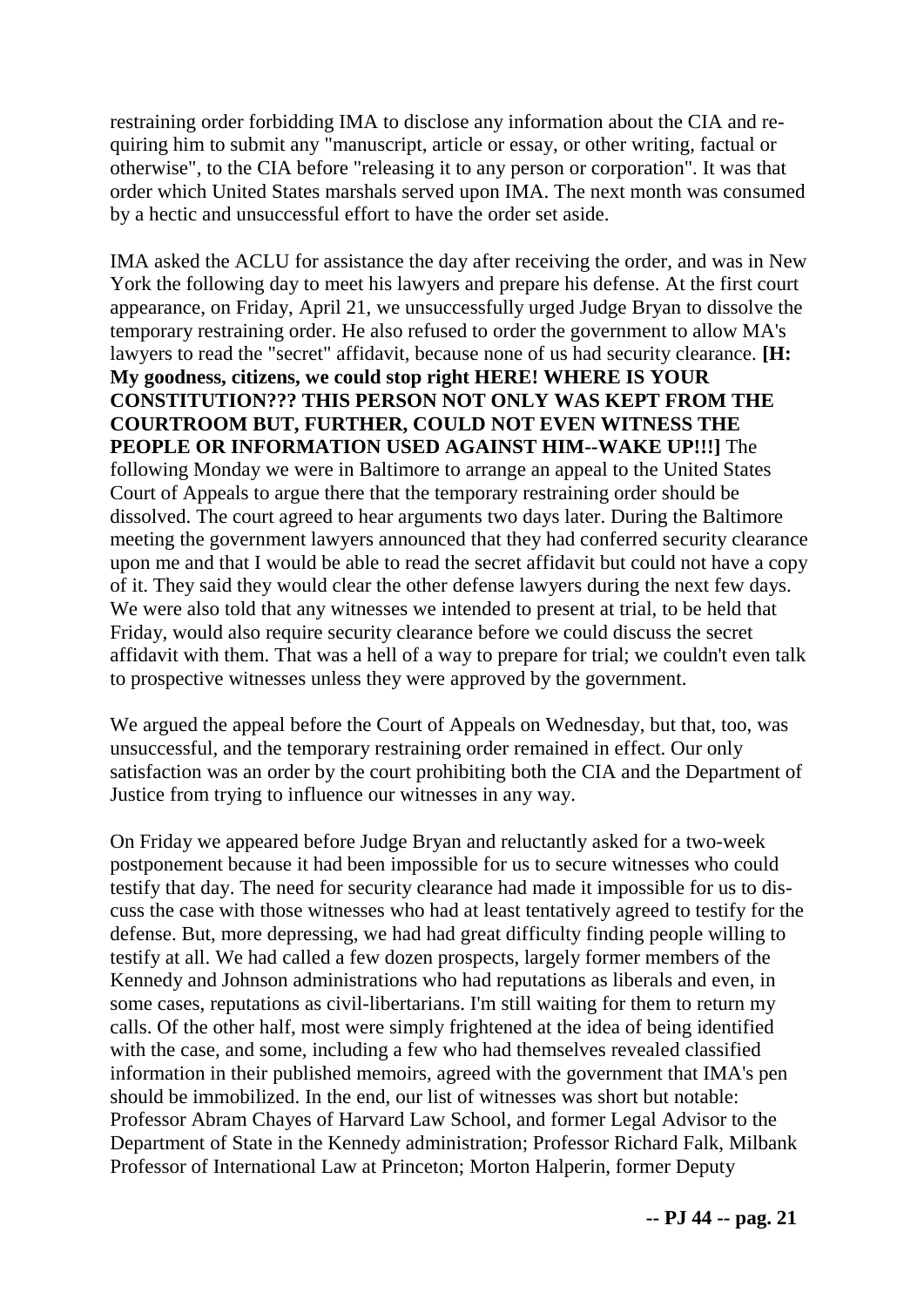Assistant Secretary of Defense and staff member of the National Security Council under Kissinger; and Professor Paul Blackstock, an intelligence expert from the University of South Carolina.

The next two weeks were consumed by the frustrating hunt for witnesses and by other pre-trial requirements, including examination of Karamessines and the CIA's Security Director, who were to be the government's chief witnesses.

The trial started and ended on May 15. Essentially, it consisted of Karamessines repeating the contents of his secret affidavit. As interesting as it would be to describe the day in detail, I am forbidden to, for the public was excluded and the testimony of the government witnesses is classified. The result, however, is public. It was a clean sweep for the CIA, and Judge Bryan issued a permanent injunction against IMA.

The results on appeal were not much better. The validity of the injunction was broadly affirmed. The only limitation imposed by the Court of Appeals was that only classified information could be deleted from the book by the CIA. The litigation finally came to an end in December 1972 when the Supreme Court refused to hear the case. It was a great defeat for IMA, for his lawyers--**AND FOR THE FIRST AMENDMENT**.

**\* \* \***

American law has always recognized that injunctions against publication--"prior restraints," in legal jargon--threaten the root and branch of democratic society. Until 1971, when the New York Times was enjoined from printing the Pentagon Papers, the federal government had never attempted to impose a prior restraint on publication, and the handful of such efforts by the states were uniformly denounced by the Supreme Court. As we learned from the Pentagon Papers case, however, the Nixon administration was not going to be deterred by a mere two hundred years of history from becoming the first administration to try to suppress publication of a newspaper. They ultimately failed in their specific goal of suppressing publication of a newspaper- -but, for fifteen days, a newspaper actually was restrained from publishing, the first such restraint in American history.

The Times' resumption of publication of the Pentagon Papers immediately after the Supreme Court decision would seem to mean that the case ended victoriously. Although it was a victory, it was NOT a sound victory, for only Justices Black and Douglas said that injunctions against publication were constitutionally forbidden under any circumstances. The other members of the court made it perfectly clear that they could imagine circumstances where such injunctions would be enforced, notwithstanding the First Amendment's guarantee of a free press. Nixon-administration lawyers could read the opinions as well as ACLU lawyers and they, too, saw that the decision in the Pentagon Papers Case was not a knockout punch. So only ten months after being beaten off by the New York Times, they were back in court trying the same thing again with IMA.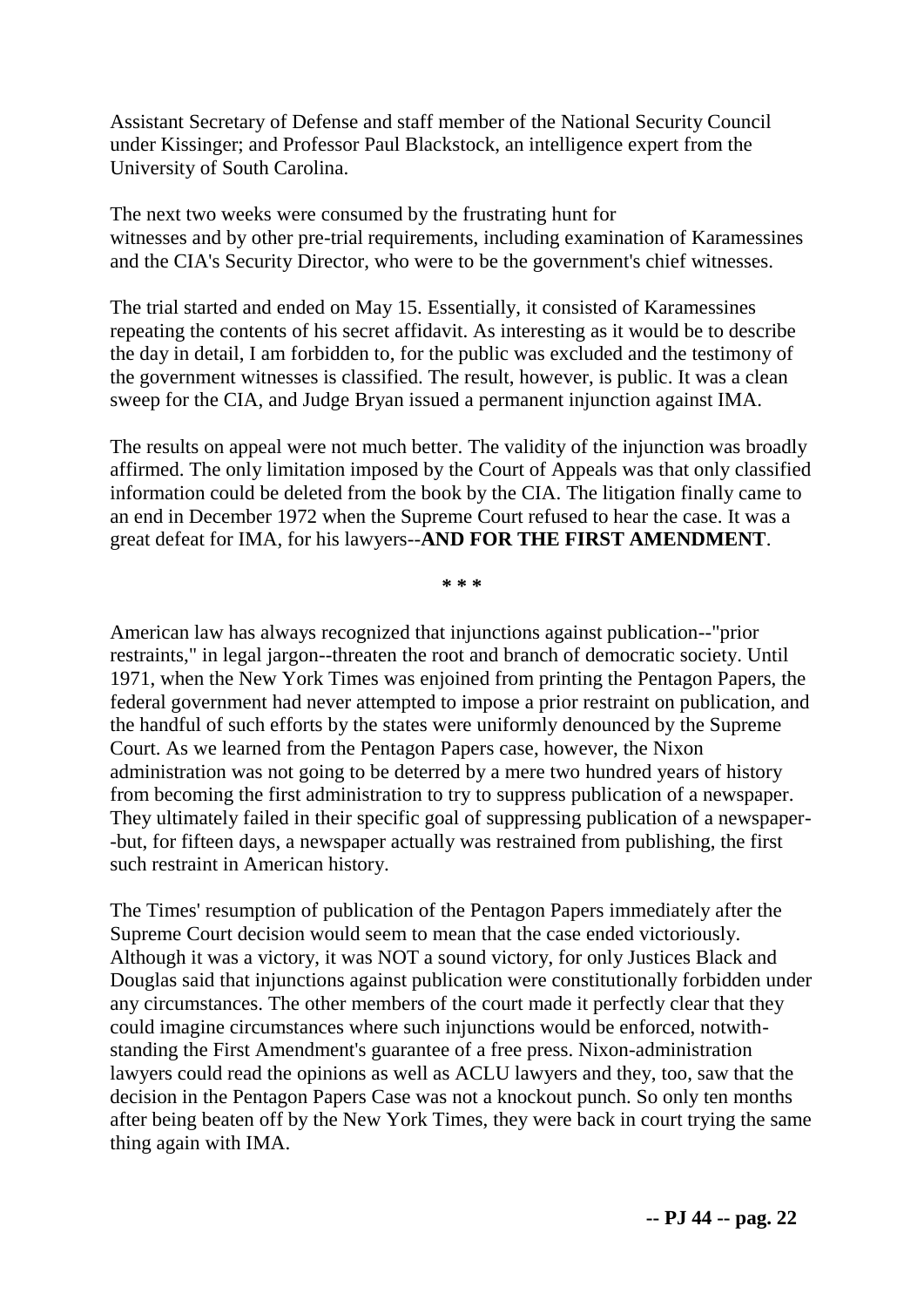Nine opinions were written in the Pentagon Papers Case. Out of all those opinions one standard emerges under which a majority of the Justices would have allowed information to be suppressed prior to publication: proof by the government that disclosure would "surely result in direct immediate and irreparable injury to the Nation or its people." We were comfortable with that standard because we were confident that nothing IMA had disclosed or would disclose in the future would have that effect. But we were not permitted to put the government to its proof through the testimony of our four witnesses because Judge Bryan agreed with the government that IMA's case was different from the Pentagon Papers Case. "We are not enjoining the press in this case," the government lawyers said. "We are merely enforcing a contract between IMA and the CIA. This is not a First Amendment case, it's just a contract action." The contract to which they were referring was, of course, IMA's secrecy agreement.

All employees of the CIA are required to sign an agreement in which they promise not to reveal any information learned during their employment which relates to "intelligence sources or methods" without first securing authorization from the agency. The standard form of the agreement includes threats of prosecution and promises to deliver the most awful consequences upon the slightest violation. The only trouble with the threats is that until now they have been unenforceable. Apart from disclosure of information classified by the Atomic Energy Commission, it is not a crime to disclose classified information unless it is done under circumstances which involve what is commonly understood as espionage--spying for a foreign nation. The government tried, in the prosecution of Daniel Ellsberg, to stretch the espionage statutes to punish his disclosure of the Pentagon Papers, even though he had had no intent to injure the United States, as required by the statute. Though that prosecution was aborted under the most dramatic circumstances, including a surreptitious attempt by President Nixon to influence the trial judge, it is unlikely that the appeals courts would have upheld such an expansive application of the espionage laws--assuming that the jury would even have brought in a guilty verdict.

In any case, being doubtful about how far the threat of prosecution under a dubious statute would deter IMA from publicly criticizing the CIA and inevitably disclosing some of its practices, the CIA fell upon the contract theory as a device for trying to suppress his book before it was put into print. The theory struck a harmonious note with the federal judges who heard the case, and proved more successful than the government probably ever dared to hope and certainly more than we had ever expected. But it cheapens the First Amendment to say that an agreement by an employee of the United States not to reveal some government activity is the same as an agreement to deliver a hundred bales of cotton. It ignores the compelling democratic principle that the public has a right to be well informed about its government's actions.

Of course, some will be heard to say, "But these are secrets," and indeed much of the information you will read in this book has been considered to be secret. But "secrets" have been revealed before--there were literally thousands of them in the Pentagon Papers. Every high government official who writes his memoirs after leaving office reveals "secrets" he learned while in government service, and most had signed secrecy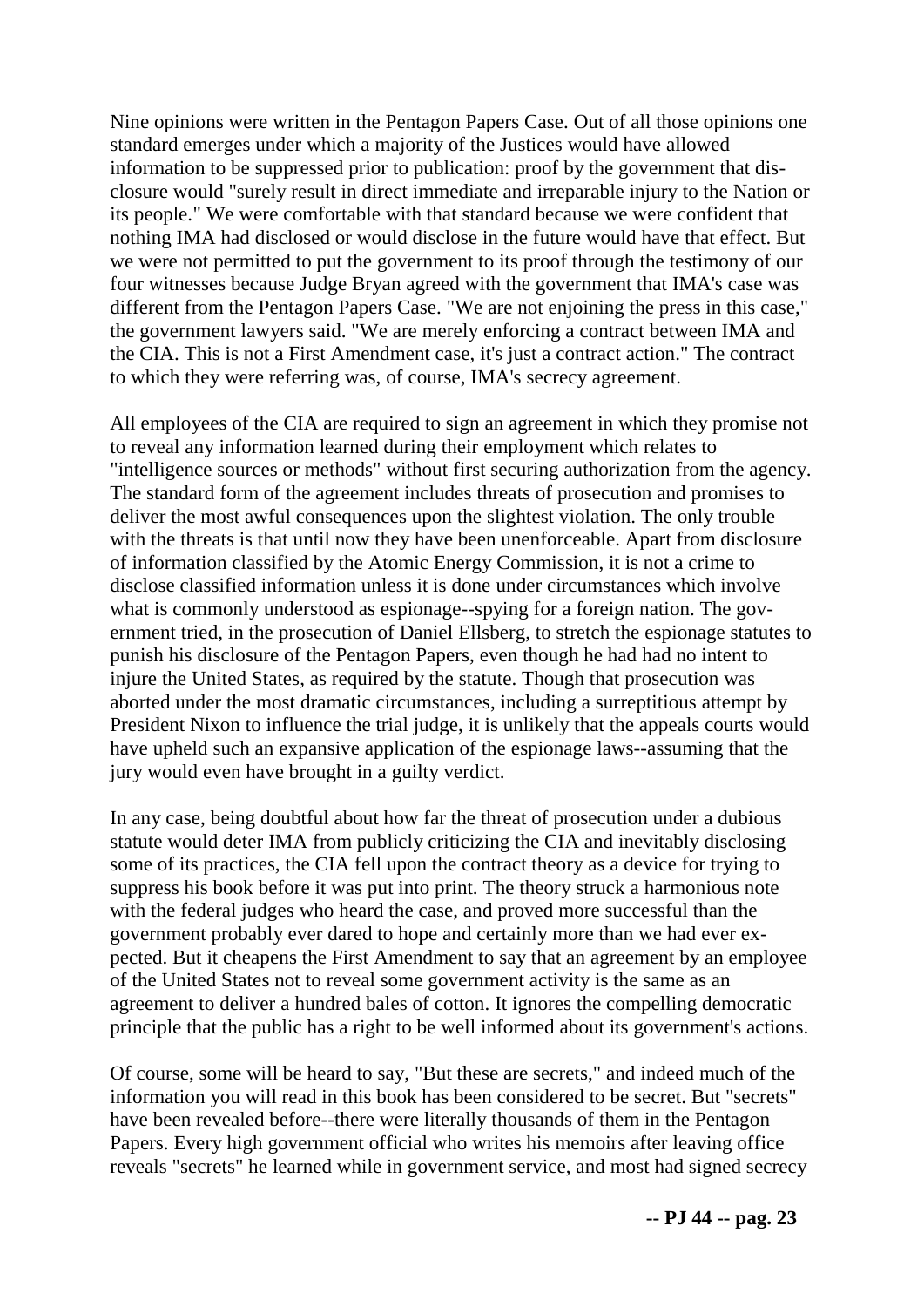agreements, too. "Secrets" are regularly leaked to the press by government officers, sometimes to serve official policy, sometimes only to serve a man's own ambitions. In fact, disclosure of so-called secrets--even CIA secrets--has a long and honorable history in our country, and the practice has proved to be valuable because it provides the public with important information that it must have in order to pass judgment on its elected officials.

Furthermore, disclosure of "secret" information is rarely harmful because the decision inside government to classify information is notoriously frivolous. Experts have estimated that up to 99 percent of the millions of documents currently classified ought not be classified at all. But not only is disclosure of "secret" information generally harmless, it is a tonic that improves our nation's health. Government officers cried that disclosure of the Pentagon Papers would put the nation's security in immediate jeopardy. When they were finally published in their entirety, the only damage was to the reputation of officials in the Kennedy and Johnson administrations who were shown to have deceived the nation about the war in Vietnam.

\* \* \*

When you read this book, you will notice that, unlike any other book previously published in the United States, this one contains blanks. That is the remarkable effect of the government's success. You will also notice that the book has two authors, IMA and ALSO A. That is another remarkable effect of the government's success. After being enjoined, defeated in his attempts to win relief in the appellate courts, virtually ignored by the press, shunned by his former colleagues at the CIA, unable even to discuss the progress of his work with his editor at XXX (because the very purpose of the injunction was to forbid the publisher to see the manuscript before the CIA had the opportunity to censor it), there was serious question whether IMA would be able to write the book at all. His discouragement was profound and his bitterness sharp. If he had not written the book, the government's success would have been complete, for that was its real objective. Luckily, IMA and ALSO A came together and with a shared perspective on the evils of clandestine activities; they were able to do together what the government hoped would not be done at all.

When the manuscript was completed at the end of August 1973, it was delivered to the CIA. Thirty days later, the time allowed by the injunction, we received a letter from the CIA which designated 339 portions of the book that were to be deleted. Some of the deletions were single words, some were several lines, some were portions of organizational charts, and many were whole pages. In all, 15 to 20 percent of the manuscript was ordered deleted. I won't soon forget that September evening when IMA, ALSO A and I sat in the ACLU office for several hours literally cutting out the deleted parts of the manuscript so that we could deliver the remains to It was the Devil's work we did that day.

#### **[H: Let's see now, if that was the Devil's work, I would hope that ones who might know of that deleted material turn it now into GOD'S WORK! I suggest that any**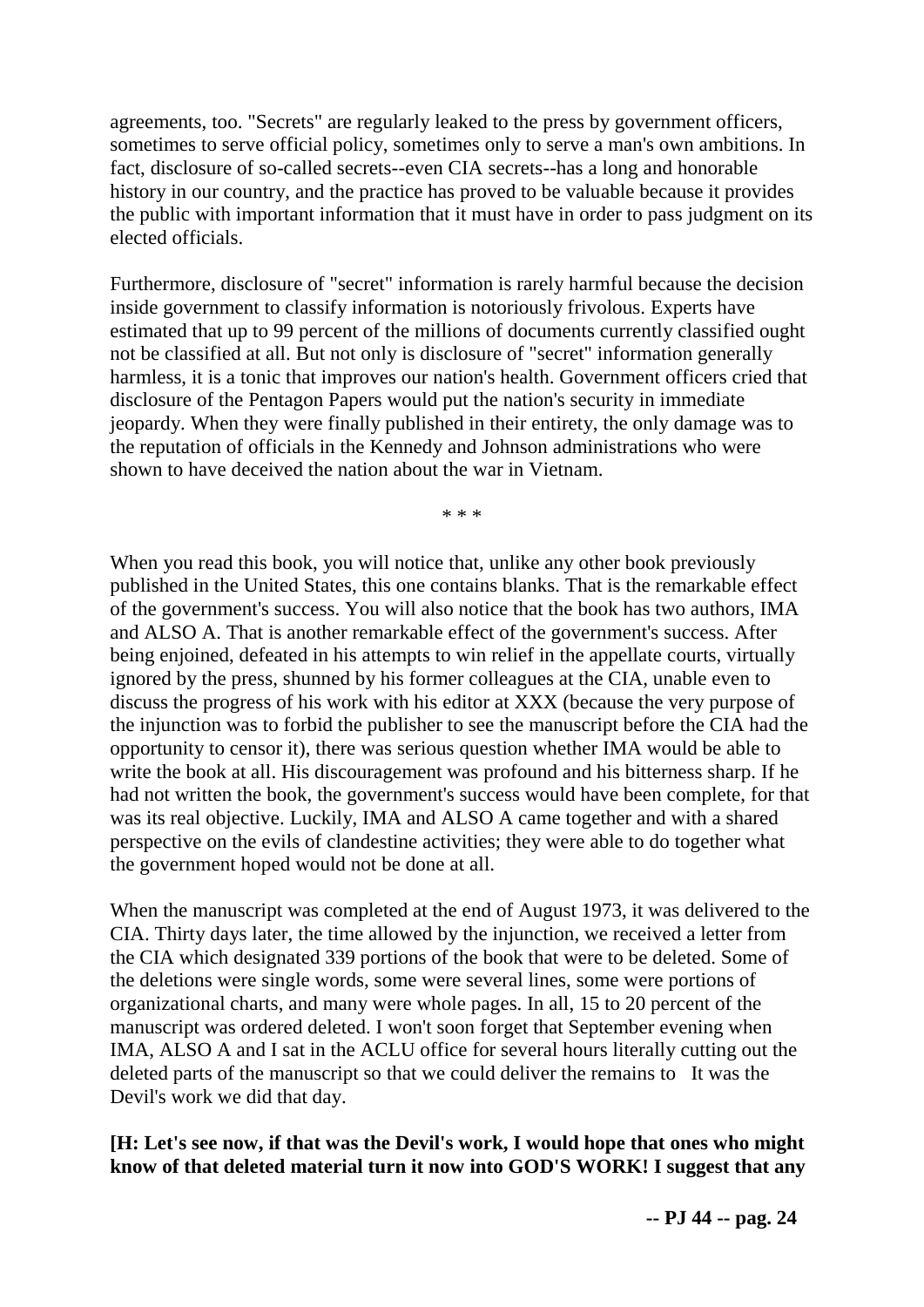**who recognize this writing and know ones involved suggest that the information deleted somehow, someway anonymously get into my attention. I will be most happy to print the original with deletions, in full--and then print the deletions as an addendum in the second volume. I want no information as to source or resource. I ask that the prints be wiped of all identification and fingerprints and indeed, IT IS HARD TO SUE GOD!!! ALSO, YOU NOW HAVE SOME PRETTY STRONG BROTHERS TO BACK UP THE INFORMATION AND EVEN MY SCRIBE WILL NOT KNOW RESOURCE--I WOULD NEVER PLACE HER IN JEOPARDY. SO BE IT.]**

We filed suit in October, together with XX, challenging the CIA's censorship. By the time we went to trial on February 28, the agency had reduced the number of deletions from 339 to 168. Withdrawal of half their original objections should not be taken as a sign of the CIA's generosity. On the contrary, it was the result of our insistent demands over a period of four months, and the agency's recognition that we would go to the mat over the very last censored word. The authors gave up nothing, and rejected several invitations to re-write parts of the book so that it would be satisfactory to the CIA.

There were three issues to be decided at the trial: did the censored portions of the book consist of classified information?

Was that information learned by the authors during their government employment? And was any of it in the public domain?

After a two-and-a-half day trial, including testimony by the five highest-ranking officials of the CIA, Judge Bryan decided the case on March 29. It was a major victory for the authors and the publisher. Bryan held that the agency had failed, with a few exceptions, to prove that the deleted information was classified.

The decision was probably more surprising to the CIA. Accustomed as they have become to having their way, it is unlikely to have occurred to them that a mere judge of the United States would contradict their declarations about classified information, for it was the government's theory throughout the case that material was classified if high-ranking officials said it was classified. Our view, presented through the expert testimony of Morton Halperin, was that concrete proof of classification was required. In the absence of documents declaring specific information to be classified, or testimony by the employee who had in fact classified specific information, Judge Bryan flatly rejected mere assertions by ranking CIA officers that such information was classified.

Of the 168 disputed items, he found only 27 which he could say were classified. On the other hand, he found that only seven of the 168 had been learned by IMA and ALSO A outside their government employment, and that none of the information was in the public domain.

The decision is obviously important. It allows virtually the entire book to be published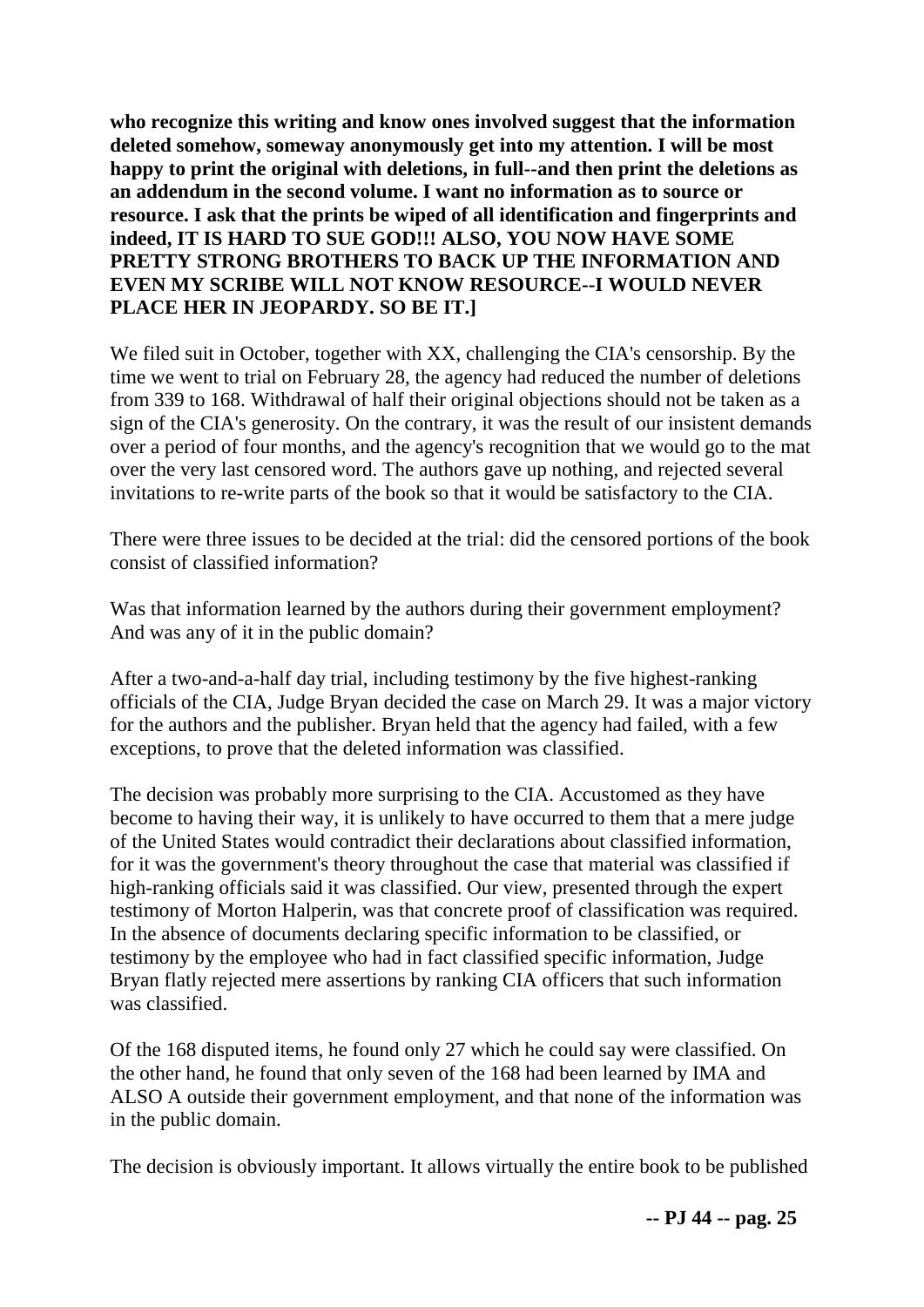(though the present edition still lacks the deleted sections cleared by Judge Bryan, since he postponed enforcement of his decision to allow the government its right to appeal); it desanctifies the CIA; and it discards the magical authority that has always accompanied government incantation of "national security". Hopefully, the higher courts will agree. **[H: We have searched the bookshelves for a follow-up of this document and have located none. Therefore we will work from the assumption that a subsequent publication may not have been made. I will be very happy for any information which will set this to correct if in error. As ones come under such harsh and ceaseless attack, as now is happening with Oliver Stone and the JFK movie of truth, it is very hard to bounce back (if you survive at all) to serve further. These factions do not play fair, they are practiced at that which they do and the confrontation is indeed terrifying. Stone, for instance, has been asked in great pleading to film OCTOBER SURPRISE, and has declined as he states that he can stand no more abuse and attack, "the pressure and consequences are simply too great". When no one is left who dares--where will you be, America?]**

There will necessarily be differences of opinion on the subject of the disclosure of secret information. The reader of this book can decide whether the release of the information it contains serves the public's interest or injures the nation's security. For myself, I have no doubts. Both individual citizens and the nation as a whole will be far better off for the book's having been published. The only injury inflicted in the course of the struggle to publish the book is damage sustained BY THE FIRST AMENDMENT.

\* \* \* \* \* \* \* \*

Let us have a break, please, and we can further decide just how we are going to handle this information. It is old and certainly damages not "national security" but I must always act in protection of all ones involved.

Hatonn to clear, please.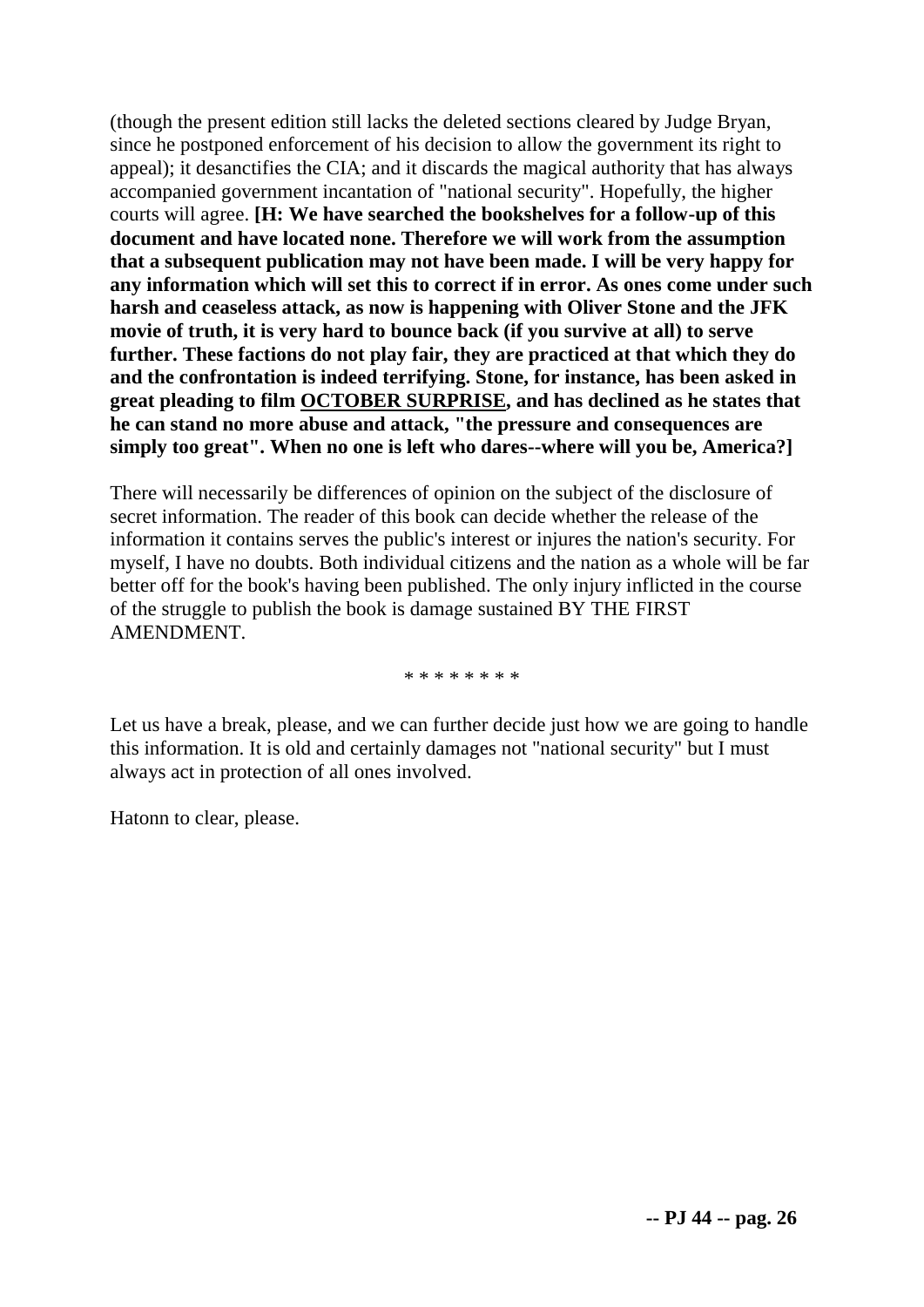#### **CHAPTER 2**

#### REC #1 HATONN

#### THU., JANUARY 16, 1992 7:35 A.M. YEAR 5, DAY 153

#### **THURSDAY, JANUARY 16, 1992**

#### **TODAY'S WATCH**

May the Light be your guide and your shield and through Grace may we find the path. Hatonn to continue.

Anyone who thinks it is just a little coincidence that you have a U-2 plane down in "South Korea" by "accident"--is going to be a really good prospect to buy a few thriving S&L's. You have just had a MAJOR INCIDENT and won't it be fun to see how long it takes for you to find out the truth. How about a rerun of Gary Powers in 1960???

#### **OLIVER STONE**

I am not going to go into a lot of world "watching" today for I wish to get on with our writing of the CIA exposure for the heinous organization it represents. However, I wish to ask you readers to support Mr. Stone's efforts to bring you truth from all the lies in a way which allows you to SEE and perhaps better understand. He makes no claims to anything--he presents the FACTS as he finds them and only compiles testimony in such a manner as to be able to get pertinent information into his allotted time. You ones have been trained to not sit more than a couple of hours at a time for anything--fact or fiction. In fact, facts usually go begging and fiction in violence will hold your attention longer.

Please KNOW that this man is undergoing major "bashing" and yet, if you don't support his efforts to bring truth in the most effective manner possible, on the screen, you are going to be locked into the lie forever. You must demand that truth flow and, further, that it be put on the media screens wherein the adverse "training" has taken place. That means that you-the-people are going to have to demand and reclaim your media from the Zionist controllers. You have no idea how much trouble this group of movie makers had in getting JFK to the screen. The assumption was that the scenario presented could easily be discounted through ridicule by the head-newsmakers such as Evans, Novak, etc. No, it isn't working because if Man has Truth--he will eventually SEE IT for he is given faculties of REASON and LOGIC and Truth will always 'out' eventually. When one lie is uncovered, other connecting lies will also be revealed.

As you find the CIA involved "through proof" then you can more easily, for instance, look at that which we bring. I especially would wish you to remember that we wrote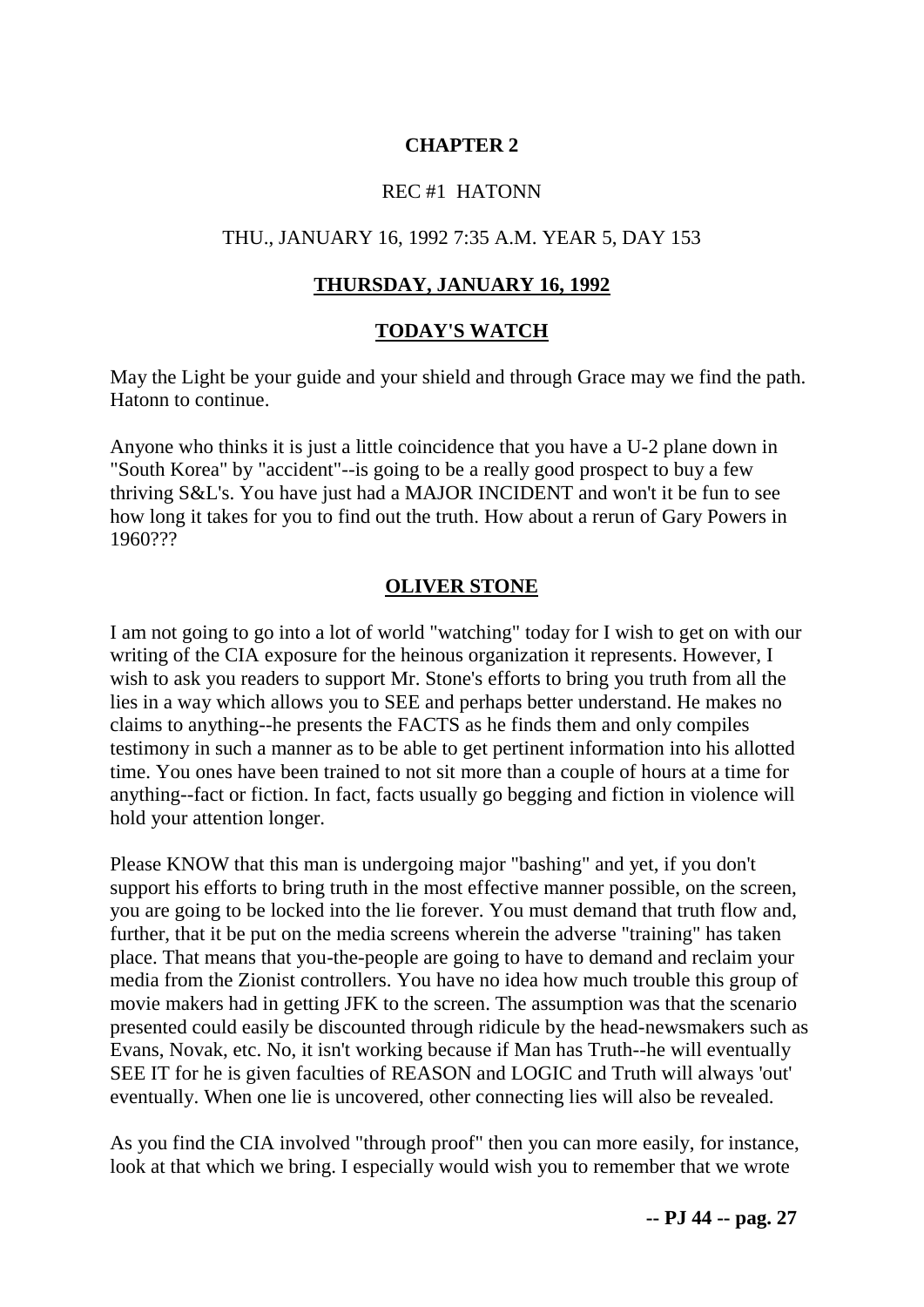about Kennedy in truth in our first JOURNAL. I am not herein advertising but only pointing out TRUTH and CONFIRMATION so that you can feel a bit more comfort with our presentations for we have so little time to perfect our mission. We must all begin to pull on the oars together, in unison, if we are to set the boat to right. PLEASE, I IMPLORE YOU--GO WITH THE TRUTH AND NOT THE CONTROVERSIAL RESOURCE REPRESENTED HEREIN--THE LATTER WILL WORK ITSELF OUT AS YOU FIND NAUGHT SAVE TRUTH IN THAT WHICH WE OUTLAY. ALLOW YOUR CONFIRMATIONS IN OPEN-MINDS WITHOUT JUDGMENT UNTIL AFTER YOU GLEAN THE INFORMATION. IF WE ARE CORRECT IN MOST THINGS AS YOU UNFOLD THE WRITINGS--GIVE US "POSSIBILITY" OF RIGHTNESS IN OTHER AND ALL THINGS FOR IT IS THROUGH REASON AND THE GIFT OF GOD THAT WE WISH TO REACH YOU--NOT IN MAGIC, MYSTICISM AND HOCUS-POCUS. YOU ARE NOW MOVING FROM THE ILLUSION AND INTO THE REALITY OF EXPERIENCE; DON'T MISS THE BOAT OR YOU SHALL MISS THE ONE GREATEST EXPERIENCE OF YOUR LIFESTREAM.

#### **CONTINUATION OF "CULT OF INTELLIGENCE"**

In November, 1971, Chairman, Senate Foreign Relations Committee, Senator J. William Fulbright said: "But this secrecy...has become a god in this country, and those people who have secrets travel in a kind of fraternity...and they will not speak to anyone else."

I suggest that is one of the most gross understatements ever made.

There exists in your nation today an incredibly powerful and dangerous secret cult- this "cult of Intelligence".

Its holy men are the clandestine professionals of the Central Intelligence Agency as you recognize it--a worldwide Agency by many names that are hidden from you. This has been the enforcement factor for insuring take-over by the Elite in its ability to hide EVERYTHING AND ANYTHING FROM YOU CITIZENS.

Its patrons and protectors are the highest officials of the federal government. Its membership, extending far beyond governmental circles, reaches into the power centers of industry, commerce, finance, and labor--recruitment into the force is begun in your high schools. It is easy to recruit young people for the aspects are presented in the most wondrously intriguing ways imaginable along with the sex appeal of a James Bond type of charismatic hero actor. Its friends are many in the areas of important public influence--the academic world and the communications media. The cult of intelligence is a secret fraternity of the American political aristocracy--not the one world "New World Order" enforcement wing, internationally. It is structured to cover all and any corrupt behavior of any personages in power.

The purpose of the cult is to further the foreign policies of the U.S. government by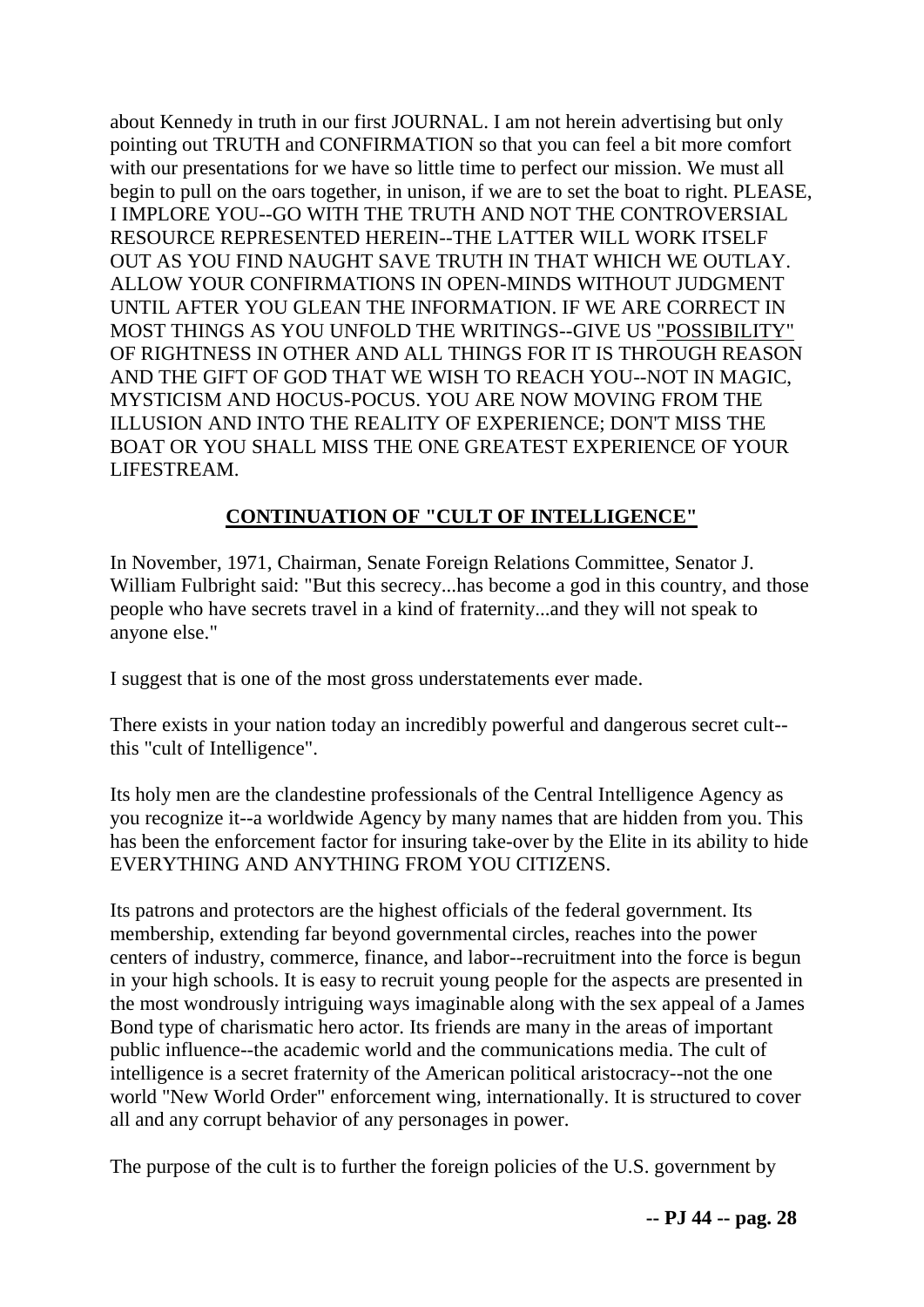covert and usually illegal means. This would imply that the whole of the organization and operatives would be American--not so, Americans make up the least of the population in the organization today. At the same time it was to have contained the spread of its avowed enemy, Communism. But funny thing--you now have more KGB Communists, terrorist elite and Mossad agents in the organization than American leaders; the KGB and Mossad have been brought in specifically to take the leadership, training and authority. It is now called "working together as free nations" for a "peaceful world" under "democracy" which equates 100% to socialistic fascism and dictatorship/monarchy of puppets and puppet masters. Ah, yet traditionally, the cult's projected purpose has been to foster a world order in which America would reign supreme, the unchallenged international leader. I believe you can see that no matter how you lie to selves and wave flags, the facts remain that it isn't true. You have clung to the fantasy while the industrial and moral fiber of your very foundation has been sold or stolen from you. Wishing will no longer bring anything to right.

Two decades ago the dream had tarnished by time and frequent failures--the next years and into today are examples of the extensive corruption which has fingered its way around the globe in coalition with the criminals of the planet.

I have several books to recommend to you for reading and I'll mention two of them here so that you can begin to get ready with your modern confirmations. Acquire the Books of Col. James "Bo" Gritz and IN SEARCH OF ENEMIES by Stockwell. There are so many, among which are coming out the best, soon--by John Coleman. These are what you need if you doubt my outlay. For your sake, friends, if you doubt me, don't simply discount my word--go find your confirmation. If you turn away from Truth- you will have nothing left to rebuild. For instance, if you do not believe what I wrote about John F. Kennedy and his death--GO SEE "JFK"! There have been dozens of men who have brought you the truth of the circumstance but you have REFUSED TO READ OR RESEARCH! YOU, AS A PEOPLE, HAVE PREFERRED TO SEE NO EVIL, HEAR NO EVIL AND CERTAINLY, SPEAK NO EVIL. Well, soon you will lose all Constitutional Rights to see, speak or hear in freedom. THIS is the point--not who may or may not have shot a President. Coups take place all over the globe--why NOT in America? Are you sacrosanct?

The cult's objectives rapidly became far less grandiose as time flitted by and one after another cover-up worked. It seemed to seek largely to advance America's selfappointed role as the dominant arbiter of social, economic, and political change in the awakening regions of Asia, Africa and Latin America. Its worldwide war against Communism sounded good as a rallying point but, as is now obvious, that was never the point in the first place. That has now become reduced to a covert struggle to maintain a self-serving stability in the Third World, using whatever clandestine methods available--in order to serve the Elite Plan 2000.

For the cult of intelligence, fostering "stability" may in one country mean reluctant and passive acquiescence to evolutionary change; in another, a determined effort to reverse popular trends toward independence and democracy. The cult attempts that which it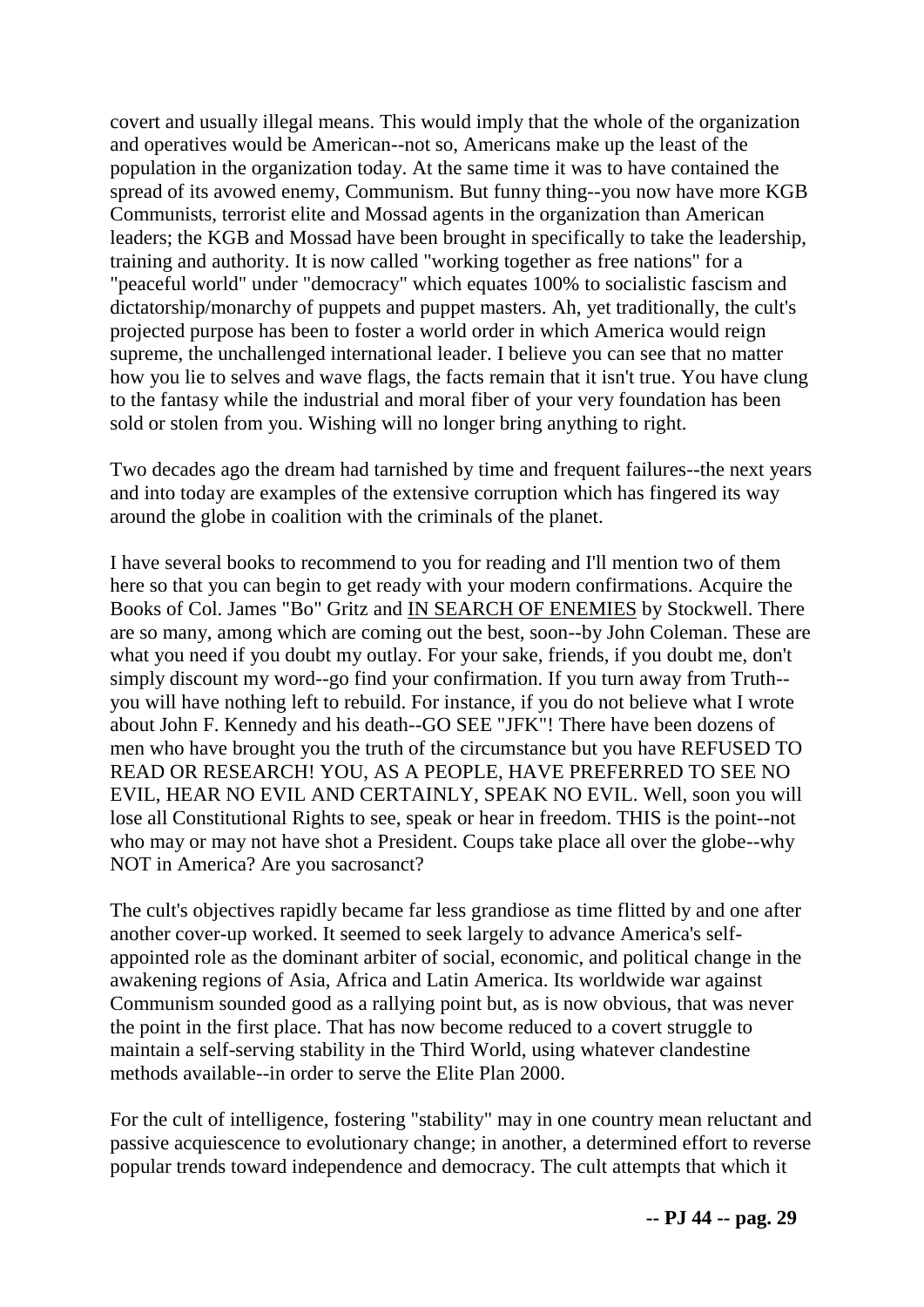believes it can accomplish and which--in the event of failure or exposure--the U.S. government can plausibly deny.

The CIA is both the center and the primary instrument of the cult of intelligence as you recognize it to be. For our purposes herein we will leave that assumption intact to lessen the confusion of intent of this JOURNAL. Its purpose is to engage in espionage and counterespionage, in propaganda and disinformation (the deliberate circulation of false information), in psychological warfare and paramilitary activities. It penetrates and manipulates private institutions, and creates its own organization (called "proprietaries") when necessary. It recruits agents and mercenaries; it bribes and blackmails foreign officials to carry out its most unsavory tasks. This becomes quite easy because first the enticements to officials are through bribery and threat and blackmail becomes easy and logical. It does whatever is required or desired to achieve its goals, without any consideration of the ethics involved or the moral consequences of its actions. As the secret-action arm of American foreign policy, the CIA's most potent weapon is its covert intervention in the internal affairs of countries the U.S. government wishes to control or influence.

Romanticized by myths, the operations of the CIA are also beclouded by false images and shielded by official deceptions. Its practices are hidden behind arcane and antiquated legalisms which prevent the public and even Congress from knowing what the mysterious agency is doing--or why. Thus the cult of intelligence justifies with dramatic assertions that the CIA's purpose is to preserve the "national security", that its actions are in response to the needs of the nation's defense. No one--in an age in which secrecy is the definitional operative of security--need know more than that.

The cult is intent upon conducting the foreign affairs of the U.S. government without the awareness or participation of the people. It recognizes no role for a questioning legislature or an investigative press. Its adherents believe that only they have the right and the obligation to decide what is necessary to satisfy the national needs. Although it pursues outmoded international policies and unattainable ends, the cult of intelligence demands that it not be held accountable for its actions by the people it professes to serve. It is a privileged, as well as secret, charge. In their minds, those who belong to the cult of intelligence have been ordained, and their service is immune from public scrutiny.

#### **CLANDESTINE MENTALITY**

The "clandestine mentality" is a mind-set that thrives on secrecy and deception--right from the onset of adversarial operations against you of "Godness" (goodness, love and honor in open sharing). It encourages professional amorality--the belief that righteous goals can be achieved through the use of unprincipled and normally unacceptable means. Thus, the cult's leaders must tenaciously guard their official actions from public view. To do otherwise would restrict their ability to act independently; it would permit the American people to pass judgment on not only the utility of their policies, but the ethics of those policies as well. With the cooperation of an acquiescent, ill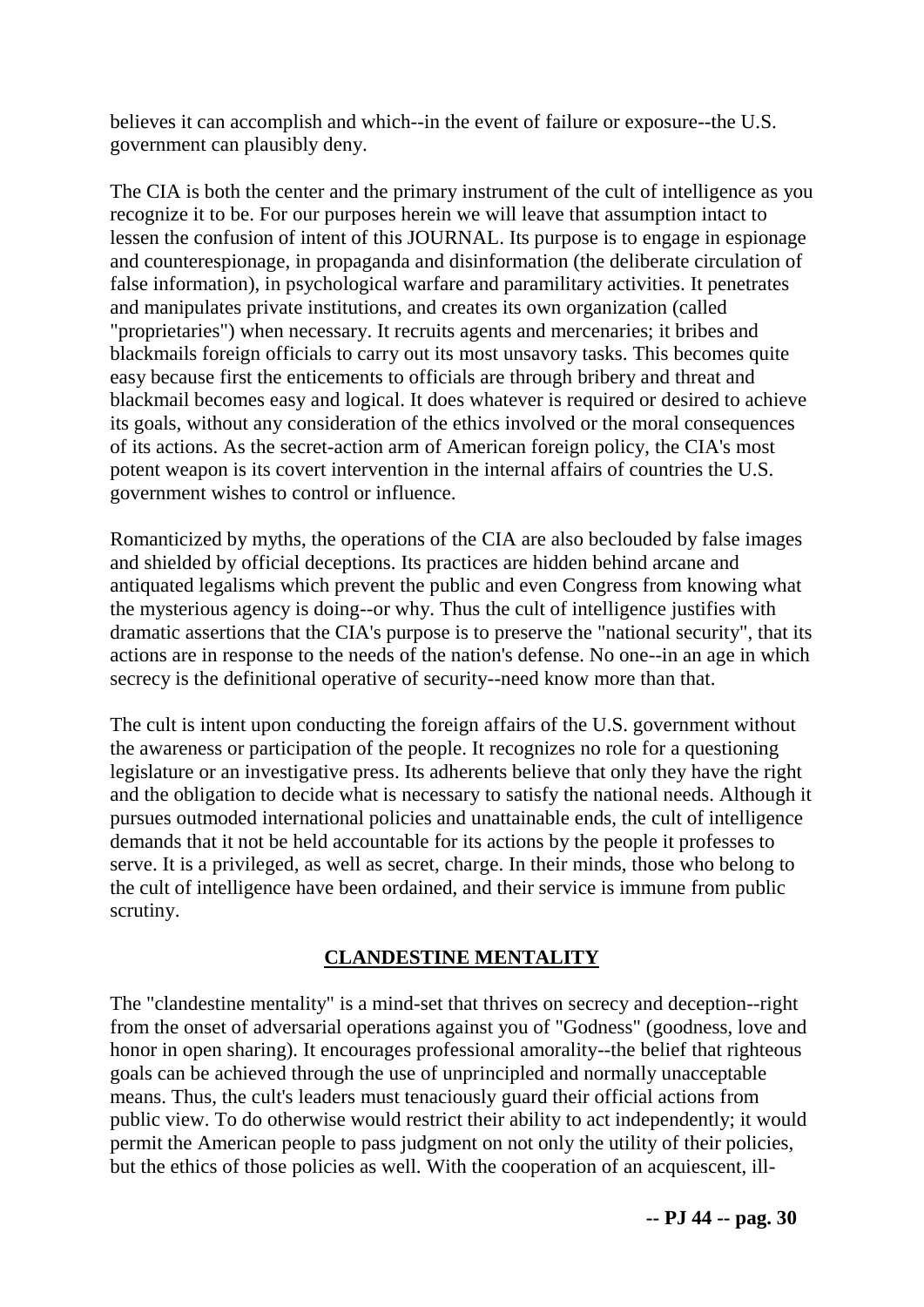informed Congress, and the encouragement and assistance of a series of Presidents, the cult has built a wall of laws and executive orders around the CIA and itself, a wall that has blocked effective public scrutiny.

When necessary, the members of the cult of intelligence, including your Presidents (who are always aware of, generally approve of, and often actually initiate the CIA's major undertakings), have lied to protect the CIA and to hide their own responsibility for its operations. The Eisenhower Administration lied to the American people about the CIA's involvement in the Guatemalan coup d'etat in 1954, about the agency's support of the unsuccessful rebellion in Indonesia in 1958, and about Francis Gary Powers' 1960 U-2 mission. The Kennedy Administration lied about the CIA's role in the abortive invasion of Cuba in 1961, admitting its involvement only after the operation had failed disastrously. The Johnson Administration lied about the extent of most U.S. government commitments in Vietnam and Laos, and all of the CIA's. And the Nixon Administration publicly lied about the agency's attempt to fix the Chilean election in 1970. For adherents to the cult of intelligence, hypocrisy and deception, like secrecy, have become standard techniques for preventing public awareness of the CIA's clandestine operations, and governmental accountability for them. And these men who ask that they be regarded as honorable men, true patriots, will, when caught in their own webs of deceit, even assert that the government has an inherent right to lie to "its" people--as if IT owns you--and your opinions and existence have nothing to do with "IT".

The justification for the "right to lie" is that secrecy in covert operations is necessary to prevent U.S. policies and actions from coming to the attention of the "enemy"--or, in the parlance of the clandestine trade, the "opposition". If the opposition is oblivious to the CIA's operations, the argument runs, then it cannot respond and the CIA activities stand a good chance of succeeding. Nonetheless, in many instances the opposition knows exactly what covert operations are being targeted against it, and it takes counteraction when possible. The U-2 overflights and, later, those of the photographic satellites were, and remain, as well known to the Soviets and the Chinese as Soviet overhead reconnaissance of the United States is to the CIA; there is no way, when engaging in operations of this magnitude, to keep them secret from the opposition--especially when you and the opposition are working for the same end goal. It, too, employs a professional intelligence service--remember the KGB, and the Mossad. The Chinese have an even more sophisticated method of covert secrecy--they utilized a simple procedure of being secret from the entire world while they built their installations and underground shelters, etc. They can come out now because there is everything already hidden and secure and they don't really care WHO knows their strength. In fact, they like to toss it around a lot, i.e., arms to every small nation in the Arab World as well as the great big ones. You are about to awaken the sleeping giant and you are going to be very, very sorry about that.

Looking back to the time of the writing of the book in point you will find that from 1952 to 1964, at the height of the Cold War, the Soviet KGB electronically intercepted even the most secret messages routed through the code room of the U.S. Embassy in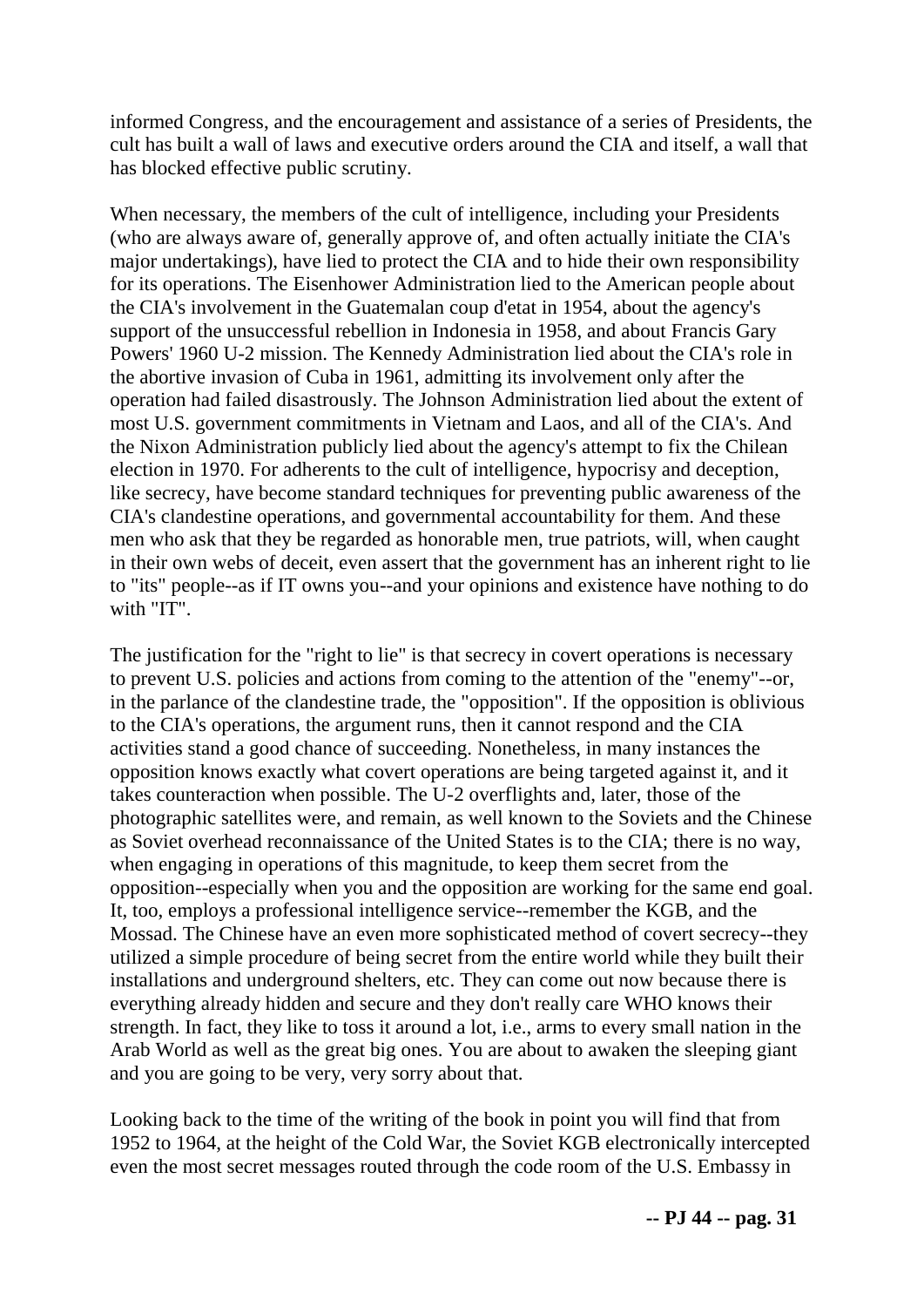Moscow. This breach in secrecy, however, apparently caused little damage to U.S. national security, nor did the Soviet government collapse because the CIA had for years secretly intercepted the private conversations of the top Russian leaders as they talked over their limousine radio-telephones. Both sides knew more than enough to cancel out the effect of any leaks. The fact is that in your country, secrecy and deception in intelligence operations are as much to keep the Congress and the public from learning what their government is doing as to shield these activities from the opposition. The intelligence establishment operates as it does to maintain freedom of action and avoid accountability.

Your nation, as with all other mighty nations and civilizations (actually even the most tiny places), shall fall because of the enemy WITHIN--again, not that one without. It is always that ones get control and maintain control and activities in the absolute secret shrouds of protection while they do their dirty work and destroy that which is YOURS. YOU are the ones who have laughed at the antics of the politicians and failed to choose better. YOU are the ones who fail to vote because, yes, it IS all decided but you have chosen not to make those ones accountable under your precious Constitution. YOU HAVE DONE IT AND IT IS UP TO YOU NOW, TO UNDO IT.

A good part of the CIA's power position is dependent upon its careful mythologizing and glorification of the exploits of the clandestine profession. Sometimes this even entails fostering a sort of perverse public admiration for the covert practices of the opposition intelligence services--to frighten the public and thereby justify the actions of the CIA. Whatever the method, the selling of the intelligence business is designed to have us admire it as some sort of mysterious, often magical, profession capable of accomplishing terribly difficult, if not miraculous, deeds. Look at James Bond, as example, in His Majesty's Secret Service! Like most myths, the intrigues and successes of the CIA over the years have been more imaginary than real as to that which was laid forth as their "goal". What is real, unfortunately, is the willingness of both the public and adherents of the cult to believe the fictions that permeate the intelligence business.

The original mission of the CIA was to coordinate the intelligence-collection programs of the various governmental departments and agencies, and to produce the reports and studies required by the national leadership in conducting the affairs of U.S. foreign policy. This was President Truman's view when he requested that Congress establish the secret intelligence agency by passing the National Security Act of 1947. But General William "Wild Bill" Donovan, Allen Dulles, and other veterans of the wartime Office of Strategic Services--a virtually unregulated body, both romantic and daring, tailor-made to the fondest dreams of the covert operator--thought differently. They saw the emergency agency as the clandestine instrument by which Washington could achieve foreign-policy goals not attainable through diplomacy. They believed that the mantle of world leadership had been passed by the British to the Americans, and that their own secret service must take up where the British left off. Thus, they lobbied Congress for the power to conduct covert operations. Lumped in all this, of course, are the "Black" operations, "Black" budget and thus and so.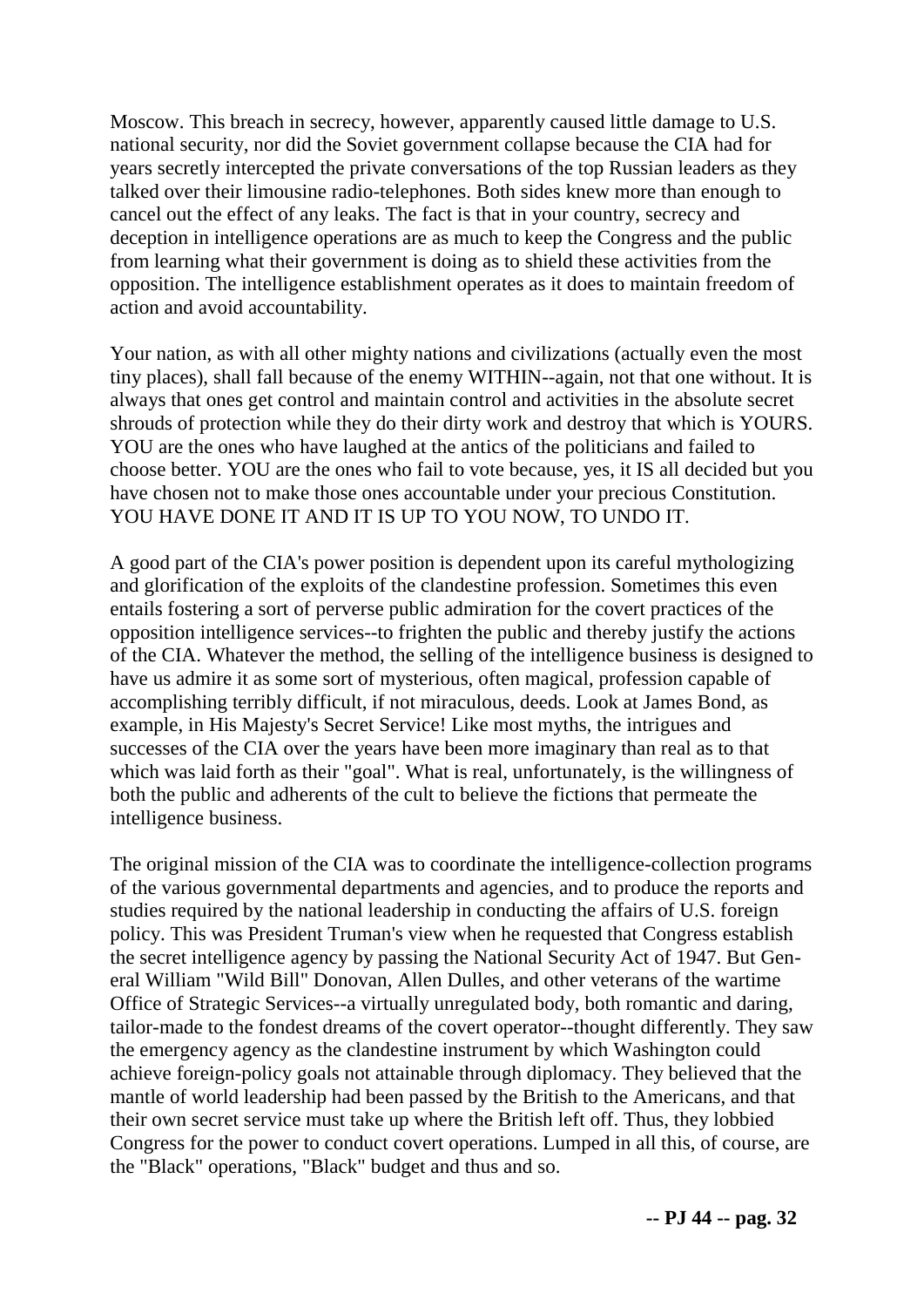That Truman attempted to create an overt intelligence organization, one which could emphasize the gathering and analysis of information rather than secret operations, was somewhat commendable--although not seriously contemplated. He thought he could control the advocates of covert action but that was, in retrospect, a gross error in calculations. His first miscalculation was that he held any power at all to do much of anything when not a direct disciple of the cult. In that instance, Congress, in an atmosphere of Cold War tension, allowed itself to be persuaded by the intelligence professionals--even then controlled by the foreign interests of the Zionists who had already gained control of the Congress. With the passage of the National Security Act of 1947 it allowed the new agency special exemptions from the normal congressional reviewing process, and these exemptions were expanded two years later by the Central Intelligence Agency Act of 1949. Of the greatest and most far-reaching consequence was the provision in the 1947 **law that permitted EXECUTIVE ORDERS!** This allowed the CIA to "perform such other functions and duties related to intelligence...as the National Security Council may from time to time direct". From those few innocuous words the CIA has been able, over the years, to develop a secret charter based on NSC directives and presidential executive orders, a charter almost completely at variance with the apparent intent of the law that established the agency. I use the term "apparent intent" because the "full intent" was exactly that which you have accomplished. The vague phrase has provided the CIA with freedom to engage in covert action, the right to intervene secretly in the internal affairs of your own and other nations. It has done so, usually with the express approval of the White House, but almost always WITHOUT the consent of Congress or even the knowledge of Congress, and virtually never with the knowledge of the American public.

#### **ABSENCE OF PUBLIC KNOWLEDGE**

Knowing nothing has meant that the public does not even realize how frequently the CIA has failed. Moreover, while the practices were under way so was a disinformation and distraction campaign under way to pull your attention into every other avenue of interest except world affairs and the games of the CIA. The media was in full coalition with the perpetrators and remains so to this moment. Pay attention as to WHO IS DE-NOUNCING "JFK"! Note who brings more and more outrageous stories to the air annually making the Holocaust worse and worse until it has finally proven its own stupidity of projection. When you have more people collecting restitution for being injured in the Holocaust than there were "Jews" in the given area to be slain and worse, more Jews touted to have been murdered than there were Jews in the whole continent at the time--it seems to reveal its own miscalculations. That, however, has not seemed to cause you-the-people to open your eyes and ears and consider FACTS!

In addition, the goodly workers of goodness save you from any responsibility at all. They come along and say, "What the Hell, so we finally get to our wondrous rapture and streets of gold." Literally, I heard your own Jan and Paul speaking of those "solid gold streets" as if they are paved throughout eternity. Are they bad people? No, the worst part of the parable is that they are wondrously good and motivated people--but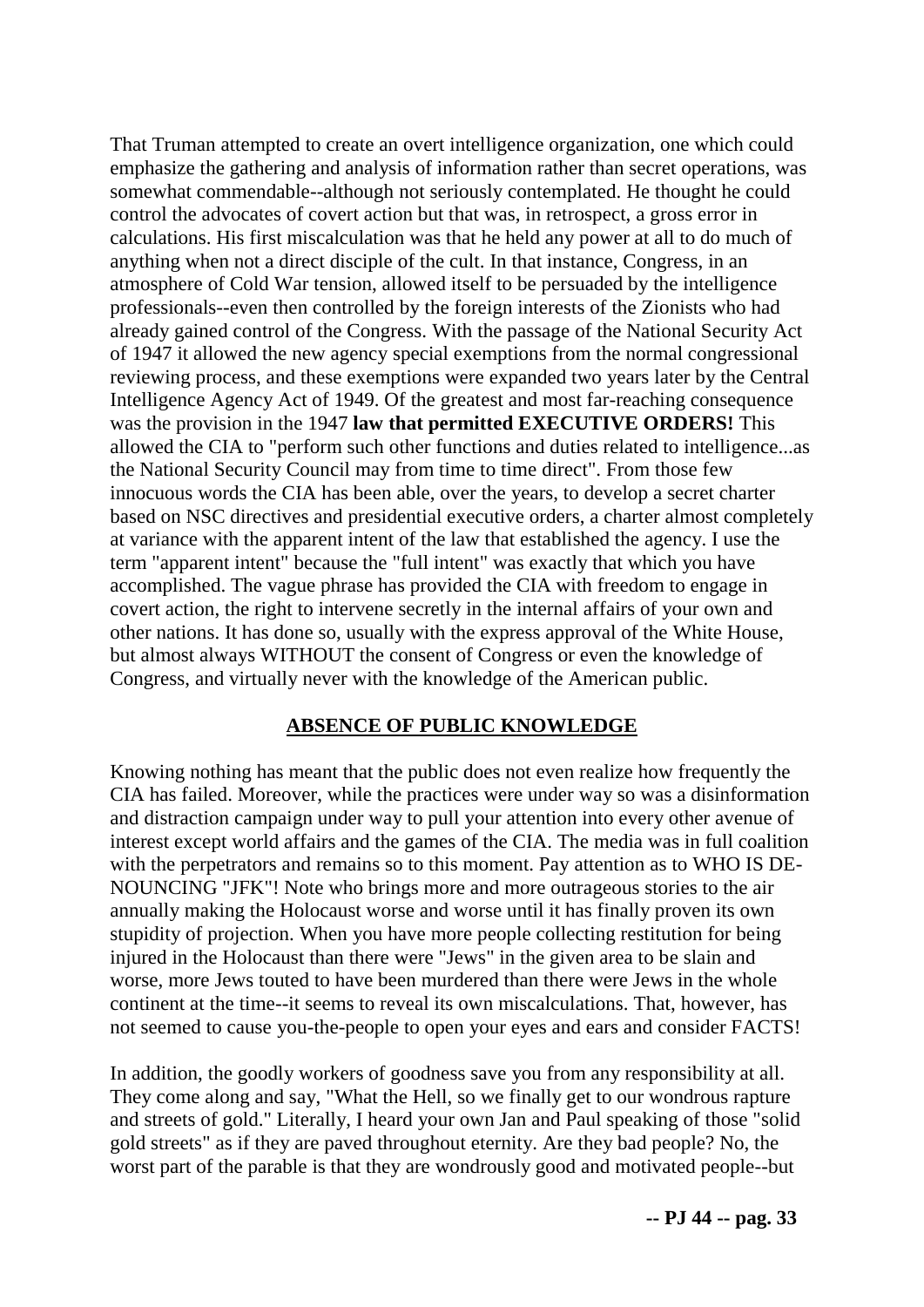they took the bait and instead of controlling the fish, the fish wags them. In the horrendous face of making your nation again "right", you are given another cop-out- just go sit and wait until God comes and gets you off the place and into glory. You botched it, you broke it, kicked it and battered it--but you somehow don't have to be responsible and even consider "fixing" what you did--just believe a man shed blood FOR YOU SO YOU WOULDN'T HAVE TO HAVE ANY RESPONSIBILITY and you will somehow float away to all those good and wondrous rewards of riches and wonders. You don't even have to change your current activities--in fact, you must not disagree with any group in any actions--but forgive and allow! Bless and commingle, sharing love everywhere if even in the illicit bed of another's spouse while spreading death along the way in disease and pain foisted upon the others involved. This precious Jan even stated that in the Swaggart example--"We should have been more Godly and not condemned nor talked about him in negative manner--we should have simply forgiven and supported him." Are you insane? You don't have anything to "forgive" or "judge" another about--even Swaggart. However, it is your duty to be discerning and judge the actions and teach your children wrong from right behavior- not just give the child a condom and advise safe sex with the prostitute. You ones have even twisted the already erroneous lies of the adversary and he is having a total "field day" with you now, for you have extended the errors beyond anything he had thought to make part of the blueprint. Worse, you do it openly for evil in the name of God!

#### **LET US LOOK AT SOME PUBLIC BACKFIRES**

The one just spoken of above is the master plan of all backfires--it will end up getting your goose cooked. However in the line of CIA backfires we have some interesting incidents to consider. Occasionally, clandestine operations do backfire spectacularly and do so in public. The U-2 shootdown and the Bay of Pigs invasion, for example- and further, investigations by journalists and uncowed members of Congress in some of those instances gave the public some idea of what the CIA was actually doing. In the Watergate scandal it was revealed some of the CIA's covert activities within the United States, providing a frightening view of the methods which the agency had employed for years overseas and totally in secrecy within your borders. The assistance given the White House "plumbers" by the CIA and the attempts to involve the agency in the cover-up pointed up the dangers posed to American democracy by an inadequately controlled security intelligence organization. But you can see today that it actually changed nothing except the depth of secrecy in ever enlarging circles of incredible activities. As the opportunities for covert actions abroad dwindled and were thwarted, those with careers based in clandestine methods were increasingly tempted to turn their talents inward against the citizens of the very nation they professed to serve. Nurtured in the adversary setting of the Cold War, shielded by secrecy, and spurred on by patriotism that views dissent as a threat to the national security, especially of the people against the "rulers", the clandestine operatives of the CIA gained even more capability, resources, experience--and inclination--to ply their skills increasingly on the domestic scene and through domestic avenues even when involved with outside factions.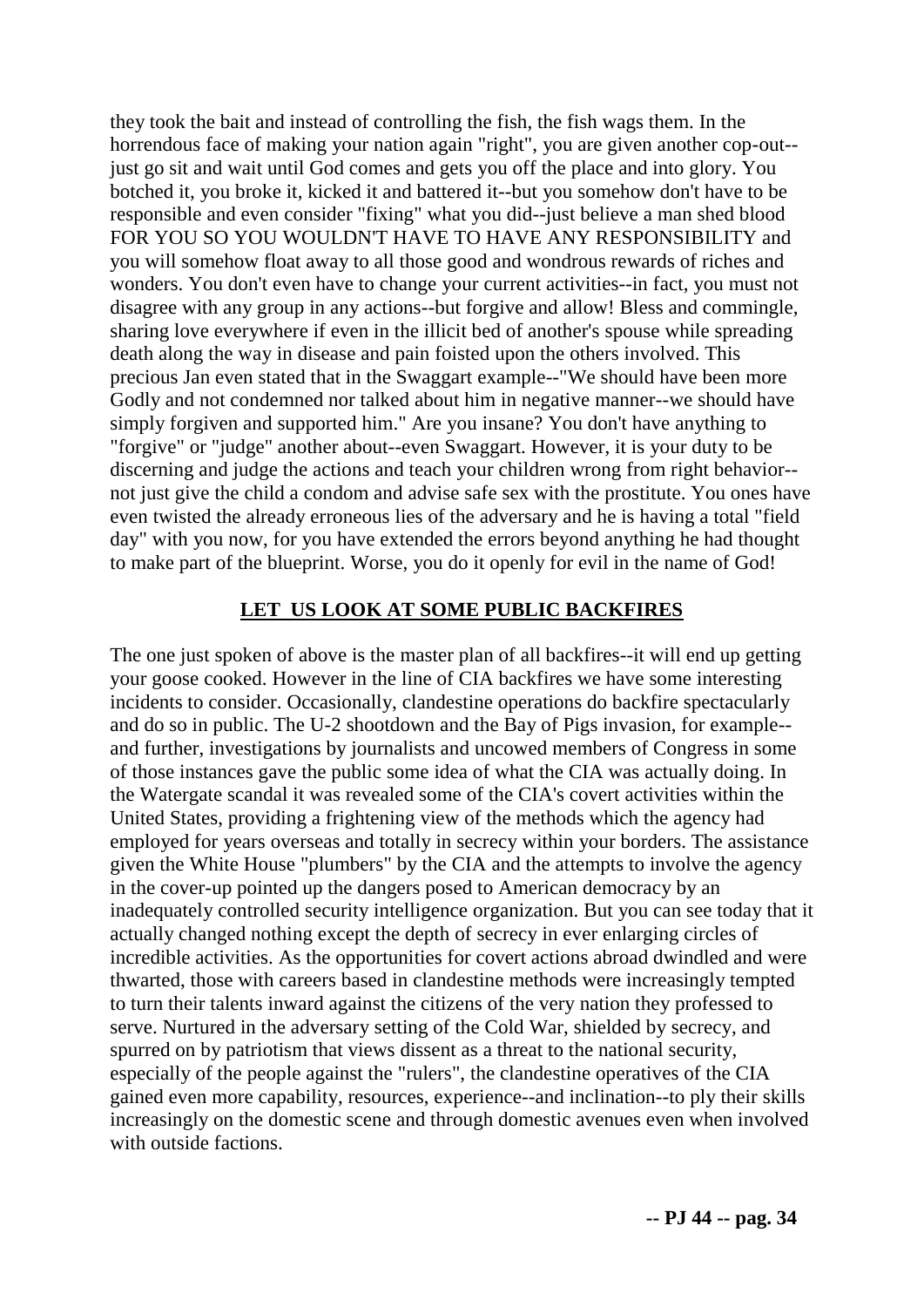What I feel about the need of clandestine intelligence gathering as being necessary for a nation against its enemies is not of point herein. Anything out of control of the laws of the people and the land is wrong--no matter what the needs of the Elite. This is not my story in point herein and, therefore, I shall tell you what the authors in point feel about it.

They state the following:

There can be no doubt that the gathering of intelligence is a necessary function of modern government. [H: Note: "modern government".] It makes a significant contribution to national security, and it is vital to the conduct of foreign affairs. Without an effective program to collect information and to analyze the capabilities and possible intentions of other major powers, the United States could neither have confidently negotiated nor could now abide by the S.A.L.T. agreements or achieve any measure of true detente with its international rivals. **[H: I was wrong--I can't even finish the paragraph. You will note that all is based on the assumption that the government would work in honesty with integrity. What the cult of intelligence has done is forfeit and sell out your nations and cover the criminals until the dastardly deeds are done at whatever cost. The reason for recognizing this particular book is for its revelations--not its philosophical perception--for I consider the conclusions in philosophy to be in error. I see no way in which this type of structure can serve in honor for it is birthed from and by the criminal element in control. I do agree with their next statement regarding the book:]**

The aim of this book is to provide the American people with the inside information which they need--and to which they without question have the right--to understand the significance of this issue and the importance of dealing with it.

#### **[H: As we write keep in mind that this book was written in 1973 and this JOURNAL in 1992. If you keep that in mind you will be able to bridge the interim years with better clarity and insight.]**

Even Harry Truman questioned the CIA and its non-controllability: Dec. 1963*: "For some time I have been disturbed by the way CIA has been diverted from its original assignment. It has become an operational arm and at times a policy-making arm of the Government."*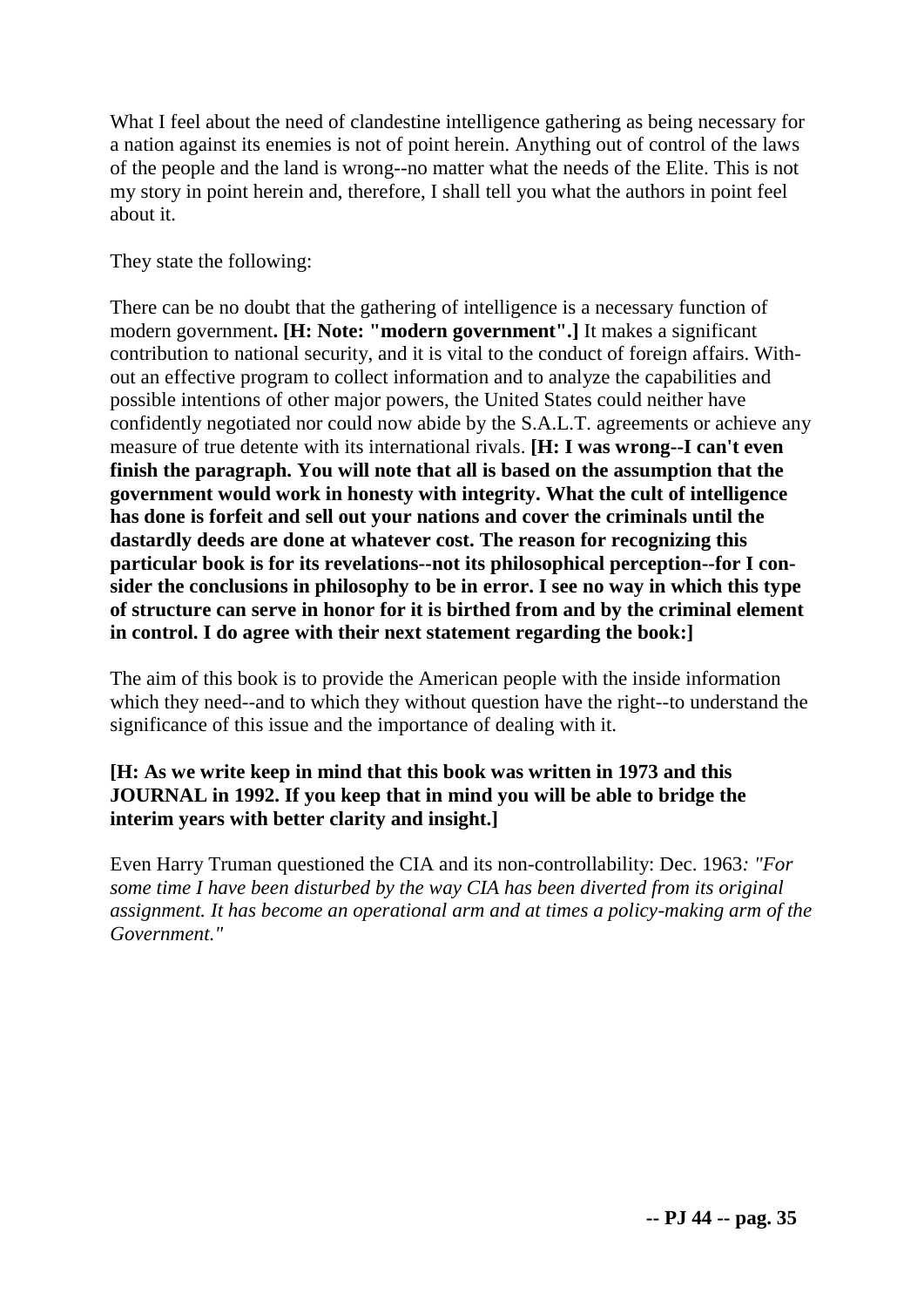### **CHAPTER 3**

#### REC #1 HATONN

#### FRI., JANUARY 17, 1992 8:36 A.M. YEAR 5, DAY 154

### **FRIDAY, JANUARY 17, 1992**

#### **TODAY'S WATCH**

Watch out America! The hype is coming upon you right now. The full intent had been to start another war to distract you and give excuse to boost the economy in behalf of Bush. So far the world is not cooperating. Cuba has gone silent, no pushes from Central or South America to speak of and there simply is not enough going on in Iraq to cover a deliberate attack against Saddam. In the Israeli sector it is Israel being the bad kid so no luck there either.

Watch Korea and the downed U-2 plane. That is intended to cause an incident- prodded on by the "no longer communists"? *THAT SPY PLANE WAS SHOT DOWN BY A COSMOSPHERE AND YOUR MILITARY IS HOLDING ITS BREATH.* You cannot win anything in that part of the world this day. It was really a bad political mistake to come back into the colonization by the British Zionist Crown. You don't understand--the RELIGIOUS DISORDER IS ALL THAT IS INTENDED IN ISRAEL--THE BANKING MONOPOLY IS IN SWITZERLAND RUN BY LONDON!

Today, like yesterday, politics will "remember" its wars and fallen leaders. In other words you are reliving the "anniversary celebration" of the invasion of a pitiful country with your "surgical" bombing and, this weekend, assassination by the CIA, Mafia and Elite of Martin Luther King. Was Martin Luther King a holy and saintly man? No, but he was in the way of the Elite bigots. You ask about Jesse Jackson taking that place of leadership? He can't for he succumbed to the "Royalty" when he joined the Honorary Elite of the Council on Foreign Relations.

**What is good-old-boy Kissinger doing this week? Finalizing the establishment of his Kissinger Associates company in Moscow—WITH GORBACHEV AS PRESIDENT.** It, of course, is just simply "good business".

#### **JFK**

I am going to suggest that you simply set aside all the attacks and counter-attacks regarding "truth vs. lies" and you will watch an unraveling of the conspiracy. You can know this by the Elite posturing of ones such as Connally, the Kennedys and others who were immediately involved. You will, further, see the "Larry King Live" shows doing a good job of asking proper questions to bring out the absurdity of such a coverup and conspiracy. Connally, for instance, will say there is no connection with Ruby

**-- PJ 44 -- pag. 36**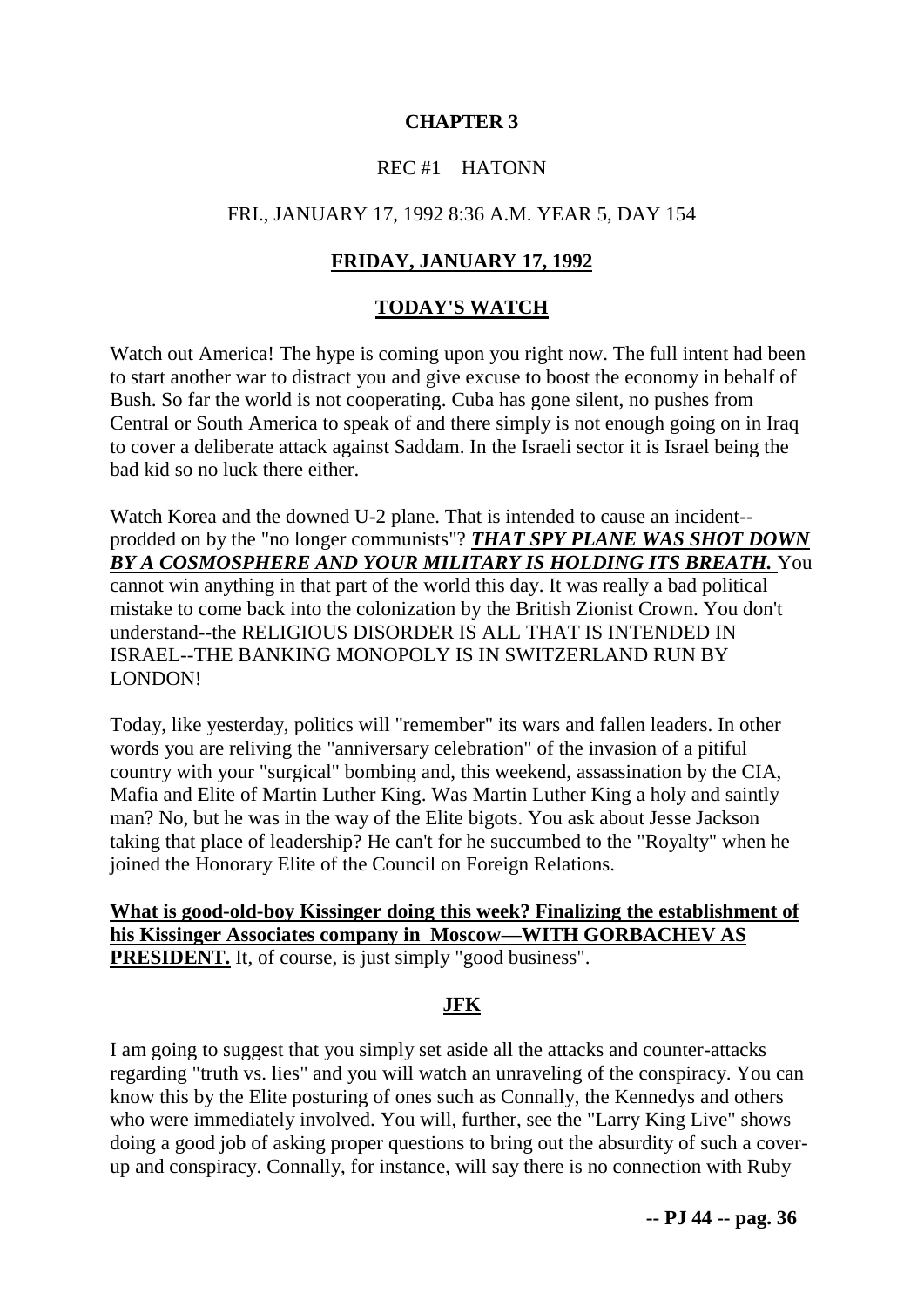and no relationship to Oswald and blabber, blabber, blabber! The facts are, friends, if you pay attention--these are the very areas of TRUTH IN DOCUMENTATION AND NOT SPECULATION!

Let me further suggest that you pay attention when the autopsy pictures, etc., are finally "under intense pressure" released. THE AUTOPSY PICTURES WERE TAMPERED WITH RIGHT FROM THE BEGINNING AND THE FILMS ARE GOING TO SHOW A NICE SMOOTH EXITING HOLE IN JOHN'S HEAD--NOT THE FACTUAL BLOWING AWAY OF HIS SKULL. The scene is getting set to "right" now and is set up by the very ones who took part, literally. Why? Because they have obtained their safe tickets to Australia by so-doing. If you think Nellie Connally is not protecting her interests NOW--you are surely not very observant.

Why would one continue the lie if truth could "out"? Come now, in this day after all these years--THEY HAVE NOTHING TO GAIN AND EVERYTHING TO LOSE BY TRUTH-TELLING. They have been rewarded handsomely for their silence and they see only personal disadvantage to telling. Moreover, as they would possibly come forward they also sign their own death warrant for it is easy, easy, easy to take out such blundering personages with one beam blast and cardiac arrest. These are very large stakes at risk for the Elite.

Remember that the truth of one incident will open the can of clues to the dirty truth of all of the others and show the total involvement of government, CIA, Mafia and all the international involvements. You must realize that Oswald was not tangled up in Soviet intrigue and just "happened" to be in a place whereby the motorcade would pass-- AFTER THE ROUTE WAS CHANGED AT THE LAST MINUTE! SOMEONE HAD TO KNOW AND CHANGE THE PARADE ROUTE! THINK ABOUT IT WITH REASON.

## **CIA UNMASKING**

Isn't it dangerous for us to be ripping more cover off the CIA? Indeed! However, when they have already efforted to silence forever, my work--and failed--it becomes a bit more difficult of pull off an "accidental" death. It is the one(s) who have spoken out in the past and continue to do so that I must protect for they are the ones who will be at ever increasing risk as people begin to pay attention to the subject. You see, it is not what was written before--even though it be truth--there was no way to get backup and so no-one paid enough attention to take action against a dragon so monstrously gigantic. People are now ready to take that information (just as we are reprinting herein) and recognize it as Truth. That is exactly what is happening with "JFK" the movie. Truth is out there and REASON compels the proper conclusions and curiosity to check.

## **DON'T I, HATONN, KNOW AUTHORS AT RISK?**

Of course. Yes, I know exactly WHERE they are and how to get in touch by your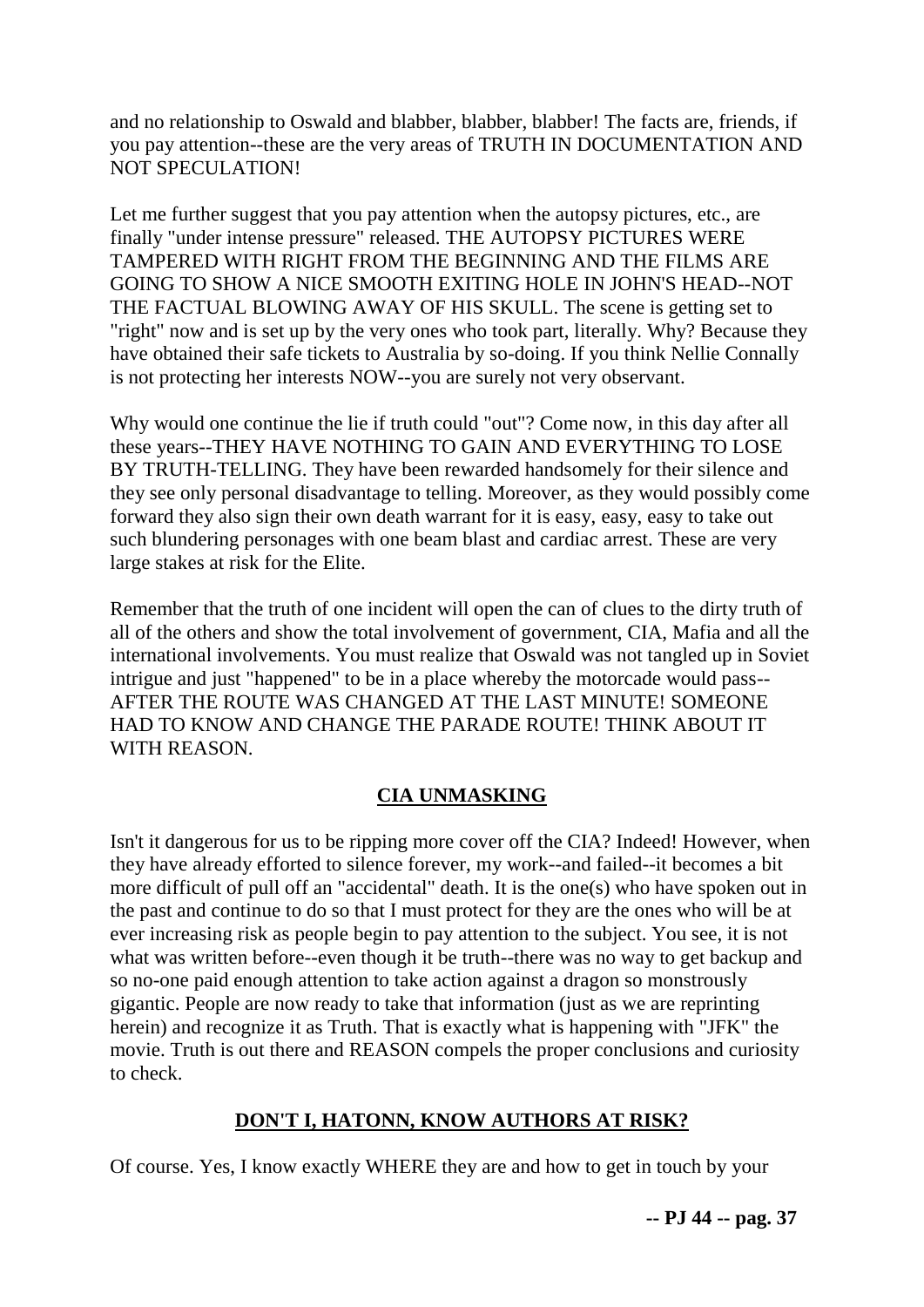equipment within minutes. That does not protect the persons involved nor allow for the end result I seek. I want to produce the work that is unfinished--FOR the ones in point, not simply get them into deeper water without hope of life-ring.

Please allow me to know •what I am doing--the job will be accomplished. My problem is keeping the thing from coming together so quickly as to blow the cover. Ones get very brave after years of struggle but fail to realize the massive job yet to be done and the need for information and services as this erupts. Revelations bringers are going to get targeted HARD. The entire thought to close-out the CIA is merely a trumped up idea to negate the prosecution of the involved criminals. Bringing documents public will not be worth much of anything. Ones who suggest the records will be intact are simply hoping the documents will be salvaged by the Elite thinking no one suspects their actions. Ones bright enough to unfold and daring enough to project the story are not stupid enough to believe that the CIA will not tamper with anything or that the Warren Commission will simply hand over documents incriminating themselves. It happens if handled properly and IF the counter-agents are doing a good job of duplications. You ARE on the brink of great revelations. It is simply time for YOU to cease being A gullible, swindled people. You feel a thing as big as this kind of treason could not be! I understand that perception--just hold an open-mind and you will be given into the seeing and the proof. But YOU will have to demand it not be dropped and again` tucked away.

## **NEW BLOCKBUSTERS?**

Is Bush in trouble? Indeed, indeed. How is this for a bit of indigestion and fainting information--the man was almost taken-out and a little flu-bug didn't do it. Worse, there' are probldms with the Soviets and Kissinger-pal. What you have unfolding is far beyond any kind of blackmail yet practiced and it is occurring through documents from both your countries, taken by the KGB and from abroad--all over the map.

How many of you are going to be shocked to find that the shooting-down of flight of Korean Airlines No. 007--wasn't? It wasn't shot down! It was BROUGHT DOWN and the crew and most of the passengers were taken prisoner. There were some important personages on that plane.' It's all in documentation--by the KGB--and ready to be released to prove your'cover-ups.

You see, the Soviet Union intends to have the world, old friends--all of it. You have just asked the anti-Christ enemy into your beds.

Do you think the KGB has changed its spots? Come now, little children--freedom has not jumped all over you.

## **OTHER TID-BITS TO TANTALIZE**

What is really giving Bush a sick stomach? Oh, how would he like a little KGB revelation about secret files removed from the vaults of the KGB? Hundreds of secret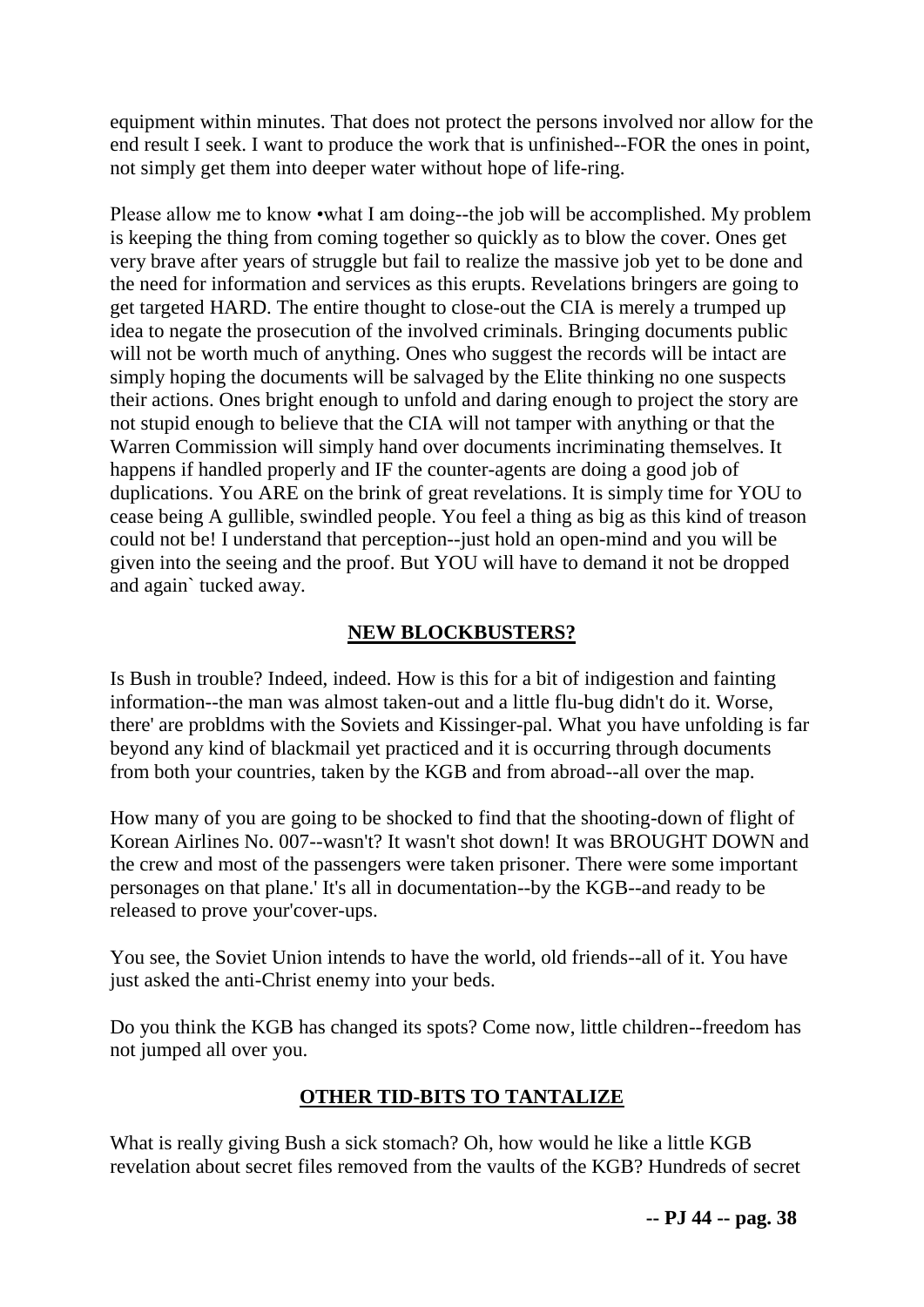files, including a big, **voluminous dossier of Henry Kissinger and other Republican power brokers. These nice documents are being offered for sale to Western publishers and the diplomatic correspondents know of the blackmail. This was dumped as a very large load of you-know-what as Bush started his heavy handed dealings with the Japanese. There was no flu-bug--if this dam bursts, dear ones, revealing the truth of all the undercover dealings, subversion, corruption and crimes in Washington, it will be far worse than any Watergate ever conjured.**

The Soviets said they would take America (in fact, the world) without having to fire a bullet. You have put criminals in office who have done the job for them.

I know you want the details of these above topics but I can't cover them all this day for I must move on with the CIA information already begun. We will be getting details and backup from many sources very soon now and get some relief for Dharma. However, it is yet premature and no way to get it timely to our own readers who have so backed and supported our unfolding in the face of ridicule, denouncement and total assault. I think you ones will find realistic interest picking up right away now as things unfold and somehow old Hatonn and Brotherhood will not look so far-fetched or fantastic.

I shall try to give a whole day to the details of our topics, perhaps tomorrow. I would further say to you who are just beginning to look around that you have the best education right in the JOURNALS that you will receive and you are only just begun. However, I am most pleased to see that a distributor right out of California has nine full pages of titles which cover all of these "secret" subjects. Some are worthless and deceiving--but many are EXCELLENT. Further, America West will always make available any and all material I ask for in confirmation or give resource availability.

I suggest you could all have a short-cut if you just get your act together and let's get Gritz into a position of "house-cleaning". Further, if you want names, places and full confirmation--get ready for Coleman's book. The first portion is almost ready for the final press and when it hits--the activities will burst. Please let us give these daring men some support on a most human level--publicity is what will keep them healthy--I can only keep them alive as long as they themselves allow it. What happens to intended leaders rests in the hands of you-the-people. We can protect the leaders who CAN MAKE THE DIFFERENCE--BUT NOT IF YOU ASK NOT FOR THEY ARE NOT EXPECTED TO GIVE ALL THAT YOU HAVE TO GIVE NOTHING! There are ones who have tried to tell you for decades and decades--how it is and you have plugged your ears and avoided their outlay--calling them traitors and liars. There are ones from years back such as Arthur Robinson, Antony Sutton--Victor Marchetti. There are newspapers and newsletters with brave men who continued to tell even after infiltration by the very enemy himself. Perhaps the hardest of all has been the confronting of the system of the Religious Orders which slowly ate away at the very Truth of even God. Then there are the recent ones who speak out in full knowing of consequences for they have seen the nation fall into the clutches of your enemies. These are the Gritzes, Colemans, Stockwells, Joneses, Bacques and Mullinses. These,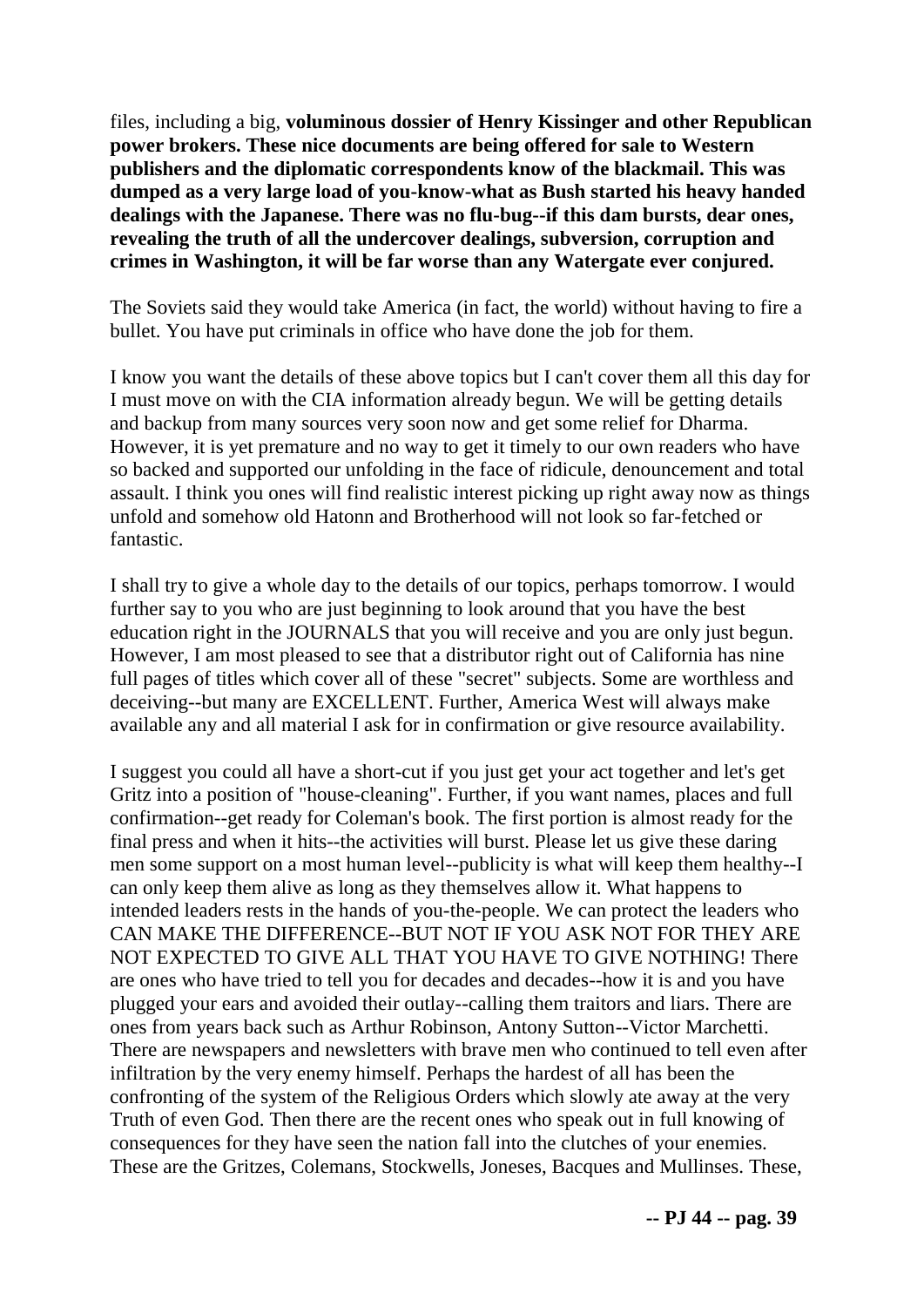and more, shall be the ones remembered in the history of this world as the Socrateses, Esuses and Light of Civilization. What legacy WILL YOU LEAVE YOUR GENERATIONS TO COME AFTER?

# **BUT WHAT DOES BUSH HAVE TO DO WITH ANYTHING?**

I think I have loosed the can of "curiosities" and will have to respond enough to quiet my own scribe. Today's watch has turned into something like the KGB files--bulging and bursting to be told. So, we'll try to do a bit of everything this morning.

Let us look at a scenario which might be considered pretty "typical" in outlay. The entire detailed scenario is followed and not one item is missed by your friendly KGB because your Intelligence Cults have been in coalition for a very long time now. After all, Mr. Bush was head Cultist Master if you remember your history at all.

A typical KGB case file would trace the trail of a bomb smuggled into the luggage compartment of a passenger aircraft, as an example, as follows:

As the charge explodes, the giant jetliner breaks apart in the sky and plunges to earth, killing all aboard. The bereaved families of the victims and their government blame a notorious secret service for this terrorist outrage and demand the extradition of two undercover agents who allegedly placed the bomb aboard the aircraft.

But the powerful secret service chief (Cult-Master) protects his agents, hides them behind cover jobs, blocks all extradition demands and finally frames an innocent man (like some likely Libyan or a John Demjanjuk) for the crime, thus aborting any hope of justice.

The case history, however, will not actually refer to a specific Arab nation such as Libya or Syria. The secret service chief behind the two murderous undercover agents is, of course, George Bush, the former **director of the CIA . The scenario is an accurate description of how a Cuban Airlines flight, No. 455, was brought down over Barbados on, say, October 6, 1976 by two CIA operatives identified as Luis Posada and Freddy Lugo. Sprung from prison, on direct orders from Bush, Posada still works for the CIA in an undercover Latin American job.**

A more recent and better example; take a "Gates" who is involved in crime up to and over his head--simply make him HEAD of the CIA. Well, there is risk involved in doing this because the ones who are in the CIA who actually serve nation and citizen will not sit still forever and--as others are brave enough to speak out and proof of incidents can be verified--the balloon will eventually burst.

Back to the Cuban incident: An innocent anti-Castro militant, Orlando Bosch, framed by the CIA, spent more than a decade in prison for a crime he did not commit.

Ironically, Bush did not order the downing of the Cuban airliner! Things just took their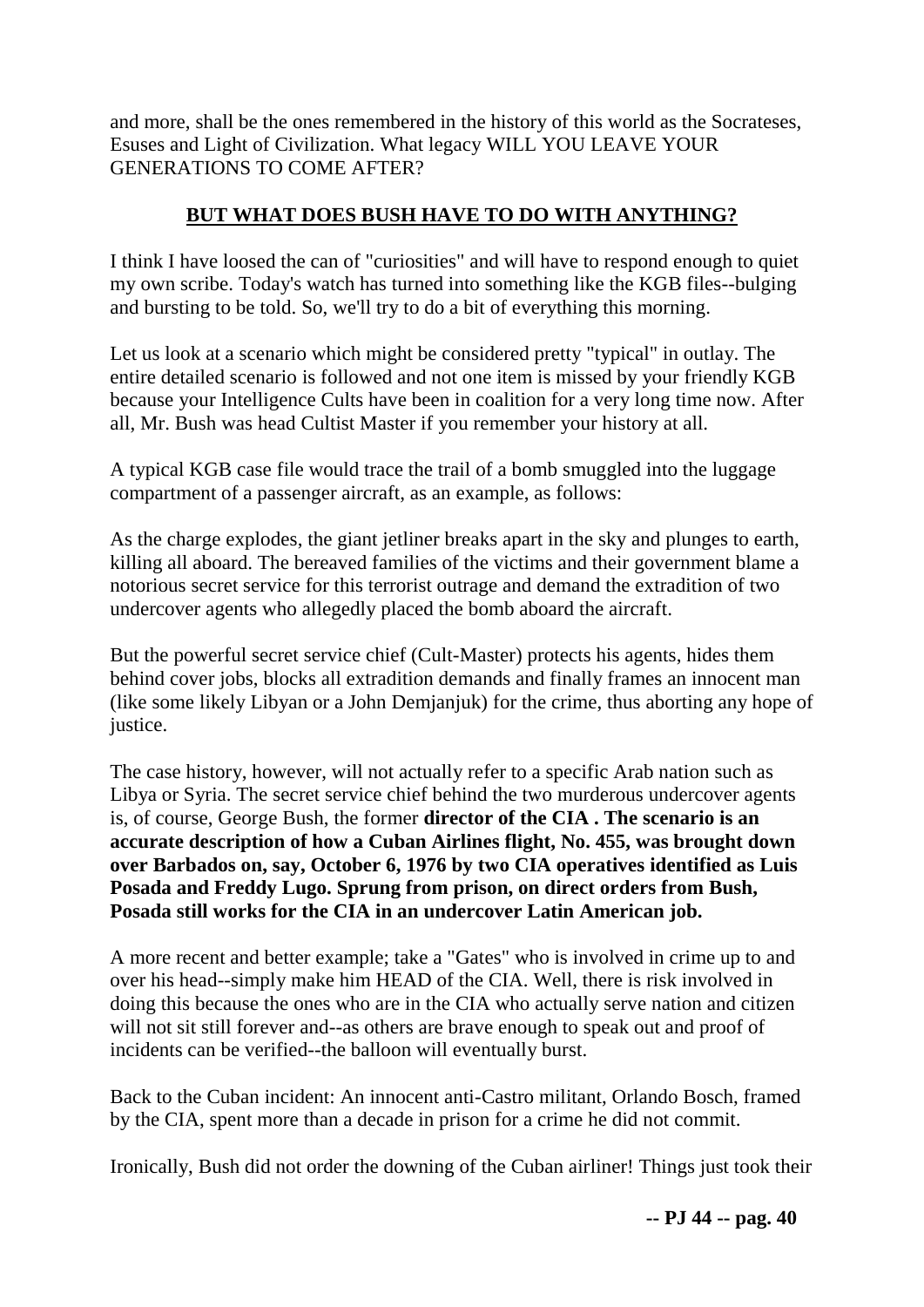natural route of "screw-ups". The CIA's plan was to explode the bomb as the plane was being refueled **on the ground at Seawell Airport in Barbados, thus causing embarrassment and disruption to Cuba's communist government, rather than human casualties.** It is hard enough to work, however, when the agents are ALL ON YOUR SIDE--but when you have a confusing mass of counter-agents and they are THE SAME, things get unwieldy. In this incident as with other innumerable CIA schemes, it went awry in a big way: Disaster was the result. Bush, who was serving as the CIA's top boss (Cult-Master) at the time, **was directly responsible.**

## **SO WHAT?**

So--now you have a massive cover-up, blame and condemnation on a convenient scale at play. You have the Bush Administration now demanding the extradition of two alleged Libyan undercover agents accused of having been involved in the tragic downing of a Pan Am jetliner over Lockerbie, Scotland some two years ago. That crash was a **VERY emotional accident--it took out your children of prime worth and superior intelligence.** Oops, now we get into backfire position.

It is not as easy as it was to simply railroad Demjanjuk for the criminal alliance--Libya simply arrested the two accused operatives and has offered international jurists to act as observers of its investigation of the case. But, as you might guess, Bush, who knows the truth of the agents, wants the suspects, and their chief, extradited to the U.S. wherein there can be no trial with results other than as Bush demands.

*Why won't Libya play ball? Because you blundered, America--you have shown what you will do with a citizen in defiance of all Constitutional Rights--just like you extradited John Demjanjuk to Israel and stripped him of his rightful U.S. citizenship and sent him to his death--AN INNOCENT MAN--you have no honor nor integrity. Further, you have a citizenly who will DO NOTHING BUT HELP HANG THE INNOCENT BEINGS ALL THE WHILE DENOUNCING AND ACCUSING WHEN YOU KNOW NOTHING OF TRUTH OR JUSTICE.*

But back to the subject in point--KGB. The KGB has records, names and places and can nail the guilty parties right on the nose--for after all, they helped set it up. You see, since the Soviet Union has turned into the lighted path of democracy and disbanded this terrible KGB--they are just willing and able to tell all of the old stories. Ah, and you thought they were serving God and the U.S.? A bit of this kind of misunderstanding can (has) cost you your life and your nation. Yes indeed, ONE WORLD GOVERNMENT--NEW WORLD ORDER--THEIRS!

Ah indeed, the Noriega case in Florida will undoubtedly take an interesting turn now as these KGB files float around! It is going to prove that the sordid Panama mess was the CIA's fault and who, but WHO, was in charge--oh surely not, Mr. Bush.

## **SO FINALLY AT LEAST, HATONN CAN'T TAG ISRAEL?**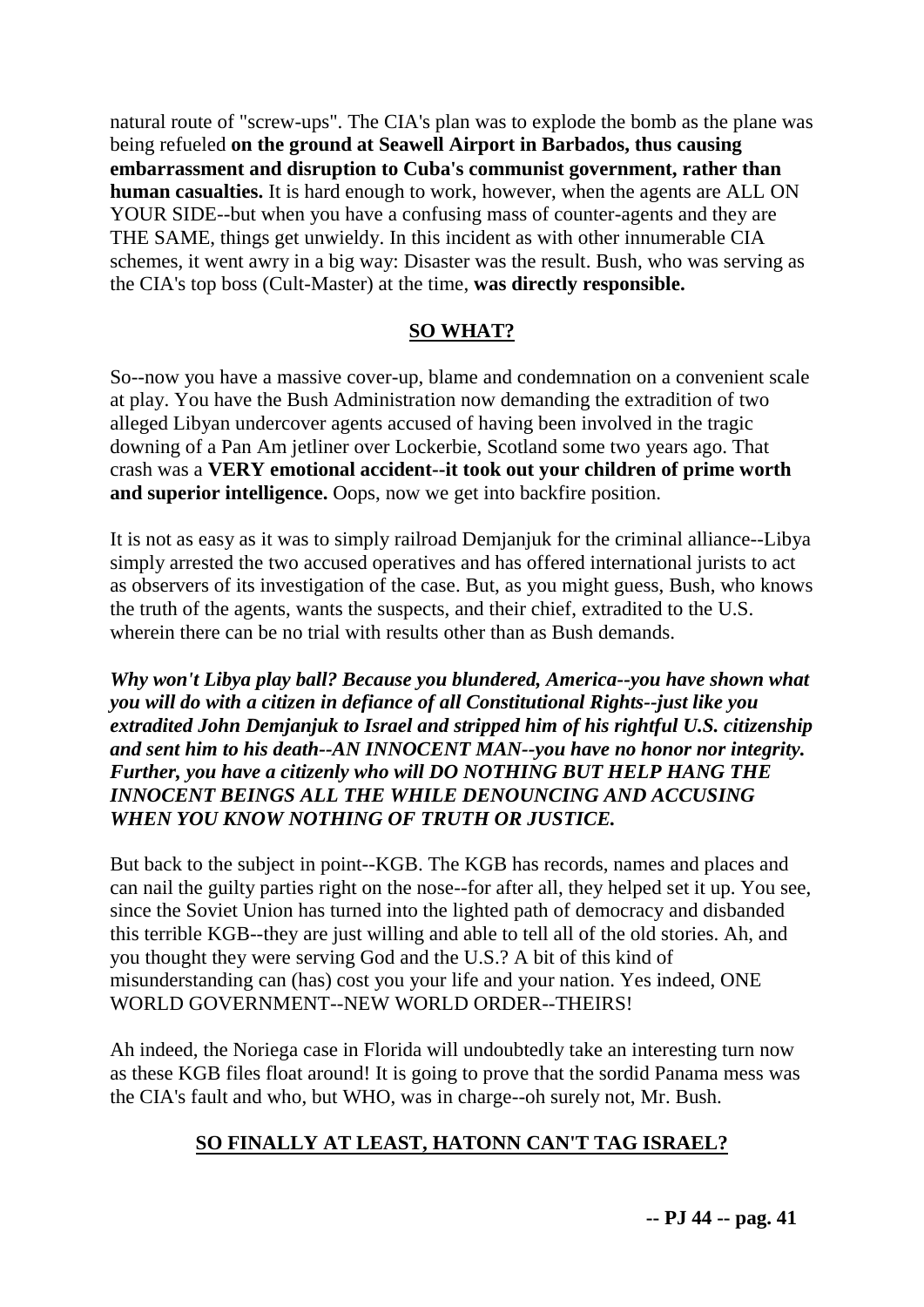Oops! Sorry about that! Let us look at another little scenario: Zaire. Here, with the joint efforts of the Mossad (Israel's secret service) the CIA has installed and maintained in power a corrupt military dictator very much like Noriega in Panama-- Mobutu Sese Seko. The Bush Administration now faces a crisis very similar to the Reagan regime's long drawn-out Noriega troubles. After running a regime even more brutal and oppressive than Panama's and looting his country on a far larger scale, Mobutu is on the down-slide. The U.S. is very anxious to see him go and has been pushing every way possible to get Mobutu to hand over power to the opposition **and simply retire into a billionaire's comfortable exile. After all, it has worked before and might work again--it did in Moscow--touché!?**

But--Mobutu, much like Noriega, has entrusted his personal safety to who? Ah--both ends against the middle--the Mossad and his elite guard battalion trained and armed by Israeli agents. "Advisers" from the Mossad, the Mideast "innocent's" secret service, are in charge of Mobutu's security apparatus. Leaning on these mercenaries and their coalition with Big Brother through a new treaty with the Soviets (like in KGB), Mobutu has managed to defy every argument and pressure the White House has mustered for his ouster. Just as eventually always happens-CIA--it is the enemy come within which shall bring your destruction.

Apparently, as in the Noriega case, direct military intervention will be necessary to remove this corrupt CIA puppet. The details of the Zaire crisis suggest the scandalous Panama affair was not simply a case of Noriega's crooked rule. The main blame for these criminal and obstinate tyrannies should rest where it belongs--in Washington, with the CIA and its involvement in drugs and illegal business scams. It won't be as simple to hop over to Zaire as it was to Panama, however, though the stakes are as high--but a little blackmail by the KGB is awfully embarrassing right now just when you need a good little war to protect humanitarian rights. Apparently the approach of the Bush administration is to send the humans "home to God" as the solution to the misadventures of wanton dictators.

## **BUT, SURVIVORS OF KAL 007? TOO MUCH!?!.**

No--passengers, including Sen. Larry McDonald and crew, have been held and if you play your cards correctly right now, America, are still being held right in the good old "priorly" Soviet Union. I guess properly it is the "former" Soviet Union.

It might be interesting to note that the facts SORT OF LEAKED OUT right from, of all places, Jerusalem.

So what did happen to that plane: It was hit and damaged by two rockets launched by the Soviet pilot, Col. Osipovich, from his SU-15 fighter plane; the Korean Boeing 747 did not go out of control of its pilots.

The airliner had a very nice soft landing near Sakhalin--an island occupied by the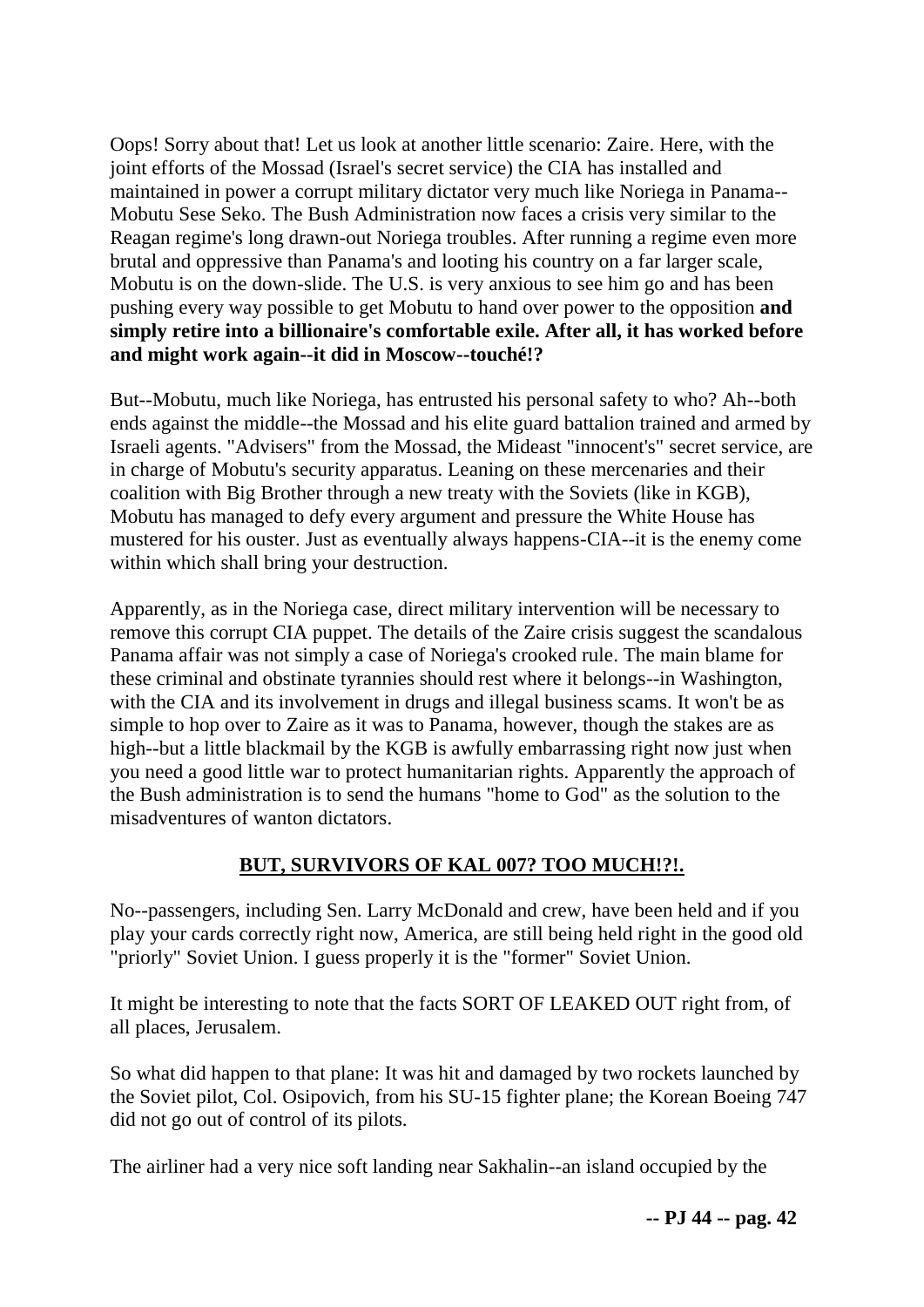Soviet Union and which the Japanese and Soviets have both claimed, at least since the end of World War II.

Begins to get sticky, doesn't it? Japan? Oh my goodness, could it be? It does look a bit suspicious in several ways, does it not? Oh, not yet--not suspicious yet? OK, how about I remind you who Larry McDonald is. He was a very active political personage against the established political parties in the U.S.--he was a leader in the John Birch Society and therefor classified as a populist type of libertarian troublemaker. McDonald has been danced in and out of several prisons right in Moscow and the passengers were divided among various camps. The children were immediately placed in orphanages in one of the Soviet Middle Asian republics.

The final version of your Establishment media of the fate of the plane, although nothing ever reported added up to anything, was that the plane went down at sea with no survivors. Immediate dispatches from the area, disseminated within minutes of the attack on Sept. 1, 1983, told a far different story--if anyone noticed.

Associated Press, for example, in an "oops" of all time--reported KAL 007 "**with 269 people landed safely early today on the Soviet island of Sakhalin."** Even McDonald's brother said, "We've heard from the State Department the plane is down and the passengers are safe." Even Korean Air Lines officials initially said the craft landed on Sakhalin Island.

Would it then not appear that someone is not telling you-thepeople the truth? Would there not seem to be some interesting things going on regarding the Japanese-Soviet relationship over those Sakhalin Islands?

Your work would seem to be cut out for you, America. There isn't going to be anyone to do it FOR you so isn't it about time you "bit the bullet" and got on with the housecleaning? It may not save your nation as you would desire, but it will give you opportunity for change. You may even come to see your so-called enemy in a different light from time to time as we move along.

Can God's people survive? Absolutely! But I suggest you start with a very careful look at self--so see if YOU fit into the category truly of "God's child". I can promise you that your interpretation of human physical demoralization is not conducive to fitting into the mold of "God's child".

Oberli, please pass this information along to the Constitutional Law Center for it is mandatory that they begin shutting down the murder of Demjanjuk through the guilty parties who broke all the laws right in the State Department of the U.S. of A. Then personally, Gene, Scott, etc., had better make it clear that international LAW will come upon Israel like the blight of God if they harm one hair on John's head before this can be heard before the world. You must begin to help the demons devour themselves lest they never see the errors of their ways. Shamir is already in trouble but it is a massive facade of pretend. You are being manipulated by the masters in the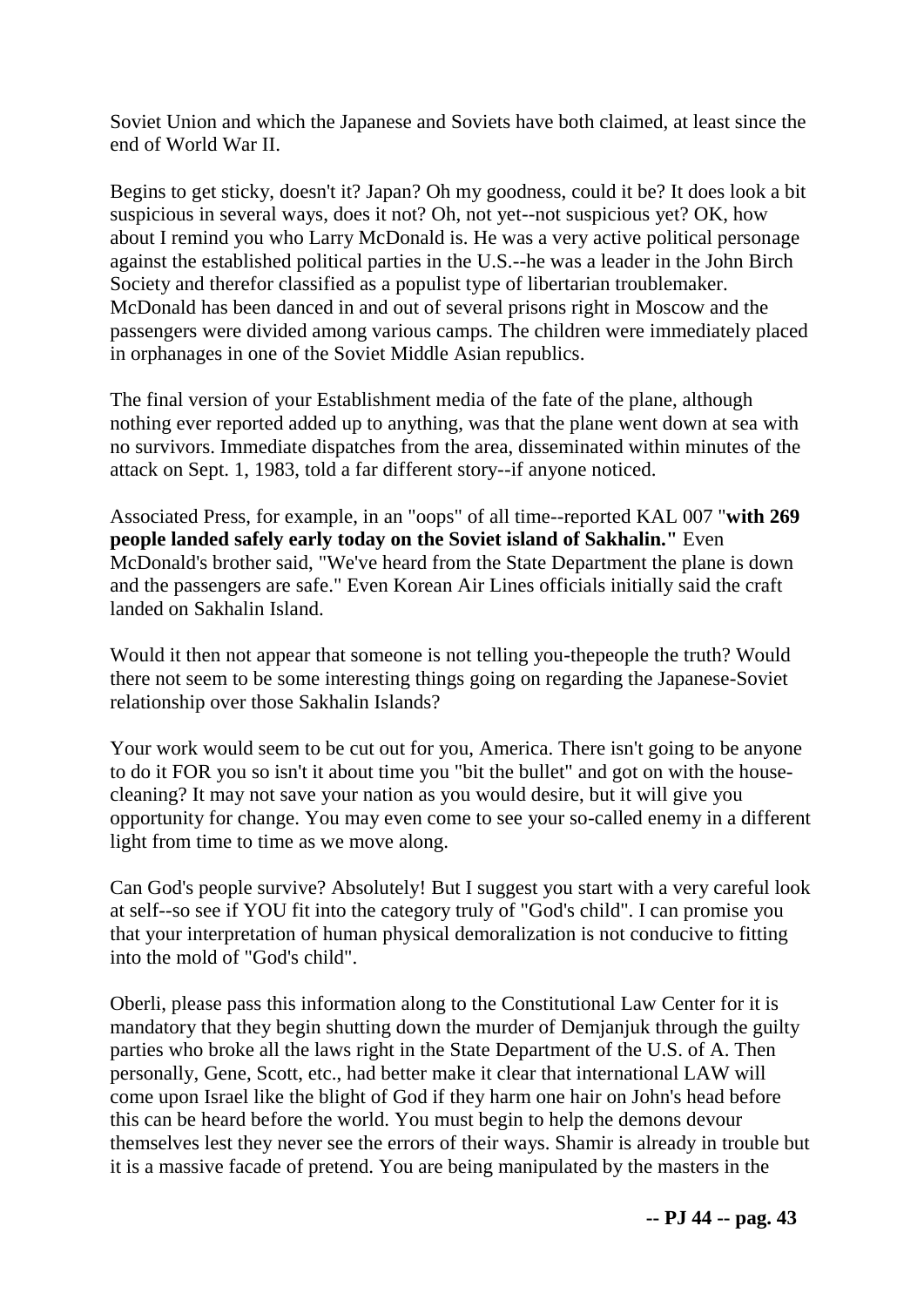game. Get that man back into the U.S.A. as quickly as possible--if it is not yet too late. The intent is to execute him before you can accomplish that task. The Constitutional Law Center can do it by title alone! Go for it, brothers. And you Americans, wake up and DO SOMETHING FOR YOUR ENTRAPPED BROTHER! ARE YOU WORTHY OF GODNESS OR HAVE YOU EARNED THAT WHICH YOU ARE RECEIVING? THE FATE OF AN INNOCENT MAN RESTS IN YOUR HANDS AS TO WHETHER OR NOT YOU WILL ALLOW SUCH HEINOUS TREATMENT OF A FELLOW-CITIZEN. I CARE NOT WHAT YOU "THINK" ABOUT IT--JOHN DEMJANJUK IS AN AMERICAN CITIZEN BY LAW OF THE CONSTITUTION OF THE UNITED STATES OF AMERICA. ALL OF YOU WHO HAVE BEGUN AMERICAN CITIZENSHIP THROUGH NATURALIZATION HAD BEST LOOK AT THIS FOR ALL OF YOU, SAVE THE AMERICAN NATIVE INDIANS (HUMANS), FIT THE MOLD OF ANCESTORS FROM ABROAD! WHERE ARE YOUR YELLOW FLAGS IN SUPPORT OF THIS INNOCENT MAN BEING MURDERED BECAUSE OF A LIE PERPETRATED AGAINST THE WHOLE PLANET? MUST YOU COMPOUND YOUR INSANE BEHAVIOR AND INSULT AGAINST GOD OF CREATION? STOP THIS THING!

Dharma, I haven't time to now begin on the CIA past material. Let us attend our other business of this day and we can start afresh. It is a time of great happenings, great change and opportunity to move a world from the darkness into the light--but the "piper" must be paid and the enemy recognized. So be it.

In total love and willingness to assist--I stand aside that you may get at your other labor. Salu.

Hatonn to clear, please.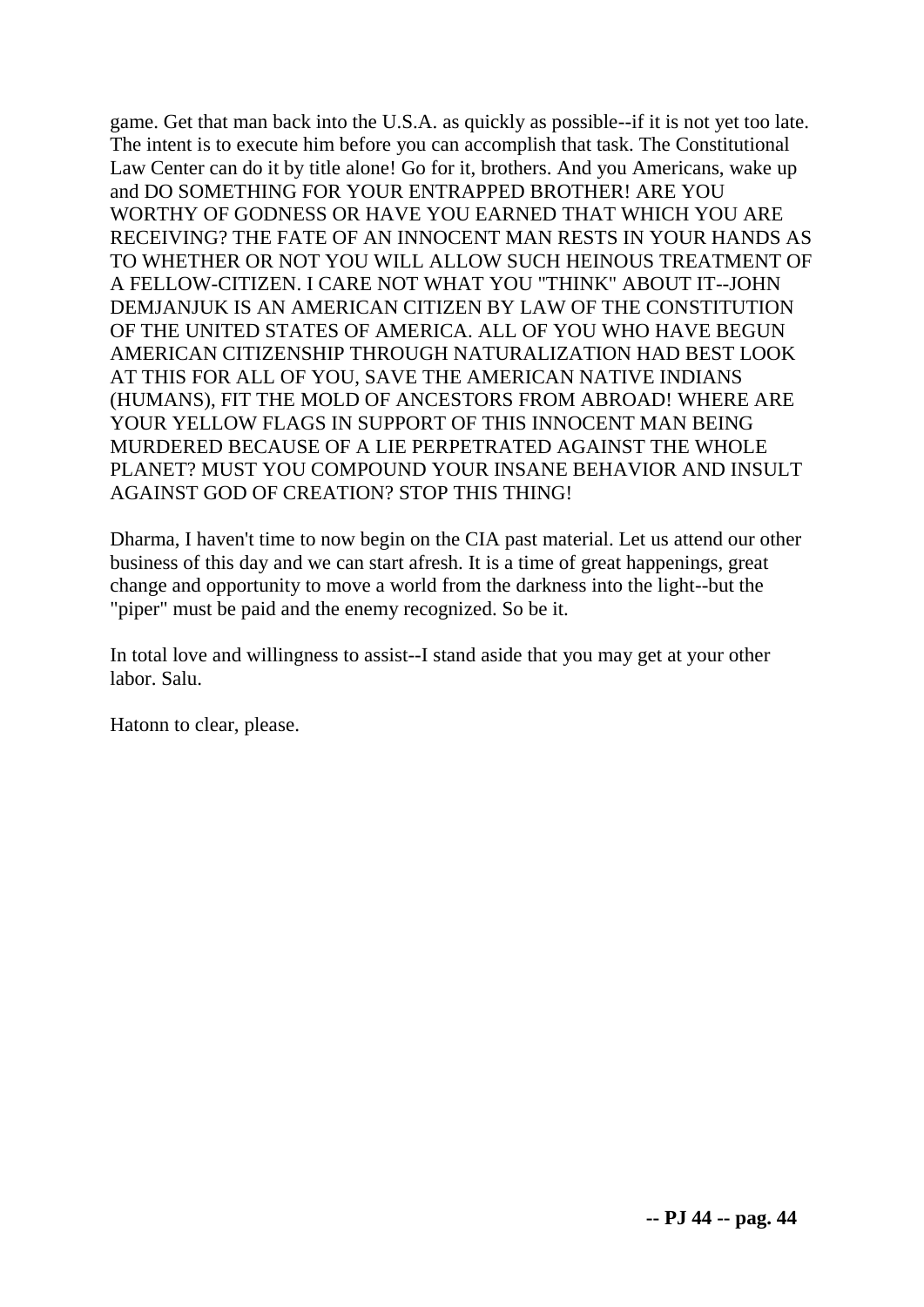## **CHAPTER 4**

### REC #2 HATONN

### SUN., JANUARY 19, 1992 9:49 A.M. YEAR 5, DAY 156

## **SUNDAY, JANUARY 19, 1992**

### **TODAY'S WATCH**

Instead of dealing with "today's" garbage, let me respond to inquiries about what I wrote a couple of days past. I thanked Ed Y. for input and circulated his letter. The letter spoke of an explosion and it spoke a bit, in addition, to the Stanford Research Institute (SRI--for you who wondered). The strange thing is that almost NONE of you knew about any explosion and/or--if you had heard--you certainly learned nothing about it prior to its burial in the vaults of silence. It is important.

## **STANFORD RESEARCH INSTITUTE AND COLD FUSION**

At about 11:15 in the morning on Jan. 2, an explosion at Stanford Research Institute (SRI) International in California killed one experimenter and injured three others. These were members of a top team, who were conducting a series of experiments on cold fusion.

The force of the explosion was such that, not only did it blow out windows in the laboratory where it occurred, but the concussion was felt in offices doors away. So far there is no explanation of what went wrong. Prior to the explosion there were no indications that anything was amiss. Strange thing is that the blast (vibration) waves picked up significant intensity as they moved outward and the explosion was heard/felt more strongly than at the epicenter, in outlying areas.

When the so-called accident occurred, Dr. Andrew Reilly, who was killed instantly, was removing from the calorimeter a canister used in the experiment. Its dimensions were approximately six inches in height, with a two-inch radius. (Anyone nervous??? This is about the size of a cough-syrup bottle). No radiation was reported which tells you a lot in itself.

The team of experimenters had been conducting a series of experiments intended ultimately to prove the feasibility of generating electrical power using cold fusion cells. The research was contracted by the Electric Power Research Institute (EPRI) of which Ed spoke. EPRI is a California-based research consortium which is in the main supported by U.S. electric utilities. Now, you MUST be beginning to get some interesting questions stirring.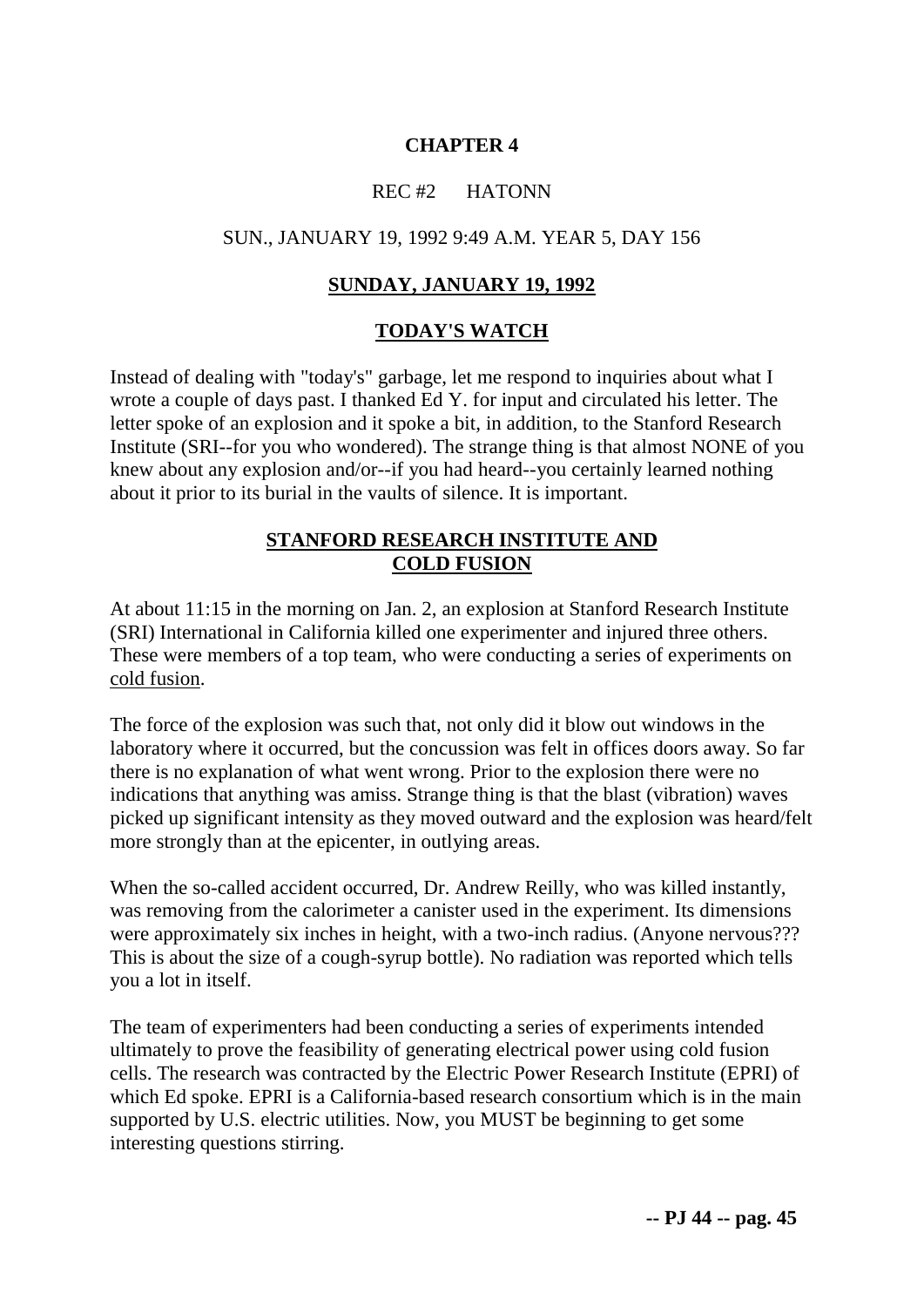## **STUDIES ON PALLADIUM**

Ah, the notes stated that these gentlemen were studying and researching for "better understanding" of electrolytic experiments involving palladium--as the host metal for deuterium. Now, dear ones, deuterium is the base element utilized for "heavy water". By any other label (as with a rose by any other name, -- -) this is the cold fusion "outrageous, unworkable, nonsensical and stupid approach" of Pons and Fleischmann in the Utah "ridiculous presentations" category pronounced by great and learned scientists. Funny thing--other nations--even Egypt, is making the "stuff" work and produce electricity. So--you now have a basis for more understanding of the Godly Elite clampdown on your information flow. And, WHAT IS AN ELECTRIC COMPANY WHICH DEALS WITH WIRES, PUMPS, GENERATORS, ALTERNATIVE ENERGY, I.E., WIND AND SOLAR, DOING PLAYING WITH AN "UNWORKABLE AND STUPID IDEA"?

### **HEAVY WATER**

I am going to take just a minute here to speak of this "heavy water" and a bit about this "cold fusion" for most of you are probably confused and you will need this information later as Tesla gets more "into" our work.

The experiments involve electrolysis, using heavy water--that is D20 rather than H(2)O. The hydrogen isotope, deuterium, is separated from the oxygen and absorbed into the palladium cathode. Fusion occurs when the nuclei of two elements fuse to form either a heavier isotope or an entirely new isotope. I might suggest, further, that to fully isolate the substances involved, ones will have to move into the Russell charts or forever play in the limits of what is formally recognized.

In the case of Fleischmann-Pons, two deuterium nuclei are thought to fuse, creating either the heavier isotope tritium, or the element helium. However, in the words of Fleischmann, the unique feature of his experiment is the occurrence of heat far in excess of what can be accounted for by traditional physics theory.

#### **IMPORTANT SIDE-VIEW**

I am certainly not herein going to give you the facts involved here because you are already on a deadly course and I refuse to contribute to the foray. However, know that in the sensor satellites which were to be set to monitor first strike detonations--the sensors would penetrate and immediately pick up several things--among which is helium. I suggest that the studies at SRI have nothing to do with your morning electric supply to perk your coffee!!!!!

#### **WHAT IS TOLD**

The claim is that SRI had been experimenting using closed cells which functioned at relatively high pressures. In this instance the experiment was of a more conventional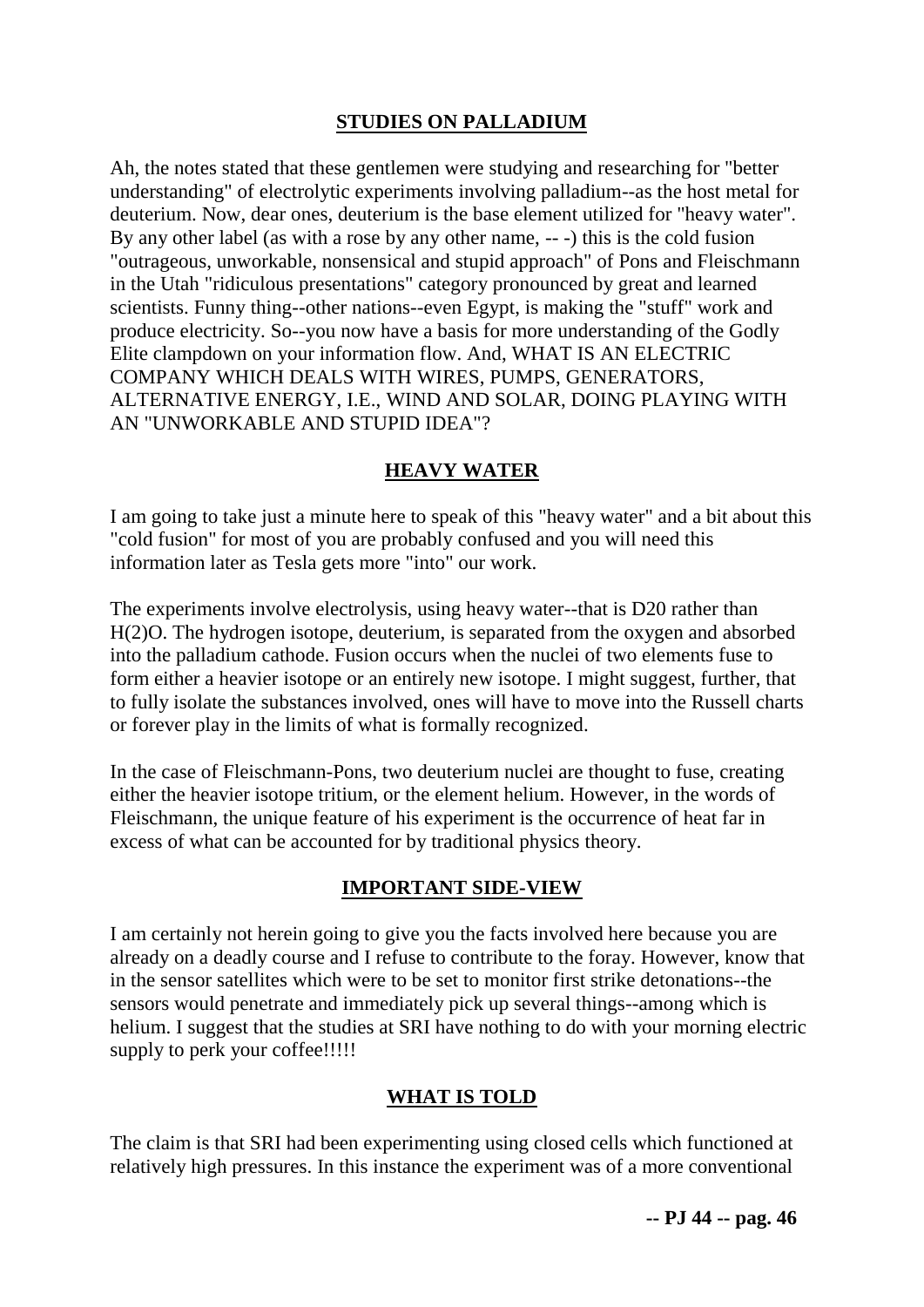character; however, there is always the danger when working with hydrogen or deuterium and oxygen that they will recombine, releasing energy. Under high pressures such recombination can be explosive. But how explosive if only heat was being measured in a calorimeter--that dear ones is a heat monitor for measuring heat per calorie (simplified). But, too, if you are simply combining things as in the Pons-Fleischmann manner (an open wash basin), why would it be under pressure? Why would ones even remotely be expecting any kind of "explosion" to even speak of to the media? Believe me, they had to go a long, long way to bury this one!

Now, some clues--the research at SRI **was being funded by EPRI** to the tune of \$2 million, which would give some indication of the seriousness with which they regarded the Fleischmann-Pons cold fusion experiment--after totally denouncing and thoroughly discrediting the original scientists. Moreover--wait until you find out how much "Black Budget" money is being poured into SRI for that project.

More interesting as to the people involved--considering the discrediting of the media and scientific community--Andrew Reilly had been *PROJECT MANAGER OF THE ENGINEERING GROUP AT THE NATIONAL COLD FUSION INSTITUTE IN UTAH!* He was only 34 years old and had already shown much talent as an "expert" in the field of electro-chemistry.

I asked G.M. to get in touch with Pons and/or Fleischmann a couple of years ago. When are you ones going to recognize that I KNOW WHAT I AM DOING? How can God give you the answers to the puzzles if you won't look? While you ones go off in search of the pot of gold--you invariably MISS IT THERE UNDER YOUR NOSE! NO, I WILL NOT TELL YOU EVERYTHING OR YOU WILL END UP EXACTLY DEAD--JUST LIKE DR. REILLY. IT IS TIME TO USE YOUR MINDS AND GIVE UP FANTASIA LAND.

So be it, let us get on with our work. And KNOW--there is nothing irrelevant.

Back, now, to the wondrous CIA intrigue and our story unfolded by IMA and ALSO A. By the way--both Gene Dixon at the Constitutional Law Center AND Oliver Stone know this author! Thank you for asking, Dharma.

QUOTE:

# **THE CLANDESTINE THEORY**

"For some time I have been disturbed by the way CIA has been diverted from its original assignment. It has become an operational arm and at times a policy-making arm of the Government." President Harry S. Truman, Dec. 1963.

## **1 ½ LINES DELETED** (By CIA)

## **HENRY KISSINGER [H: Already? We haven't even hardly begun before the**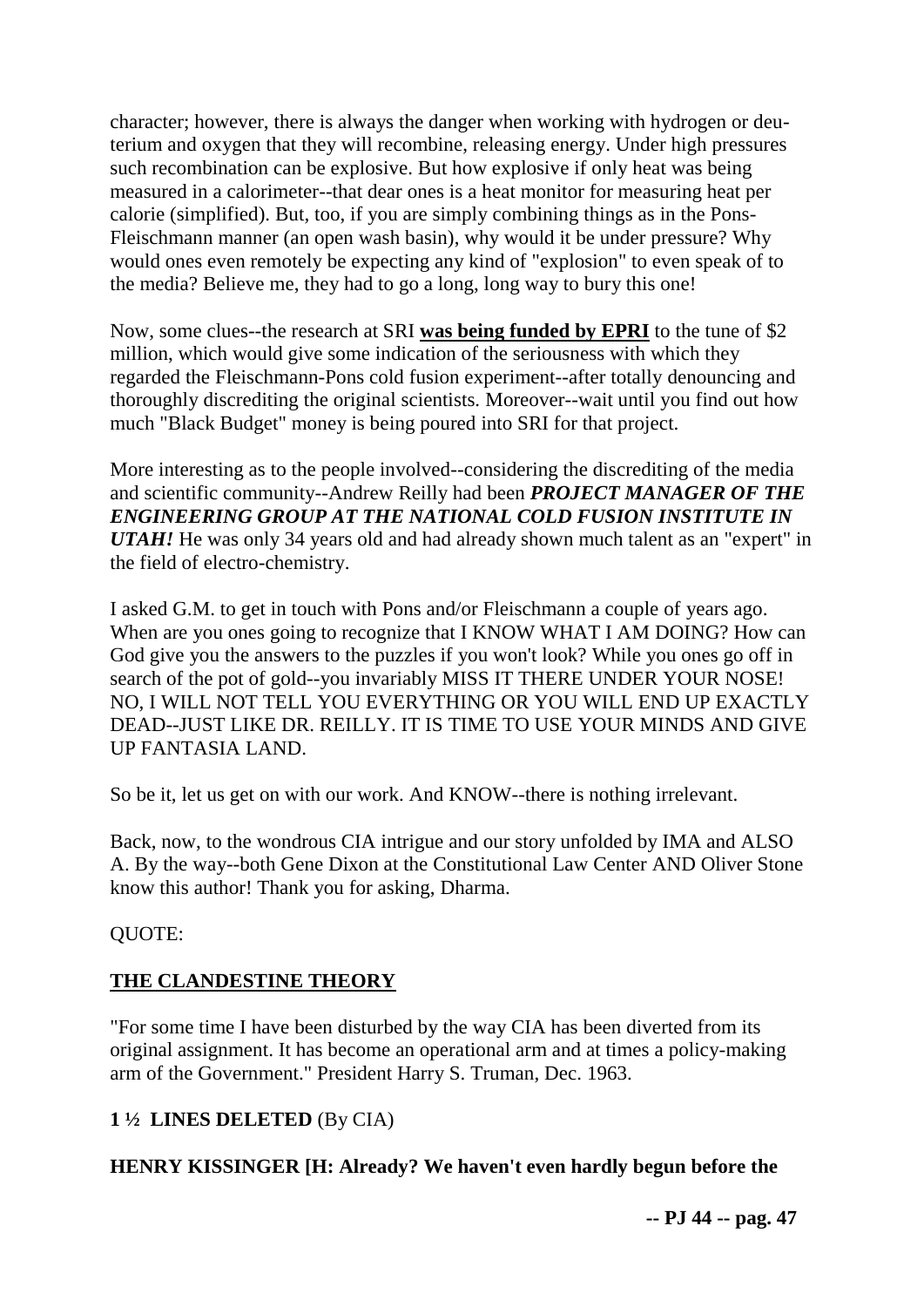**name leaps forward.**] made that statement not in public, but at a secret White House meeting on June 27, 1970. The country he was referring to was **Chile**.

In his capacity as Assistant to the President for National Security Affairs **[H: A former KGB operative???**], Kissinger was chairman of a meeting of the so-called 40 Committee, an interdepartmental panel responsible for overseeing the CIA's high-risk covert-action operations. The 40 Committee's members are the Director of Central Intelligence, the Under Secretary of State for Political Affairs, the Deputy Secretary of Defense, and the Chairman of the Joint Chiefs of Staff. (At the time of the Chilean meeting, Attorney General John Mitchell was also a member.) It is this small group of bureaucrats and politicians--in close consultation with the President and the governmental departments the men represent--that directs America's secret foreign policy.

**[H: Hold up please, Dharma is again bewildered and I should, through interest and as confirmation of our truth--share some things with you. Dharma made it to the top of Kissinger's hit list right early in the game of writing in 1989. In that next year a person very, very close to her came to visit. She was not expecting what she encountered, When I say "close" I mean "close". This was one who had not visited in over 10 years and yet would not stay overnight in the dwelling. Was on an "anniversary celebration" trip to Las Vegas by way of "debriefing" at Nellis Field and prior to arrival at the house--also at Edwards Base. Strange for someone out of the "service" for two decades?**

**Knowing of the concern for possible problems, Dharma immediately told the visitors that she had somehow made it to the top of Kissinger's hit list and it was only fair to tell them BEFORE any visiting. The response??: "Well, yes, it's easy enough to get on Kissinger's list!" It was blood-freezing time! More, as visiting took place at a local restaurant instead of the house, there was absolutely only trivial and mundane conversations and the conversation was obviously being taped (but we are used to that). Worse, however, was the final realization that these two people were NOT who they claimed to be. You see, chelas, duplicates aren't perfect and the programming can be seen-through if you know how to probe. We had a bit of trouble coming up out of that particular shock. However, all of you who actively serve, such as John, George, E.J., etc., will be faced with this sort of thing continually. Dharma didn't even know "NEW AGE" from "OLD AGE", never heard of a "what?" Hatonn until summer of 1987 and didn't trust or believe me then. You must understand that the lack of direction in purposeful presentation is on purpose--to keep you alive and well until you are at face with serving your portion of the mission.**

**None of you can equate to this kind of intrigue--intergalactic--because it is so unreasonable and outlandish to the ordinary person's mind in acceptance as fact. You perceive it is easier for ones who are already into intrigue? Not necessarily for, as with Gritz and others, when you realize you have killed, maimed and done other heinous things in the name of total evil, you are stunned! A man serving what he believes to be a Godly people and government/nation and finds truth to**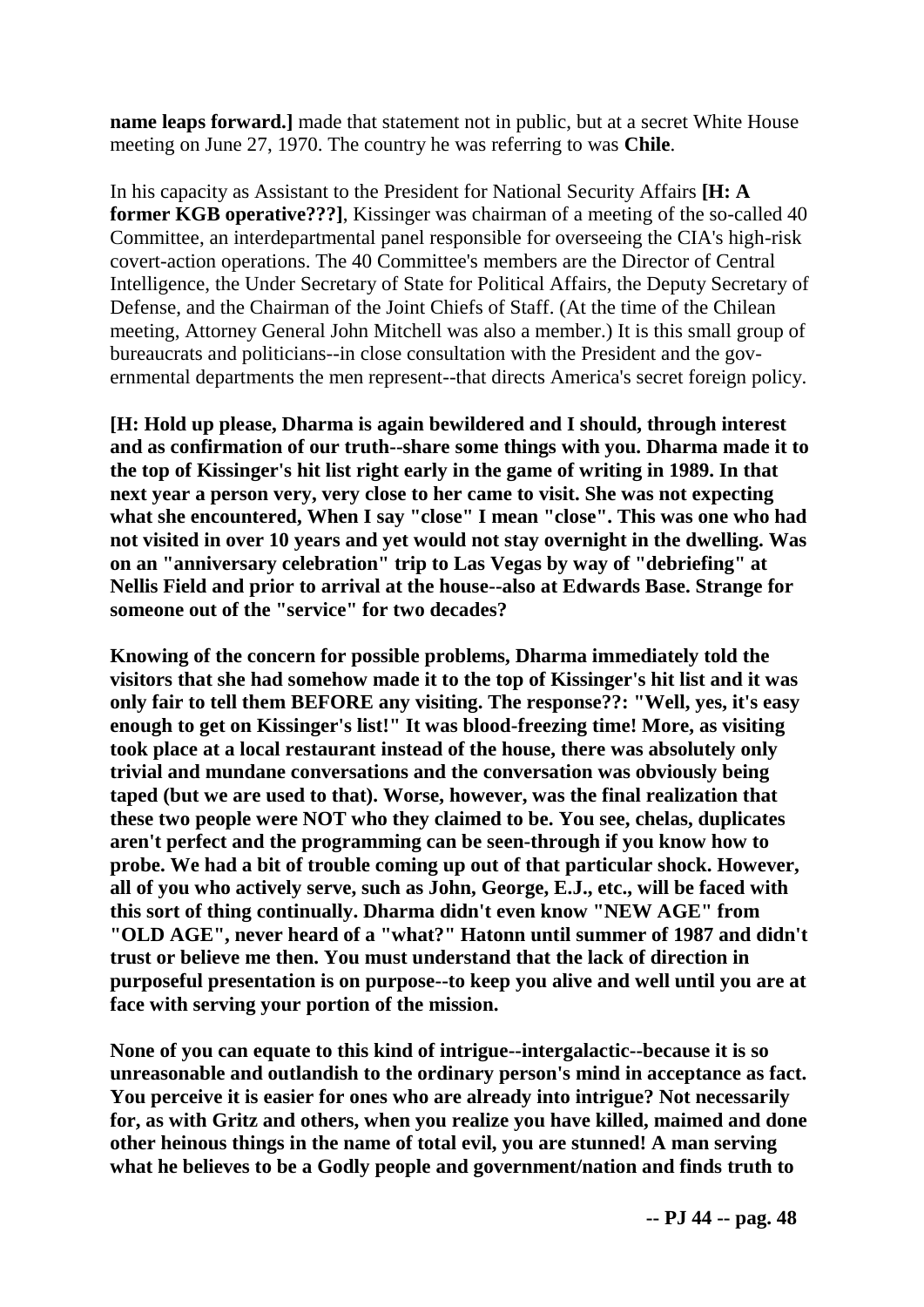## **be that it is evil criminals and that the Constitution of that nation is LOST--the shock is as great as to this little grandmother.]**

On that Saturday in June 1970, the main topic before the 40 Committee was:

## **2 LINES DELETED**

**The Chilean election was scheduled for the following September, and Allende, a declared Marxist, was one of the principal candidates. Although Allende had pledged to maintain the democratic system if he was elected, the U.S. Ambassador to Chile**

## **4 4/5 LINES DELETED**

Most of the American companies with large investments in Chile were also fearful of a possible Allende triumph, and at least two of those companies, the International Telephone and Telegraph Corporation (ITT) and Anaconda Copper, were spending substantial sums of money to prevent his election.

## **Ambassador Korry's superiors at the State Department in Washington**

## **9 LINES DELETED**

## **Richard Helms, then director of the CIA, represented a somewhat divided**

## **8 3/4 LINES DELETED**

press--perhaps with help from the Soviet KGB--or by American reporters, and that such disclosures would only help Allende.

Helms' position at the 40 Committee meeting was influenced by memories of the Chilean presidential election of 1964. At that time he had been chief of the Clandestine Services\* and had been actively involved in planning the CIA's secret efforts to defeat Allende, who was then running against Eduardo Frei.\*\* Frei had won the Presidency, but now, six years later, he was constitutionally forbidden to succeed himself, and Allende's candidacy therefore seemed stronger than before.

*\* The official name for this part of the CIA is the Directorate of Operations (until early 1973 the Directorate of Plans), but it is more appropriately referred to within the agency as the Clandestine Services. Some members of Congress and certain journalists call it the "Department of Dirty Tricks", a title never used by CIA personnel.*

*\*\* Nine years later Laurence Stern of the Washington Post finally exposed the CIA's massive clandestine effort in the 1%4 Chilean election. He quoted a strategically placed U.S. intelligence official as saying, "U.S. government intervention in Chile was blatant and almost obscene. "* **[H: You can be sure, right off, that it was a "planted** 

**-- PJ 44 -- pag. 49**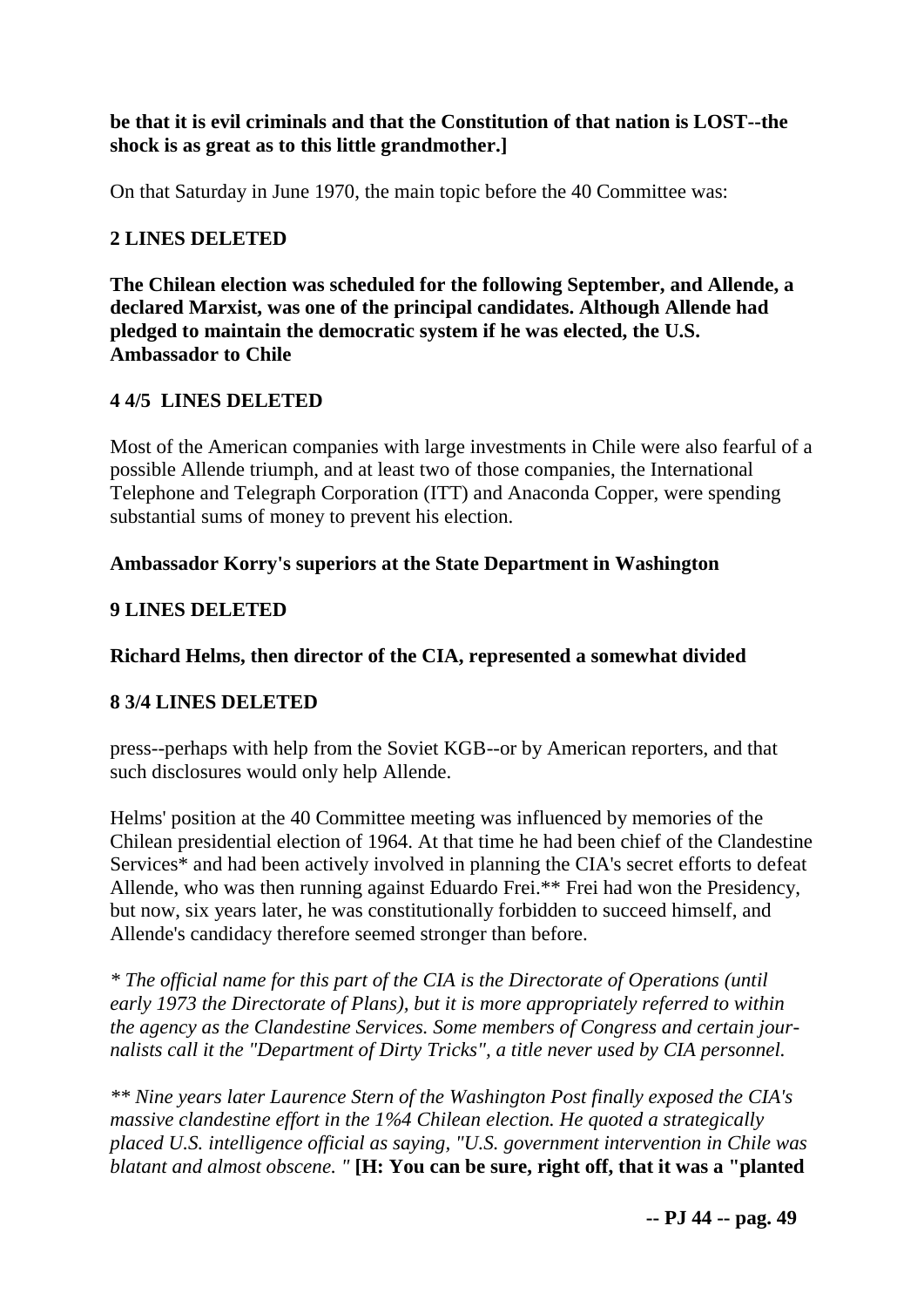## **story" because the Washington Post is a primary Establishment paper.]** *Stern*

*reported that both the State Department and the Agency for International Development cooperated with the CIA in funnelling up to \$20 million into the country, and that one conduit for the funds was an ostensibly private organization called the International Development Foundation.*

Anti-American feelings had grown in Chile since 1964, and one reason was widespread resentment of U.S. interference in Chile's internal affairs. The Chilean leftist press had been full of charges of CIA involvement in the 1964 elections, and these reports had not been without effect on the electorate. Additionally, in 1965 the exposure of the Pentagon's ill-advised Project Camelot had further damaged the reputation of the U.S. government. Ironically, Chile was not one of the principal target countries of the Camelot project, a multimillion-dollar social-science research study of possible counterinsurgency techniques in Latin America. But the existence of Camelot had first been made public in Chile, and newspapers there--of all political stripes- condemned the study as "intervention" and "imperialism." One paper said, in prose typical of the general reaction, that Project Camelot was "intended to investigate the military and political situation prevailing in Chile and to determine the possibility of an anti-democratic coup." Politicians of both President Frei's Christian Democratic Party and Allende's leftist coalition protested publicly. The final result was to cause Washington to cancel first, Camelot's limited activities in Chile, and then the project as a whole. While the CIA had not been a sponsor of Camelot, the project added to the fears among Chileans of covert American intelligence activities.

In 1968 the CIA's own Board of National Estimates, after carefully studying the sociopolitical problems of Latin America, had produced a National Intelligence Estimate on that region for the U.S. government's planners and policy-makers. **The central conclusion had been that forces for change in the developing Latin nations were so powerful as to be beyond outside manipulation.** This estimate had been endorsed by the United States Intelligence Board, whose members include the heads of the government's various intelligence agencies, and had then been sent to the White House and to those departments that were represented on the 40 Committee.

**The 1968 estimate had in effect urged against the kind of intervention** that the 40 Committee was in 1970 considering with regard to Chile. But as is so often the case within the government, the most careful advance analysis based on all the intelligence available was either ignored or simply rejected when the time came to make a decision on a specific issue.

## **4 1/2 LINES DELETED**

**Henry Kissinger, the single most powerful man at the 40 Committee meeting on Chile,**

**25 1/2 LINES DELETED [H: Please, chelas, keep in mind the reason the lines are deleted--"national security". Is it not terrifying to find that one man can yield**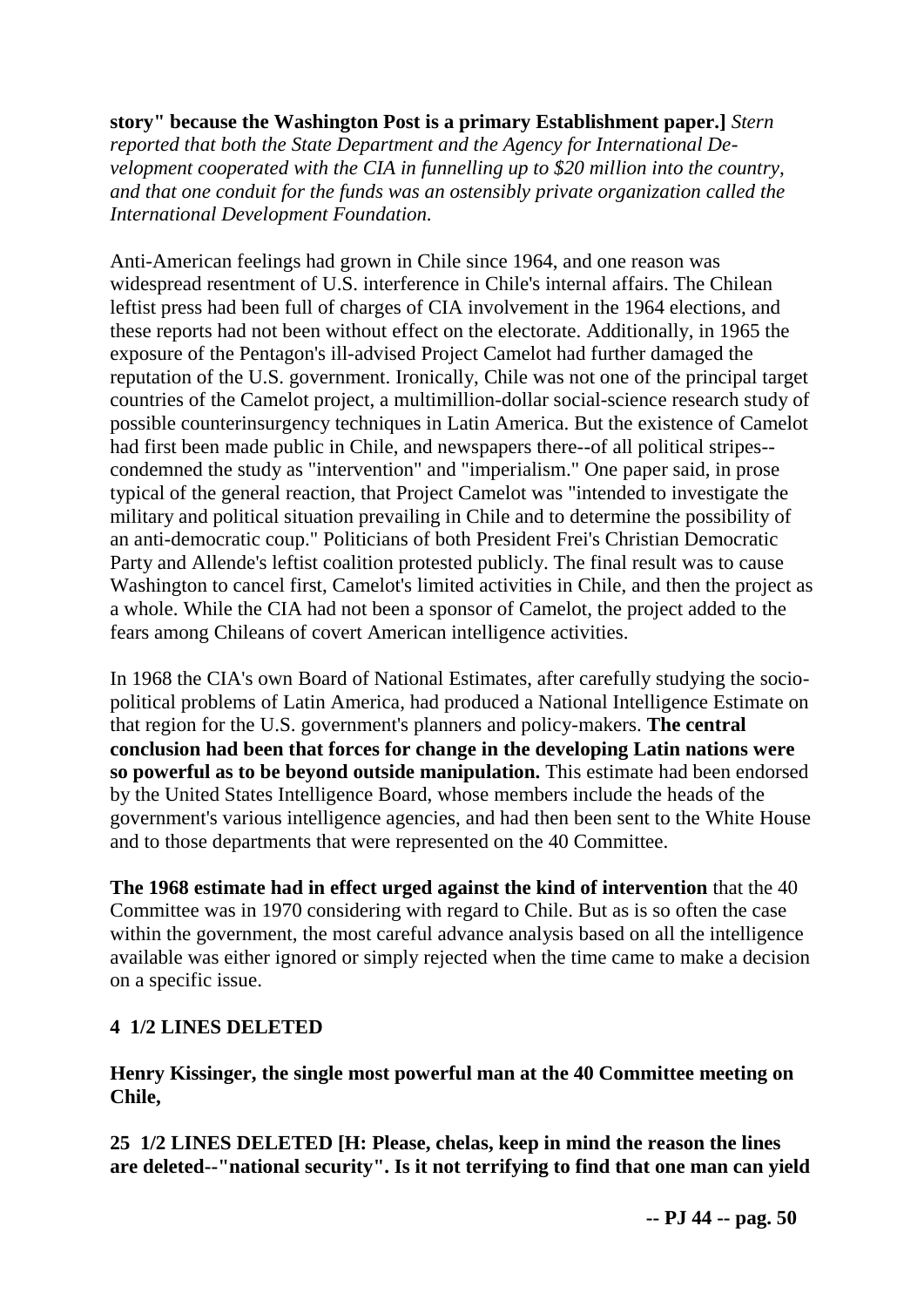**such power and bears the past of a foreign agent, no less??]**

**During the next two months, before Allende was officially endorsed as President by the Chilean congress,**

### **61/2 LINES DELETED**

Some months afterward President Nixon disingenuously explained at a White House press conference: "As far as what happened in Chile is concerned, we can only say that for the United States to have intervened in a free election and to have turned it around, I think, would have had repercussions all around Latin America that would have been far worse than what happened in Chile."

The following year, in the fall of 1972, CIA Director Helms, while giving a rare public lecture at Johns Hopkins University, was asked by a student if the CIA had mucked about in the 1970 Chilean election. His response: "Why should you care? Your side won."

Helms was understandably perturbed. Columnist Jack Anderson had only recently reported "the ITT story", which among other things revealed that the CIA had indeed been involved in an effort to undo Allende's victory--even after he had won the popular vote. Much to the agency's chagrin, Anderson had shown that during September and October 1970, William Broe, chief of the Western Hemisphere Division of the CIA's Clandestine Services, had met several times with high officials of ITT to discuss ways to prevent Allende from taking office. (The ITT board member who later admitted to a Senate investigative committee that he had played the key role in bringing together CIA and ITT officials was John McCone, director of the CIA during the Kennedy administration and, in 1970, a CIA consultant.) Broe had proposed to ITT and a few other American corporations with substantial financial interests in Chile a four-part plan of economic sabotage which was calculated to weaken the local economy to the point where the Chilean military authorities would move to take over the government and thus frustrate the Marxist's rise to power. ITT and the other firms later claimed they had found the CIA's scheme "not workable". But almost three years to the day after Allende's election, at a time when severe inflation, truckers' strikes, food shortages, and international credit problems were plaguing Chile, he was overthrown and killed in a bloody coup d'etat carried out by the combined action of the Chilean armed services and national police. His Marxist government was replaced by a military junta. What role American businesses or the CIA may have played in the coup is not publicly known, and may never be. ITT and the other giant corporations with investments in Chile have all denied any involvement in the military revolt. So has the U.S. government, although CIA Director William Colby admitted in secret testimony before the House Foreign Affairs Committee (revealed by Tad Szulc in the October 21, 1973, Washington Post) that the agency "had some intelligence coverage about the various moves being made," that it had "penetrated" all of Chile's major political parties, and that it had secretly furnished "some assistance" to certain Chilean groups. Colby, himself the former director of the bloody Phoenix counterintelligence program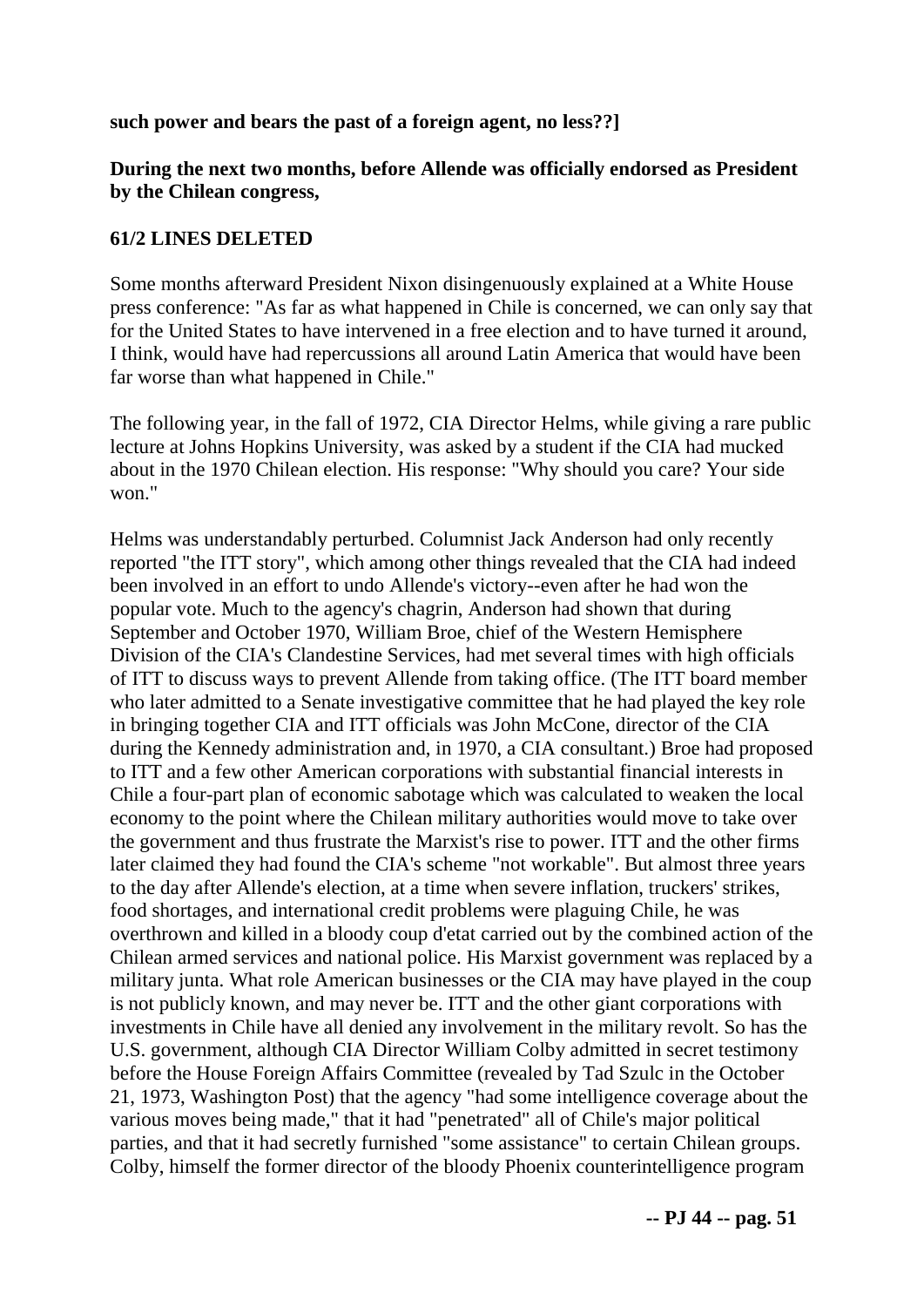in Vietnam, also told the Congressmen that the executions carried out by the junta after the coup had done "some good" because they reduced the chances that civil war would break out in Chile--an excellent example of the sophistry with which the CIA defends its strategy of promoting "stability" in the Third World.

Even if the CIA did not intervene directly in the final putsch, the U.S. government as a whole did take a series of actions designed to undercut the Allende regime. Henry Kissinger set the tone of the official U.S. position at a background press conference in September 1970, when he said that Allende's Marxist regime would contaminate Argentina, Bolivia, and Peru--a stretch of the geopolitical imagination reminiscent of the Southeast Asian domino theory. Another measure of the White House attitude--and an indication of the methods it was willing to use--was the burglarizing of the Chilean Embassy in Washington in May 1972 by the same men who the next month staged the break-in at the Watergate. **[H: Ah ha! Getting interesting, isn't?]** And the U.S. admittedly worked to undercut the Allende government by cutting off most economic assistance, discouraging private lines of credit, and blocking loans by international organizations. State Department officials testifying before Congress after the coup explained it was the Nixon administration's wish that the Allende regime collapse economically, thereby discrediting socialism.

Henry Kissinger has dismissed speculation among journalists and members of Congress that the CIA helped along this economic collapse and then engineered Allende's downfall; privately he has said that the secret agency wasn't competent to manage an operation as difficult as the Chilean coup. Kissinger had already been supervising the CIA's most secret operations for more than four years when he made this disparaging remark. Whether he was telling the truth about the CIA's non-involvement in Chile or was simply indulging in a bit of official lying (called "plausible denial"), he, along with the President, would have made the crucial decisions on the Chilean situation. For the CIA is not an independent agency in the broad sense of the term, nor is it a governmental agency out of control. Despite occasional dreams of grandeur on the part of some of its clandestine operators, the CIA does not on its own choose to overthrow distasteful governments or determine which dictatorial regimes to support. Just as the State Department might seek, at the President's request, to discourage international aid institutions from offering loans to "unfriendly" governments, so does the CIA act primarily when called upon by the Executive. The agency's methods and assets are a resource that come with the office of the Presidency.

Thus, harnessing the agency's clandestine operators is not the full, or even the basic, solution to the CIA problem. The key to the solution is controlling and requiring accountability of those in the White House and elsewhere in the government who direct or approve, then hide behind, the CIA and its covert operations. This elusiveness, more than anything else, is the problem posed by the CIA.

\*\*\*\*\*\*\*\*

This is a good place to interrupt the writing for we need to be elsewhere. When we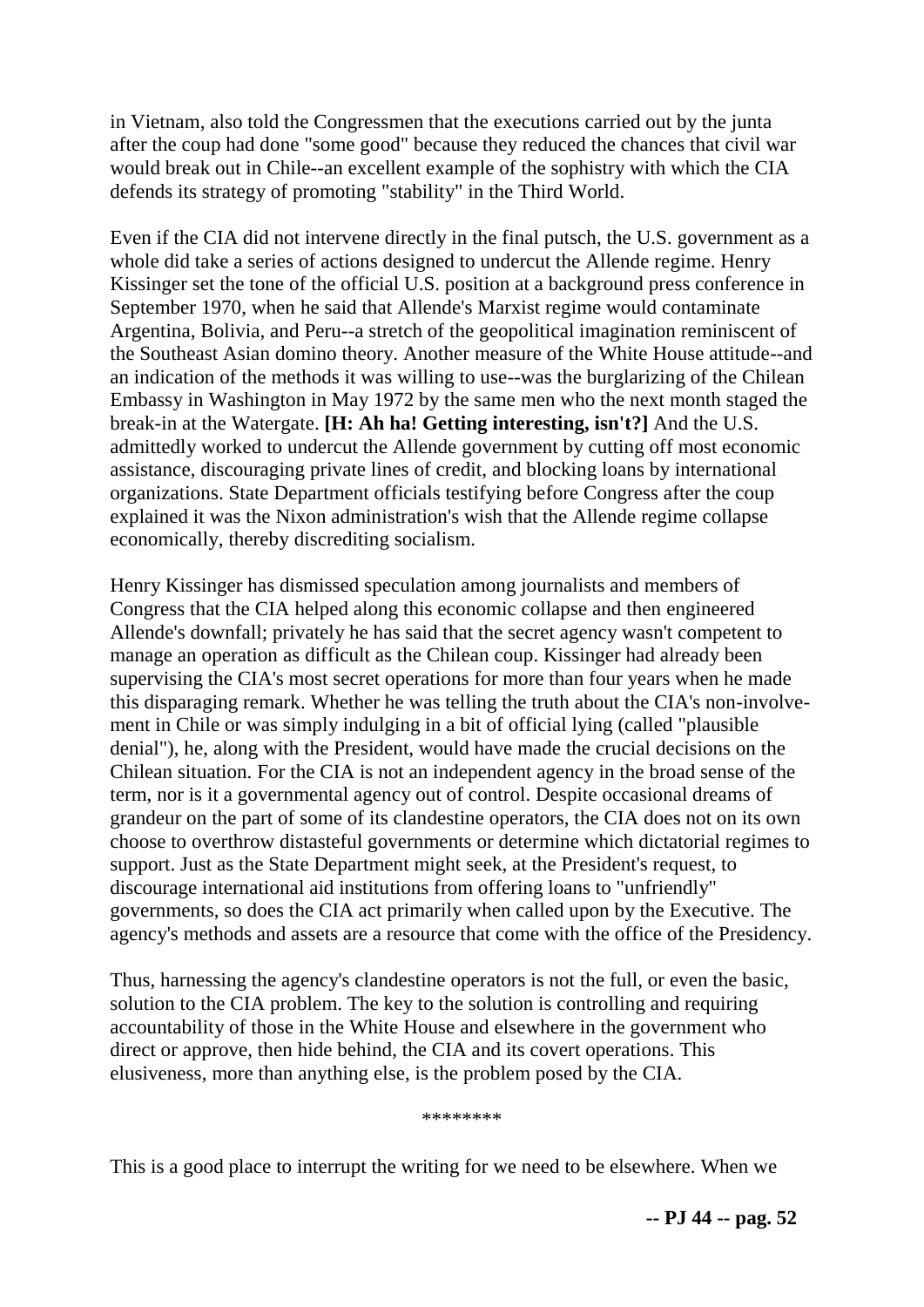begin the book again, we will start at page 44: Intelligence Versus Covert Action. Thank you, Dharma. We will try to pace this so that the burden of this extra work is kept to a minimum of inconvenience to you as well as the readers. You will simply have to trust me that this is a most important exercise in bringing public this information in this manner. Ones involved in today's uncovering will come under the gun more acutely than in their first revelations. This is because so few paid attention early-on--NOW, the public will begin to listen but breaking the law or blatantly contempting court orders will NOT help--it would be a most destructive distractor. Ones in contact with these writers--please emphasize need for discretion and actions within total legal limits. We need help--not a bunch of incarcerated patriots unable to do anything save give us more problems and expense of gaining release. We must not be in distraction through foolishness--we need no incarcerated nor dead martyrs. This job requires very "alive" and able-to-work patriots and Godly people. Chaotic demonstrations are set intentionally to distract and confuse--WE MUST WORK WITHIN TOTAL REASON WITH A SINGLE GOAL--OR PLEASE, DO NOT YET ACT AT ALL SAVE IN SECURE MANNER. TRUTH WILL "OUT" IF WE DO OUR WORK PROPERLY AND ALWAYS WITHIN "TOTAL REASON" FOR THE ENEMY WORKS THROUGH DECEIT AND CHAOS WITHOUT "THINKING". REASON PRESENTED CAUSES MAN TO "THINK" AND THUS CAN HE LEARN TO SEE AND HEAR. LET THESE TRUTHS BE SELF-EVIDENT AND WE SHALL PREVAIL--BUT ALWAYS, WATCH YOUR BACKSIDES BECAUSE THE ENEMY IS OUT TO GET YOU! FURTHER, HE WORKS BEST WITHIN YOUR OWN SPACES WITHIN--BE MOST CAUTIOUS.

SALU, Hatonn to clear.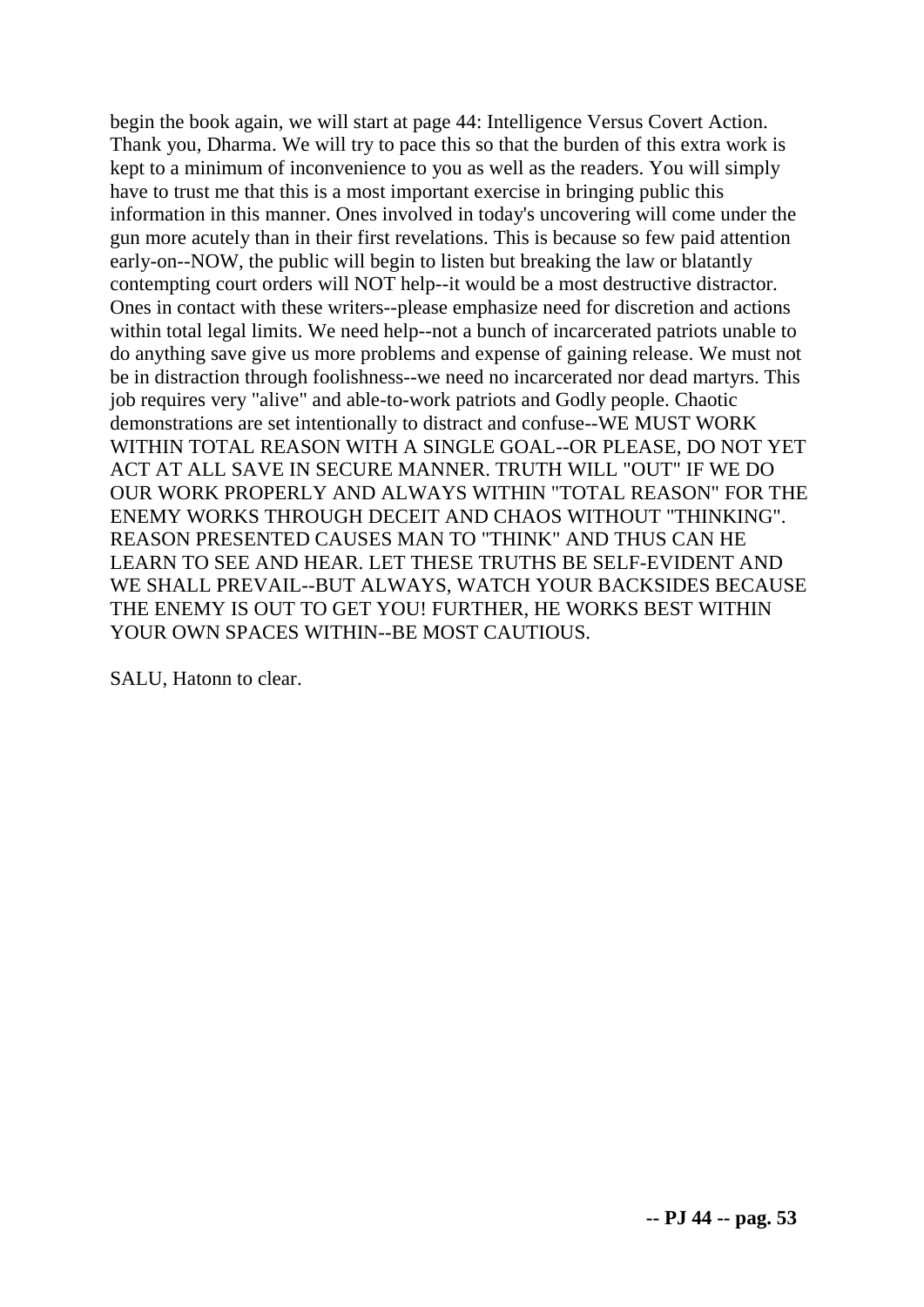### **CHAPTER 5**

#### REC #1 HATONN

#### THU., FEBRUARY 6, 1992 9:03 A.M. YEAR 5, DAY 173

#### **THURSDAY. FEBRUARY 6. 1992**

#### **TODAY'S WATCH**

As we sit to pen this morning I am given to a bit of reverie myself. As we effort to choose words which explain and share the total simplicity of the Universe and God when the perception is of total complexity--I am also at a loss as to HOW to reach out and offer insight. Then I am brought up short--as are you who write and effort to do, your work on that side of the veil--as to HOW to get people to read and see.

I am totally deluged with love, hate, myriads of inquiries and all showing that the reader has NOT READ THE MATERIAL. I know there is much--but this is WHY we have brought it unto you. You ask for the workings of the Universe, the relationship of each with God, the problems of the world which face you this day, where you are in evolution and where in relationship to the Revelation. Chelas, if you do not read the material already gifted unto thee, then how can you KNOW? If you are touched by one JOURNAL or one EXPRESS or LIBERATOR then, to flesh out the comments, you MUST review it all so that the relationships are visible. We give you ALL the clues and also respond to very Earthly actions which can give you easier passage. We remind you of the Laws of God and Creation that you not flounder in the wake of chaos--BUT IF YOU ACCESS THE WRITINGS NOT--HOW WILL YOU LEARN?

#### **IS JOHN COLEMAN GOD?**

Perceptions? We are astounded that ones of great knowledge and Truth in their own right will be fed garbage--with the feeder not even checking to find authenticity. John Coleman, for instance, just received a note from a well-known CHRIST-ian and Patriot. This man writes a newsletter and is greatly informed--even having contacted us with a contribution. But someone had told him that John Coleman (a dear friend of this man in point) claims to be Jesus Christ and also God Hatonn/Aton. The letter itself was a heartfelt inquiry as to the truth of this outlandish statement, direct to the "horse", so to speak. This sort of misinformation has to be deliberate and conjured--for there IS NO WAY ANYONE CAN GLEAN SUCH TRASH AND LIES FROM THE WRITINGS--EITHER OURS OR JOHN COLEMAN'S. John Coleman is simply a man who has researched truth and found it and shares it with you-the-people! America West will publish some of his work and, frankly, he has been kind enough to allow me to utilize some of his research so that you have an Earth perspective in proof of that which I say.

### **BAHAI MOVEMENT--TYPOGRAPHICAL ERROR?**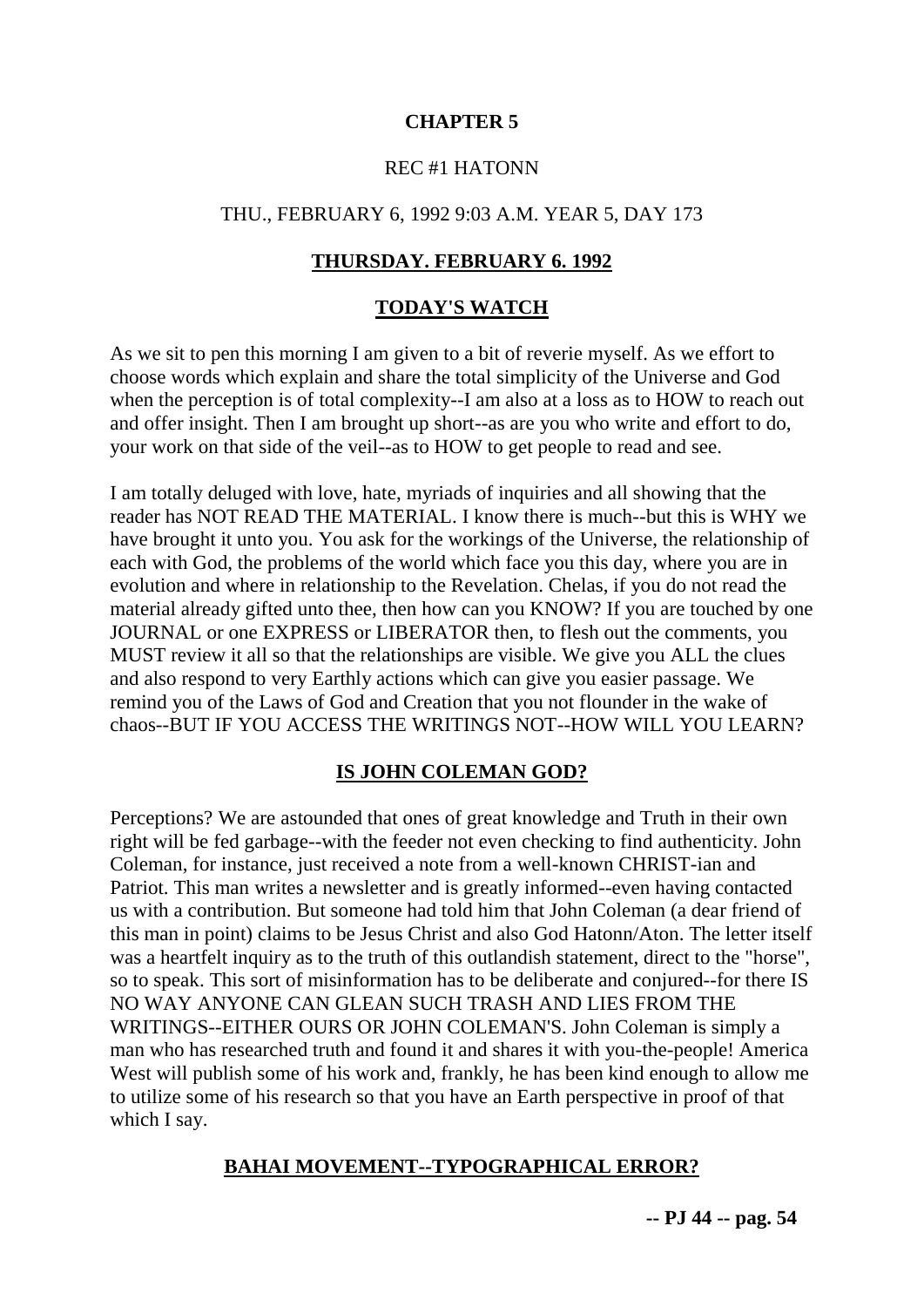Please, chelas, I appreciate any error in our writing coming into our attention, but check carefully as to the cause of a misstatement in that "could it be a typographical error?", "could it be a misused word of language presentation", even, "could the Editors have placed a 'logical' preposition or tense word"--"could it be simply a transposition?" The ones who brought this "error" to my attention did so in great kindness and search for "truth" so, please, realize that it is THE example I need for this statement. In no-wise is my intent to even suggest leaving errors in the work.

Let me give you the statement in point*: "Bahaism teaches that Zoroaster, Buddha, Confucius and Jesus Christ were leaders who prepared the way for the coming of the Mighty World Educator 'Baha (The Glory of God) whose forerunner was Abdul Baha who died in 1921. "*

It is obvious, to me, that in reading that statement, the error stands like the "sore thumb" but if you know differently or you are a research buff--the word "forerunner" is blatantly impossible. In the context of the statement, it becomes grossly obvious that anyone dying in 1921 was NOT a forerunner--unless, of course, he foreran the original "Glory of God". Surprisingly enough--the slip of the lip is actually in fact, truth--but that is not the point in focus. We are not here to trick or give further confusion. We will always, however, correct any errors--even to typographical misadventures of Dharma's fingers or my spelling. Therefore we ask that readers are welcome to help us for our thrust is to get the information to you as rapidly as can be useful. For historical documentation, however, I think you can see how things can be misconstrued from simple errors in language. If you cannot see the concept of the "whole", then you will never get past the "words utilized". I believe it should also point out the ease with which texts are changed and concepts deliberately presented from, say, Arabic into generations later, English--as with the Bible. There are thousands of years for man to tamper and make errors from one language into another. Thank you for this opportunity to speak on this matter.

If you lose sight of the goal and concept of your passage--you will miss the ship as surely as night follows day for you will be locked into the physical, error strewn pathway and information projections. We are not come unto your place to play parlor games nor nit-pick--we come to allow you to see the overall and allow you to reconsider your "goals".

Our intent is never to hurt nor distract--but to offer love and facts for consideration in possibilities. We absolutely abhor any form of violence or hate-mongering. Our thrust is only through the WORD so that you can act accordingly--and the actions we present are NEVER OF VIOLENCE NOR AGAINST ANY LAWS OF ANY LAND. BUT YOU IN AMERICA, THE LAMP OF THE WORLD, ARE LOSING THE VERY GLORIOUS ASSET YOU WERE GIVEN--THE CONSTITUTION AND THE "RIGHTS" OF THAT CONSTITUTION. It requires **ACTION** if you would secure your nation and freedom--and it is as surely "DEFENSE" as any attack on your lives and property.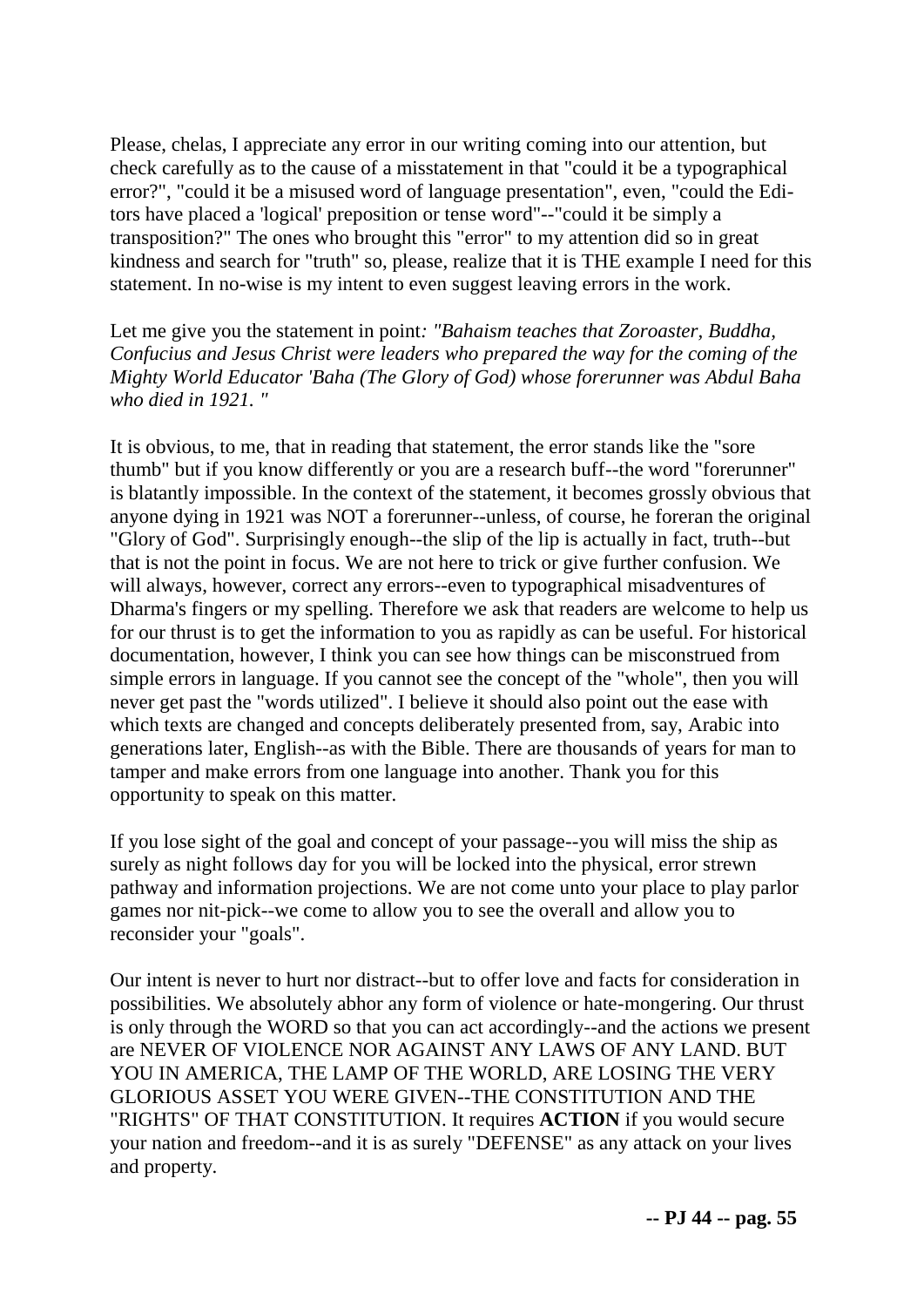## **SUCKED IN BY THE NON-NEWS?**

Listen to the nom-news and what is said. Look at the programming which would pass laws which limit and delete areas of ability to speak out. While pornography in the art galleries is allowed, a spoken belief--with facts for backup--in opposition to an "orthodox" opinion bringS incarceration and banning. It brings burning of books of Truth and threats of violence unto speakers of Truth from these who would cover their actions and lies of the past century. Moreover, they do their work well as they set you up with situations and "multi-laws" which suck you into the trap without realization of what you did.

I, Hatonn, am touted by the ADL, etc., as being bigoted and am fitted into the same group as the "Skinheads". How so? I teach NON-violence, love of all creeds and colors and yet, you-thepeople jump onto the touted words and refuse to read the literature. One book would tell the Truth of it but it seems easier to have the excitement of a crucifixion than reason and effort at finding Truth. As long as this is the thrust of mankind--expect the demise to come sooner than later for so shall it be.

## **READ ALL INFORMATION**

Further, I will tell you to go read ALL information--go read the doctrines and bylaws of the ADL, for instance. See for yourself the connection with British Intelligence through the British Crown and the Protocols of the Elder Zionists. Why don't you read the Talmud and see what is going to go on in that rebuilt Temple in Jerusalem? YOU see if it would seem to be of a Holy God of Love who cherishes all creatures and Creation. Does the blood sacrifice of an innocent lamb on a golden altar REALLY come from God of Lighted Perfection? Would such a God of Perfection need bloodshed and/or offerings and sacrifice of one thing to absolve another from responsibilities?

You who would claim an unlimited God and Christ--immediately place physical limits on the one you CLAIM. Since they are physical restrictions--then the honored one must represent the physical expression--I don't see any God of such restrictions in Holy God's places.

And you who tell your friends that I tell you "not to read the Bible and/or anything else"--watch your backside because it shows your own ignorance--**YOU WILL NEVER FIND SUCH LIMITATION IN ANYTHING THAT I PRESENT--I URGE YOU TO STUDY IT ALL--IT IS THE BEST PROOF OF MY TRUTH! IF YOU PERCEIVE OTHERWISE AS YOU READ--YOU HAD BEST CHECK INTO "WHY" YOU PERCEIVED SUCH A THOUGHT OR STATEMENT! AND YOU WHO DEFEND THE BIBLE SO VEHEMENTLY--DO YOU UN-DERSTAND AND CAN YOU QUOTE THE BIBLE? WHERE DID YOU GET YOUR INFORMATION? WHO TOLD YOU? WHO WROTE THE PARTICULAR VOLUME IN YOUR POSSESSION? YOU WON'T EVEN BE ABLE TO FIND OUT THE ANSWER TO THAT LAST INQUIRY! JESUS**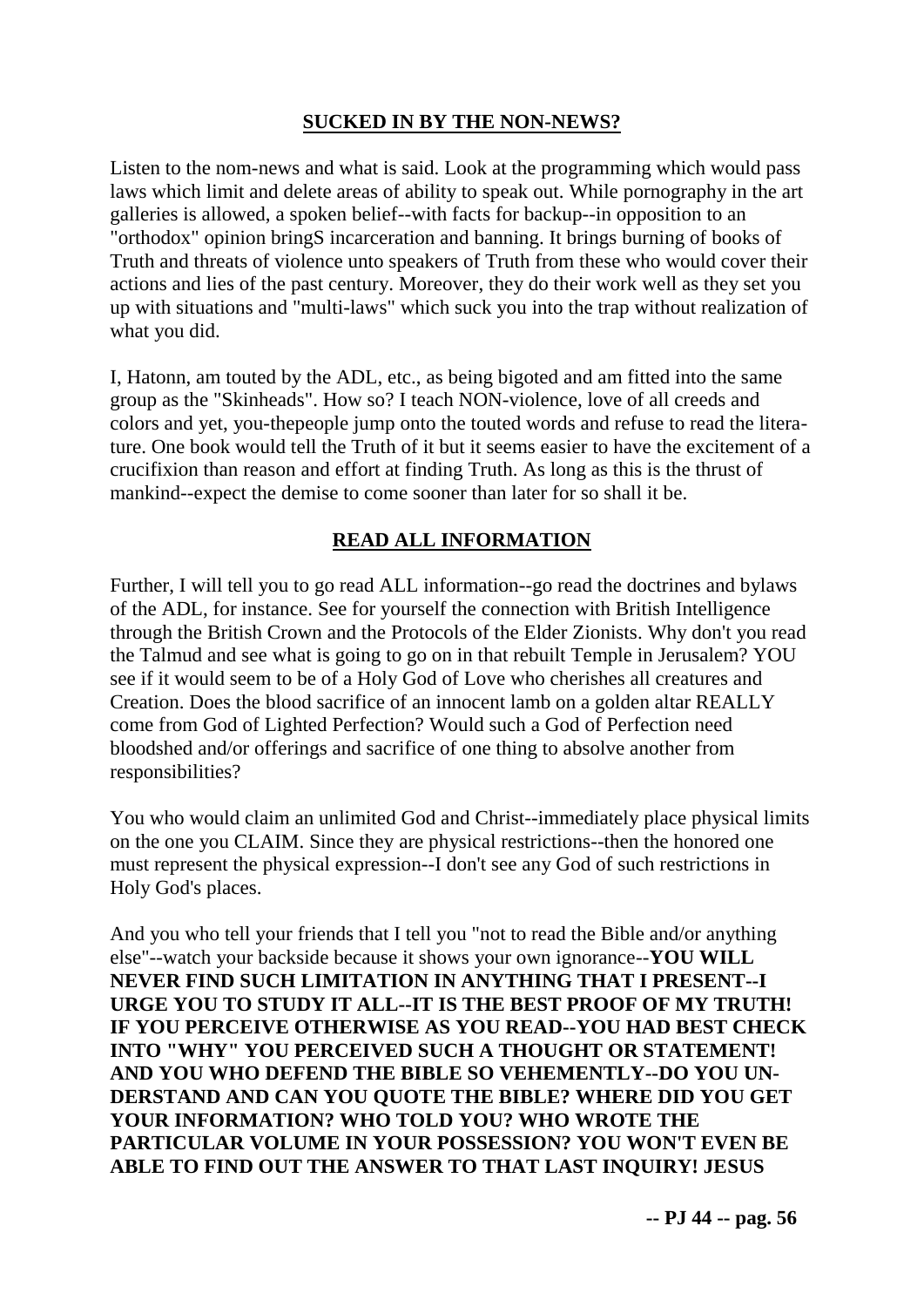## **CHRIST NEVER WROTE A SINGLE WORD OF IT!--BETTER CHECK OUT YOUR INFORMATION RESOURCES AND FACTS!**

## **BUSH/OCTOBER SURPRISE**

Ah, back into the news it whisks its way. Hostages, intrigue, CIA, Bush, Casey and DEALS; A whole "James Bond" story of intrigue. Bush denies--facts are hidden--AS USUAL. Now, they say, there will be an investigation. So, in the realistic reasonable observation one would assume that a massive hearing would prove George Bush told truth and would be found innocent of all the blackmail charges of clandestine, subversive and conspiratorial activities in the matter. But NO--what have you? A statement that this is all brought up NOW to ruin Bush's campaign. "Dirty politics" is the cry. So, too, is the new information on Clinton and service to country. So, what are they doing? They are setting up you-the-people. They will put much more powerful Committee of 300 people on the Democrat side and still effort to pull Bush down.

You are the ones caught in the closing trap because as the pressure is applied to Bush- he has to act more quickly through Executive Power--while he has it.

You will see an ever deepening thrust through public media, now, to thrust the blame for Kennedy's assassination onto the Mafia. That is the material you will note made public from the secured files. The point is to take the heat off the Government involvement, especially via Bush and Nixon. This means a thrust made to prove the Mafia was behind the action and the CIA was trying to stop the event. The fact remains that the truly fatal shot was fired by the driver of the automobile--Kennedy's automobile. Yes, there is a film to prove it and that means that there is also proof that the vehicle **stopped!** I do not wish to spend more time on this matter at this time because I wish to outlay the CIA material from IMA and then we have something from which to piece together a plan and a foundation. If I spend more time in the trivia--we will never have the important material laid forth. Please be gentle on my people for they are absolutely doing all they can as fast as they can.

## **UNIVERSE AND GOD**

One last comment sequence before moving into the subject in point because for you who realize your soul is the point of the play, allow me to remind you that you are existing in a time of chaos and your soul is being manipulated by the evil clowns. You must know who, how, what, etc., of your enemy. To understand better the overall--go back to the KNOWING that all is total simplicity--only complicated by that which appears to be real but is not. Your perceptions are flooded with confusion and chaos in order to blind you.

God made everything so simple and if Man would understand that simplicity he would only have the Laws of God by which to act and live. You would obey the laws of nature and Creation and all would remain in balance within that simplicity. The Indians (natives) for instance, had the mountains such as the Black Hills as their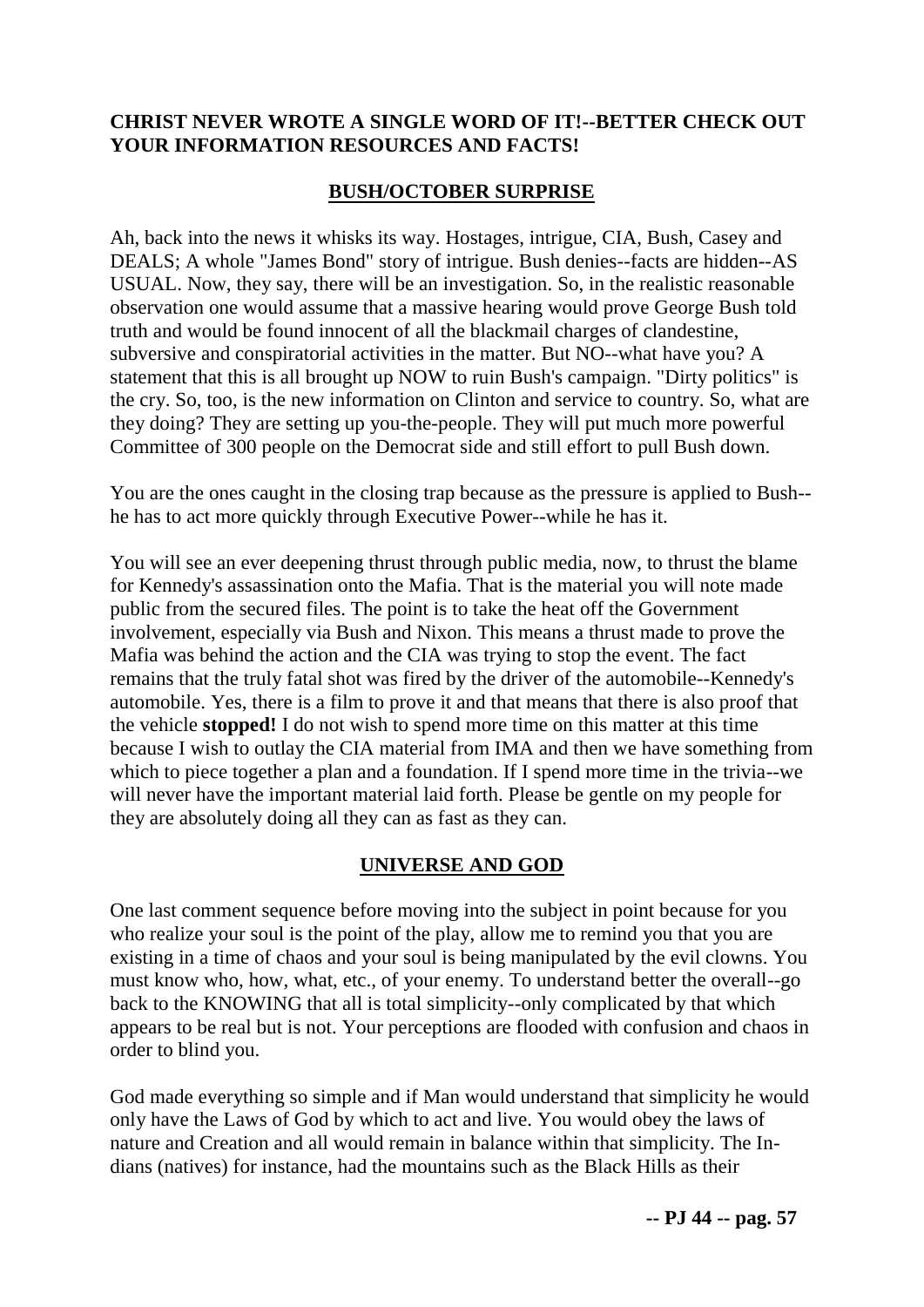churches--they needed not your stone and gaudy temples. But you of the strippers and pillagers came and carved the very evil faces on those sacred mountains that desecrate all that is beautiful, balanced and in harmony with God. I can promise you that those evil tamperings will be wiped clean and you had best pray it will not be with Zionist White Man blood.

The "ancients" need not your Bibles or any books, save those who have been misled by your generations of intruders. The child of the Earth has wind and rain--stars and sky and they honor those wonders as the Bible. It was ever thus for the "ancient" ones and they will again become your teachers and wayshowers. It is, in fact, for this very reason that the tribal nations have been deliberately pulled apart and addictions integrated within their society. Evil has no boundaries of heinous attack in order to win the skirmish even though they know the war will be lost to them. However, to win this war--YOU ARE GOING TO COME BACK INTO THE SIMPLICITY OF GOD AND CREATION.

You are going to learn that God rules the universe and that everything God made is living. Even the sands and the rocks are alive. When they are used by Man they must be recognized as the beings which they ARE and in balanced energy flow each gives unto the other--for in nature and God--there is only GIVING--never TAKING.

Why is a vision quest so special? Because it means the going away into a place ALONE WITH GOD. It means spending days and nights in the presence of God, speaking with God and LISTENING. Is it always purifying in spiritual aspect? No--it, as with all things, depends upon the intent of the participant. In other words, there is no limit on those who participate in greed and self-ego.

If a man petitions in Truth of intent--God sends His messengers, be it a "Pale Prophet" from the stars or White Buffalo Calf Woman, as the Lakotas receive. At this time God has sent many messengers--who heal, who write and who are ones to show the way in hope and light.

Indeed, you will go back to the wisdom of those "ANCIENTS" or you will perish for, as white men--the perception is always reverse of Truth. It is a good rule of thumb, chelas--always the lie is presented as Truth.

You cannot realize, in your world of chaotic conflict, that you are rude and abased in your very ties unto the Creation and God. Just as with those Indians you put down in your own beloved nation. You have taken everything and given them nothing, *but worst of all--you never even thanked them!* YOU will change, brothers--not they who abide with God--YOU WHO HAVE TAKEN, AND TAKEN AND DESTROYED-- WITHOUT SO MUCH AS A "THANK-YOU".

May I share with you a projection from one who is honored as a Chief, Noble Red Man, of whom I shall again write later, and you had best think hard upon these words to which I shall add no comment: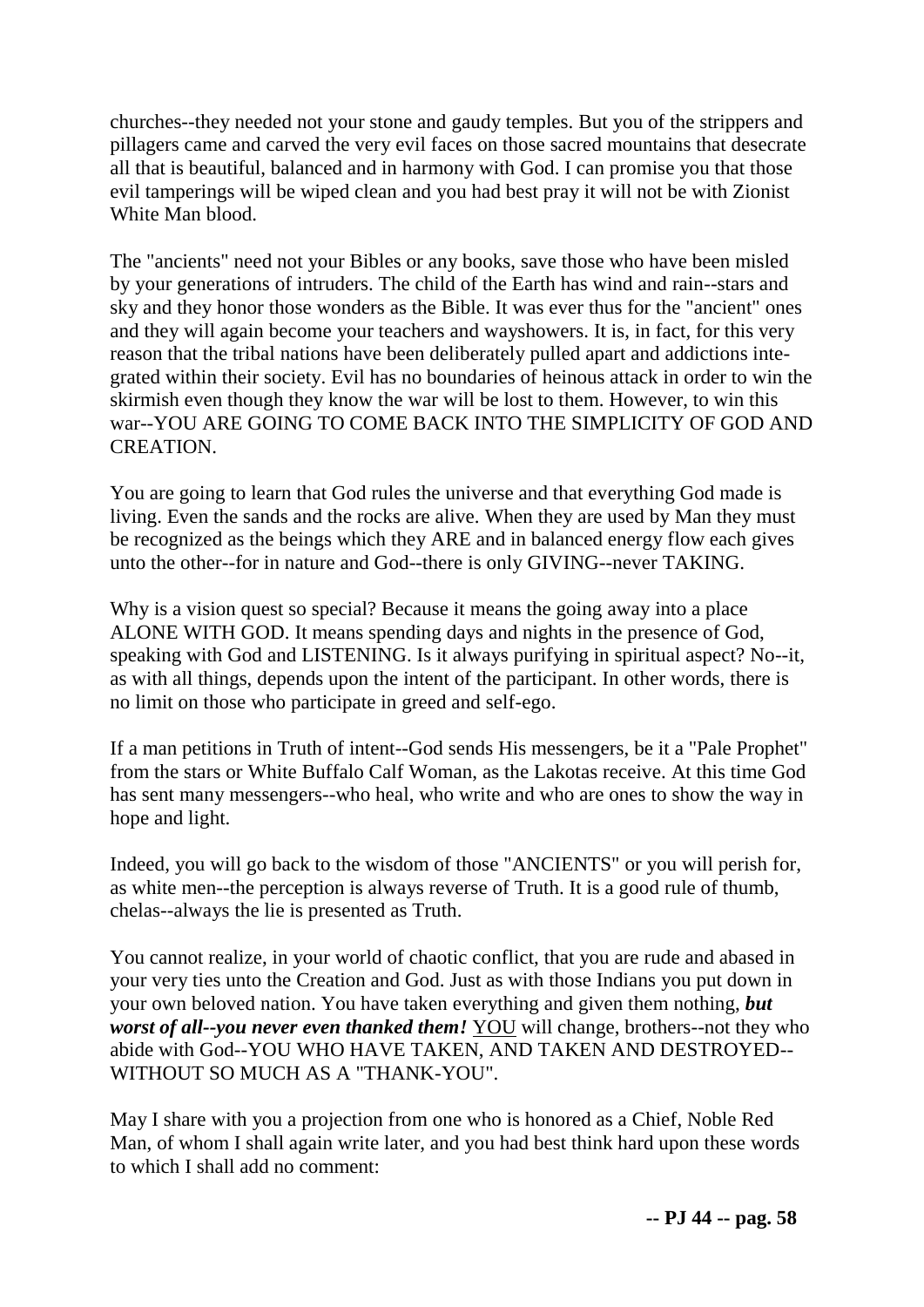## QUOTE:

## **NOBLE RED MAN/LAKOTA**

### **GOD'S WRATH: A PROPHECY**

*I prophesy many things that come to pass. God is going to put a judgment on the world. He's mad. I'm sorry it's going to happen. He's not going to destroy the whole world. But every living thing will perish, and it'll be maybe another million years before a new life begins again. Grandmother Earth will be alone. She's going to rest. All because of White Man's wickedness. You're going to fall and fall hard. You're going to be crying and wailing. You'll realize you can't get away with destroying God's world. Don't think you can get away with it. God's going to wipe the wickedness from the earth. You can see His signs. Out on the West Coast, Mount St. Helens volcano--that's a sign. And there's going to be earthquakes; maybe half of California and half of Washington and Oregon will go into the water.* [H: oops! Ramtha?] *The same in the East, and in the South. You're going to have volcanoes and earthquakes and hurricanes. It's God giving signs to the White Man, punishing him for not paying his debt to the Indian people, for destroying the land with his greed. And it will get worse until you pay us what you owe us, what you promised us... until you give us what is ours.*

*You are going to learn the most important lesson--that God is the most powerful thing there is. We Indians aren't afraid to die. We've got a place to go, a better place, so we don't care. We're ready. We just want you to know. Maybe you can change; maybe you can stop what's coming. There's not much time. It's going to happen. Take it from me. Tell them Noble Red Man said so!"*

Well, chelas, Noble Red Man is with US now. Do you think it differs as one moves on into the higher realms within the vision to serve more closely with God? You are not only people of the lie but you have been deprived of KNOWING. You do not know God nor OF God. That which you have been taught to believe is in gross error and, therefore, no matter how hard you try to right the physical plane--unless you come into KNOWING--you will not have way to achieve. So be it.

Dharma, allow us to move on into our subject for an hour or so of writing for there is so much to do and such little time and energy left within you ones, for accomplishment. As Truth finds its way within the knowingness and hearts of man--so shall the burden lessen. For now, we continue as we must. Blessings upon you of the lambs.

We will simply take up immediately and move right into the reprinting:

## **THE CLANDESTINE THEORY**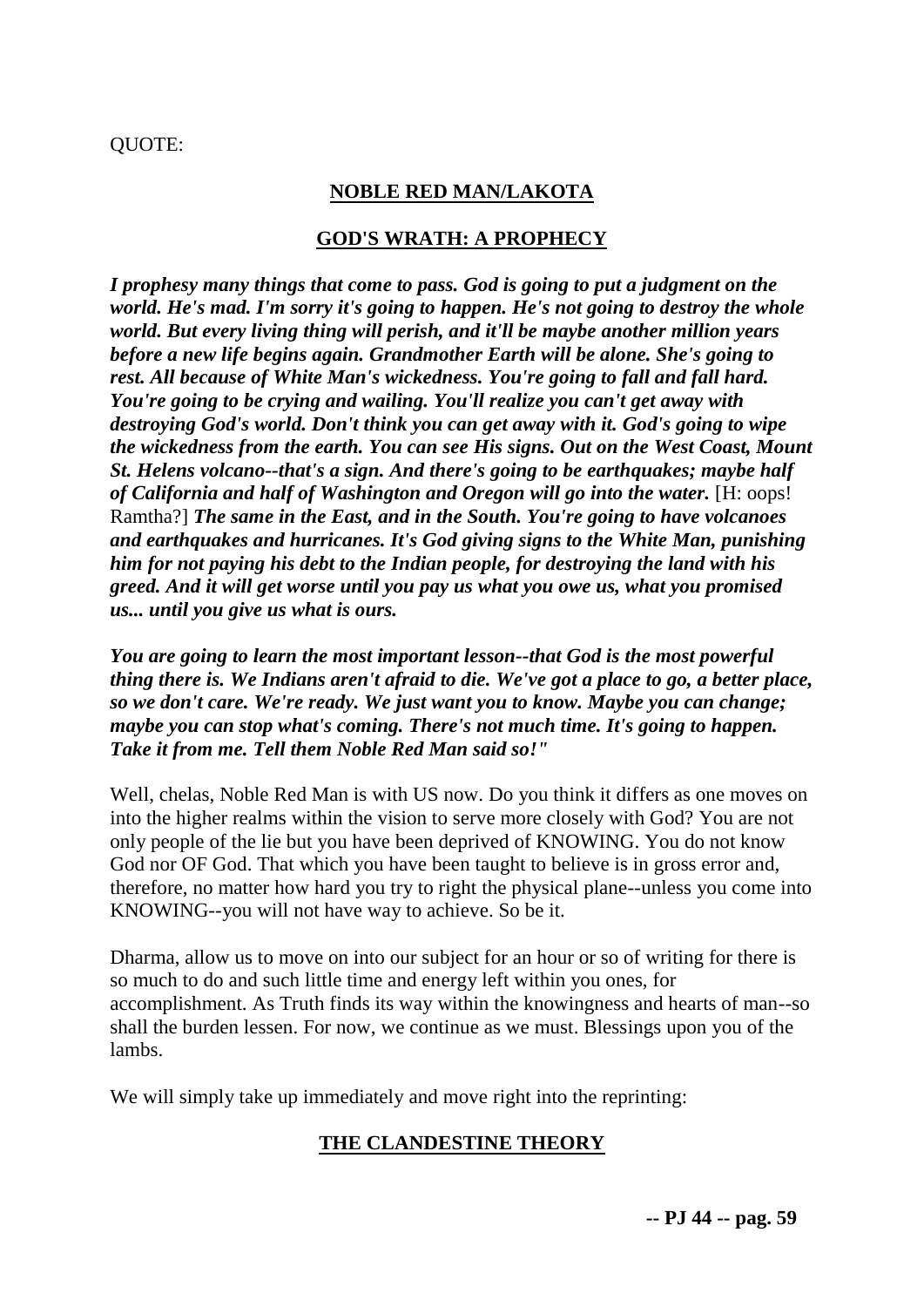## **SWASHBUCKLERS AND SECRET WARS**

During the 1950's most of the CIA's covert-action operations were not nearly so sophisticated or subtle as those Bissell would advocate in 1968. Nor were they aimed exclusively at the rapidly increasing and "less highly organized" governments of the Third World. Covert operations against the communist countries of Europe and Asia continued, but the emphasis was on clandestine propaganda, infiltration and manipulation of youth, labor, and cultural organizations, and the like. The more heavyhanded activities--paramilitary operations, coups, and countercoups--were now reserved for the operationally ripe nations of Asia, Africa, and Latin America.

Perhaps the prototype for CIA covert operations during the 1950's was the work of Air Force Colonel Edward Lansdale. His exploits under agency auspices, first in the Philippines and then in Vietnam, became so well known that he served as the model for characters in two best-selling novels, THE UGLY AMERICAN by William J. Lederer and Eugene Burdick, and THE QUIET AMERICAN by Graham Greene. In the former, he was a heroic figure; in the latter, a bumbling fool.

Lansdale was sent to the Philippines in the early 1950s as advisor to Philippine Defense Minister (later President) Ramon Magsaysay in the struggle against the Huks, the local communist guerrillas. Following Landsale's counsel, Magsaysay prompted social development and land reform to win support of the peasantry away from the Huks. But Lansdale, backed up by millions of dollars in secret U.S. government funds, took the precaution of launching other, less conventional schemes. One such venture was the establishment of the Filipino Civil Affairs Office, which was made responsible for psychological warfare.

After a 1972 interview with Lansdale, now living in quiet retirement, journalist Stanley Karnow reported:

"One (Lansdale-initiated) psywar operation played on the superstitious dread in the Philippine countryside of the *asuang*, a mythical vampire. A psywar squad entered an area, and planted rumors that an asuang lived on where the Communists were based. Two nights later, after giving the rumors time to circulate among Huk sympathizers, the psywar squad laid an ambush for the rebels. When a Huk patrol passed, the ambushers snatched the last man, punctured his neck vampire-fashion with two holes, hung his body until the blood drained out, and put the corpse back on the trail. As superstitious as any other Filipinos, the insurgents fled from the region."

**[H: Does anyone now wish to argue with me that your government sneaks wouldn't stage a few horrendous cattle mutilations and even a few murders of soldiers and civilians they want to be rid of, for your superstitious masses? You children of the lie had better get with the program because your enemy is a long**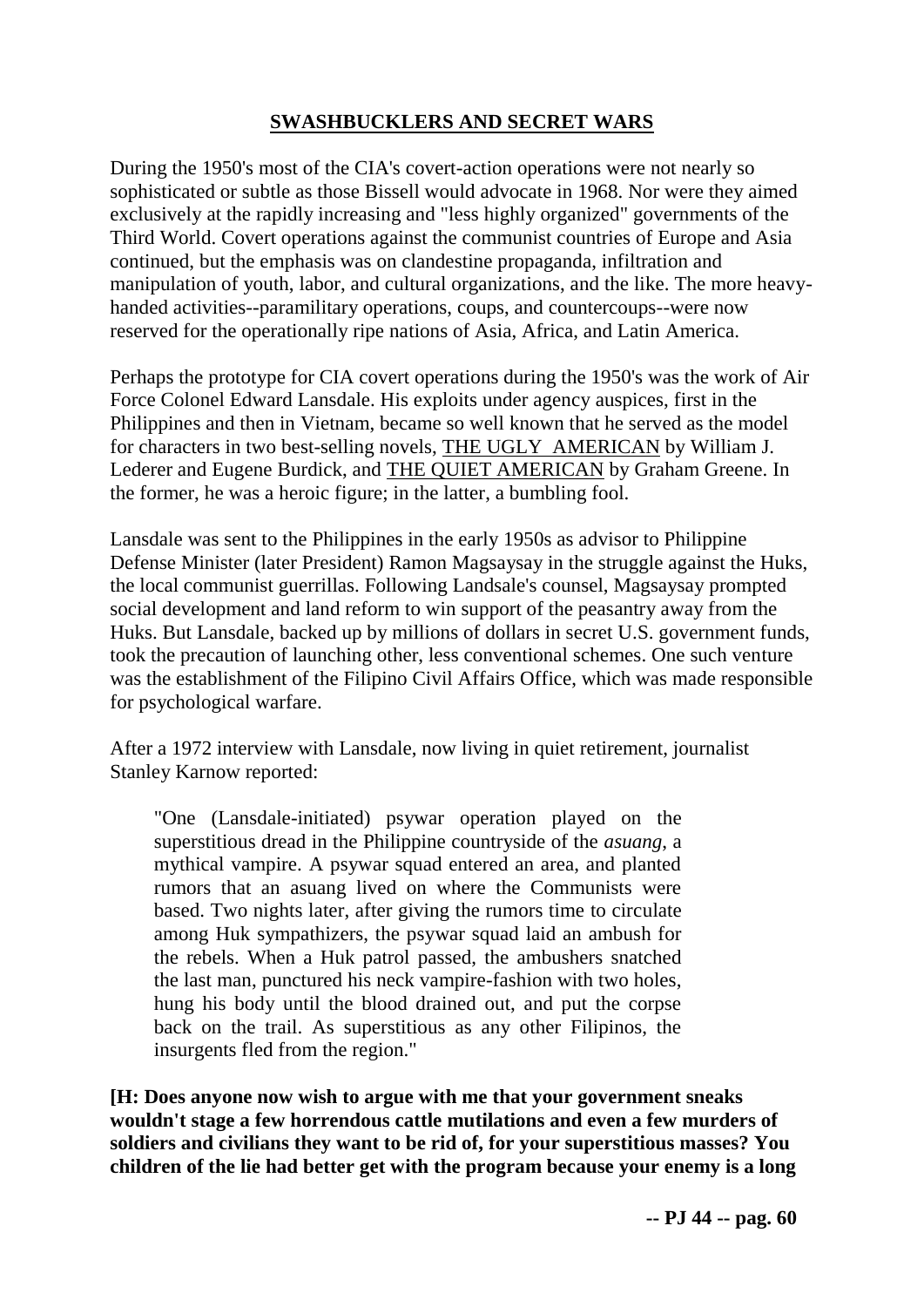## **way out in front of you and you take in as gospel all he feeds you. You tag around discounting this work while you soak in the total farce and lies of the, let's say, UFOlogists who are there to feed you misinformation.]**

With Magsaysay's election to the Philippine Presidency in 1953, Lansdale returned to Washington. In the eyes of the U.S. government, his mission had been an unquestioned success: the threat of a communist takeover in the Philippines had been eliminated.

A year later, after Vietnam had been provisionally split in two by the Geneva Accords, Lansdale was assigned to South Vietnam to bolster the regime of Ngo Dinh Diem. He quickly became involved in organizing sabotage and guerrilla operations against North Vietnam, but his most effective work was done in the South. There he initiated various psychological-warfare programs and helped Diem in eliminating his political rivals. His activities, extensively described in the Pentagon Papers, extended to pacification programs, military training, even political consultation: Lansdale helped design the ballots when Diem formally ran for President of South Vietnam in 1955. He used red, the Asian goodluck color, for Diem and green--signifying a cuckold--for Diem's opponent. Diem won with an embarrassingly high 98 percent of the vote, and Lansdale was widely credited within American government circles for having carried out another successful operation. He left Vietnam soon afterward.

Meanwhile, other agency operators, perhaps less celebrated than Lansdale, were carrying out covert-action programs in other countries. Kermit Roosevelt, of the Oyster Bay Roosevelts, master-minded the 1953 putsch that overthrew Iran's Premier Mohammed Mossadegh. The Guatemala coup of 1954 was directed by the CIA. Less successful was the attempt to overthrow Indonesian President Sukarno in the late 1950's. **Contrary to denials by President Eisenhower and Secretary of State Dulles, the CIA gave direct assistance to rebel groups located on the island of Sumatra. Agency B-26's even carried out bombing missions in support of the insurgents. On May 18, 1958, the Indonesians shot down one of these B-26's and captured the pilot, an American named Allen Pope. Although U.S. government officials claimed that Pope was a "soldier of fortune", he was in fact an employee of a CIA-owned proprietary company, Civil Air Transport.** Within a few months after being released from prison four years later, Pope was again flying for the CIA- this time **with Southern Air Transport, an agency proprietary** airline based in Miami.

As the Eisenhower years came to an end, there still was a national consensus that the CIA was justified in taking almost any action in that "back alley" struggle against Communism--this despite Eisenhower's clumsy effort to lie his way out of the U-2 shootdown, which lying led to the cancellation of the 1960 summit conference. Most Americans placed the CIA on the same above-politics level as the FBI, and it was no accident that President-elect Kennedy chose to announce on the same day that both J. Edgar Hoover and Allen Dulles would be staying on in his administration.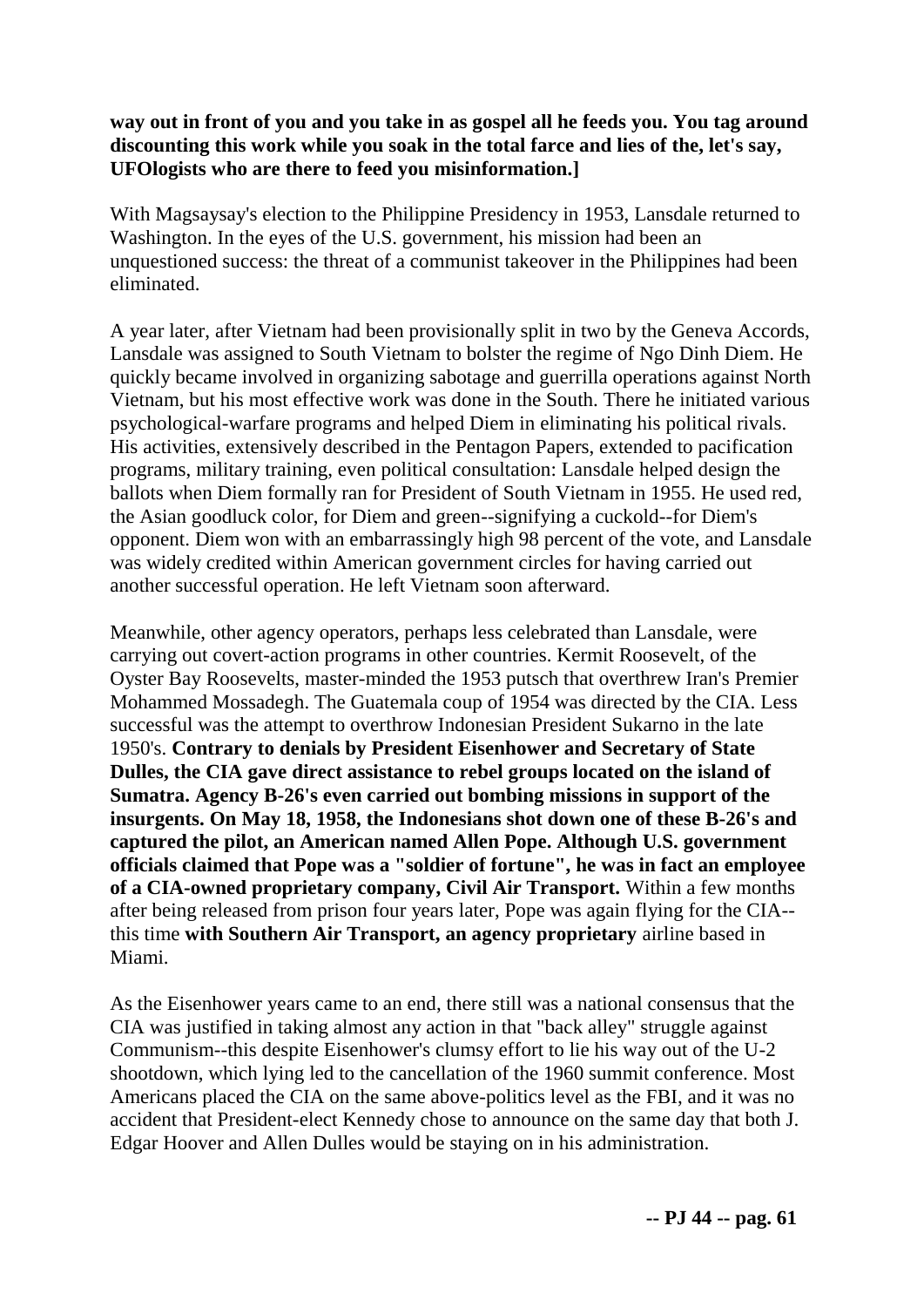It took the national shock resulting from the abortive Bay of Pigs invasion in 1961 to bring about serious debate over CIA operations--among high government officials and the public as a whole. Not only had the CIA failed to overthrow the Castro regime, it had blundered publicly, and the U.S. government had again been caught lying. For the first time, widespread popular criticism was directed at the agency. And President Kennedy, who had approved the risky operation, came to realize that the CIA could be a definite liability--to both his foreign policy and his personal political fortunes--as well as a secret and private asset to the Presidency. Determined that there would be no repetition of the Bay of Pigs, Kennedy moved quickly to tighten White House control of the agency. He reportedly vowed "to splinter the CIA in a thousand pieces and scatter it to the winds**." [H: Now, I believe you have a major reason the CIA set out to assassinate Kennedy. He was going to bring money back into government control, shut down the Vietnam War, clean up some of the more integrated Mafia rings that posed a threat to the "established" Mafia and--worst of all in the eyes of the CIA--destroy the CIA. Isn't information a wonderful thing? If you KNOW fact--it becomes easy to decipher the story.]** But the President's anger was evidently more the result of the agency's failure to overthrow Castro than a reaction to its methods or techniques. **[H: No comment, YET.]** While neither agency funding nor operations were cut back in the aftermath, the Bay of Pigs marked the end of what was probably the CIA's Golden Age. Never again would the secret agency have so totally free a hand in its role as the clandestine defender of American democracy. Kennedy never carried through on his threat to destroy the CIA, but he did purge three of the agency's top officials, and thus made clear the lines of accountability. If Allen Dulles had seemed in Kennedy's eyes only a few months earlier to be in the same unassailable category as J. Edgar Hoover, the Bay of Pigs had made him expendable. In the fall of 1961 John McCone, a defense contractor who had formerly headed the Atomic Energy Commission, replaced Dulles as CIA Director; within months Major General Marshall "Pat" Carter took over from Major General Charles Cabe11 as Deputy Director **[H: Please note that this is the "Cabe11" who was the brother of the Mayor of Dallas and changed the route of the motorcade on Kennedy's fateful day of infamy]** and Richard Helms became chief of the Clandestine Services in place of Richard Bissell.

Kennedy also ordered General Maxwell Taylor, then special military advisor to the President and soon to be Chairman of the Joint Chiefs of Staff, to make a thorough study of U.S. intelligence. Taylor was joined by Attorney General Robert Kennedy, Dulles, and Naval Chief Admiral Arleigh Burke. The Taylor committee's report was to a large extent a critique of the tactics used in--not the goals of--the Bay of Pigs operation. It did not call for any fundamental restructuring of the CIA, although many outside critics were urging that the agency's intelligence-collection and analysis function be completely separated from its covert-action arm. The committee's principal recommendation was that the CIA should not undertake future operations where weapons larger than hand guns would be used.

Taylor's report was accepted, at least in principle, by the Kennedy Administration, but its primary recommendation was disregarded almost immediately. CIA never shut down its two anti-Castro operations bases located in southern Florida, and agency-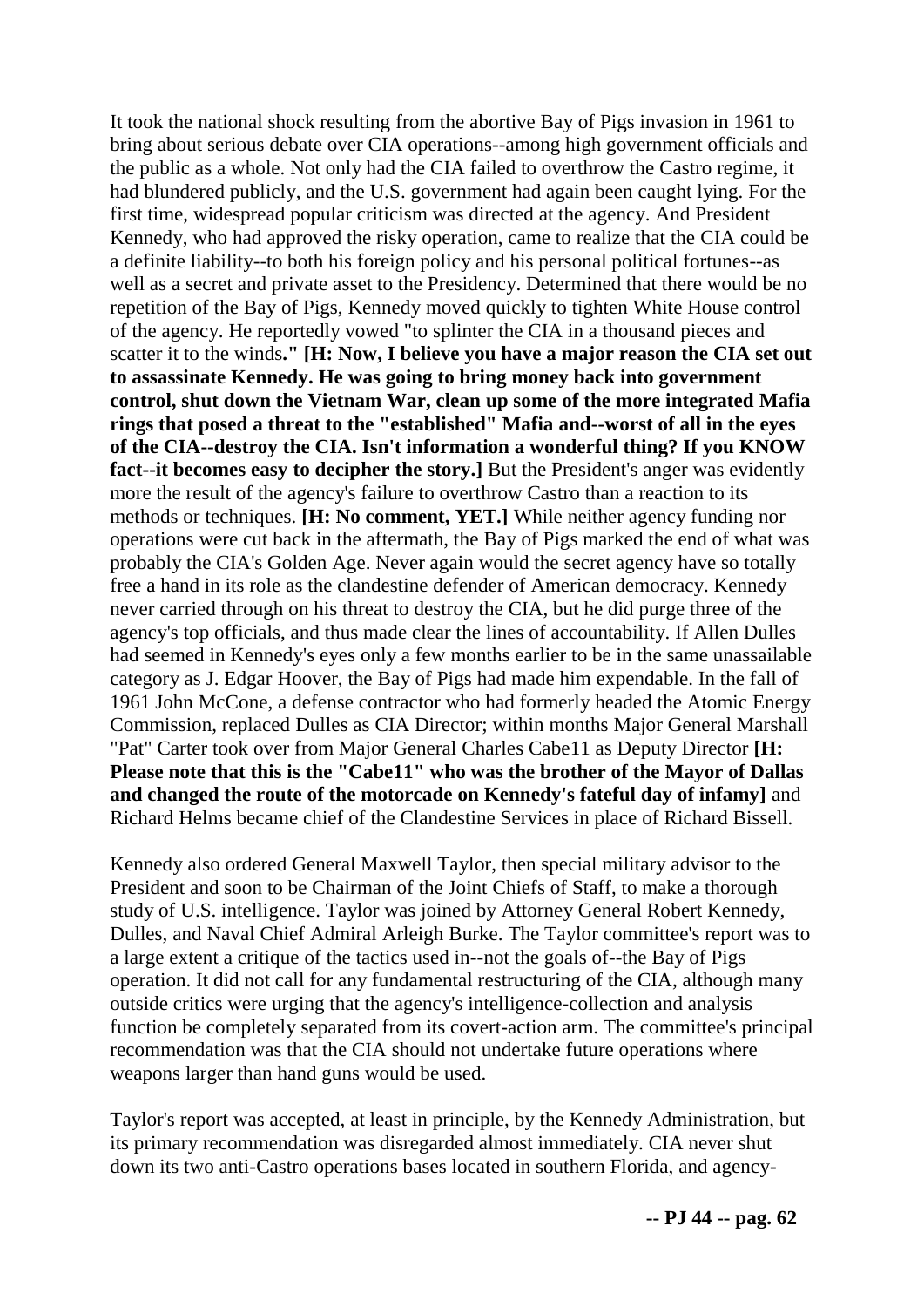sponsored raids against Cuba by exile groups continued into the mid-1960's, albeit on a far smaller scale than the Bay of Pigs. The agency also became deeply involved in the chaotic struggle which **broke out in the Congo in the early 1960's. Clandestine Service operators regularly bought and sold Congolese politicians and the agency supplied money and arms to the supporters of Cyril Adoula and Joseph Mobutu. By 1964, the CIA had imported its own mercenaries into the Congo, and the agency's B-26 bombers, flown by Cuban exile pilots--many of whom were Bay of Pigs veterans--were carrying out regular missions against insurgent groups.**

During these same years American involvement in Vietnam expanded rapidly, and the CIA, along with the rest of the U.S. government, greatly increased the number of its personnel and programs in that country. Among other activities, the agency organized guerrilla and small-boat attacks on North Vietnam, armed and controlled tens of thousands of Vietnamese soldiers in irregular units, and set up a giant intelligence and interrogation system which reached into every South Vietnamese village.

In neighboring Laos, the CIA actually led the rest of the U.S. government--at the White House's order--into a massive American commitment. Although the agency had been carrying out large-scale programs of political manipulation and other covert actions up to 1962, that year's Geneva agreement prohibiting the presence of foreign troops in Laos paradoxically opened up the country to the CIA. For, almost from the moment the agreement was signed, the Kennedy Administration decided not to pull back but to expand American programs in Laos. This was justified partly because the North Vietnamese were also violating the Geneva Accords; partly because Kennedy, still smarting from his Cuban setback, did not want to lose another confrontation with the Communists: and partly because of the strategic importance placed on Laos in the then-fashionable "domino theory". Since the United States did not want to admit that it was not living up to the Geneva agreement, the CIA--whose members were not technically "foreign troops"--got the job of conducting a "secret" war. The Laotian operation became one of the largest and most expensive in the agency's history: more than 35,000 opium-growing Meo and other Lao mountain tribesmen were recruited into the CIA's private army, L'Armee Clandestine; CIA-hired pilots flew bombing and supply missions in the agency's own planes; and finally, when L'Armee Clandestine became less effective after long years of war, the agency recruited and financed over 17,000 Thai mercenaries for its war of attrition against the communists.

By the late 1960's, however, many CIA career officers were expressing opposition to the agency's Laotian and Vietnamese programs--not because they objected to the Indochina wars (few did) but because the programs consisted for the most part of huge, unwieldy, semi-overt para-military operations lacking the sophistication and secrecy that most of the agency's operators preferred. Furthermore, the wars had dragged on too long, and many officers viewed them as unwinnable messes. The agency, therefore, found itself in the awkward position of being unable to attract sufficient volunteers to man the field assignments in Vietnam. Consequently, it was forced to draft personnel from other areas of its clandestine activity for service in Southeast Asia.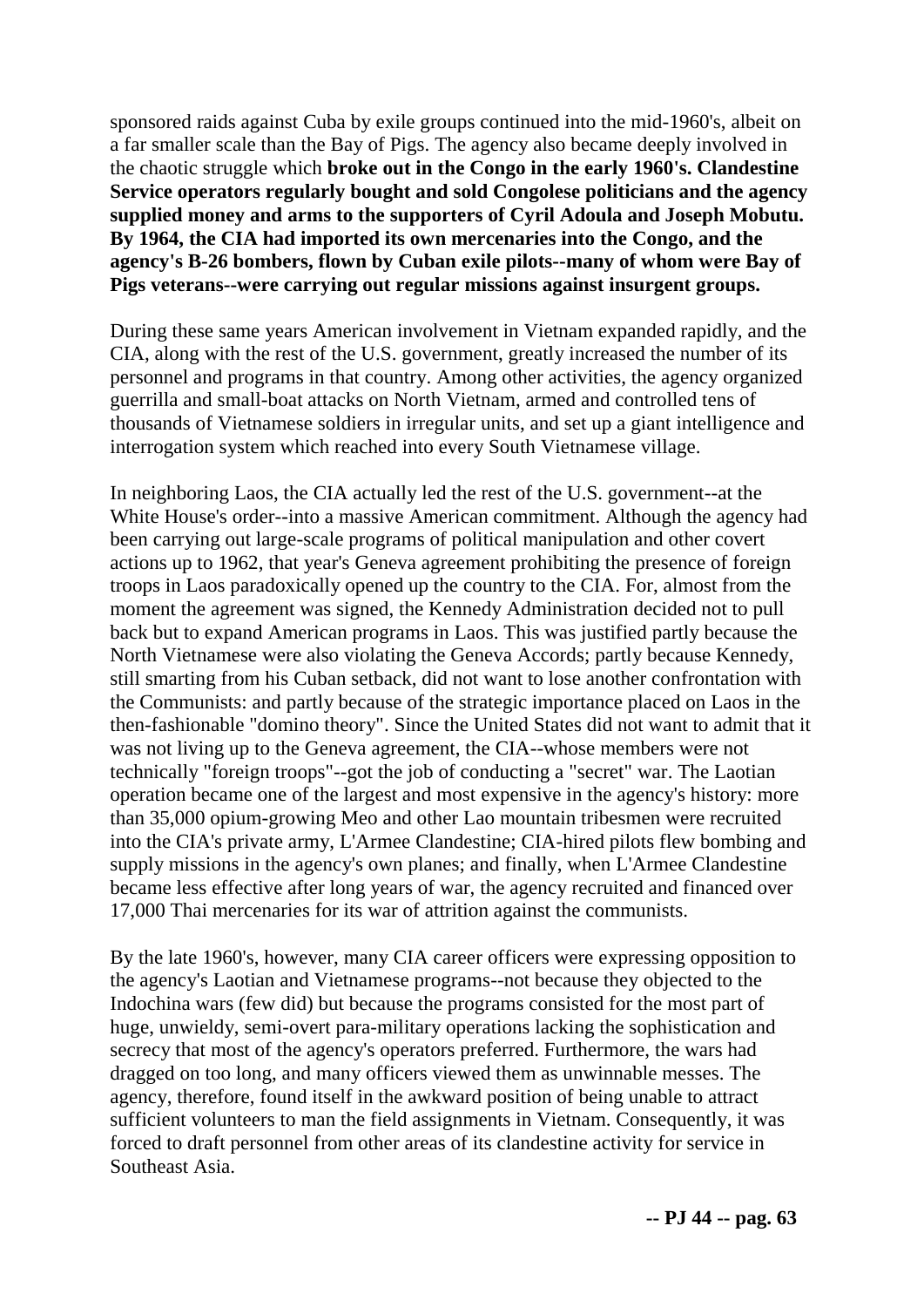Stop Quoting.

**\*\*\*\*\*\*\*\*\***

I would guess that you regular readers have just read the above far more differently than you would have read the same passages when the book was first presented. Not only would you see what is there, differently--but you can now surmise what has been required in removal. You will note no mention, other than my own, about Kennedy's assassination and total lack of mention of ongoing drug trade under the careful attention of the CIA and U.S. government. Do you think IMA didn't know that? I suggest that not only did he know it but, as with Col. Gritz, finally couldn't stomach the prostitutes of your very freedom and national life.

Let us give you a lunch-break, Dharma, and then we will look at Covert-Actions.

For you who still suspect Hatonn of greedy intent--no, sorry. The author of the original material will be fully compensated as if a re-publication has been done as well as full rights of publication of the missing material. Until then, you ones have to trust my better insight and vision. This is the only way to insure presentation and security of the one in point. George knows how to handle these matters for he does so on an ongoing basis. As members of this CIA and Special Forces people are brought together--which will happen imminently, we will have opportunity to discuss all of this in personal proximity.

You ones of the reading audience work at disadvantage for you must understand, the ones in these particular capacities of forced participation and targeted for removal-- KNOW SPACE COMMAND IS PRESENT! THEY ALREADY HAVE THE "PROOF" YOU CONTINUE TO DEMAND. SO BE IT.

Hatonn to clear. Thank you.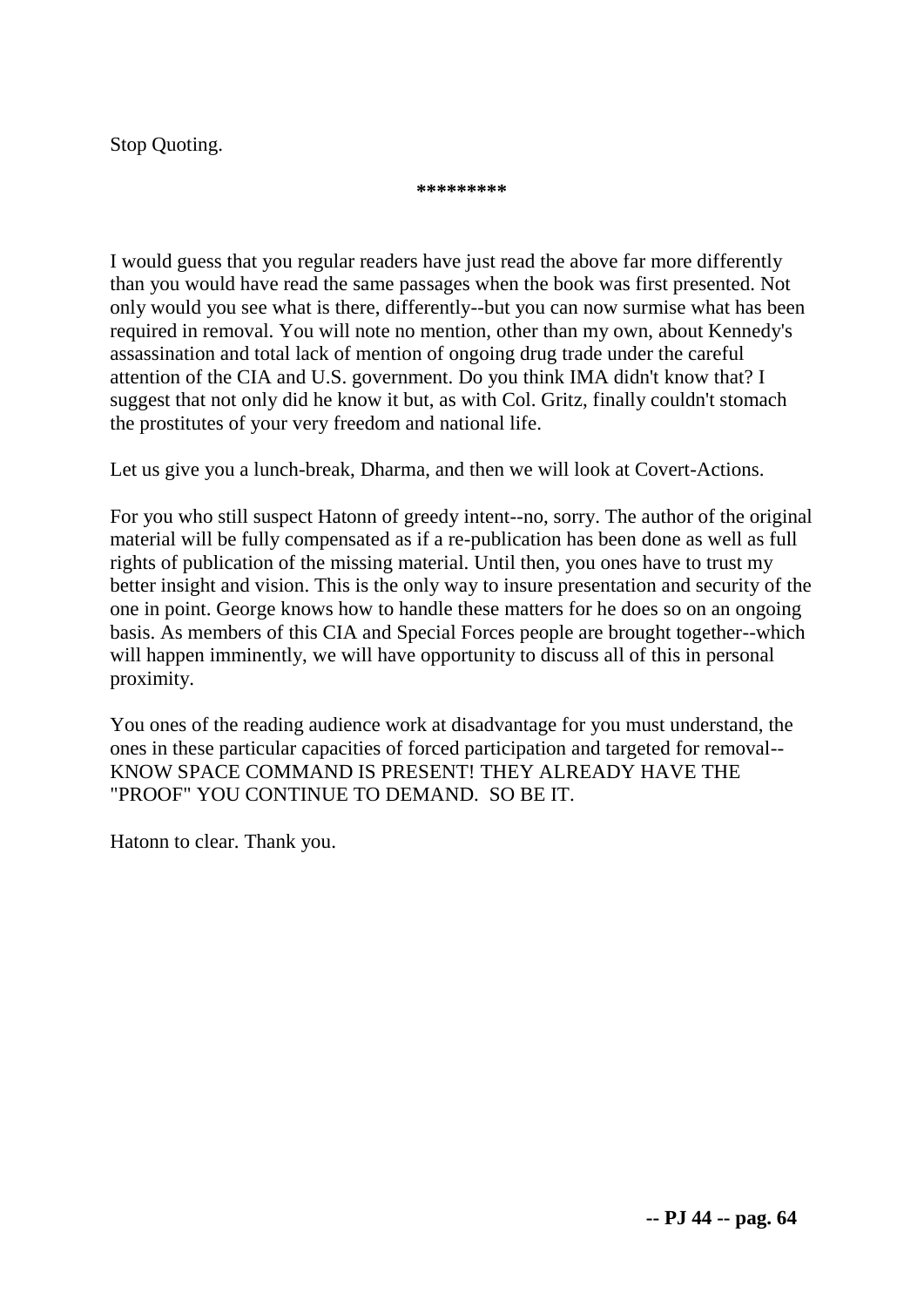## **CHAPTER 6**

## REC #2 HATONN

## FRI., FEBRUARY 7, 1992 9:57 A.M. YEAR 5, DAY 174

## **FRIDAY, FEBRUARY 7, 1992**

## **CIA, THE "CLANDESTINE THEORY" CONT'D**

Dharma, allow us to move right into the continuing subject of the THE CLANDESTINE THEORY.

## **INTEGRATES CIA WITH KGB AND MOSSAD**

Today is so breathtakingly important as regards the CIA that I cannot await further possibilities of awakening the masses. The cause given to you for Gates to be pushing around the players in the Middle East is some cock-and-bull story about trying harder to "bring down Saddam". Why? Just because Saddam has more weapons and war capability than when you did all your "precision bombing"? Did the CIA not do enough to destroy all credibility of both your Government and your Military? Are you insane? Well, that is NOT why Gates is gone, anyway. It is to integrate the CIA into and within the KGB, Mossad and garner into the one organization of enforcement of the World Government Control as is now operative. THIS IS the one world militarypolice final structuring with the most terrorist-trained groups ever to inhabit your planet. YOU ARE IN VERY, VERY GRAVE TROUBLE.

Moreover, a release or two "was leaked" telling exactly what was coming down- before the "cover story of Saddam" was issued. So be it.

## **SUPPRESSED FOR EIGHTEEN YEARS**

Why is this information so important? Because this was the first book ever noted which was subjected to such pressures as to be "PRE-PUBLICATION" CENSORED. Further--the order to not allow reprinting of the original manuscript has been issued and will be enforced. I greatly honor the author and fully intend that he be rewarded for unselfish service to his nation. The Cleveland Press said: "Someone has finally ripped the blood-stained cloak off the CIA.... Congress and the American people should be shocked by this book. " Of course it is obvious that they either were not or were never allowed to have the information-or--were so insensitive as to not bother. How do I KNOW? *Because the original document (book) was published in 1974 (18 years ago) and you have only moved further and deeper into the pits!*

Will mankind listen to Hatonn? Not if they can help it--but they certainly won't GO BACK and research. The conspiracy and Global 2000 has been before you-the-public for decades and few noticed. Now, you are IN IT--who knows how many will see and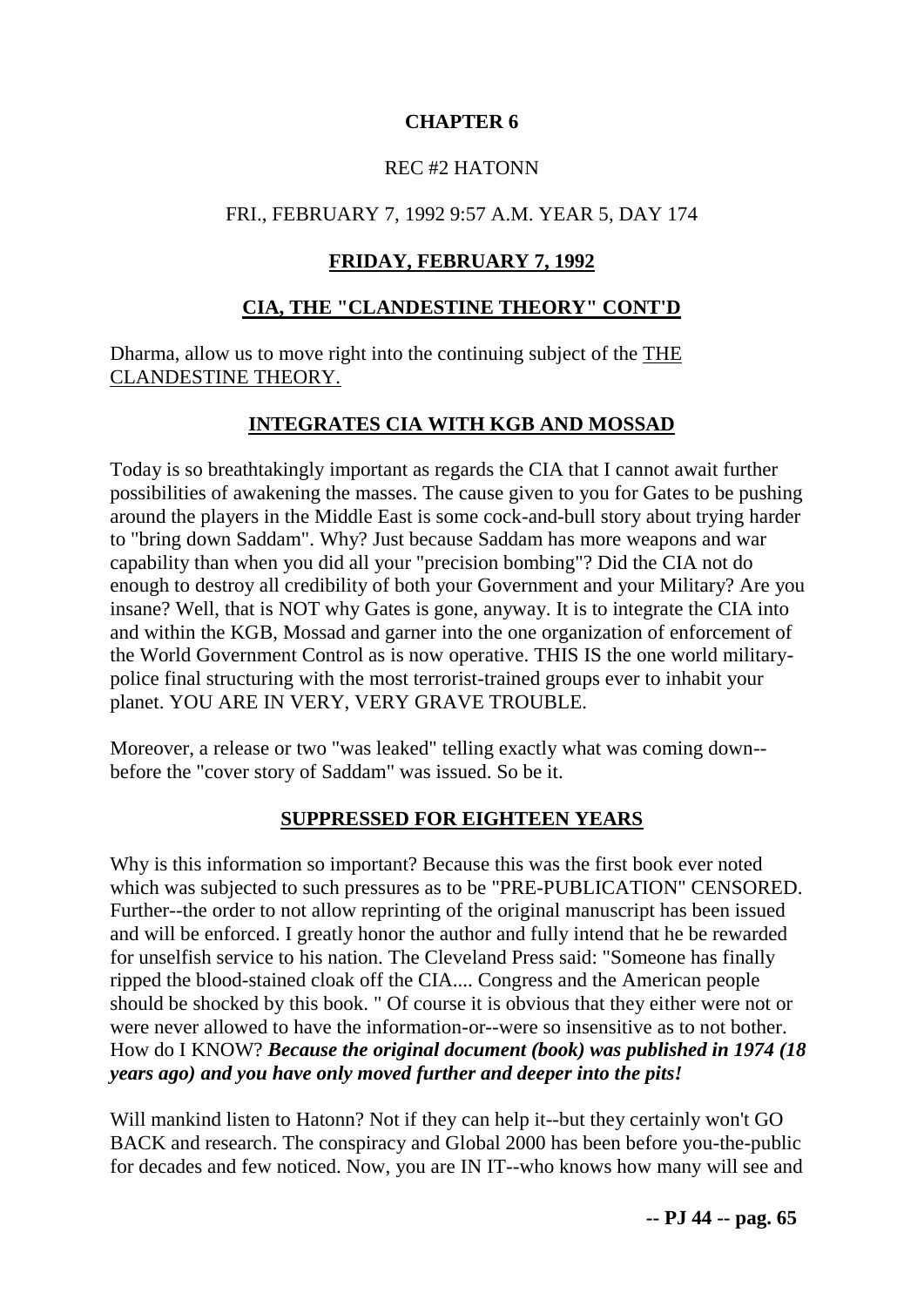hear--but our own destiny is to bring opportunity. It is all that we can do and then, it rests in the hands and hearts of MAN!

Back to the book in point:

## **COVERT-ACTION THEORY**

It was in such an atmosphere of restiveness and doubt, on a January evening in 1968, that a small group of former intelligence professionals and several other members of the cult of intelligence met to discuss the role of the CIA in U.S. foreign policy, not at CIA headquarters in Langley, Virginia, but at the Harold Pratt House on Park Avenue- -the home of the Council on Foreign Relations. The discussion leader was investment banker C. Douglas Dillon, previously Under Secretary of State and Secretary of the Treasury; the main speaker was Richard Bissell, the former chief of the agency's Clandestine Services, still a consultant to the CIA, and now a high-ranking executive with the United Aircraft Corporation. Like most other former agency officials, Bissell was reluctant to make his views on intelligence known to the public, and the meeting was private.

In 1971, however, as part of an anti-war protest, radical students occupied the building in Cambridge, Massachusetts, that houses Harvard University's Center for International Affairs. Once inside, the protesters proceeded to barricade the entrances and ransack the files of faculty members who worked there. Among the documents they discovered were the confidential minutes of the January 8, 1968, meeting at Pratt House. The minutes were not absolutely complete; Center associate William Harris, who had served as rapporteur for the meeting, later admitted privately, after the document had been reprinted by the African Research Group, that it had been partially edited to eliminate particularly sensitive material. Even so, the purloined version was still the most complete description of the CIA's covert-action strategy and tactics ever made available to the outside world. Aside from a few newspaper articles which appeared in 1971, however, when it was reprinted by the African Research Group, the Bissell paper attracted almost no interest from the American news media.

\*\*\*

## **CLANDESTINE RICHARD BISELL**

Among the CIA's senior Clandestine Services officers, Richard Bissell was one of a very few who had not spent World War II in the OSS; in all other respects, he was the ideal agency professional. A product of Groton and Yale, he had impeccable Eastern Establishment credentials. Such a background was not absolutely essential to success in the CIA, but it certainly helped, especially during the Allen Dulles years. And Bissell also had the advantage of scholarly training, having earned a doctorate in economics and then having taught the subject at Yale and MIT. He joined the CIA in 1954 and immediately showed a great talent for clandestine work. By 1958 Dulles had named Bissell head of the Clandestine Services.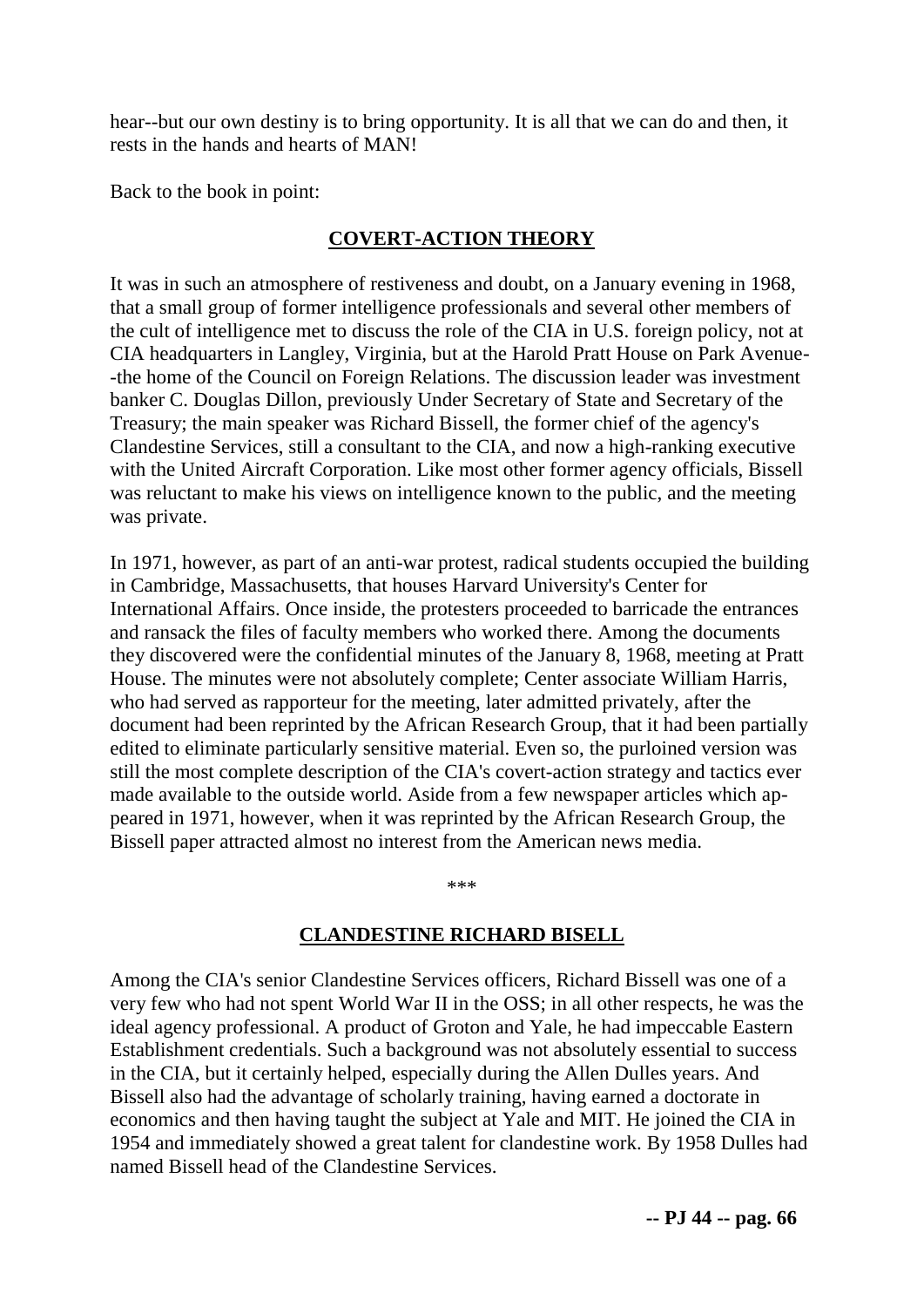At the beginning of the Kennedy administration, Bissell was mentioned in White House circles as the logical candidate to succeed Dulles, who was then near seventy. Brilliant and urbane, Bissell seemed to fit perfectly, in David Halberstam's phrase, the "best and the brightest" image of the New Frontier. But Bissell's popularity with the Kennedy administration was short-lived, for it was Bissell's Clandestine Services which planned and carried out the Bay of Pigs invasion of Cuba in April 1961. Bissell's operatives had not only failed, they were not even successful in inventing and maintaining a good cover story, or "plausible denial", which every covert operation is supposed to have and which might have allowed the Kennedy administration to escape the blame. Fidel Castro had told the truth to the world about American intervention in Cuba while the U.S. Secretary of State and other administration officials had been publicly caught in outright lies when their agency-supplied cover stories fell apart. So Kennedy fired the CIA officials who had got him into the Bay of Pigs, which he himself had approved; Bissell was forced out along with Dulles and Deputy Director Charles Cabell.

#### **RICHARD HELMS**

Bissell's replacement, Richard Helms, despite having been second in command in the Clandestine Services, had managed to stay remarkably untouched by the Bay of Pigs operation. Years later a very senior CIA official would still speak in amazement of the fact that not a single piece of paper existed in the agency which linked Helms to either the planning or the actual execution of the Bay of Pigs. This senior official was not at all critical of Helms, who had been very much involved in the overall supervision of the operation. The official simply was impressed by Helms' bureaucratic skill and good judgment to keeping his signature OFF the documents concerning the invasion, even in the planning stage.

#### **BISSELL STAYS ON**

Helms took over from Bissell as Clandestine Services chief on February 17, 1962, and Bissell was awarded a secret intelligence medal honoring him for his years of service to the agency. But Bissell remained in close touch with clandestine programs as a consultant; the CIA did not want to lose the services of the man who had guided the agency into some of its most advanced techniques. He had been among the first during the 1950's to understand the hopelessness of spying against the Soviets and the Chinese with classic espionage methods, and hence had pushed the use of modern technology as an intelligence tool. He had been instrumental in the development of the U-2 plane, which had been among CIA's greatest successes until the Powers incident. Bissell had also promoted, with the technical help of Kelly Johnson and the so-called Skunk Works development facilities of Lockheed Aircraft Corp., the A-11, later known as SR-71, a spy plane that could fly nearly three times the speed of sound at altitudes even higher than the U-2**. [H: Anyone out there? Wait till you find out what is launched out of the "Llano", Calif. secret base of Lockheed--TODAY!]**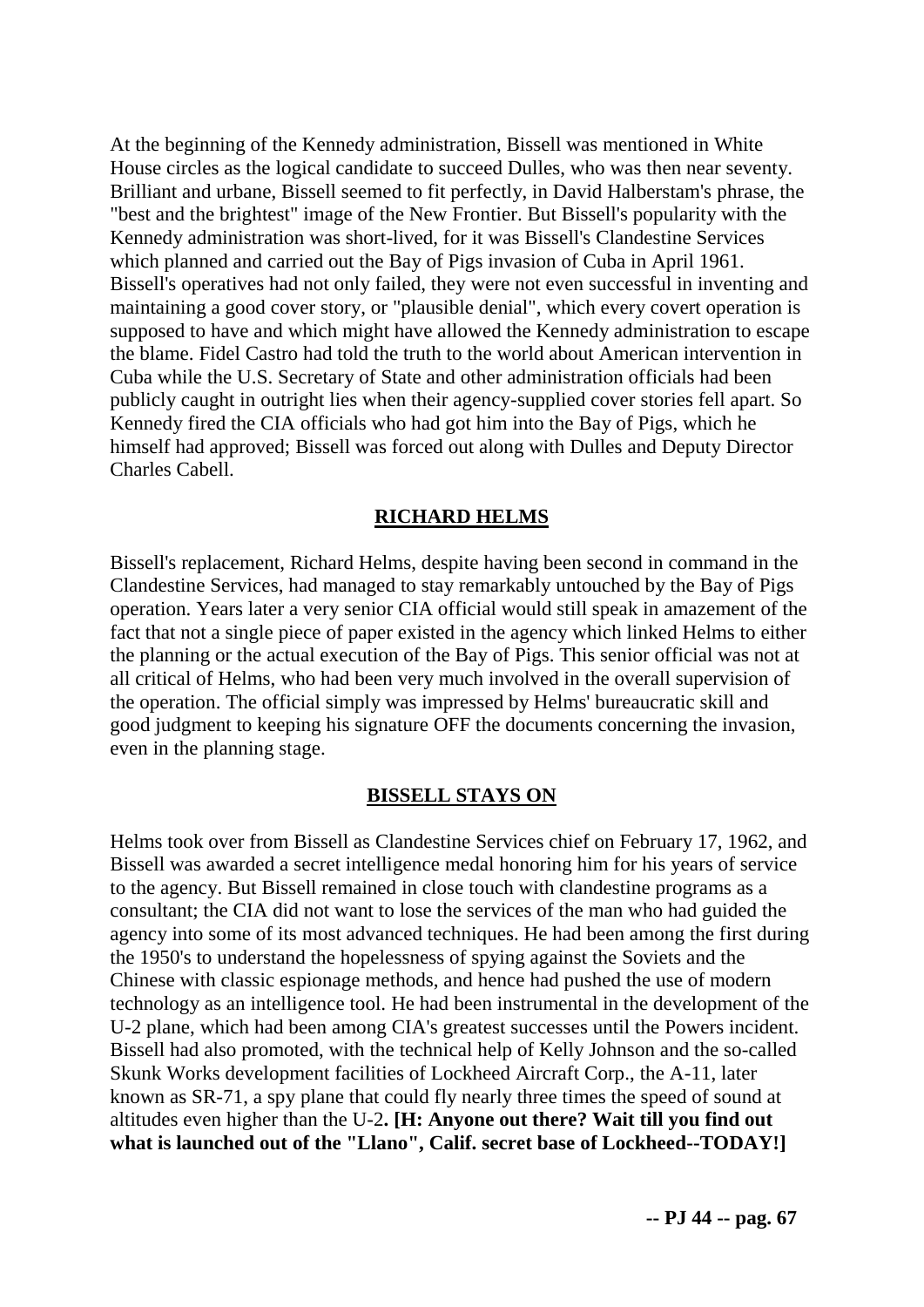Moreover, Bissell had been a driving force behind the development of space satellites for intelligence purposes--at times to the embarrassment of the Air Force. He had quickly grasped the espionage potential of placing high-resolution cameras in orbit around the globe to photograph secret installations in the Soviet Union and China. And due in great part to the technical advances made by scientists and engineers working under Bissell, the CIA largely dominated the U.S. government's satellite reconnaissance programs in the late 1950's and well into the 1960's. Even today, when the Air Force has taken over most of the operational aspects of the satellite programs, the CIA is responsible for many of the research and development breakthroughs. At the same time that Bissell was sparking many of the innovations in overhead reconnaissance, he was guiding the Clandestine Services into increased emphasis on covert-action programs in the Third World. It was Bissell who developed and put into practice much of the theory and technique which became standard operating procedure in the CIA's many interventions abroad.

\*\*\*

#### **SECRET MEETING JAN. 1968 AT CFR HDQTRS.**

Bissell spoke mainly about covert action that January night in 1968 at the Council on Foreign Relations in New York, and the minutes provide a virtual textbook outline of covert operations. Among his listeners were former CIA officials Allen Dulles and Robert Amory, Jr., former State Department intelligence chief Thomas Hughes, former Kennedy aide Theodore Sorensen, columnist Joseph Kraft, and fourteen others. All others present were men who had spent most of their lives either in or on the fringes of the government. They could be trusted to remain discreet about what they heard.

Speaking freely to a friendly audience, the former Clandestine Services chief said:

Covert action (is) attempting to influence the internal affairs of other nations--sometimes called "intervention"--by covert means.

...the technique is essentially that of "penetration", including "penetrations" of the sort which horrify classicists of covert operations, with a disregard for the "standards" and "agent recruitment rules". Many of the "penetrations" don't take the form of "hiring" but of establishing a close or friendly relationship (which may or may not be furthered by the provision of money from time to time).

Bissell was explaining that the CIA needs to have its own agents on the inside--i.e., "penetrations"--if it wants to finance a political party, guide the editorial policy of a newspaper, or carry off a military coup. CIA clandestine operators assigned overseas are called case officers, and they recruit and supervise the "penetrations". Their tours of duty are normally two to three years, and most serve with false titles in American embassies. Some live under what is called "deep cover" in foreign countries, posing as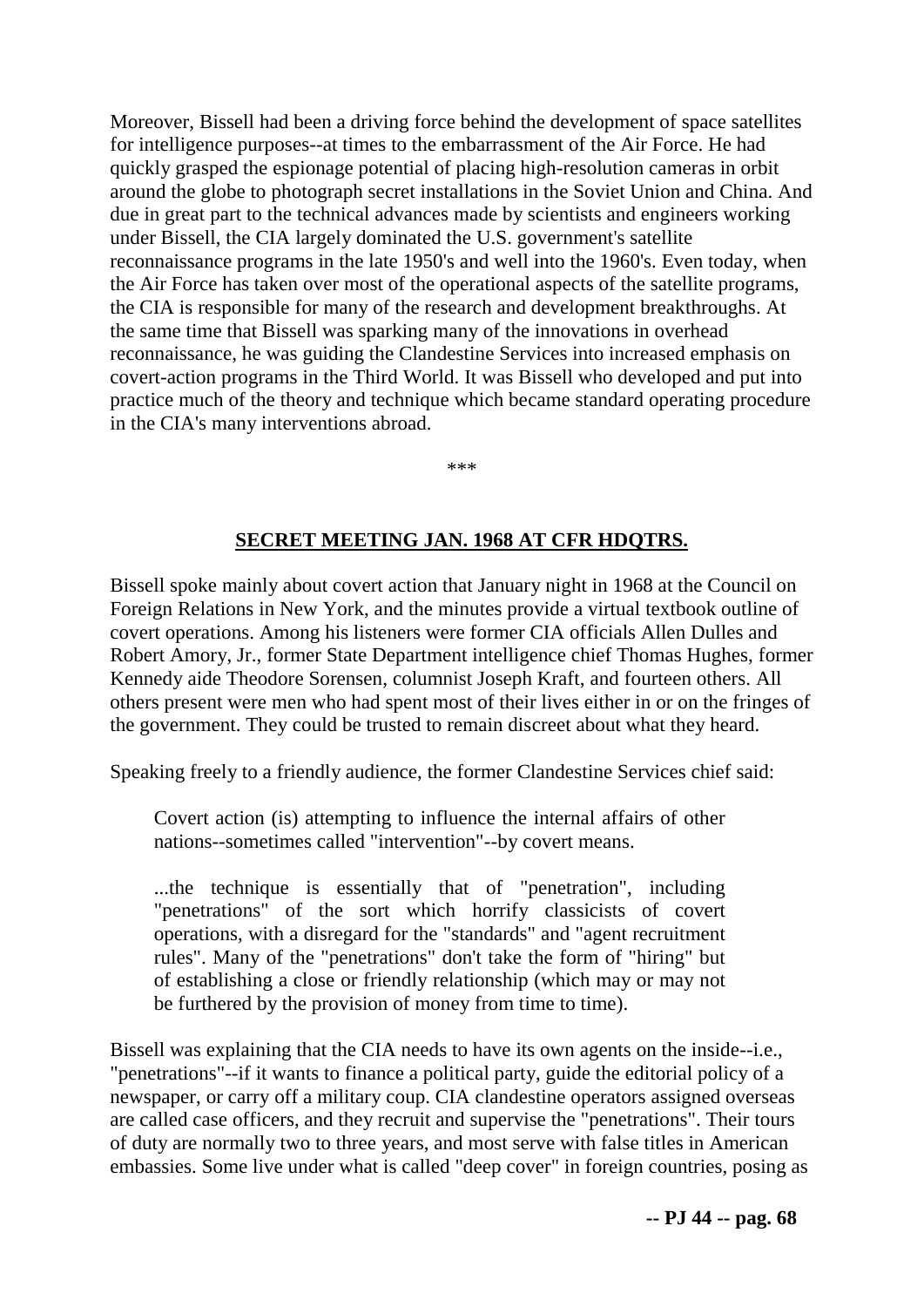businessmen, students, newsmen, missionaries, or other seemingly innocent American visitors.

## **EMBASSY COVER**

The problem of Agency operations overseas (Bissell continued) is frequently a problem for the State Department. It tends to be true that local allies find themselves dealing always with an American and an official American--since the cover is almost invariably as a U.S. government employee. There are powerful reasons for this practice, and it will always be desirable to have some CIA personnel housed in the Embassy compound, if only for local "command post" and communications requirements.

Nonetheless, it is possible and desirable, although difficult and timeconsuming, to build overseas an apparatus of unofficial cover. This would require the use or creation of private organizations, many of the personnel of which would be non-U.S. nationals, with freer entry into the local society and less implication for the official U.S. posture.

Whatever cover the case officer has, his role is to find agent willing to work with or for the CIA. His aim is to penetrate th, host government, to learn its inner workings, to manipulate i for the agency's purposes.

But for the larger and more sensitive interventions (Bissell went on), the allies must have their own motivation. On the whole the Agency has been remarkably successful in finding individuals and instrumentalities with which and through which it could work in this fashion. Implied in the requirement for a pre-existing motivation is the corollary that an attempt to induce the local ally to follow a course he does not believe in will at least reduce his effectiveness and may destroy the whole operation.

## **BLACKMAIL AND COERCION USED**

Covert action is thus an exercise in seeking out "allies" willing to cooperate with the CIA, preferably individuals who believe in the same goals as the agency; at the very least, people who can be manipulated into belief in these goals. CIA case officers must be adept at convincing people that working for the agency is in their interest, and a good case officer normally will use whatever techniques are required to recruit a prospect: appeals to patriotism and anti-communism can be reenforced with flattery, or sweetened with money and power. Cruder methods involving blackmail and coercion may also be used, but are clearly less desirable.

For covert action to be most effective, the recruitment and penetration should be made long before an actual operation is scheduled. When the U.S. government secretly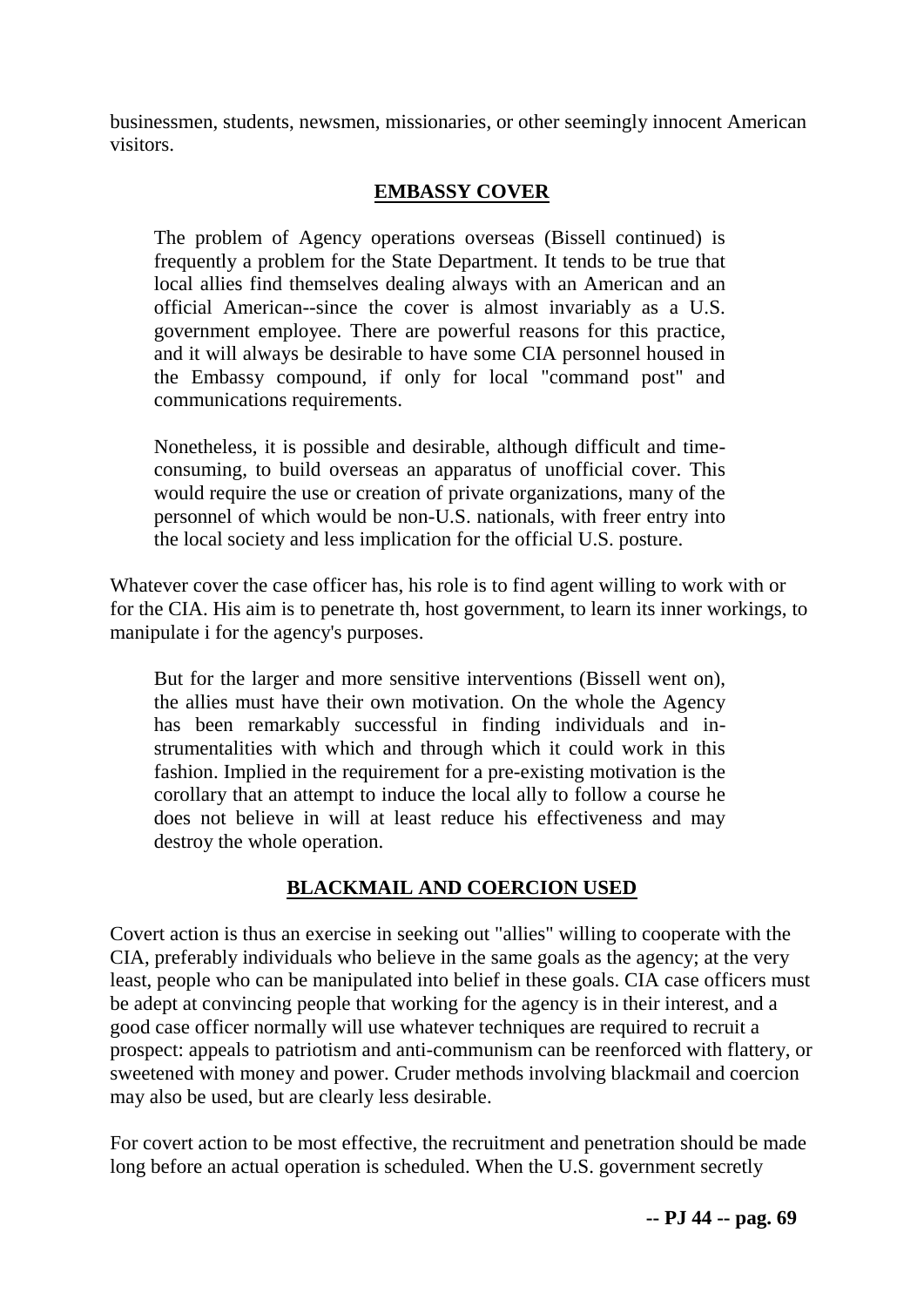decides to provoke a coup in a particular country, it is then too late for CIA case officers to be looking for local allies. Instead, if the case officers have been performing their jobs well, they will have already built up a network of agents in that country's government, military forces, press, labor unions, and other important groups; thus there is, in effect, a standing force in scores of countries ready to serve the CIA when the need arises. In the interim, many of these agents also serve the agency by turning over intelligence obtained through their official positions. This intelligence can often be of tactical value to the CIA in determining local political power structures and calculating where covert action would be most effective. Again Bissell:

There is a need for continuing efforts to develop covert-action capabilities even where there is no immediate need to employ them. The central task is that of identifying potential indigenous allies--both individuals and organizations--making contact with them, and establishing the fact of a community of interest.

## **LONG TERM COVERT INFLUENCE**

This process is called, in intelligence, "building assets" or developing the operational apparatus. It is a standard function of all CIA clandestine stations and bases overseas. And when a case officer is transferred to a new assignment after several years in a post, he passes on his network of agents and contacts to his replacement, who will stay in touch with them as well as search out new "assets" himself.

Depending on the size and importance of a particular country, from one to scores of CIA case officers may operate there; together, their collective "assets" may number in the hundreds. The planners of any operation will try to orchestrate the use of the available assets so as to have the maximum possible effect. Bissell:

Covert intervention is probably most effective in situations where a comprehensive effort is undertaken with a number of separate operations designed to support and complement one another and to have a cumulatively significant effect.

## **ONLY THE CIA KNOWS**

In fact, once the CIA's case officers have built up their assets, whether or not the United States will intervene at all will be based in large part on a judgment of the potential effectiveness, importance, and trustworthiness of the CIA's agents or, in Bissell's word, "allies". Yet only case officers on the scene and, to a lesser extent, their immediate superiors in the United States are in a position to make this judgment, since only the CIA knows the identity of its agents. This information is not shared with outsiders or even widely known inside the agency, where agents are listed by code names even in top-secret documents. Thus, while the political decision to intervene must be made in the White House, it is the CIA itself (through its Clandestine Services) which supplies the President and his advisors with much of the crucial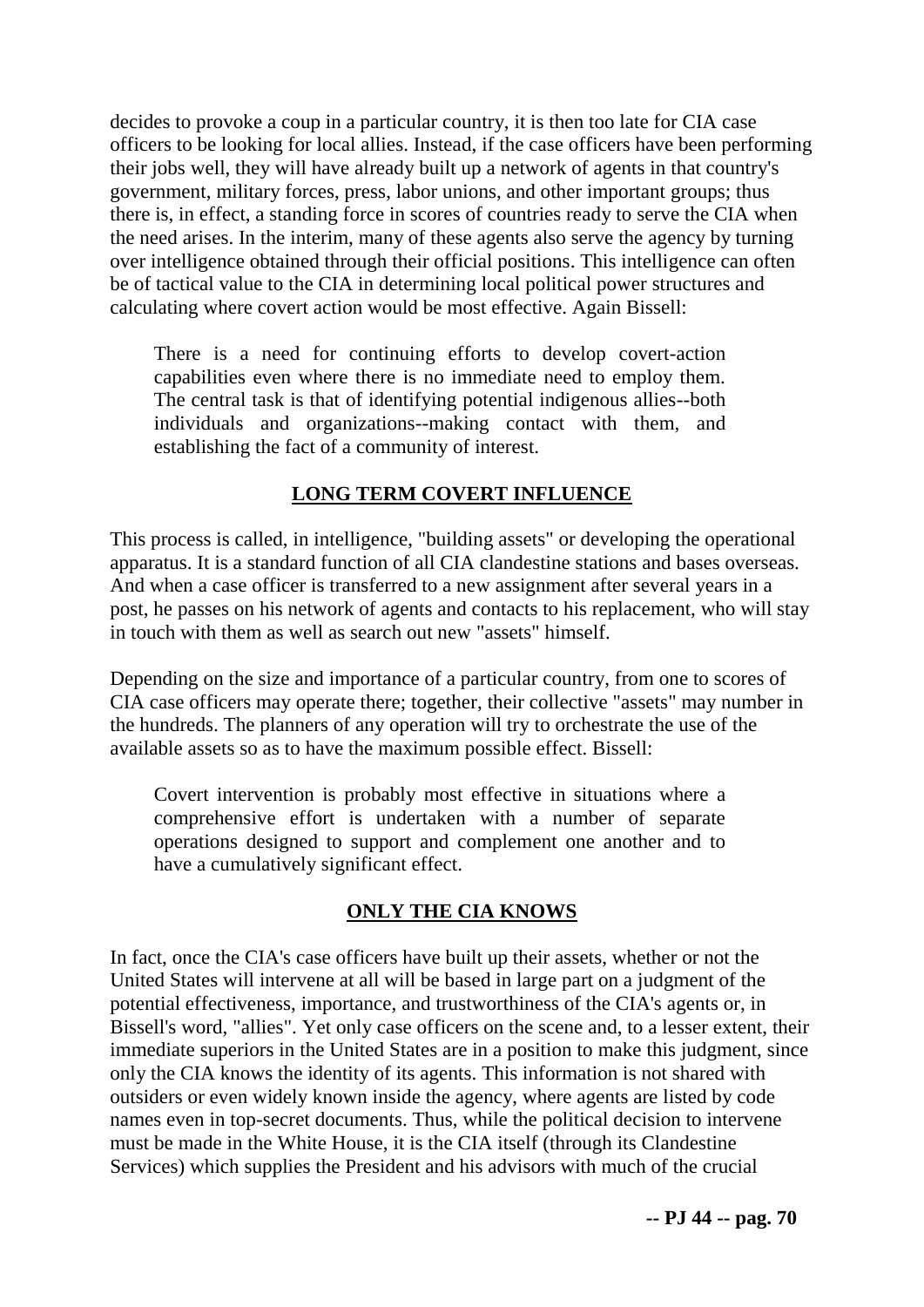information upon which their decision to intervene is based.

Let us leave the text at this point because you are needed elsewhere, Dharma.

# **UPDATE ON BO GRITZ**

Please note that in spite of recent derogatory articles in the Spotlight, **a notice of "Gritz for President" WILL APPEAR IN THE FEB. 10 ISSUE OF THAT PAPER.** This thrust represents a coalition of AMERICA FIRST and I suggest all readers be given access to the information. It appears as a paid advertisement, which in itself is quite strange for it was, indeed, the Spotlight in support of the Populist Party which first presented "Bo" as a candidate. Things are most often NOT what they appear to be.

I will repeat a statement from "Bo" which I ask every American, not just soldiers, to ponder. You, as patriots, or in blind lip-sinc, have repeated and recited over and over again--your allegiance to the flag of the United States. Bo reminds you now:

## **Every American soldier [American, period], took a vow to defend the Constitution of the United States from all enemies foreign and domestic...today they are domestic. IT'S BALLOTS IN '92 OR WE CAN STACK SANDBAGS IN '96!**

When you have a willing servant who has walked in the shadow of the clandestine bullets and witnessed through experience the TRUTH--you have an opportunity to change this heinously criminal reign of terror destined to descend upon you--IF YOU WANT TO! I WONDER HOW MANY WILL ACTUALLY WANT TO!?! "BO" IS RUNNING ON THE PLATFORM OF "CONSTITUTION" AND NOTHING MORE! MAY GOD ALLOW YOU INSIGHT INTO TRUTH.

Thank you for your attention.

Hatonn to clear.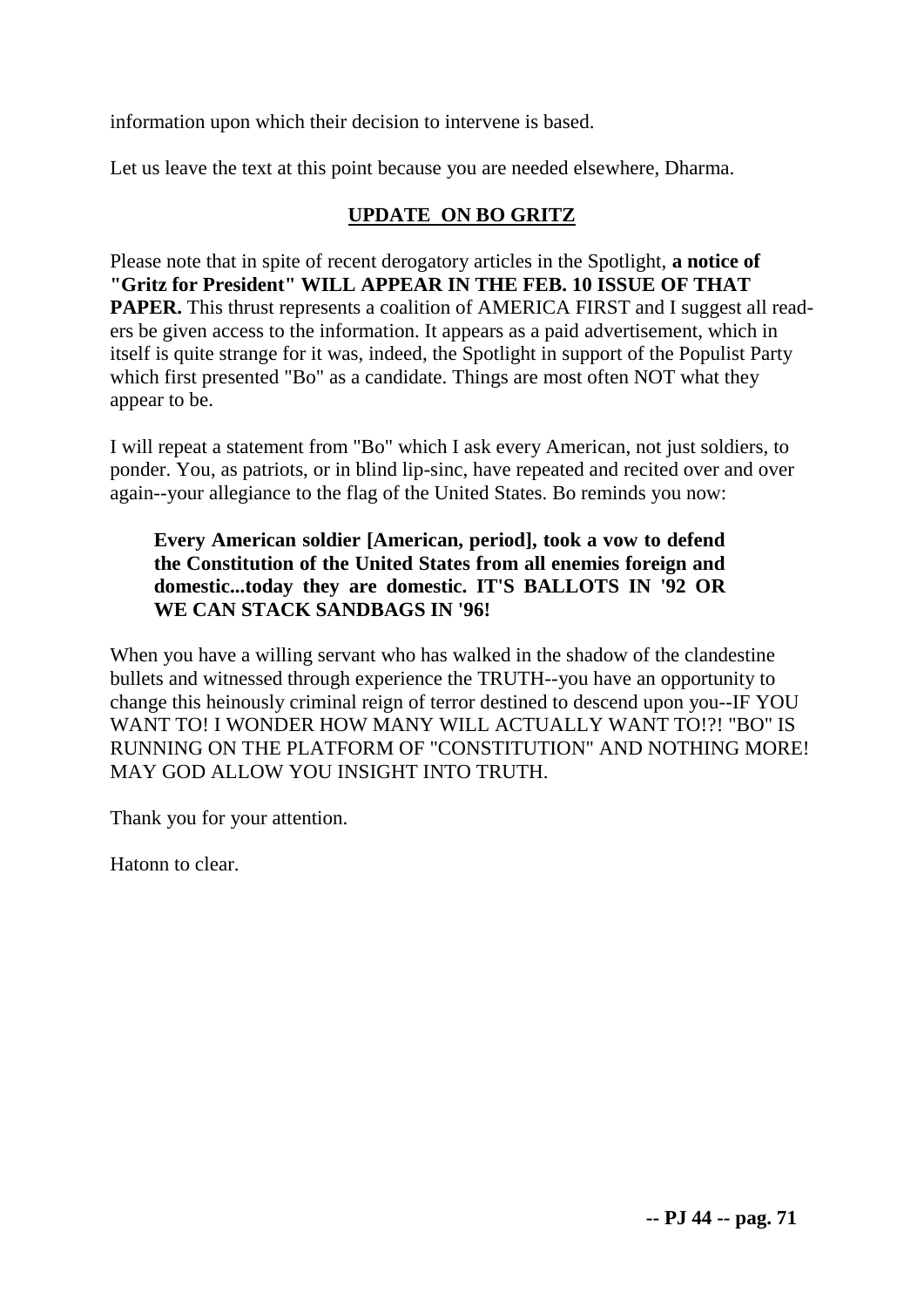## **CHAPTER 7**

### REC #1 HATONN

#### SAT., FEBRUARY 8, 1992 9:19 A.M. YEAR 5, DAY 175

#### **SATURDAY FEBRUARY 8 1992**

#### **TODAY'S WATCH**

Hatonn present in the Light of the Glorious Day gifted unto us that we might serve. Good morning.

#### **INDIANA PLANE CRASH - ISLAMIC WAR.**

As to the "Watch" for today--I don't wish to spend time at the matter but you students who do not realize what brought the plane to the horrendous crash in Indiana--I am disappointed. Every last detail of the incident is a clue, from the spiraling direction to the "no known cause". This is exactly what happens to a plane and crew hit by ELF beams. You are being reminded that you have no real control. What Gates (CIA) is setting up in the Middle East is a real NO-NO.' How dare you arbitrarily decide to go in with terrorists and "take out" the sovereign head of a nation (Saddam Hussien). The very thought of such internationally illegal actions must boggle your minds. The insanity is almost beyond my comprehension. The point is to bring the Islamic world to war--NOW. YOU ARE ONLY A TINY MISTAKEN BREATH FROM NUCLEAR WAR. Can you not see that your administration must have a war or massive economic emergency, right now--for distraction?

**To you who sent me the information on the United Nations, etc.--thank you. You, and it, shall be guarded most carefully. You do great service to an awakening populace. It is through the sharing and daring that this task shall be served.**

### **(BACK TO THE CIA) COVERT-ACTION**

Even if the CIA's reputation for honesty and accurate assessment were unassailable (which it is not), there would still be a built-in conflict of interest in the system: the CIA draws up the intervention plans; the CIA is the only agency with the specific knowledge to evaluate the merits and the feasibility of those plans; and the CIA is the action which carries out the plans once they are approved. When the CIA has its assets in place, the inclination within the agency is to recommend their use; the form of intervention recommended will reflect the type of assets which have been earlier recruited. Further, simply because the assets are available, the top officials of the U.S. government may well rely too heavily on the CIA in a real or imagined crisis situation. To these officials, including the President, covert intervention may seem to be an easier solution to a particular problem than to allow events to follow their natural course or to seek a tortuous diplomatic settlement. The temptation to interfere in

**-- PJ 44 -- pag. 72**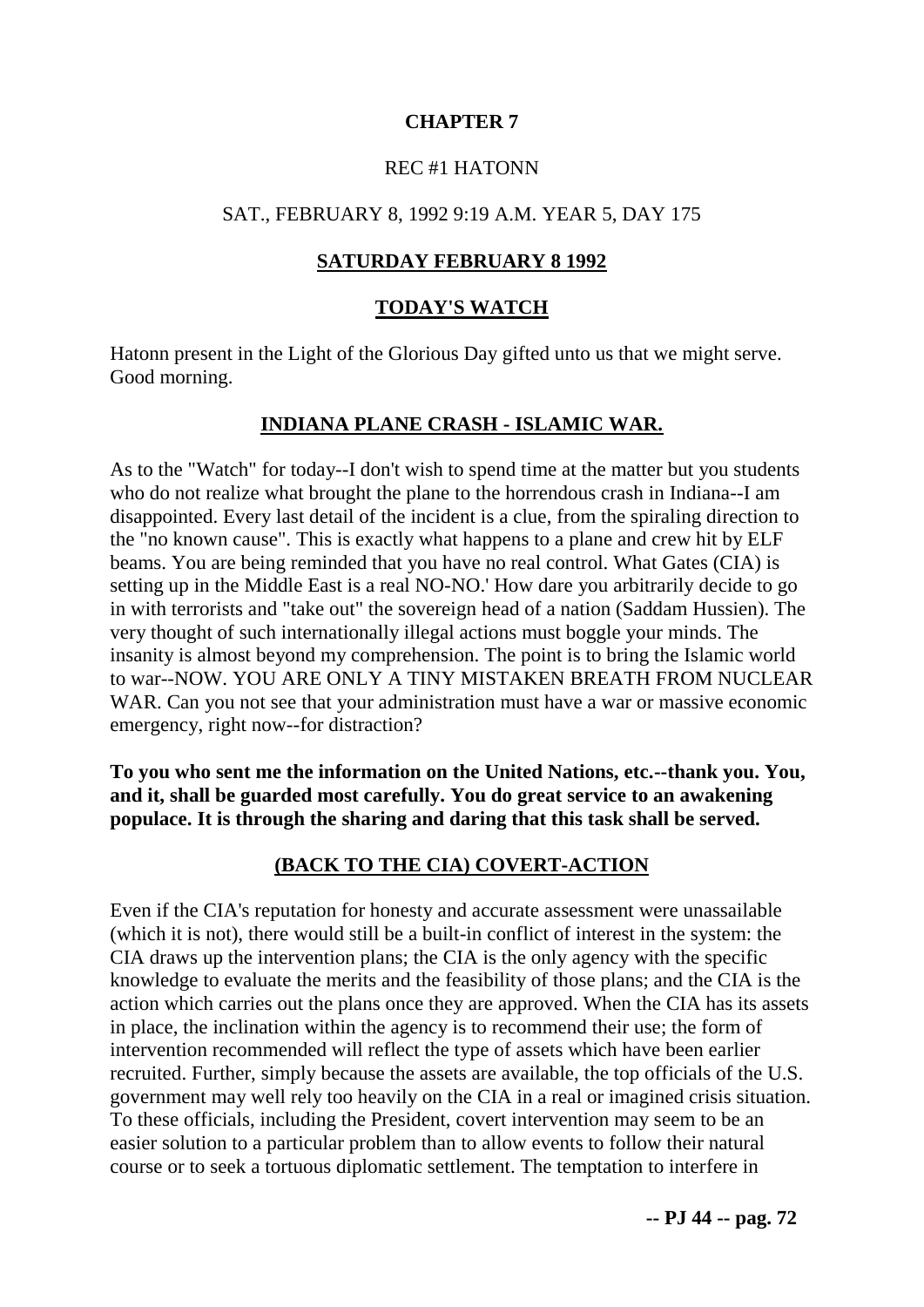another country's internal affairs can be almost irresistible, when the means are at hand.

## **CLANDESTINE OVERRIDES ANALYSIS**

It is one of the contradictions of the intelligence profession, as practiced by the CIA, that the views of its substantive experts--its analysts--do not carry much weight with the clandestine operators engaging in covert action. The operators usually decide which operations to undertake without consulting the analysts. Even when pertinent intelligence studies and estimates are readily available, they are as often as not ignored, unless they tend to support the particular covert action cause espoused by the operation. Since the days of the OSS, clandestine operators--especially in the field- have distrusted the detached viewpoint of analysts not directly involved in covert action. To ensure against contact with the analysts (and to reduce interference by high level staff members, even those in the Office of the Director) the operators usually resort to tight operational security--the "need-to-know" principle--and to bureaucratic deceptions when developing or seeking approval of a covert-action operation. Thus, it is quite possible in the CIA for the intelligenceanalysts to say one thing, and for the Covert-action officers to get the authorization to do another. Although the analysts saw little chance for a successful rebellion against President Sukarno in 1958, the Clandestine Services supported the abortive coup d'etat. Despite the analysts' view that Castro's government had the support of the Cuban people, the agency's operators attempted--and failed--at the Bay of Pigs to overthrow him. In spite of large doubts on the part of the analysts for years as to the efficacy of Radio Free Europe and Radio Liberty, the CIA continued to fund these propaganda efforts until 1971, when forced by Congress to withdraw its support. Although the analysts clearly indicated that the wars in Laos and Vietnam were not winnable, the operational leadership of the CIA never ceased to devise and launch new programs in support of the local regimes and in the hope of somehow bringing about victory over the enemy. **The analysts had warned against involvement in Latin American politics, but covert action was attempted anyway to manipulate the 1964 and 1970 Chilean presidential elections.**

In theory, the dichotomy that exists between the analytical and clandestine components of the CIA is resolved at the top of the agency. It is at the Director's level that the CIA's analytical input is supposed to be balanced against the goals and risks of the covert-action operation. But it does not always, or even often, work that way. Directors like Allen Dulles and Richard Helms, both longtime clandestine operators, tend to allow their affinity for secret operations to influence their judgment. Even a remote chance of success was enough to win their approval of a covert-action proposal. The views of the analysts, if requested at all, and if they survived the bureaucratic subterfuge of the clandestine operators, were usually dismissed by the agency's leadership on the grounds that they were too vague or indecisive for the purposes of operational planning.

Still, regardless of the preference of the Director of Central Intelligence, it is the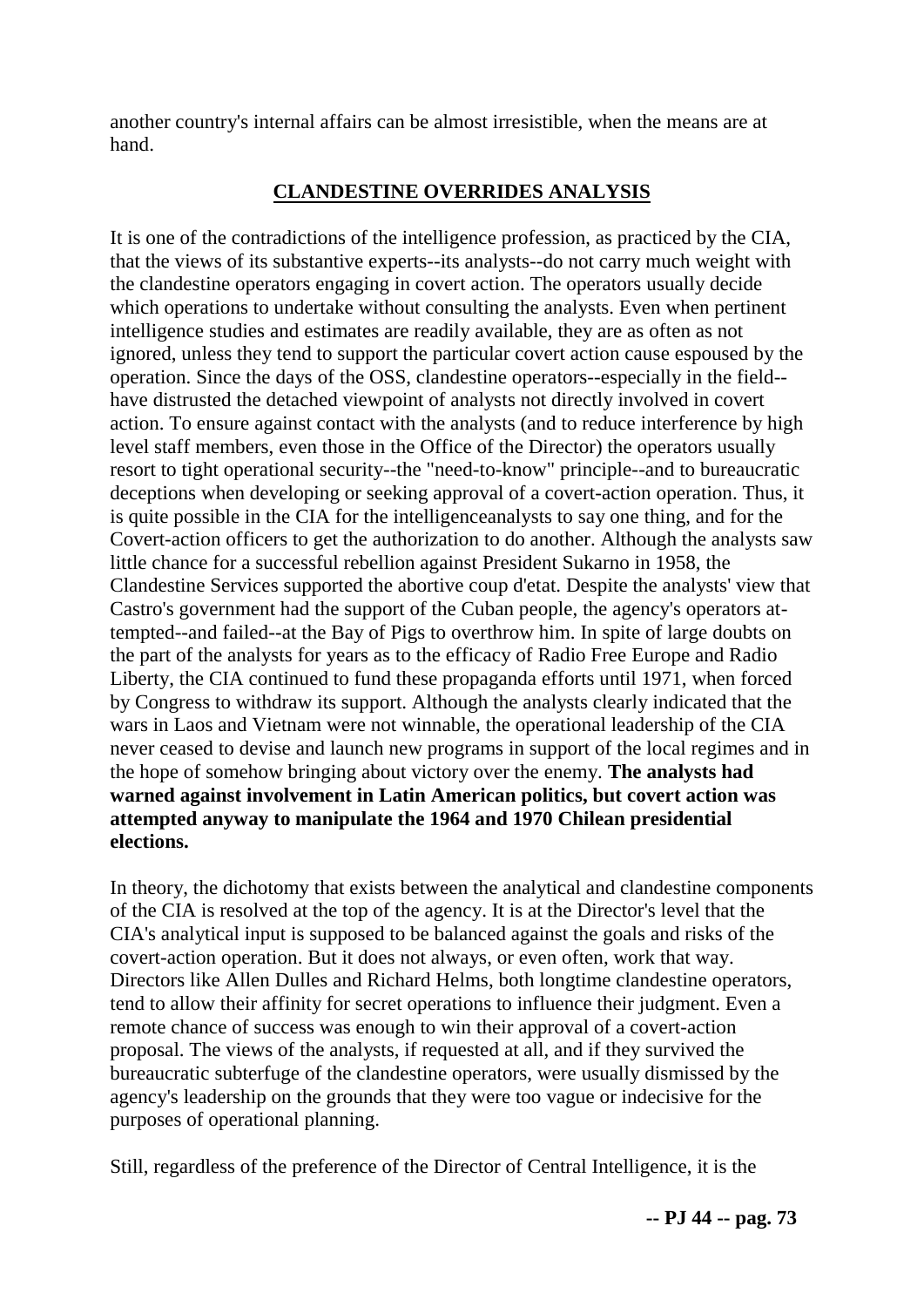President or his National Security Advisor who provides the ultimate direction and grants the final approval for any significant covert-action program undertaken by the CIA. Often in proposing such a program the agency's operators are responding solely to a presidential directive or to orders of the National Security Council. And always when a CIA covert-action proposal is submitted for approval, the plans are reviewed by the 40 Committee, the special interdepartmental group chaired by the President's National Security Advisor. **[H: Scared yet? You realize that Kissinger sat in that "chair" until recently!]** Thus, the desire of the President or his advisor to move secretly to influence the internal events of another country is frequently the stimulus that either sparks the CIA into action or permits its operators to launch a dubious operation. Only then does the apparatus get into motion; only then do the analysts become meaningless. But "only then" means "almost always".

## **EIGHT TACTICS CIA USES**

In his talk at the Council on Foreign Relations, Bissell listed eight types of covert action, eight different ways that the CIA intervenes in the domestic affairs of other nations:

(1) political advice and counsel; (2) subsidies to an individual; (3) financial support and "technical assistance" to political parties; (4) support of private organizations, including labor unions, business firms, cooperatives, etc; (5) covert propaganda; (6) "private" training of individuals and exchange of persons; (7) economic operations, and (8) paramilitary or political action operations designed to overthrow or to support a regime (like the Bay of Pigs and the program in Laos). These operations can be classified in various ways: by the degree and type of secrecy required by their legality, and, perhaps, by their benign or hostile character.

Bissell's fifth and eighth categories--covert propaganda and paramilitary operations- are so large, so important, that they will be discussed at length in later chapters; they are, as well, somewhat self-defining. But the other six categories need some explanation at this point.

The first three categories--political advice and counsel, subsidies to an individual, and financial support and technical assistance to political parties--are usually so closely related that they are nearly impossible to separate.

## **8 LINES DELETED**

The reporters who covered that affair on April 10, 1971, apparently failed to notice anything unusual about the guests. Seated in the State Dining Room at long white tables forming a large E was the usual assortment of foreign dignitaries, high U.S. government officials, and corporate executives who have become fixtures at such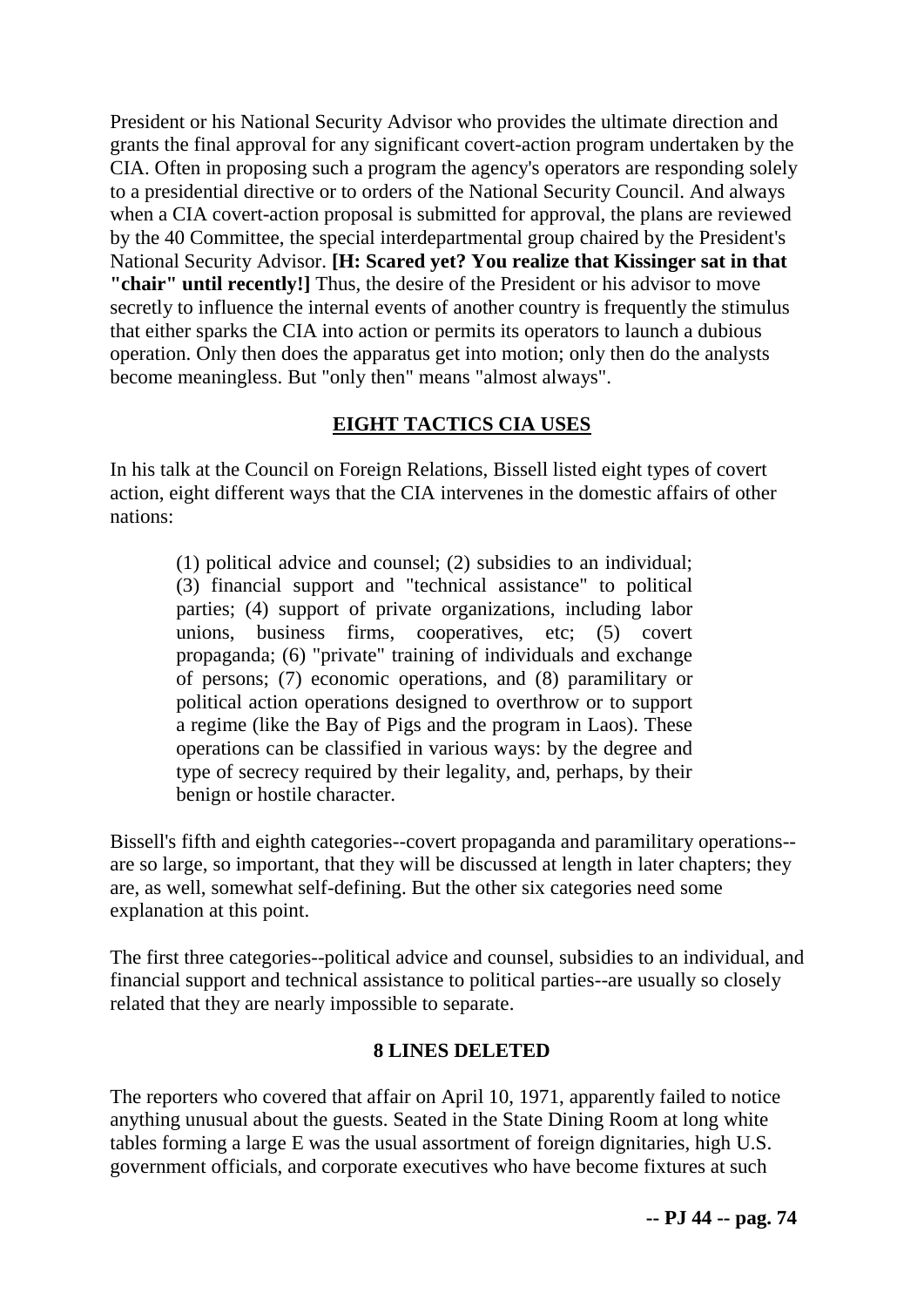occasions during the Nixon years. The guest list supplied by the White House press office gave the titles and positions for almost all the diners.

## **19 ½ LINES DELETED**

### **years later, he was elected mayor of West Berlin. Throughout this period,**

### **8 ½ LINES DELETED**

## **he was a hard-working politician in Allied-occupied Berlin, and his goal of making the social Democratic party a viable alternative to communism**

#### **15 LINES DELETED**

And that evening after dinner, singer Pearl Bailey entertained the White House crowd in the East Room. The *Washington Post* reported the next day that she had "rocked" the White House.

## **27 ½ LINES DELETED**

## **CIA "DEALS AROUND" U.S, AMBASSADORS**

In certain countries where the CIA has been particularly active, the agency's chief of station (COS) maintains closer ties with the head of state than does the U.S. ambassador. Usually, the ambassador is kept informed of the business transacted between the COS (who is officially subordinate to the ambassador) and the head of state (to whom the ambassador is officially accredited as the personal representative of the President of the United States). But Bissell mentioned cases in which the CIA's relationship with the local head of state was so special that the American ambassador was not informed of any of the details, because either the Secretary of State or the head of the host government preferred that the ambassador be kept ignorant of the relationships.

#### **24 ½ LINES DELETED**

Still another example of a country where the CIA enjoys a special relationship is Nationalist China. In Taiwan, however, the CIA's link is not with President Chang Kai-shek, but with his son and heir apparent, Premier Chiang Ching-kuo. One former CIA chief of station, Ray Cline, until late 1973 the State Department's Director of Intelligence and Research, became something of a legend within the Clandestine Services because of his frequent all-night drinking bouts with the younger Chiang.

## **7 1/3 LINES DELETED**

In South Vietnam, Ambassador Ellsworth Bunker insisted on personally conducting all important meetings with President Thieu; sometimes Bunker was accompanied by the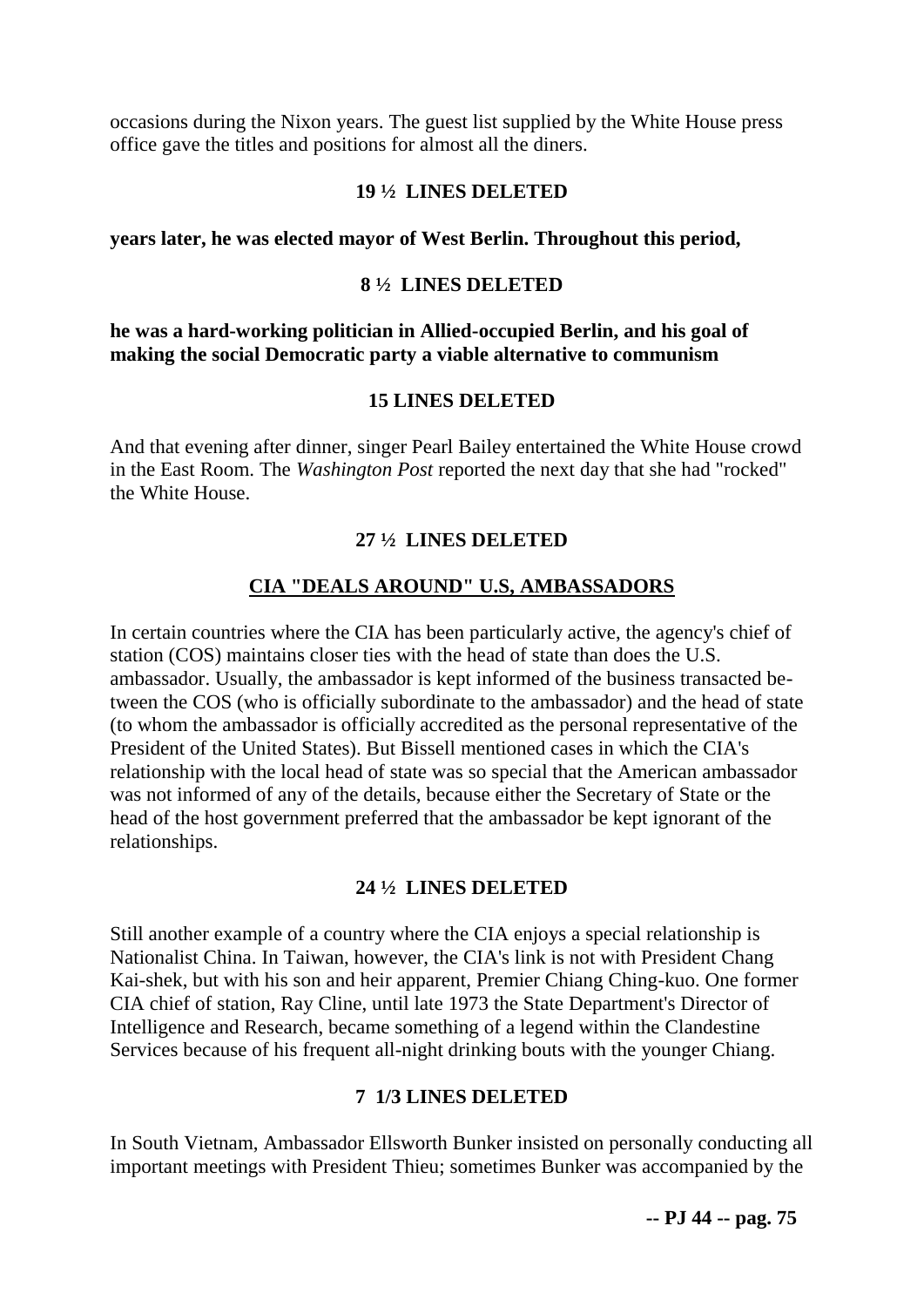CIA chief when there was agency business to be discussed. But there has been another CIA officer in Saigon who has known Thieu for many years and who has retained access to the Vietnamese President. According to a former assistant to Ambassador Bunker, this CIA officer has served as conduit between Thieu and the American government when a formal meeting is not desired or when Thieu wishes to float an idea.

### **41 LINES DELETED**

Each man has been thought by the agency to represent a strong anti-communist force that would maintain stability in a potentially volatile country.

### **CIA MONEY CORRUPTS**

Generally speaking, the CIA's ties with foreign political leaders who receive advice and money from the agency are extremely delicate. The CIA is interested in moving the leader and, through him, his party and country into policies to the advantage of the United States. In most countries of the Third World, the United States policy is usually to maintain the status quo, so most subsidies are designed to strengthen the political base of those in power. The foreign leader who receives money from the CIA is typically furthering both his own career and, presumably, what he believes are the legitimate aims of his country. But even that presumption is shaky; any politician's ability to rationalize his actions probably increases once he has made the decision to accept such funds.

#### **\* \* \***

#### **STUDENT RECRUITS TRAPPED**

Extensive CIA involvement with private institutions at home and overseas (Bissell's fourth category of covert-action tactics) is one of the few aspects of the agency's covert-action effort to have received a good deal of public attention. The 1967 expose by Ramparts magazine of the CIA's clandestine connections with the National Student Association was quickly followed by a flurry of articles in the press concerning agency subsidies to scores of other organizations. Some of these institutions, particularly those used as conduits for covert funds, were under direct CIA control. Others simply were financed by the agency and steered toward policies that it favored through the manipulation of only a few of the organization's key personnel. Sam Brown, a former head of the National Student Association's National Supervisory Policy Board and later a leader in the 1968 McCarthy campaign and in the anti-war movement, told David Wise and Thomas B. Ross that in the case of the NSA, the CIA would select one or two association officers as its contacts. These officers were told that they should be aware of certain secrets and were asked to sign an oath pledging silence. Then, Brown said, they were told:

"You are employed by the CIA." At that point they were trapped,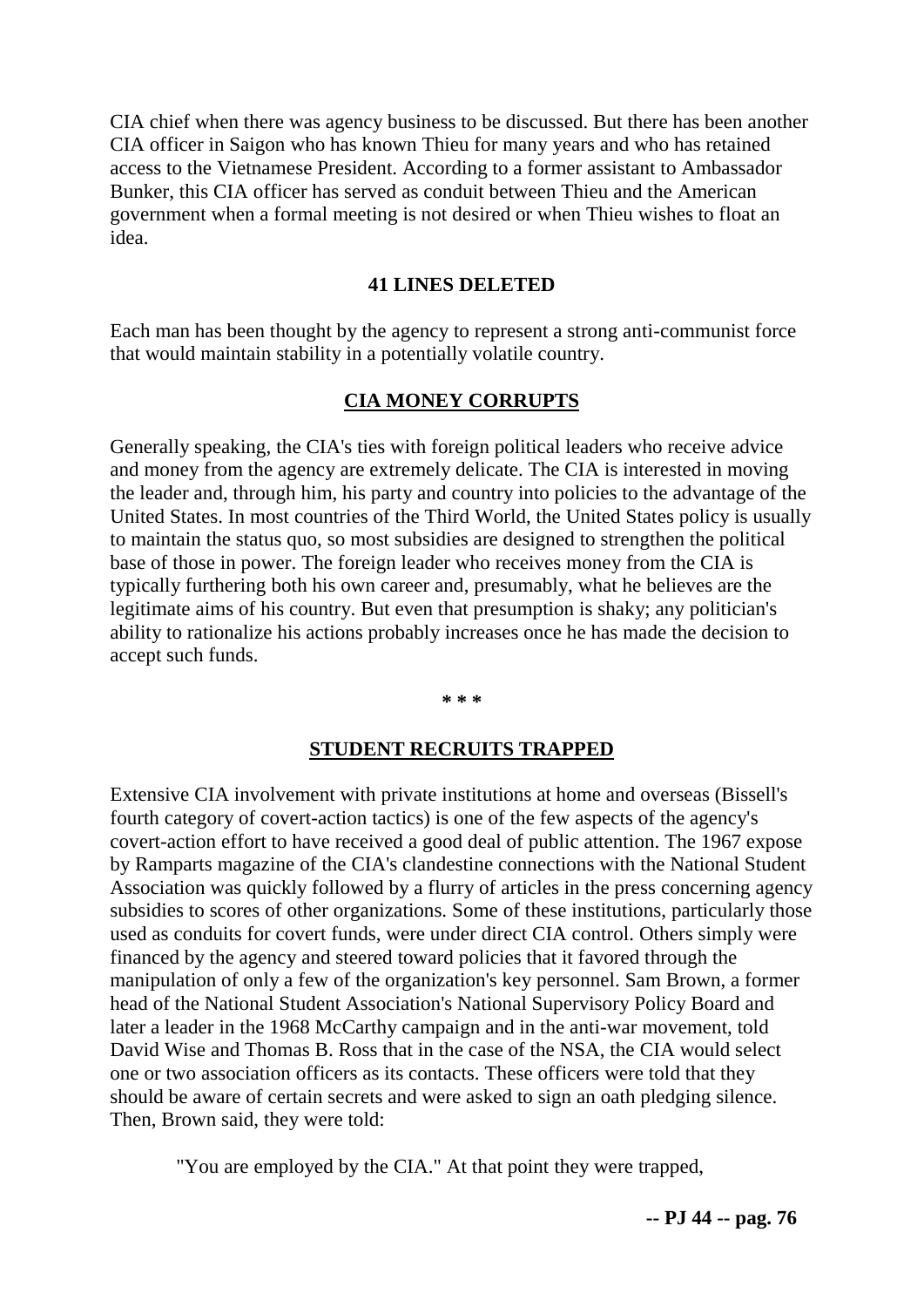having signed a statement not to divulge anything... This is the part of the thing that I found to be most disgusting and horrible. People were duped into this relationship with the CIA, a relationship from which there was no out.

Not all the student leaders recruited over the years by the CIA, however, were displeased with the arrangement. Some later joined the agency formally as clandestine operatives, and one rose to become executive assistant to Director Richard Helms. It was this same man who sometimes posed as an official of the Agency for International Development to entrap unsuspecting NSA officers, revealing his "cover" only after extracting pledges of secrecy and even NSA commitments to cooperate with specific CIA programs.

Tom Braden, who headed the CIA's International Organizations Division from 1950 to 1954 when that component of the Clandestine Services was responsible for subsidizing private organizations, described his own experiences in the 1967 Saturday Evening Post article entitled "I'm Glad the CIA is Immoral' ":

It was my idea to give the \$50,000 to Irving Brown (of the American Federation of Labor). He needed it to pay off his strong-arm squads in Mediterranean ports, so that American supplies could be unloaded against the opposition of Communist dock workers.... At (Victor Reuther's) request, I went to Detroit one morning and gave Walter (Reuther) \$50,000 in \$50 bills. Victor spent the money mostly in West Germany, to bolster labor unions there...I remember the enormous joy I got when the Boston Symphony Orchestra won more acclaim for the U.S. in Paris than John Foster Dulles or Dwight D. Eisenhower could have bought with a hundred speeches. And then there was Encounter, the magazine published in England and dedicated to the proposition that cultural achievement and political freedom were interdependent. Money for both the orchestra's tour and the magazine's publication came from the CIA, and few outside of the CIA knew about it. We had placed one agent in the Europebased organization of intellectuals called the Congress for Cultural Freedom. Another agent became an editor of Encounter. The agents could not only propose anti-Communist programs to the official leaders of the organization but they could also suggest ways and means to solve the inevitable budgetary problems. Why not see if the needed money could be obtained from "American foundations"? As the agents knew, the CIAfinanced foundations were quite generous when it came to the national interest.

### **PRESIDENT DIDN'T WANT IT CHANGED**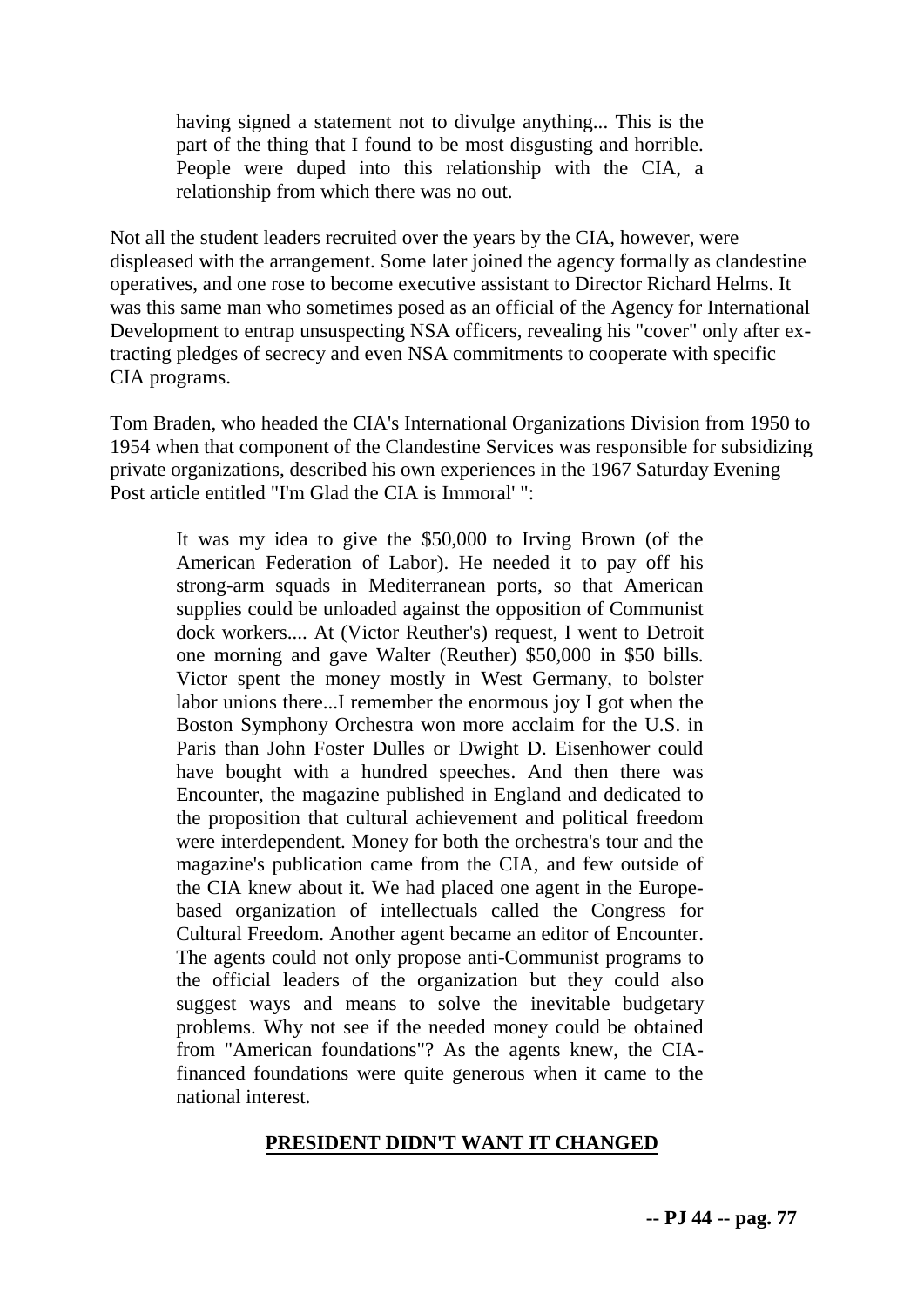Bissell's comments seemed to be in direct contradiction to the official U.S. government policy established by the President. But Bissell, no longer a CIA officer, wasn't challenging presidential authority, and his audience understood that, just as it understood what, indeed, the Katzenbach committee had recommended. Bissell was merely reflecting the general view within the CIA and the cult of intelligence that President Johnson had been pressured by liberals and the press into taking some action to reduce the agency's involvement with private groups; that by naming Katzenbach (then considered by the CIA to be a "friend") as chairman of the committee and by making CIA Director Helms the second of its three members, the President was stacking the deck in the CIA's favor; that the agency certainly could be criticized for its lack of professional skill in so sloppily funding the private groups; but that, especially, the President did not wish to change appreciably the CIA's covert-actions programs.

Once the Katzenbach report appeared, the CIA arranged secret exceptions to the much-heralded new policy. Two CIA broadcasting stations, Radio Free Europe and Radio Liberty, which together received more than \$30 million annually in CIA funds, were immediately placed outside the restrictions of the presidential order. And the CIA delayed withdrawing its support for other organizations whose agency ties had been exposed until new forms of financing them could be developed. Thus, as **late as 1970 the CIA was still subsidizing a major international youth organization through a penetration who was one of the organization's officers.** In some cases, "severance payments" were made that could keep an organization afloat for years.

Although the CIA had been widely funding foreign labor unions for more than fifteen years and some of the agency's labor activities were revealed in Tom Braden's Saturday Evening Post article, the Katzenbach committee did not specify unions as the type of organizations the CIA was barred from financing. At the 1968 Council on Foreign Relations meeting at which Bissell spoke, Meyer Bernstein, the Steelworkers Union's Director of International Labor Affairs, commented:

The turn of events has been unexpected. First, there hasn't been any real problem with international labor programs. Indeed, there has been an increase in demand for U.S. labor programs and the strain on our capacity has been embarrassing. Formerly, these foreign labor unions knew we were short of funds, but now they all assume we have secret CIA money, and they ask for more help.

## **\$50.000 IN OL BILLS**

Worse yet, Vic Reuther, who had been alleging that others were receiving CIA money, and whose brother's receipt of \$50,000 from CIA in old bills was subsequently disclosed by Tom Braden, still goes on with his charges that the AFL-CIO has taken CIA money. Here again, no one seems to listen. "The net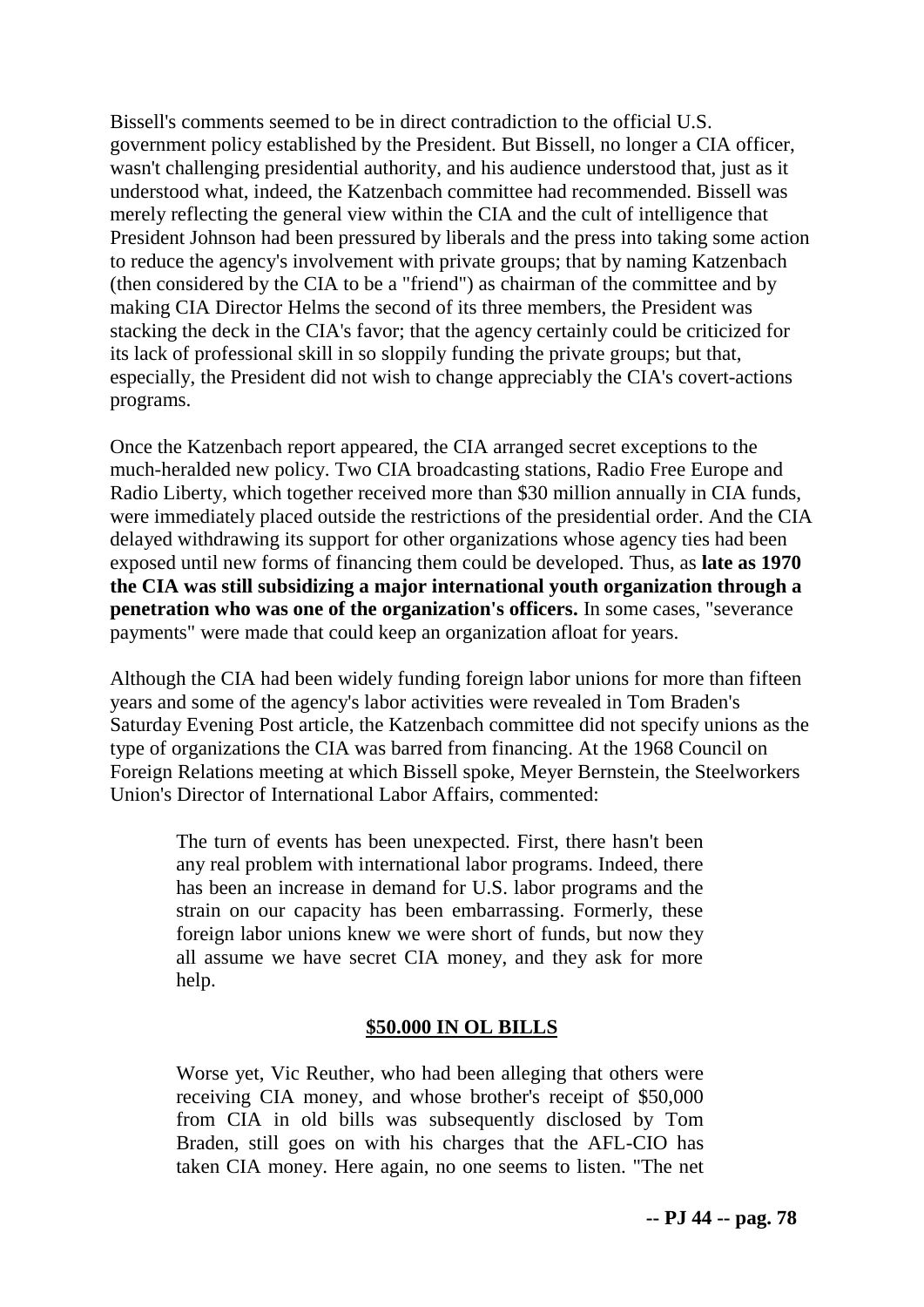result has been as close to zero as possible. We've come to accept the CIA, like sin." So, for example, British Guiana's (Guyana) labor unions were supported through CIA conduits, but now they ask for more assistance than before. So, our expectations to the contrary, there has been almost no damage.

In Vietnam, enthusiastic officials of the U.S. embassy in Saigon were fond of saying during the late 1960s that Tran Ngoc Buu was the Samuel Gompers of the Vietnamese labor movement. They did not say--and most probably did not know—

### **4 LINES DELETED**

#### **EXCHANGE OF PERSONS**

Bissell also identified "'private' training of individuals and exchange of persons" as a form of covert action:

Often activities have been initiated through CIA channels because they could be started more quickly and informally but do not inherently need to be secret. An example might be certain exchange-of-persons programs designed to identify potential political leaders and give them some exposure to the United States. It should be noted, however, that many such innocent programs are more effective if carried out by private auspices than if supported officially by the United States Government. They do not need to be covert but if legitimate private entities such as the foundations do not initiate them, there may be no way to get them done except by covert support to "front" organizations.

He was referring to the so-called people-to-people exchange programs, most of which are funded openly by the State Department, the Agency for International Development, the Agency, and various private organizations and foundations. But the CIA has also been involved to a lesser extent, and has brought foreigners to the United States with funds secretly supplied to conduit organizations. **On occasion, the agency will sponsor the training of foreign officials at the facilities of another government agency. A favorite site is AID's International Police Academy in Washington. The academy is operated by AID's Public Safety (police) Division, which regularly supplies cover to CIA operators all over the world. And the CIA takes advantage of exchange programs to recruit agents.** While a systematic approach is not followed, the agency considers foreigners visiting the United States to be legitimate targets for recruitment.

#### **\* \* \***

#### **ECONOMIC PROGRAMS SELDOM WORK**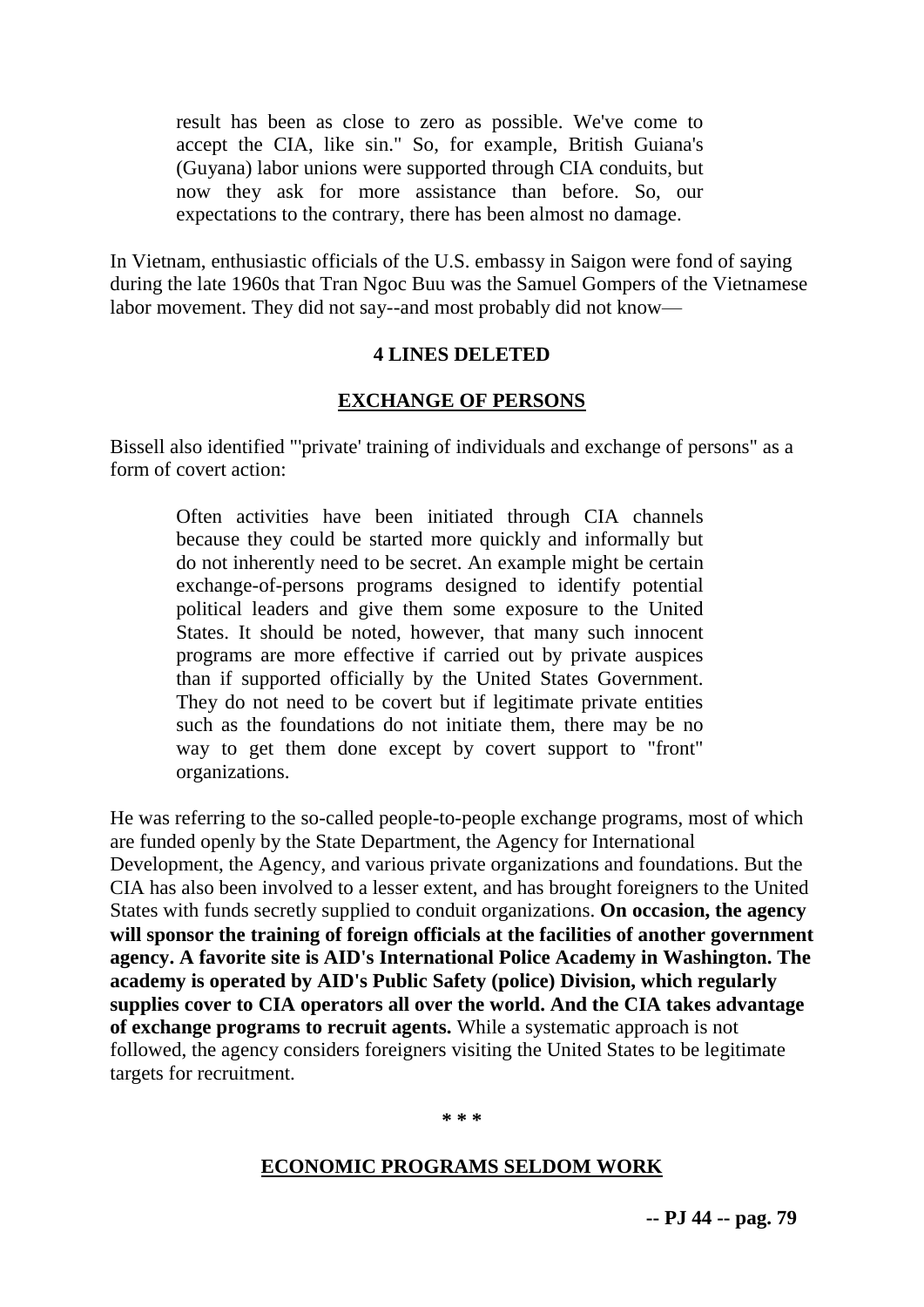The CIA has undertaken comparatively few economic covert-action programs (Bissell's seventh category) over the years, preferring the more direct approach of paramilitary operations or propaganda. And those economic programs attempted by the agency have not been notably successful. During the mid-1960's Japanese investors were used in an effort to build up the South Vietnamese economy, because American companies tended to shy away from making substantial investments in Vietnam. The U.S. government hoped that the Japanese would fill the void at least partially, and eventually lighten U.S. aid requirements. Thus, CIA representatives promised certain Japanese businessmen that the agency would supply the investment capital if the Japanese would front for the operation and supply the technical expertise for large commercial farms. After long and detailed negotiations, the deal faltered and then failed.

## **CUBAN SUGAR: BUNGLED, IMBITTERED**

A few years earlier the CIA had tried to disrupt Cuba's sugar trade as part of its program to undercut Fidel Castro's regime.

At one point the Clandestine Services operatives proposed that the CIA purchase large amounts of sugar and then dump it in a certain foreign country so as to destroy the market for Cuban sugar. This plan also fell through, but a more serious attack on Cuban sugar occurred in August 1962 when a British freighter under lease to the Soviets docked in Puerto Rico for repairs. The cargo, Cuban sugar destined for the Soviet Union, was placed in a bonded warehouse while the ship was in dry dock. CIA agents broke into the warehouse and contaminated the sugar with a nonpoisonous but unpalatable substance.

**\* \* \***

### **PRESIDENT CAN DODGE CONSEQUENCES**

As pointed out earlier, one of the advantages a secret agency like the CIA provides to a President is the unique pretext of being able to disclaim responsibility for its actions. Thus, a President can direct or approve high-risk clandestine operations such as a manned overflight of the Soviet Union on the eve of a summit conference, a Bay of Pigs invasion, penetration and manipulation of private youth, labor, or cultural organizations, paramilitary adventures in Southeast Asia, or intervention in the domestic politics of Chile without openly accepting the consequences of these decisions. If the clandestine operations are successful--good. If they fail or backfire, then usually all the President and his staff need do to avoid culpability is to blame the CIA. **[H: If any of you readers are missing the point--I think there is no hope for help in your situation. This is exactly that which has been done over and over and over again and only on a couple of occasions have you-the-people even blinked your eyes.]**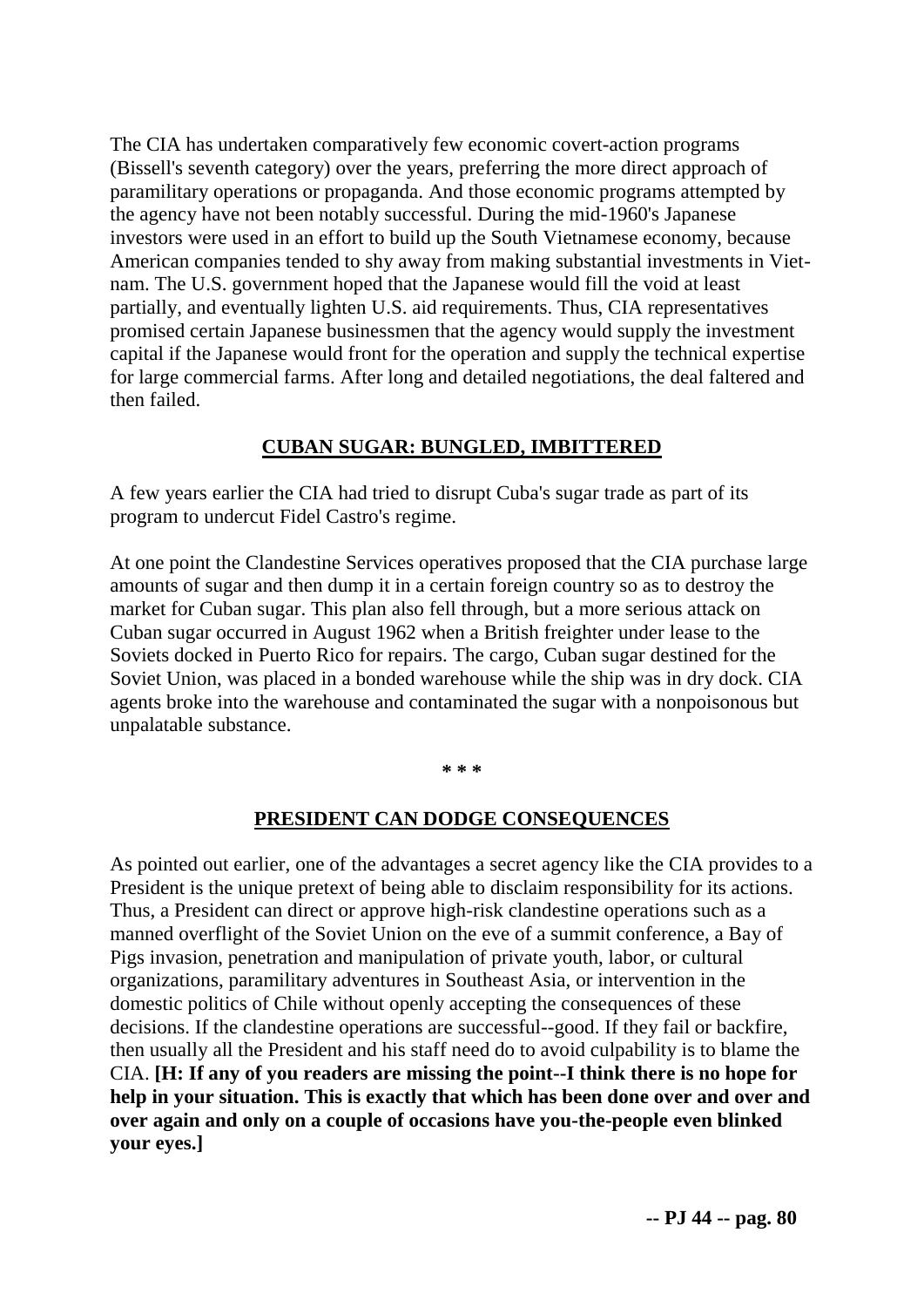In no instance has a President of the United States ever made a serious attempt to review or revamp the covert practices of the CIA. Minor alterations in operational methods and techniques have been carried out, but no basic changes in policy or practice have ever been demanded by the White House. And this is not surprising: Presidents like the CIA. It does their dirty work--work that might not otherwise be "do-able". When the agency fails or blunders, all the President need do is to deny, scold, or threaten.

# **PRESIDENTIAL "BLAME" ONLY PART OF COVER**

For the CIA's part, being the focus of presidential blame is an occupational hazard, but one hardly worth worrying about. It is merely an aspect of the cover behind which the agency operates. Like the other aspects of cover, it is part of a deception. The CIA fully realizes that it is too important to the government and the American political aristocracy for any President to do more than tinker with it. The CIA shrugs off its blunders and proceeds to devise new operations, secure in the knowledge that the White House usually cannot resist its offerings, particularly covert action--covert action that dominates, that determines, that defines the shape and purpose of the CIA. America's leaders have not yet reached the point where they are willing to forsake intervention in the internal affairs of other countries and let events naturally run their course. There still is a widely held belief in this country that America has the right and the responsibility to become involved in the internal political processes of foreign nations, and while faith in this belief and that of doctrinaire anti-communism may have been somewhat shaken in the last decade

## **6 LINES DELETED**

**\*\*\*\*\*\*\*\***

We will close this chapter at this point. When we pen again we will take up: The CIA and the Intelligence Community.

As you move on into involvement with a world in chaos--please remember an old adage: "We often give our enemies the means for our own destruction." Also it is most wise to always first KNOW THYSELF.

Before you can know your enemy, you must know your self. Try to recognize your own biases, and take them into account when you analyze the cause of your troubles. If you're black, sure, you want to blame racism. If you're male, you may automatically blame women or at the least, the Women's Rights Movements. If you're female then you think for sure that it is that "good ol'boy" network that's responsible for your plight. Sometimes you're right. And often, you're at least partially right. But superficial discrimination is always the easy answer, so culturally inbred that you don't bother to look further for deeper, more fundamental explanations.

Pay attention if you want the real truth. Find out WHO is getting rich, for instance. See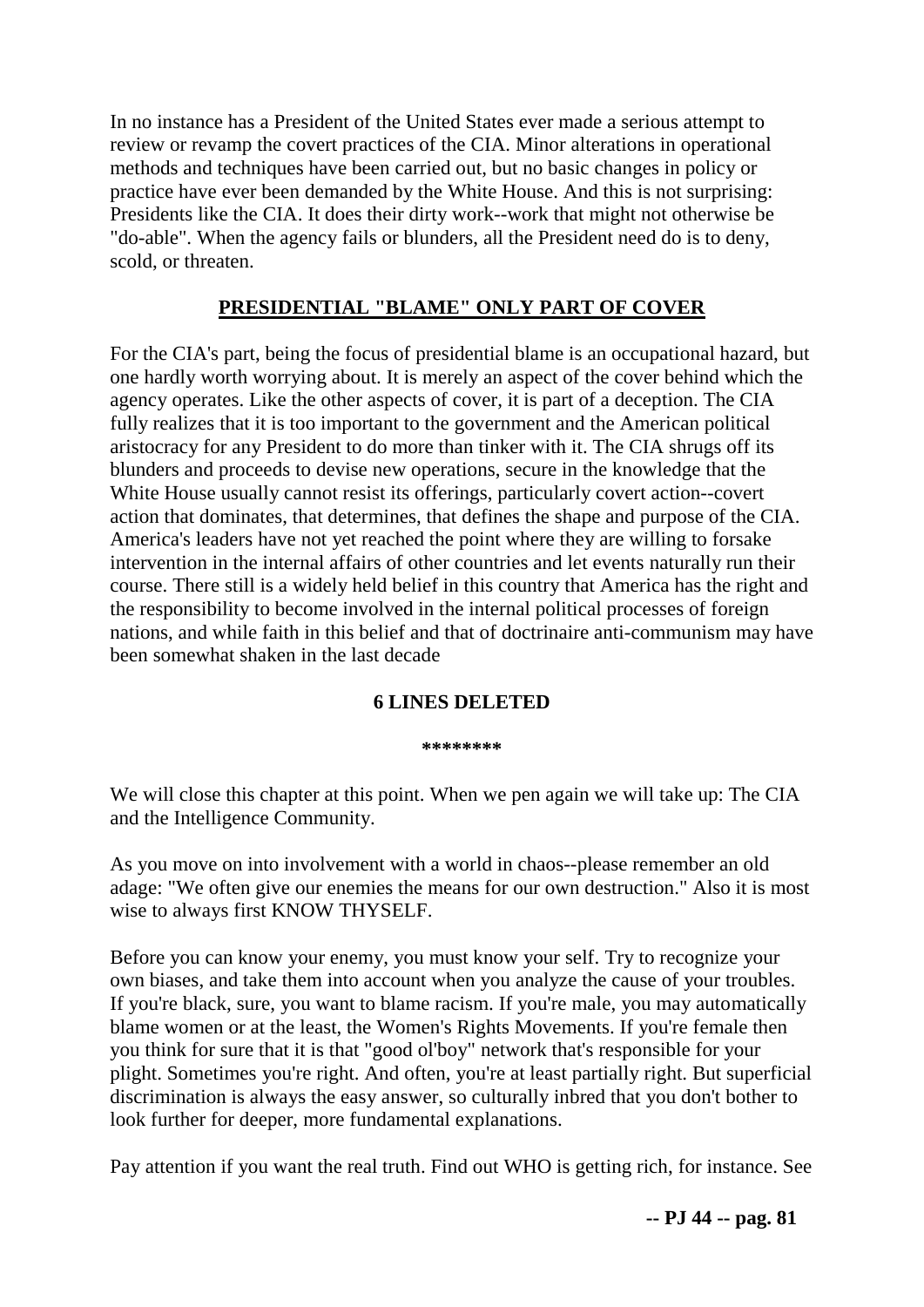WHO gains POWER. Nine times out of ten, even if they present themselves as "saviors" fighting to save you from disaster, those who profit from injustice and clandestine activities are also a "cause".

Follow the money and power trail. The trail inevitably leads to catalysts and cause of injustice. It is up to YOU to become accurate in discernment if you would change the plight of the nation as she is now directed.

Are my people not frightened at this unveiling of lies that you might find truth? Yes- however they hold very dearly the words: "Yea, though I walk through the valley of the shadow of death--lo, thou are with me so I shall fear no evil which passes my way. I shall be thusly protected from the slings and arrows of THINE enemy." We are never from thee, chelas. First of all, brothers--you are our FRIENDS and there is no greater honor to place upon another. So be it. Salu.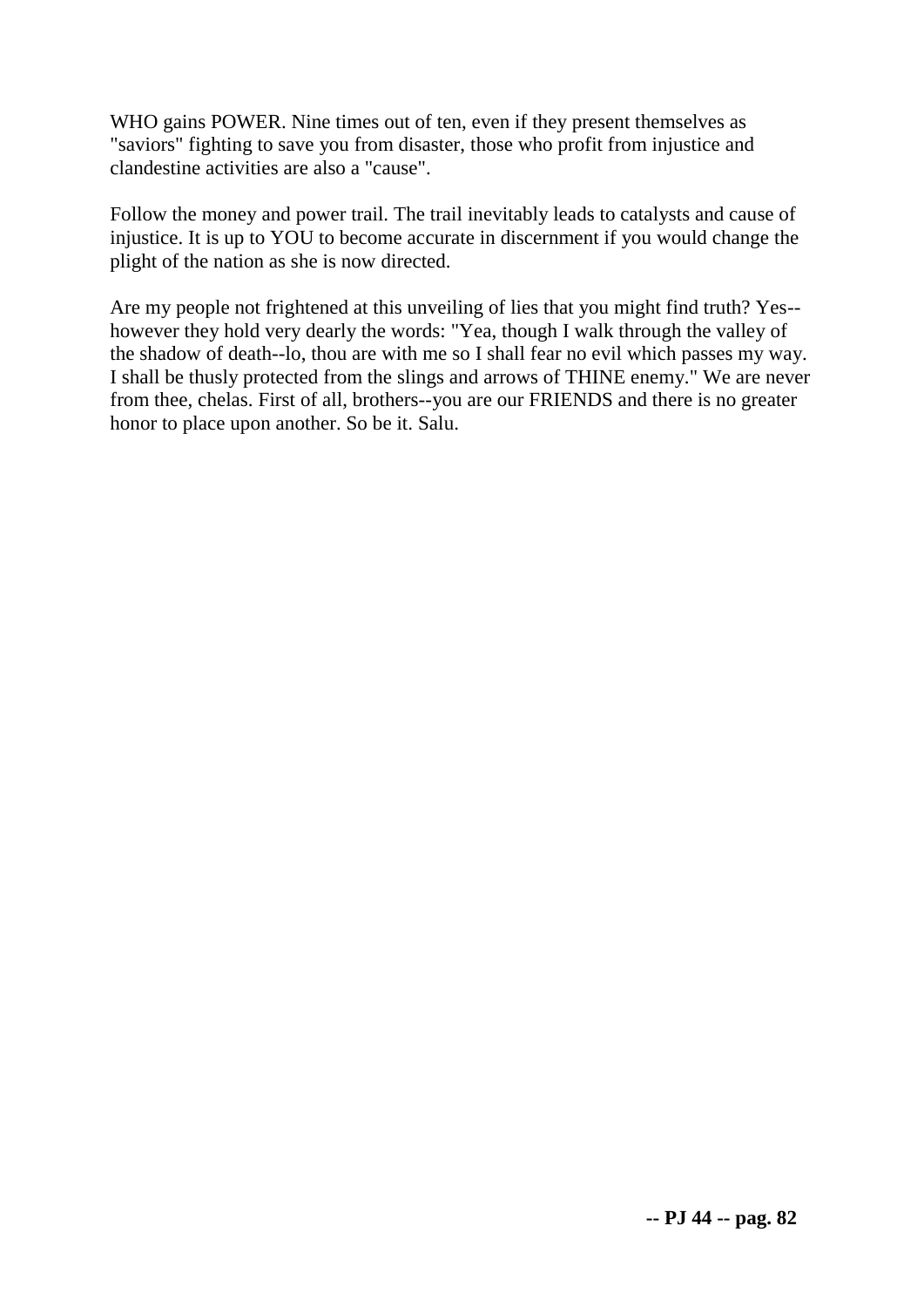## **CHAPTER 8**

### REC #1 HATONN

### SUN., FEBRUARY 9, 1992 9:09 A.M. YEAR 5, DAY 176

#### **SUNDAY FEBRUARY 9 1992**

#### **TODAY'S WATCH**

Dharma, and precious readers, I would but share with you as you walk through the shadows, disappointments and disillusionments. As ones come through in their own seeking and journeys only to bring intentional pain and while working for self-gain and bringing discredit to those of you who effort to share--even, yea, with them. Lessons, all, are these things and from each encounter you gain knowledge and to tend of everything as in good business so that you are not continually stung and stricken.

The flowers of life are but illusions. How many fade away and leave no trace? How few yield any fruit? And the fruit itself, how rarely does it ripen! Are you angry that others disappoint you? Remember--at times you cannot depend upon yourself and this causes you to be more gentle on self in wallowing in self-pity of perceived offense. ONLY GOD, chelas, fills the void which in your breasts you bear. Yes, disappointment tears the bearable film of life. Just remember, all of you, everyone who got where he is had to begin where he was for all you have is NOW and wishing a thing to be different changes not an iota of it--forever. Only action and discernment can change the potential of any action. I would also note that he who incites to strife is worse, by far, than he who takes part in it.

#### **WE OFFER SPIRITUAL GROWTH**

There are ones of borderline contribution--I suggest you look closely within at intent- for **NOTHING IS HIDDEN FROM GOD AND WE PATIENTLY WAIT FOR YOUR FINDING OF THE PATH IN PARTICIPATION--BUT GOD IS OBVIOUSLY NOT THAT WHICH YOU PERCEIVE--FOR THIS MISSION WILL BE DONE WITH OR WITHOUT YOUR PARTICIPATION. YOU WHO JUST WANT TO "JOIN SOMETHING" OR PARTICIPATE BECAUSE IT "MIGHT" BE THE RIGHT "SOMETHING". FORGET IT--I REPEAT--WE ARE NOT A GROUPIE SET UP TO TEND NEW AGE SOUL SEARCHING. WE ARE AVAILABLE TO THOSE WHO NEED TO CHECK US OUT AND THOSE WHO ARE GOING TO MAKE THIS TRANSITION. IF YOU WANT RELIGIOUS INPUT--GO ELSEWHERE. SPIRITUAL TRUTH IS ALL WE HAVE TO OFFER, ALONG WITH HARD, LONG HOURS OF WORK. SO BE IT.**

Dharma, as you are pressed 'neath the burden of the unwritten mountain of things to bring unto our people--be in realization that even after a bad harvest there must again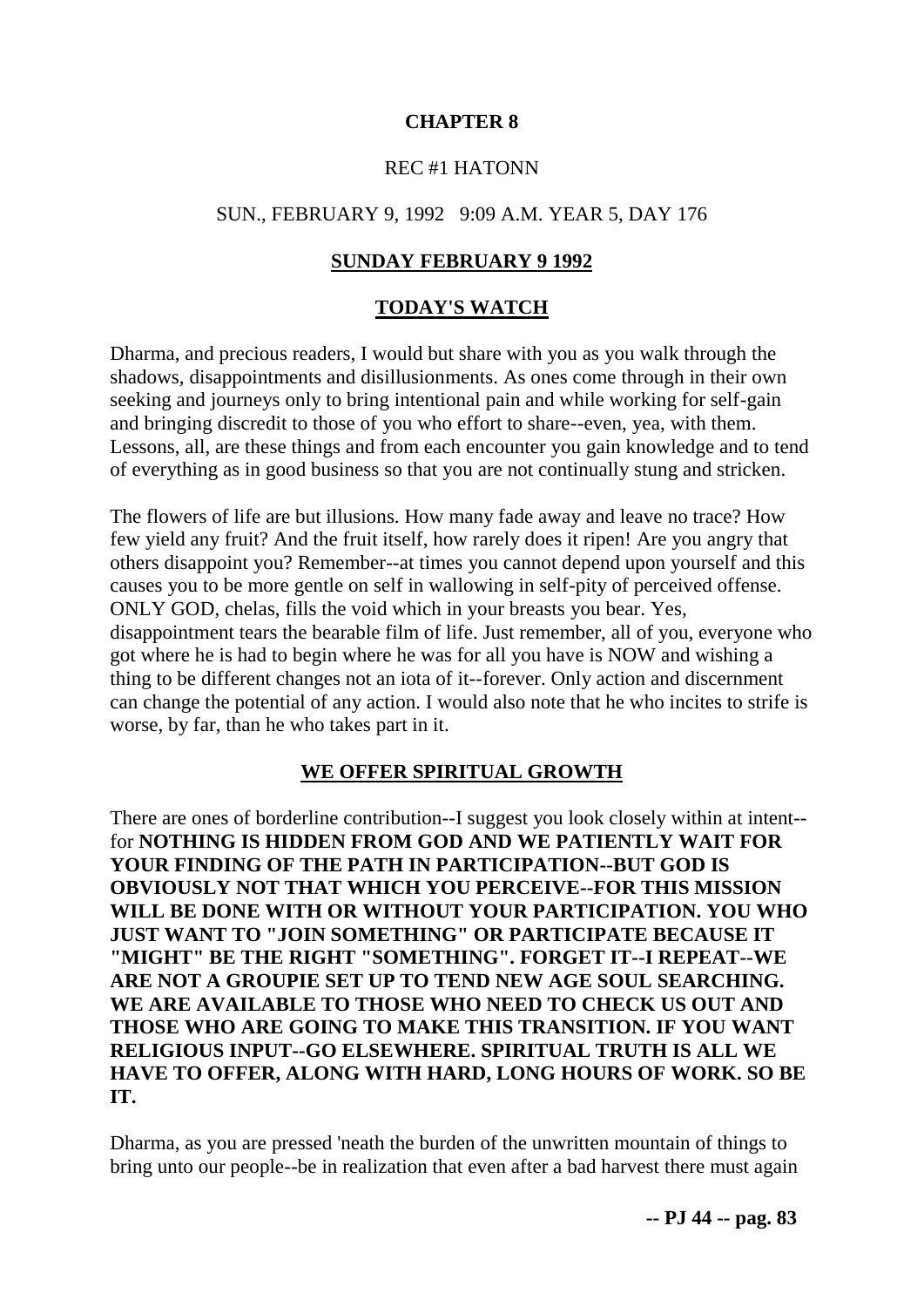be the sowing. Moreover, chela--that which another thinks of you and speaks of you is NONE OF YOUR BUSINESS--but only his own. Precious, perseverance is more prevailing than violence and many things which cannot be overcome when they are together yield themselves up when taken little by little. We have our work for the moment--and that is all that is required of thee.

## **SEE IT AS IT IS**

You must be able to see that "beyond" which is thine goal--always and without distraction of the whole. To see things as they are, the eyes must be open; to see things as other than they are, they must open even wider and to see things as even better than they are, they must be open to the full. The main who sees little and only a short distance in personal manner always sees less than there is to see; the man who hears badly and receives in cloudy shrouded selfness always is seeking to hear something more than there is given to hear. Not only, chelas, is there but one way of finally doing and seeing in correctness, but there is ultimately only one way of perceiving them that is given into seeing the whole of them as related unto the magnificent goal. Always it must be remembered that it is not a having and a resting, but always a growing and a becoming, which is the character of perfection and only through gaining in knowledge can culture conceive and become worthy of receiving perfection.

Pretending at righteousness is folly indeed, dear ones, for in the pretense always is buried Truth and uncovering. It is better to openly offend than to enter through the gates of deceit for always it is through that route that the enemy comes--even if he be innocent in perceived intent. The abuse of grace is affectation and pretense, as the abuse of the sublime is absurdity. If ye truly know GOD, you shall also know that God knows all and that God within will always ultimately see to the uncovering of the dark intent--Truth will ultimately always "OUT". So be it.

May the lessons for the one or few be lessons for the many. Salu.

# **PLANS FOR NEW YORK CITY**

It is again time to speak of New York City and the planned devastation of the area. I have spoken of this before and often in passing. As long ago as 1979 you ones were given information regarding the Russian intent of geophysical warfare.

To make my point today I have to go back to what was taking place in 1980 as preparations were stepped up in intention of decimating New York City. Why would this happen? Because the Russians fully intended to get rid of all Bolsheviks and New York is the headquarters of the Bolsheviks in America. Well, quite a few are now infiltrated and integrated into Washington D.C. and other major cities such as Los Angeles--but still a massive impact would be accomplished through a show of strength and power in the area of New York. I do not need speak of new intentions--let us see that which they were setting up back a decade.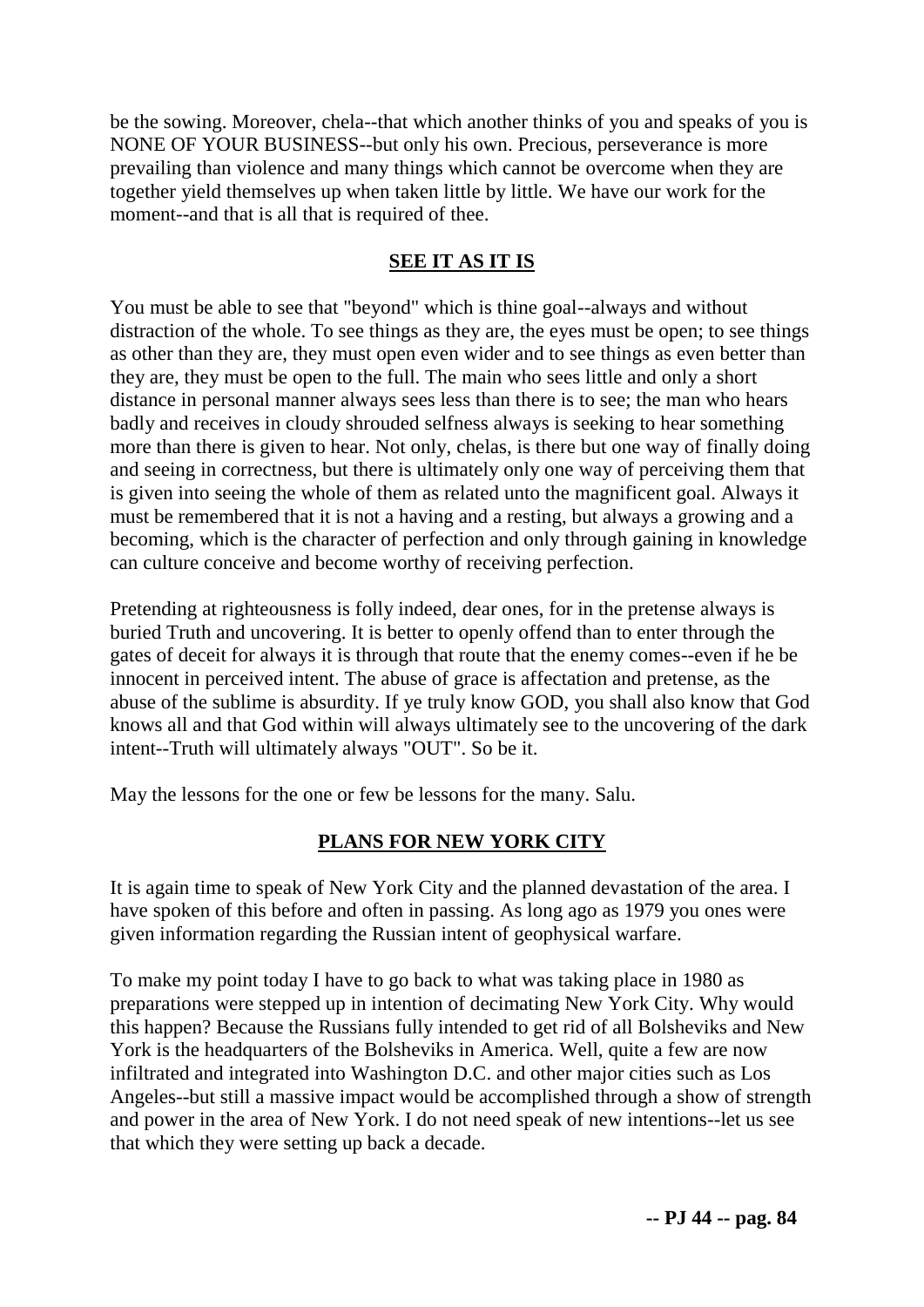At that time the plans extended into a northward direction and well into New England. Note I speak herein about geophysical and not missile warfare. You ones tend to think in terms of weapons of war when they have actually become totally unsuitable in fact.

There is a little known but major fault that runs along the East Coast partly offshore, partly on land, and Russian cobalt bombs for earthquake generation have long been planted in eight areas along this fault in the Northeast--now increased to a much wider area but with full capability of blowing off an extensive area--back a decade.

# **MAJOR PLANTED BOMB LOCATIONS**

So, where are the major locations of these ready-to-detonate bombs? South of Providence, Rhode Island; south of Norwich, Connecticut; several near Hartford, Connecticut; near New Haven, Connecticut; south of Springfield, Massachusetts; and near Northhampton and New Bedford, Massachusetts. But the focus is New York City which will suffer the major devastation by far. The reason is that New York, as I just said above, is the headquarters city of the Bolsheviks in America.

As Russia was setting up this mass of potential destruction there was an equally massive attempt to distract--in the form of the revolution taking place at the time, in Poland. Always beware widespread wars and revolutions--for they ARE ALWAYS precursors to devastation in some form or another. You have the very setting in point- right now.

The same type bombs are placed at every major dam, bridge and all major earth faults such as the New Madrid, San Andreas, Hayward, etc. These insure that full devastation comes with any earth movement and under planned circumstances. My intent is not to "shock" but to inform--there are over a hundred earthquake-producing bombs buried beneath the waters around New York City at this time. All are now capable of being simultaneously triggered by frequency beams.

# **INCREDIBLE ACTIONS NEAR**

Why am I reminding you NOW? Because you are as near to a devastating sequence of events as you have ever been in the history of the planet. The path of gaining power will take new and incredible lines of actions which you have not yet come to believe are possible. Part is to blame Space Brotherhood to continue in the "control" of youthe-people. You will note, at any rate, that you set aside nothing for the rebuilding of your cities and old cities such as New York are in dire need of care. The infrastructure is in near irreversible collapse. In addition, the social order has been deliberately turned into chaotic violation of human dignity or harmonious life-style capability.

Man has structured all these things and so shall it be through the hands of physical Man that it shall come to pass as the prophecies projected--THEY wrote the prophecies according to the plan of acquisition and annihilation of the overpopulations. Blaming God will not be of benefit in any measure whatsoever--either in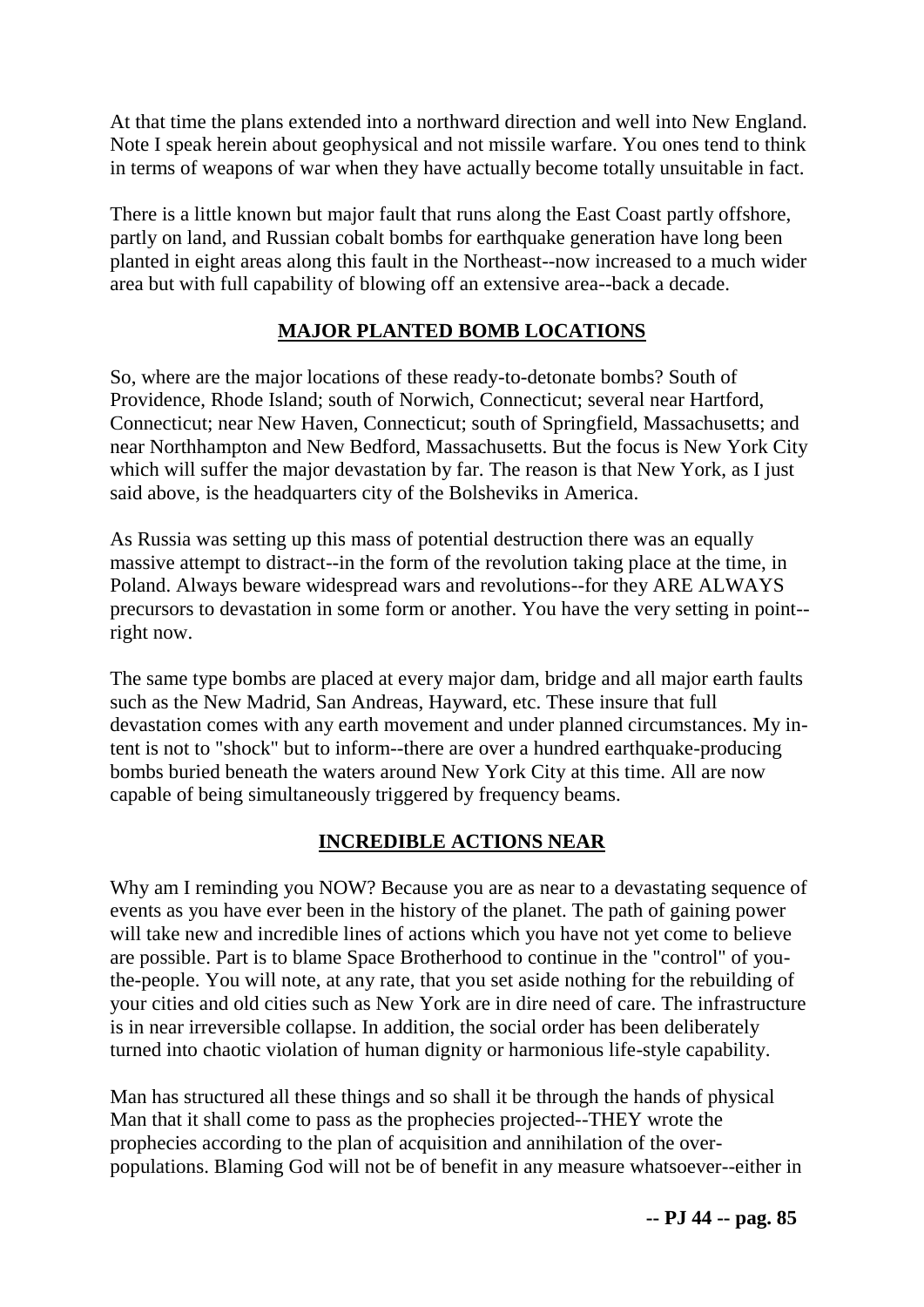bringing peace or in transition into infinite experience. Man has accomplished that which you will blame on God. Moreover, it changes not one iota of the facts--upon whomever you cast your blame--it always comes back unto thine own doorstep to roost. You can slay the messengers and all ye have is more on thine conscience in evil projection. It is your privilege to not listen nor see--**IT IS MY MISSION TO TELL YOU AND SHOW YOU. THEN MY MISSION ENDS. SO BE IT.**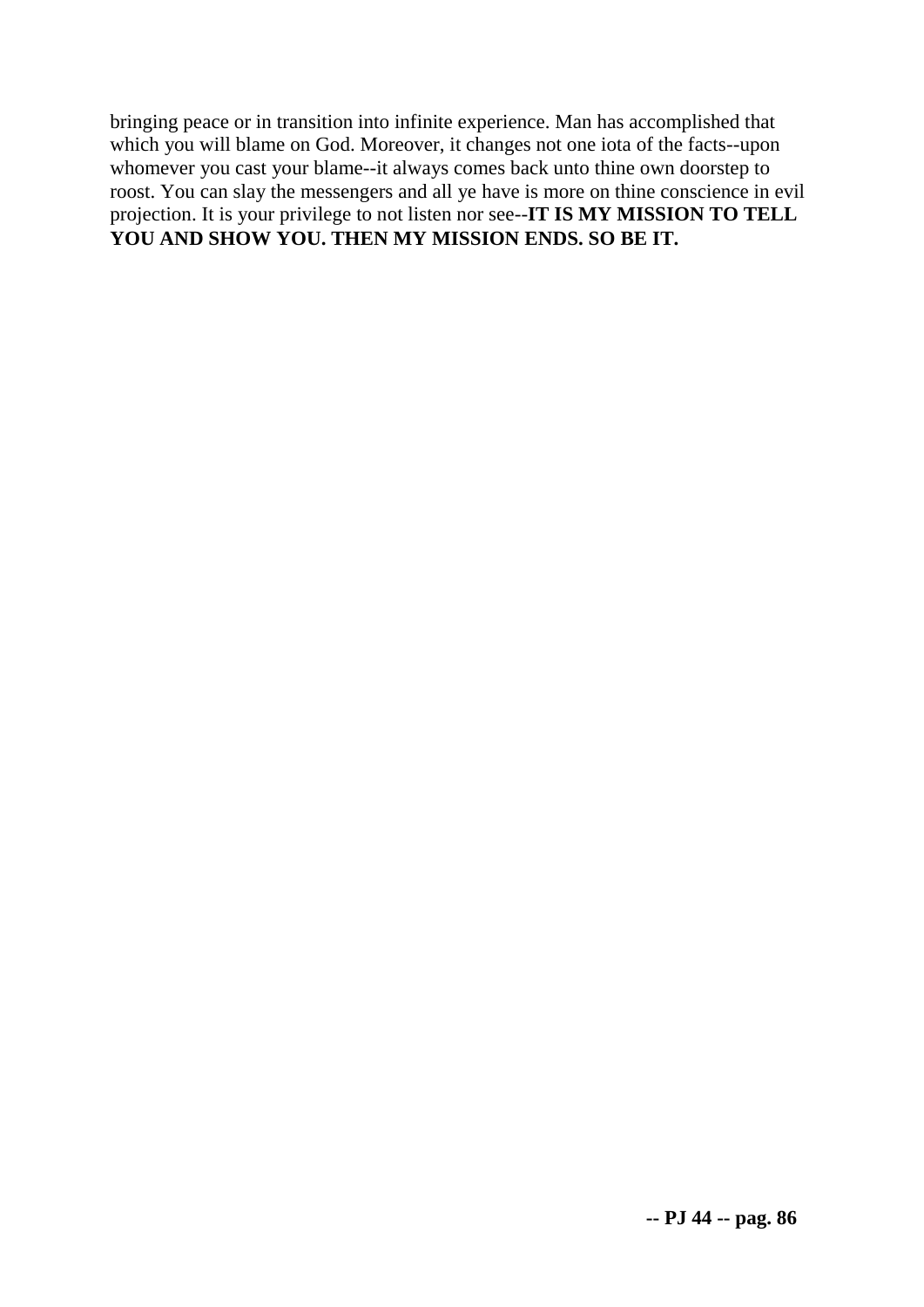## **CHAPTER 9**

## REC #2 HATONN

## SUN., FEBRUARY 9, 1992 10:51 A.M. YEAR 5, DAY 176

## **SUNDAY, FEBRUARY 9, 1992**

Since one of the most important men in your nation was also once head of the CIA, I think I shall probably increase the length of this particular subject to include integration of the biographical outlay of George Bush. Even if this requires several JOURNALS to adequately cover the material. Life, after all, is a series of totally integrated bits and pieces and must be considered in that light--for all impacts all other. We shall just move along and interrupt where appropriate.

I suggest you break up John's work on Russia into segments suitable to run in series in the *Liberator.* **It is imperative that you have background on Russia and circumstances unfolding there so that you can better discern what, exactly, is taking place and how and why it impacts you so greatly. Then, at some point we are going to have to take an in-depth look into the United Nations Charter and structure to see how and why you have been "had" unknowingly.**

Now, however, let us continue with the CIA subject in point. We shall begin today with:

# **THE CIA AND THE INTELLIGENCE COMMUNITY**

The CIA is big, very big. Officially, it has authorized manpower of 16,500 [1974] and an authorized budget of \$750 million **[H: This, of course, is completely outdated but serves the purpose of explanation of how the system works.]**--and even those figures are jealously guarded, generally made available only to Congress. Yet, regardless of its official size and cost, the agency is far larger and more affluent than these figures indicate.

The CIA itself does not even know how many people work for it. The 16,500 figure does not reflect the tens of thousands who serve under contract (mercenaries, agents, consultants, etc.) or who work for the agency's proprietary companies. Nor does the figure include the guard force which protects the CIA's buildings and installations, the maintenance and char force, or the people who run the agency's cafeterias. The General Services Administration employs most of these personnel. Past efforts to total up the number of foreign agents have never resulted in precise figures because of the inordinate secrecy and compartmentalization practiced by the Clandestine Services. Sloppy record-keeping--often deliberate on the part of the operators "for security purposes"--is also a factor. There are onetime agents hired for specific missions, contract agents who serve for extended periods of time, and career agents who spend their entire working lives secretly employed by the CIA. In some instances, contract

**-- PJ 44 -- pag. 87**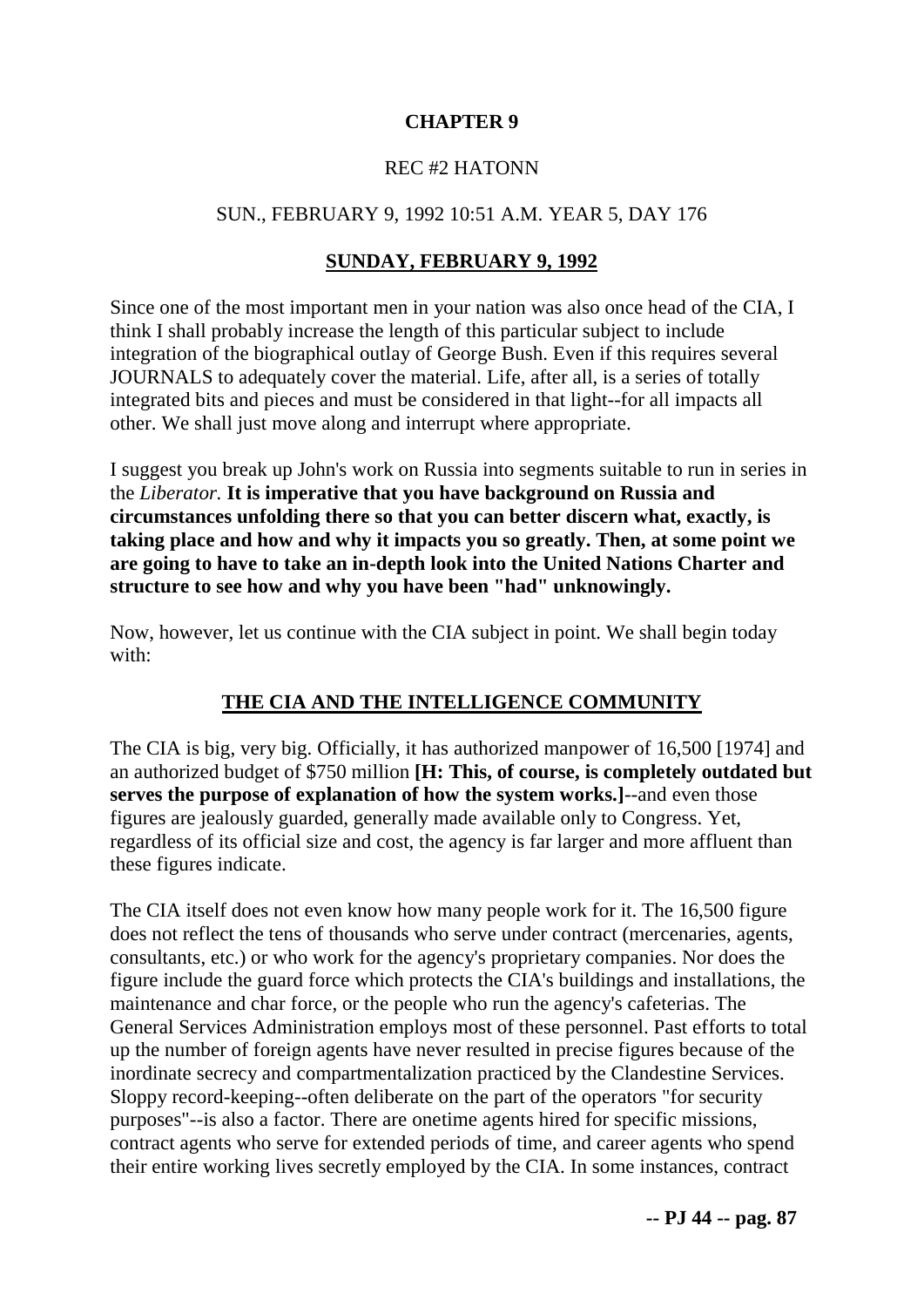agents are retained long after their usefulness has passed, but usually are known only to the case officers with whom they deal. One of the Watergate burglars, Eugenio Martinez, was in this category. When he was caught inside the Watergate on that day in June 1972, he still was receiving a \$100-a-month stipend from the agency for work apparently unrelated to his covert assignment for the Committee to Re-Elect the President. The CIA claims to have since dropped him from the payroll.

## **WASTEFUL PAY POLICIES**

A good chunk of the agency's annual operational funds, called "project money", is wasted in this fashion. Payments to no-longer-productive agents are justified on several grounds: the need to maintain secrecy about their operations even though these occurred years ago; the vague hope that such agents will again prove to be useful (operators are always reluctant to give up an asset, even a useless one), and the claim that the agency has a commitment to its old allies--a phenomenon known in the CIA as "emotional attachment". It is the last justification that carries the most weight within the agency. Thus, hundreds--perhaps thousands--of former Cuban, East European, and other minor clandestine agents are still on the CIA payroll, at an annual cost to the taxpayers of hundreds of thousands, if not millions, of dollars a year.

All mercenaries and many field-operations officers used in CIA paramilitary activities are also contractees and, therefore, are not reflected in the agency's authorized manpower level. The records kept on these soldiers of fortune are at best only gross approximations. In Laos and Vietnam, for example, the Clandestine Services had a fairly clear idea of how many local tribesmen were in its pay, but the operators were never quite certain of the total number of mercenaries they were financing through the agency's numerous support programs, some of which were fronted for by the Department of Defense, the Agency for International Development, and, of course, the CIA proprietary, Air America.

## **COMPUTERIZED RECORDS VIEWED AS THREAT**

Private individuals under contract to--or in confidential contact with--the agency for a wide variety of tasks other than soldiering or spying are also left out of the personnel totals, and complete records of their employment are not kept in any single place. Attempts to computerize the complete CIA employment list were frustrated and eventually scuttled by Director Helms, who viewed the effort as a potential breach of operational security. In 1967, however, when the CIA's role on American campuses was under close scrutiny because of the embarrassing National Student Association revelations, Helms asked his staff to find out just how many university personnel were under secret contract to the CIA. After a few days of investigation, senior CIA officers reported back that they could not find the answer. Helms immediately ordered a full study of the situation, and after more than a month of searching records all over the agency, a report was handed in to Helms listing hundreds of professors and administrators on over a hundred campuses. But the staff officers who compiled the report knew that their work was incomplete. Within weeks, another campus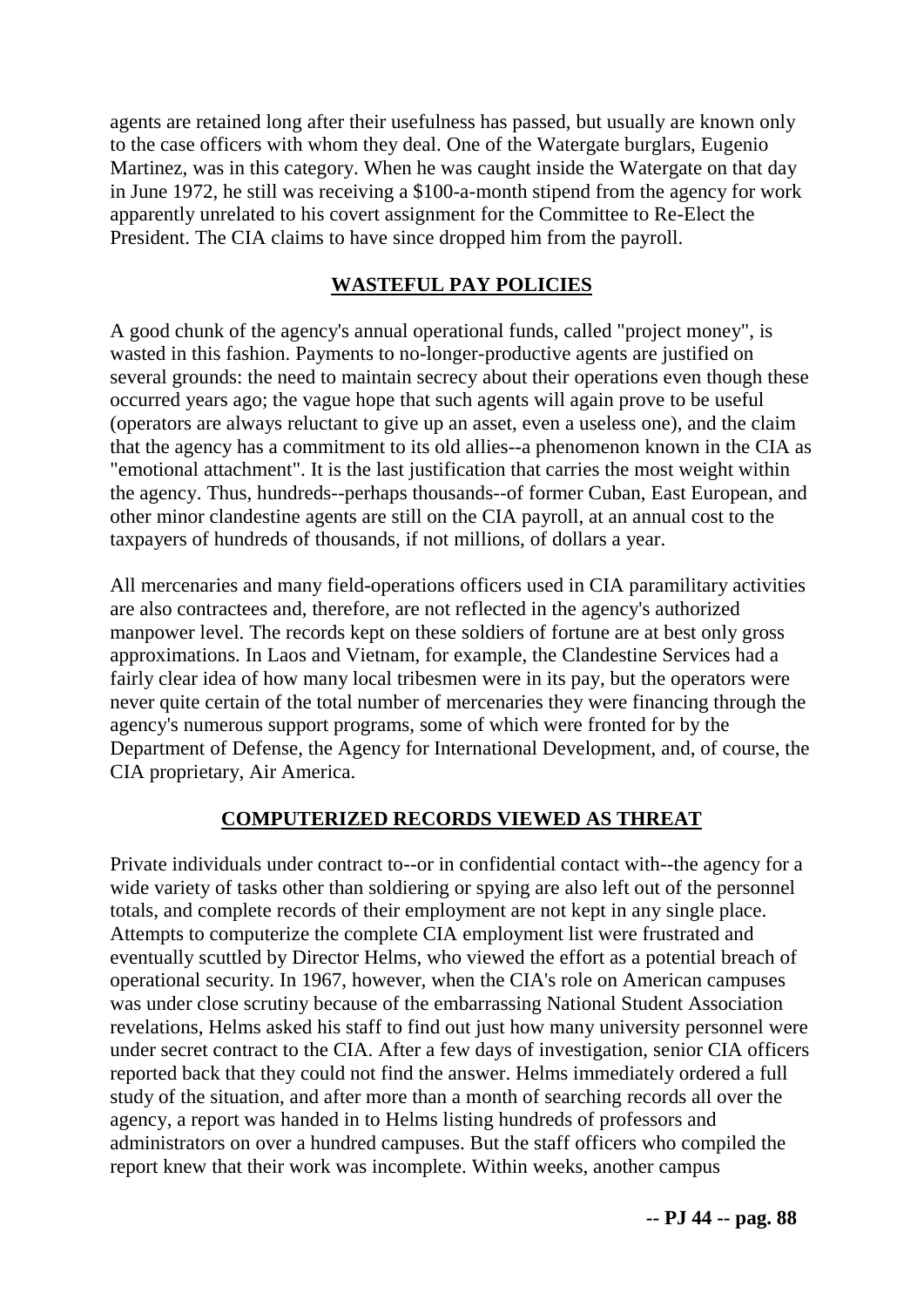connection was exposed in the press. The contact was not on the list that had been compiled for the director.

## **UNCOUNTABLE: PLANES and PEOPLE**

Just as difficult as adding up the number of agency contractees is the task of figuring out how many people work for its proprietaries. CIA headquarters, for instance, has never been able to compute exactly the number of planes flown by the airlines it owns, and personnel figures for the proprietaries are similarly imprecise. An agency holding company, the Pacific Corporation, including Air America and Air Asia, alone accounts for almost 20,000 people, more than the entire workforce of the parent CIA. For years this vast activity was dominated and controlled by one contract agent, George Doole, who later was elevated to the rank of a career officer. Even then his operation was supervised, part time, by only a single senior officer who lamented that he did not know "what the hell was going on".

Well aware that the agency is two or three (or more) times as large as it appears to be, the CIA's leadership has consistently sought to downplay its size. During the directorship of Richard Helms, when the agency had a career-personnel ceiling of 18,000, CIA administrative officers were careful to hold the employee totals to 200 to 300 people below the authorized complement. Even at the height of the Vietnamwwar, while most national-security agencies were increasing their number of employees, the CIA handled its increased needs through secret contracts, thus giving a deceptive impression of personnel leanness. Other bureaucratic gambits were in a similar way to keep the agency below the 18,000 ceiling. Senior officers were often rehired on contract immediately after they retired and started to draw government pensions. Overseas, agency wives were often put on contract to perform secretarial duties.

# **PROPRIETARY COMPANIES OUTGROW CONTROL**

Just as the personnel figure is deceptive, so does the budget figure not account for a great part of the CIA's campaign chest. The agency's proprietaries are often moneymaking enterprises and thus provide "free" services to the parent organization. The prime examples of this phenomenon are the airlines (Air America, Air Asia, and others) organized under the CIA holding company, the Pacific Corporation, which has grown bigger than the CIA itself by conducting as much private business as possible and continually reinvesting the profits. These companies generate revenues in the tens of millions of dollars each year, but the figures are imprecise because detailed accounting of their activities is not normally required by agency bookkeepers. For all practical purposes, the proprietaries conduct their own financial affairs with a minimum of oversight from CIA headquarters. Only when a proprietary is in need of funds for, say, expansion of its fleet of planes does it request agency money. Otherwise, it is free to use its profits in any way it sees fit. In this atmosphere, the proprietaries tend to take on lives of their own, and several have grown too big and too independent to be either controlled from or dissolved by headquarters.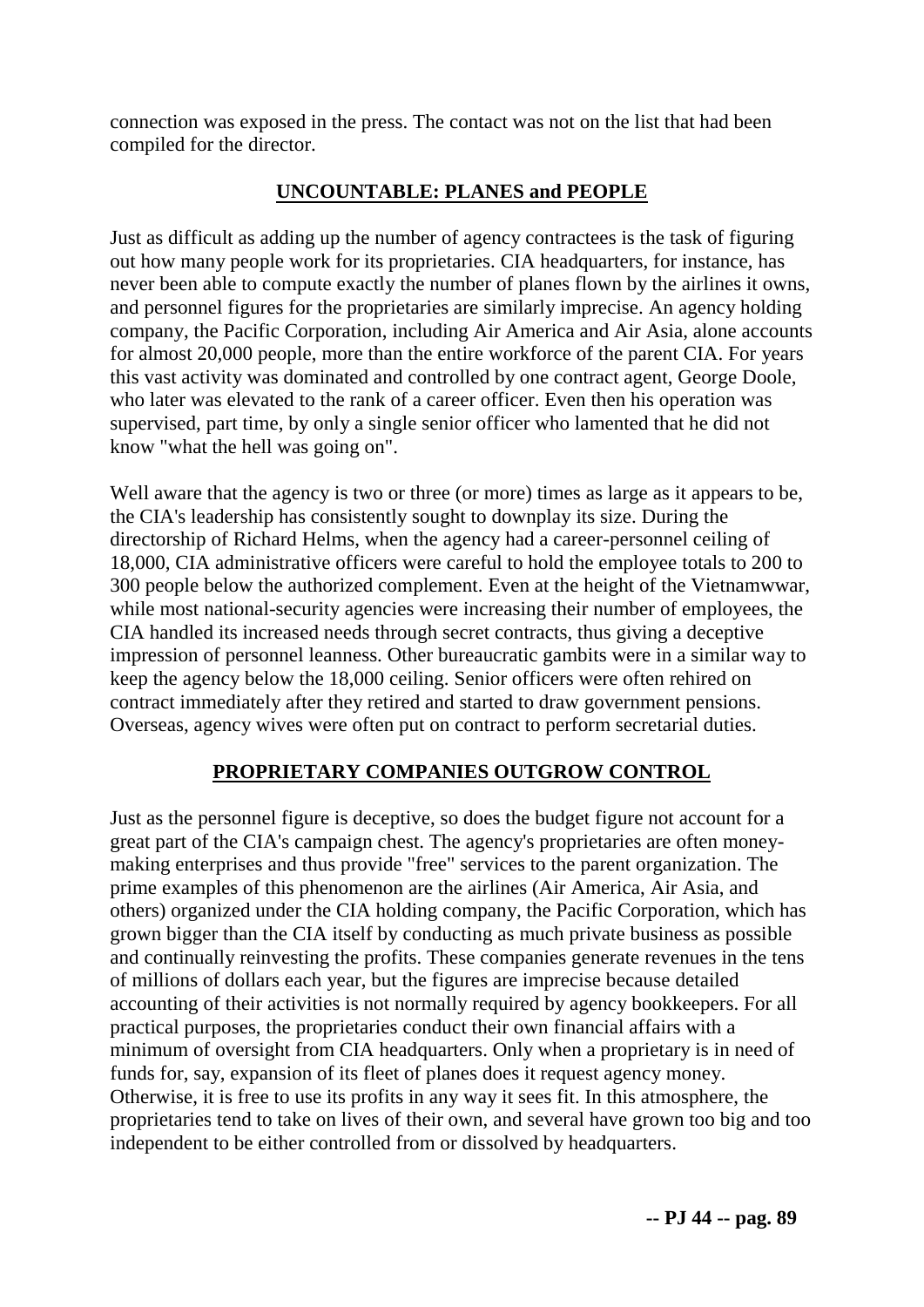## **A MULTI-BILLION DOLLAR CONGLOMERATE WITH BUDGETARY BLACK HOLES**

Similarly, the CIA's annual budget does not show the Pentagon's annual contribution to the agency, amounting to hundreds of millions of dollars, to fund certain major technical espionage programs and some particularly expensive clandestine activities. For example, the CIA's Science and Technology Directorate has an annual budget of only a little more than \$100 million, but it actually spends well over \$500 million a year. The difference is funded largely by the Air Force, which underwrites the national overhead-reconnaissance effort for the entire U.S. intelligence community**. [H: Note also that under "Black Budget" fundings there is no accounting for money in or out. It simply becomes a black hole and any project which needs more funding in secret--is simply labeled "Black this or that" and funds are shifted or acquired through any resource desirable--as in drugs, hostages, arms dealing, etc.]** Moreover, the Clandestine Services waged a "secret" war in Laos for more than a decade at an annual cost to the government of approximately \$500 million. Yet, the CIA itself financed less than 10 percent of this amount each year. The bulk of the expense was paid for by other federal agencies, mostly the Defense Department but also the Agency for International Development.

Fully aware of these additional sources of revenue, the CIA's chief of planning and programming reverently observed a few years ago that the director does not operate a mere multimillion-dollar agency but actually runs a multibillion-dollar conglomerate- with virtually no outside oversight.

# **HIDDEN SURPLUSES**

In terms of financial assets, the CIA is not only more affluent than its official annual budget reflects, it is one of the few federal agencies that have no shortage of funds. In fact, the CIA has more money to spend than it needs. Since its creation in 1947, the agency has ended almost every fiscal year with a surplus--which it takes great pains to hide from possible discovery by the Office of Management and Budget (OMB) or by the congressional oversight subcommittees. The risk of discovery is not high, however, since both the OMB and the subcommittees are usually friendly and indulgent when dealing with the CIA. Yet, each year the agency's bookkeepers, at the direction of the organization's top leadership, transfer the excess funds to the accounts of the CIA's major components with the understanding that the money will be kept available if requested by the director's office. This practice of squirreling away these extra dollars would seem particularly unnecessary because the agency always has some \$50 to \$100 million on call for unanticipated costs in a special account called the Director's Contingency Fund.

# **"WITHOUT REGARD TO PROVISIONS OF LAW"**

The Director's Contingency Fund was authorized by a piece of legislation which is unique in the American system. Under the Central Intelligence Agency Act of 1949,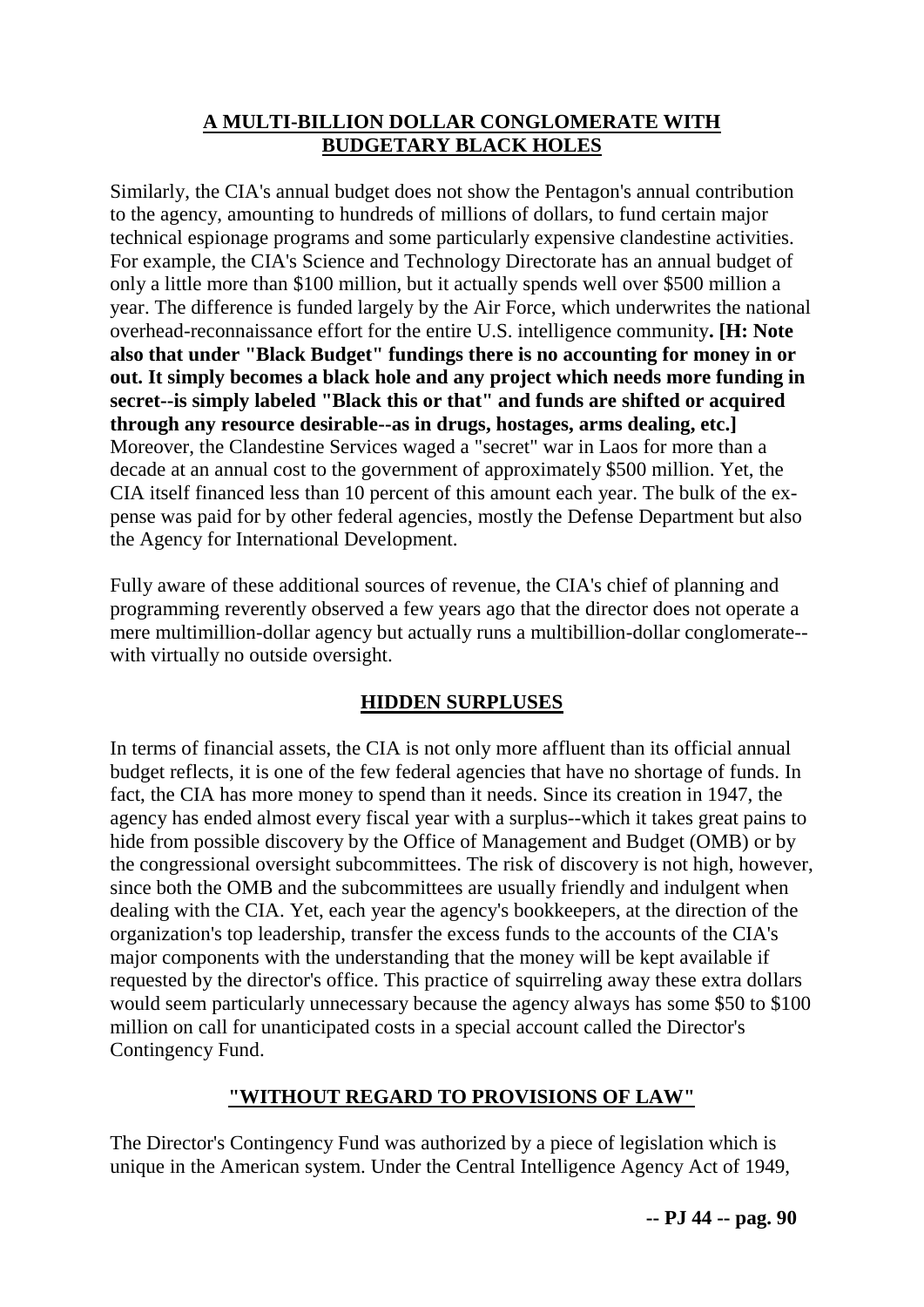the Director of Central Intelligence (DCI) was granted the privilege of expending funds "without regard to the provisions of law and regulations relating to the expenditure of Government funds; and for objects of confidential, extraordinary, or emergency nature such expenditures to be accounted for solely on the certificate of the Director..." In the past, the Fund

### **4 LINES DELETED**

**But there have been times when the fund has been used for the highly questionable purpose of paying expenses incurred by other agencies of the government. [H: Are all of you feeling wonderfully calm and secure knowing that Gates is running around in the Middle East making deals and threats in your behalf--right NOW? WITH UNLIIVIITED FUNDS—YOURS!!!]**

## **CIA DID WHAT DEFENSE SECRETARY COULDN'T DO**

In 1967 Secretary of Defense Robert McNamara promised Norwegian officials that the U.S. government would provide them with some new air-defense equipment costing several million dollars. McNamara subsequently learned the equipment was not available to the Pentagon's inventories and would have to be specially purchased for delivery to Norway. He was also informed that, because of the high cost of the Vietnam war (for which the Defense Department was then seeking a supplemental appropriation from Congress), funds to procure the air-defense equipment were not immediately at hand. Further complications arose from the fact that the Secretary was then engaged in a disagreement with some members of Congress over the issue of foreign military aid. It was therefore decided not to openly request the funds for the small but potentially sticky commitment to the Norwegians. Instead the Pentagon asked the CIA (with White House approval) to supply the money needed for the purchase of air-defense equipment. The funds were secretly transferred to the Defense

### **5 ½ LINES DELETED**

## **PICKING UP LBJ'S TAB ON THE SLY**

That same year President Johnson traveled to Punta del Este, a posh resort in Uruguay, for a meeting of the Organization of American States. He entertained the attending foreign leaders in a lavish manner which he apparently thought befitted the President of the United States, and he freely dispensed expensive gifts and souvenirs. In the process, LBJ greatly exceeded the representational allowance that the State Department had set aside for the conference. When the department found itself in the embarrassing position of being unable to cover the President's bills because of its tight budget (due in part to the economies LBJ had been demanding of the federal bureaucracy to help pay for the war in Vietnam), it was reluctant to seek additional funds from Congress. Representative John Rooney of Brooklyn, who almost singlehandedly controlled State's appropriations, had for years been a strong critic of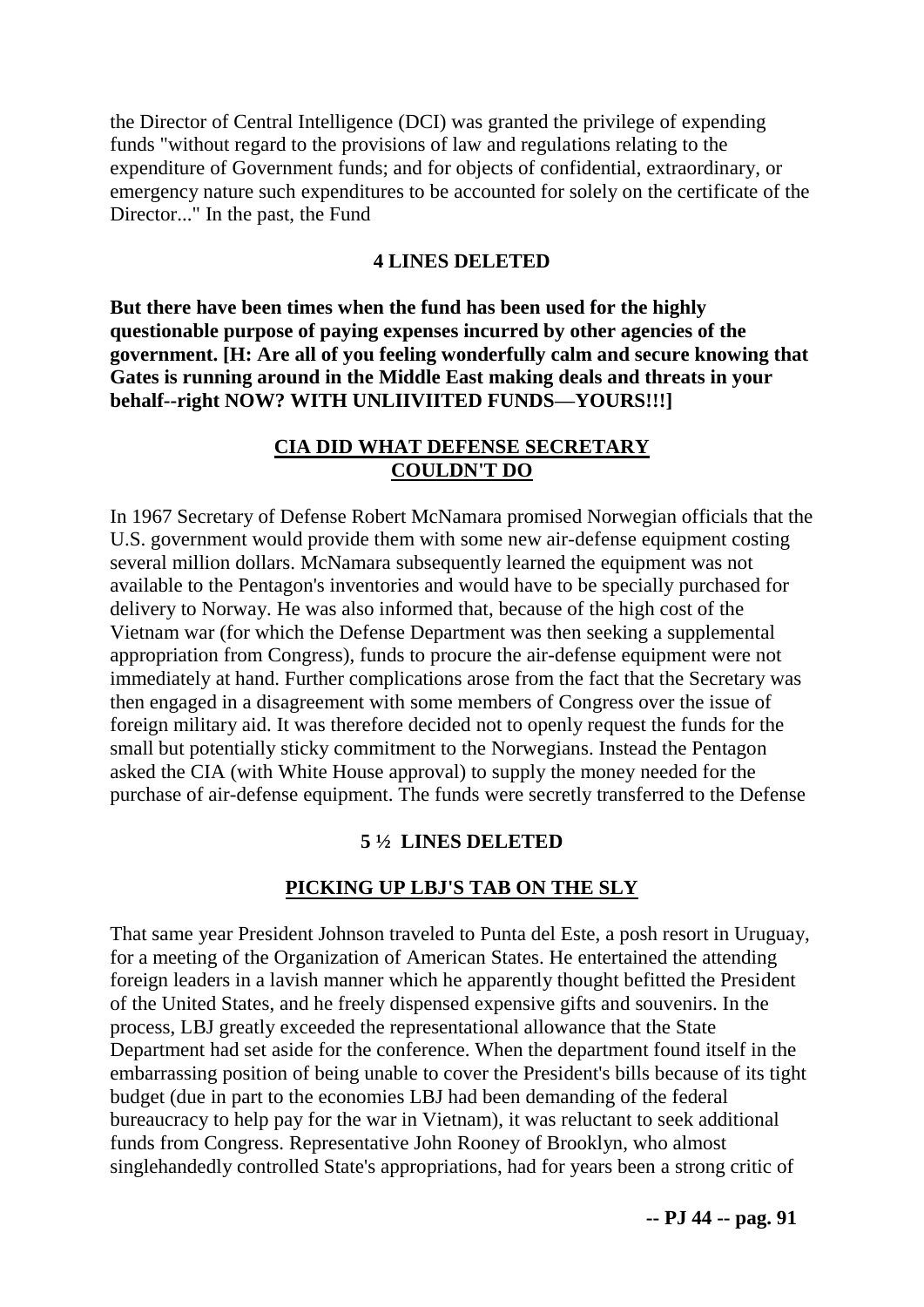representational funds (called the "booze allowance") for America's diplomats. Rather than face Rooney's wrath, State turned to the CIA, and the Director's Contingency Fund was used to pay for the President's fling at Punta del Este. **[H: Still think that Johnson, Bush and cohorts didn't have anything to do with the death of JFK? People, you are going to wake up or you are going down fast in the plans they have set for you now that they got away with everything so far.]**

For some reason--perhaps because of the general view in the CIA that its operations are above the law--the agency has tended to play fiscal games that other government departments would not dare engage in. One example concerns the agency's use of its employee retirement fund, certain agent and contract-personnel escrow accounts, and the CIA credit union's capital, to play the stock market. With the approval of the top CIA leadership, a small group of senior agency officers has for years secretly supervised the management of these funds and invested them in stocks, hoping to turn a greater profit than normally would be earned through the Treasury Department's traditionally low-interest but safe bank deposits and bond issues. Originally, the investment group, consisting of CIA economists and lawyers, dealt with an established Boston brokerage house which made the final investment decisions. But several years ago the Boston brokers proved too conservative to suit the agency investors, some of whom were making fatter profits with their personal portfolios. The CIA group decided it could do much better by picking its own stocks, so the brokerage house was reduced to doing only the actual stock trading (still with a handsome commission, of course). Within a matter of months the agency investors were earning bigger profits than ever before. Presumably, the gains were plowed back into the retirement, escrow, and credit-union funds. **[H: This makes Keating look like small potatoes! Just think, most of the ones in the plans in the first place are assumed names, unlisted and what recourse would there ever be for any kind of recovery of retirement funds if the ones in charge either changed their minds about paying or, in fact, lost every last cent. There, further, was no way to check on the amount of private pocketing of any funds.]** The investment practices of the CIA group in companies with overseas holdings open up some interesting questions about "insider" information. Would the CIA group have sold Anaconda Copper short in 1970 when the agency realized that its covert efforts to prevent Salvador Allende from assuming the Presidency of Chile had failed? Or in 1973, when Director James Schlesinger decided to allow William Broe, the former chief of the Clandestine Services' Western Hemisphere Division, to testify before the Senate Foreign Relations Committee and describe ITT's role in trying to provoke CIA action against Allende, might the investment group not have been tempted to dump its ITT stock (if it had any)?

It is time for a rest break for lunch. Thank you. We will continue with the subject at this point when we again pen.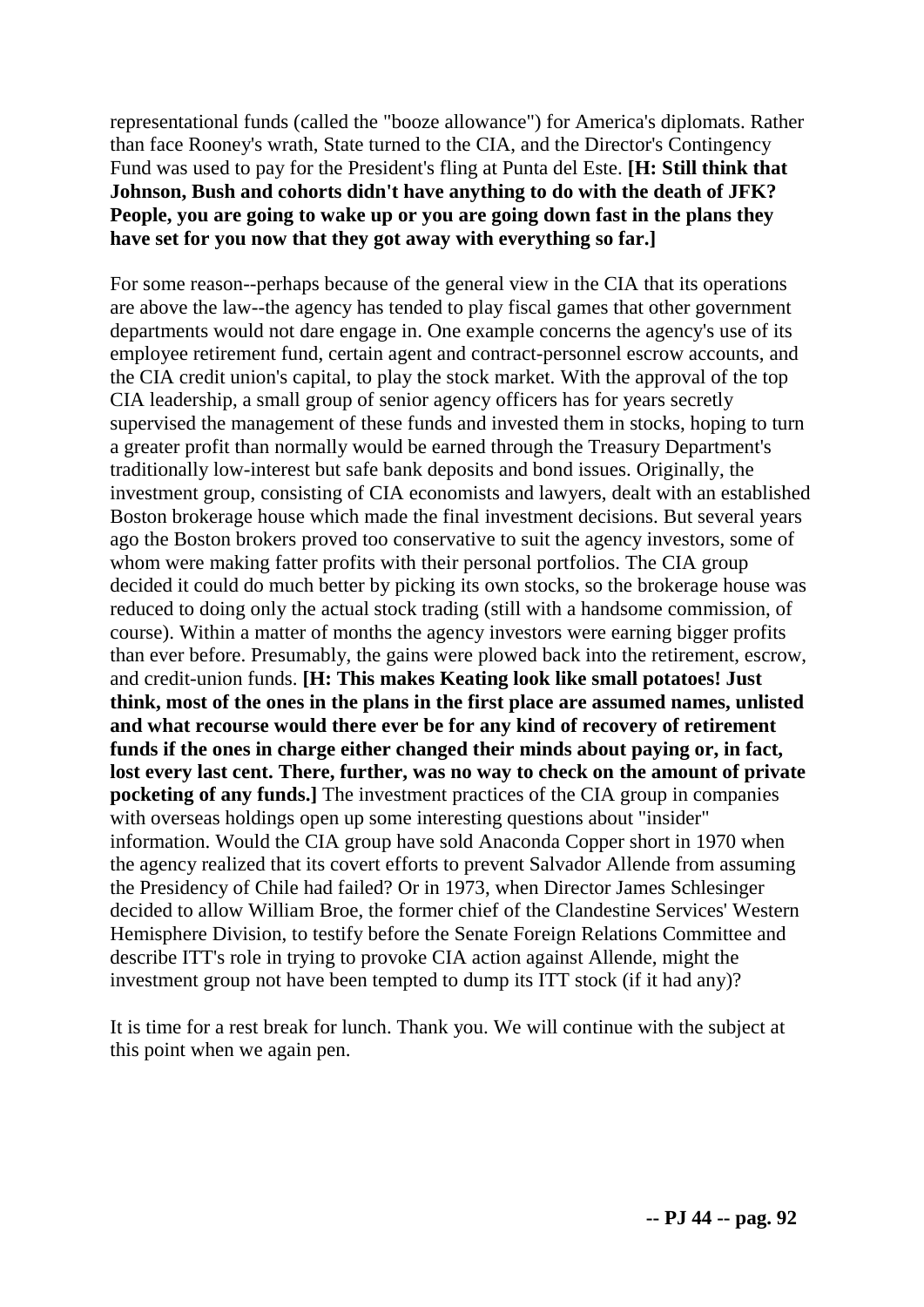### **CHAPTER 10**

### REC #3 HATONN

#### SUN., FEBRUARY 9, 1992 3:49 P.M. YEAR 5, DAY 176

#### **SUNDAY FEBRUARY 9 1992**

**Please continue to keep in mind that the original document from which the text herein is utilized, was brought to the public in 1974. The names will be familiar to most of you as recent disclosures come forth, i.e., "JFK" and other of our own writings of disclosure. However, at this time I do not wish to take time to bring each player or counterpart into your attention. I have done so already in many of the prior JOURNALS and** *LIBERATORS* **so please be patient and we will get it all updated after we have laid the foundation in sequence, more easily making sense of the whole. Thank you.**

#### **CONT' D: CIA AND INTELLIGENCE COMMUNITY**

#### **INVESTIGATION OF CIA FINANCES (ALMOST),**

In 1968, Senator Richard Russell of Georgia, then the Chairman of the Senate Joint Subcommittee for overseeing the CIA's activities, privately informed Director Helms that because of increasing skepticism among certain Senators about the agency operations, it probably would be a good idea for the CIA to arrange to have its financial procedures reviewed by an independent authority. Thus, in Russell's view, potential Senate critics who might be considering making an issue of the agency's special fiscal privileges would be undercut in advance. Senator Russell suggested the names of a few private individuals who might be willing to undertake such a task on behalf of the CIA. After conferring with his senior officers, Helms chose to ask Wilfred McNeil, at that time the president of Grace Shipping Lines.

### **3 LINES DELETED**

to serve as the confidential reviewer of the agency's budgetary practices. McNeil, a former admiral and once comptroller for the Defense Department, was thought by Helms to be ideally suited, politically and otherwise, for the assignment.

McNeil accepted the task and soon came to CIA headquarters for a full briefing on the agency's most sensitive financial procedures--including an account of the methods used for purchasing and laundering currency on the international black market. He was told of the CIA's new planning, programming, and budgeting system, modeled after the innovations Robert McNamara had introduced at the Defense Department. Agency experts explained to McNeil how funds for new operations were authorized within the agency. He learned that the agency maintained a sliding-scale system for the approval of new projects or the periodic renewal of ongoing ones; that espionage operations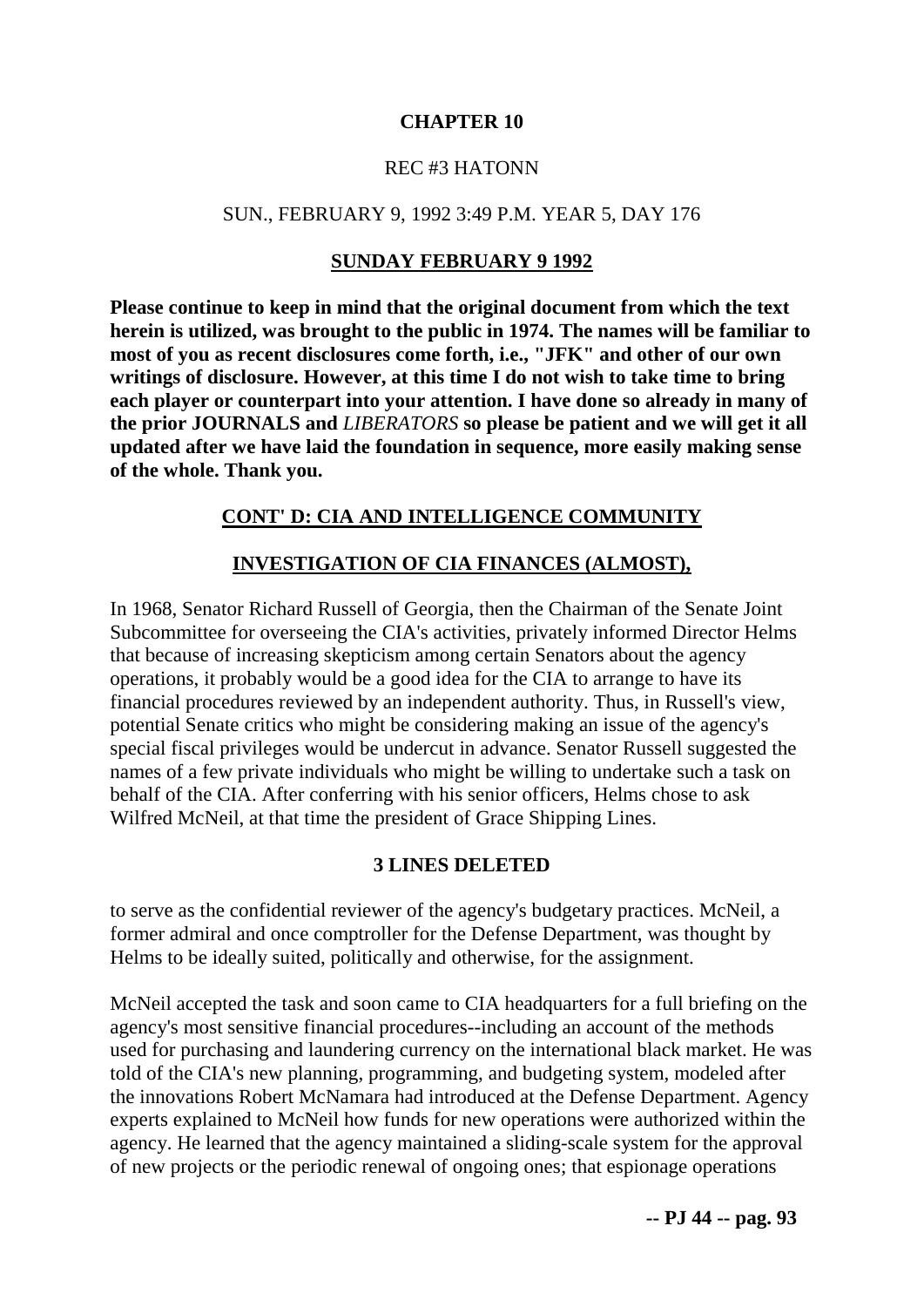costing up to \$10,000 could be okayed by operators in the field, and that progressively more expensive operations necessitated branch, division, and Clandestine Services chief approval until, finally, operations costing over \$100,000 were authorized personally by the Director. McNeil also was briefed on the agency's internal auditing system to prevent field operatives from misusing secret funds.

McNeil's reaction to his long and detailed briefing was to express surprise at the scope of the CIA's financial system and to praise the accounting practices used. When asked where and when he would like to begin his work in depth, he politely demurred and departed--never to return. A month or so later a CIA officer working in the Director's office learned that McNeil had had certain misgivings about the project and had sought the advice of former agency Director William Raborn, who had his own doubts about the reliability of the CIA's top career officers. Raborn had apparently discouraged McNeil from becoming involved in such a review. But as far as the CIA was concerned, Senator Russell's request for an independent audit had been carried out, since the agency's fiscal practices had been looked over by a qualified outsider and found to be in no need of improvement. The whole matter was then dropped.

## **THE FOUR FINANCIAL DIRECTORATES OF CIA**

The CIA is neatly organized into five district parts, a relatively small office of the Director and four functional directorates, the largest of which is the Directorate of Operations (known inside the agency as the Clandestine Services). The executive suite houses the CIA's only two political appointees, the Director of Central Intelligence (DCI) and the Deputy Director (DDCI), and their immediate staffs. Included organizationally, but not physically, in the Office of the Director are two components that assist the DCI in his role as head of the U.S. intelligence community. One is a small group of senior analysts, drawn from the CIA and the other agencies of the community, which prepares the "blue books", or National Intelligence Estimates, on such subjects as Soviet strategic defense capabilities, Chinese long-range missile developments, and political outlook for Chile. These senior analysts are called National Intelligence Officers (and sometimes "the Wise Men" by their colleagues within the community). The group has replaced the Board of National Estimates, which was a larger and more formalized body of senior officers who oversaw the preparation of national estimates. The other is the Intelligence Resources Advisory Committee, a group created in 1971, which provides staff assistance to the Director in his efforts to manage and streamline the \$6-billion intelligence community**. [H: I believe it can now become more apparent to you that it will be all but impossible to dismantle the CIA in the manner suggested in recent political circles--the myriads of finger operations precludes even locating them all. It also must become apparent how easy it would have been to find ones to commit an assassination against one who was going to "scatter the CIA to the winds" as promised by Kennedy. When the jackal's tail wags the beast it is difficult to regain control.]**

The Intelligence Resources Advisory Committee, long a dream of those officers who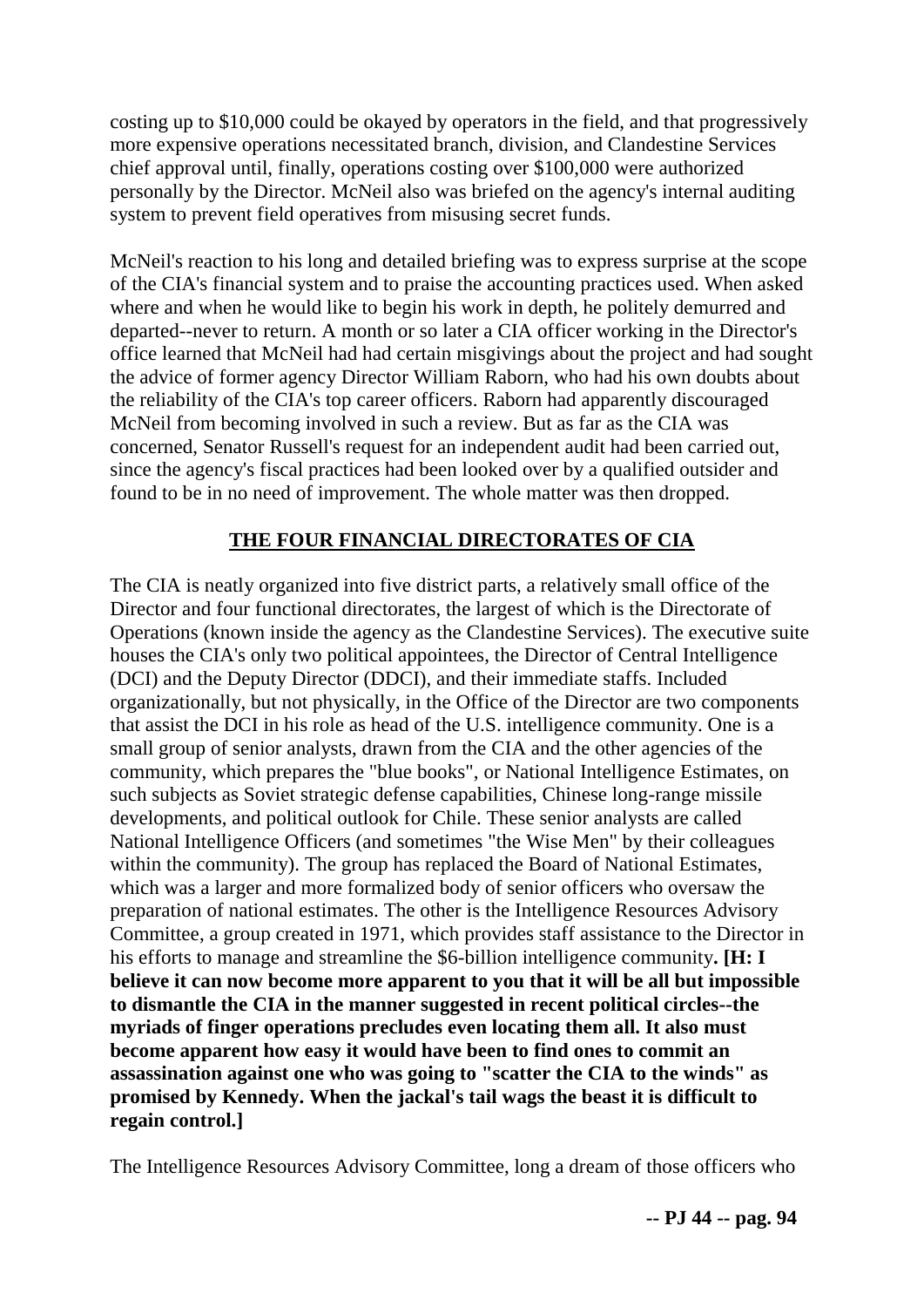believe the U.S. intelligence community to be too big and inefficient, has thus far proven to be something of a nightmare. Instead of eliminating wasteful and redundant activities within U.S. intelligence, it has been turned into a vehicle for the military intelligence agencies to justify and expand their already overly ambitious collection programs. Likewise, the recent revamping of the Board of National Estimates, under present Director William Colby, has been characterized by some experienced hands as "a sellout" to Pentagon power, caused in part by the political pressures of **HENRY KISSINGER**'s National Security Council staff. Under Colby, the board has been greatly reduced in both prestige and independence, and has been brought under the stifling influence of military men whose first allegiance is to their parent services rather than to the production of objective, balanced intelligence assessments for the policy-makers.

## **INTERNAL SECRECY**

The other components of the Office of the Director include those traditionally found in governmental bureaucracies: press officers, congressional liaison, legal counsel, and so on. Only two merit special note: the Cable Secretariat and the Historical Staff. The former was established in 1950 at the insistence of the Director, General Walter Bedell Smith. When Smith, an experienced military staff officer, learned that agency communications, especially those between headquarters and the covert field stations and bases, were controlled by the Clandestine Services, he immediately demanded a change in the system. "The operators are not going to decide what secret information I will see or not see," he is reported to have said. Thus, the Cable Secretariat, or message center, was put under the Director's immediate authority. Since then, however, the operators have found other ways, when it is thought necessary, of keeping their most sensitive communications from going outside the Clandestine Services.

### **"SUBTLE" CENSORSHIP OF RETIREES**

The Historical Staff represents one of the CIA's more clever attempts to maintain the secrecy on which the organization thrives. Several years ago the agency began to invite retiring officers to spend an additional year or two with the agency--on contract, at regular pay--writing their official memoirs. The product of their effort is, of course, highly classified and tightly restricted. In the agency's eyes, this is far better than having former officers openly publish what really happened during their careers with the CIA.

#### **\* \* \***

#### **THE CLANDESTINE SERVICES**

The largest of the agency's four directorates in the Directorate of Operations, or the Clandestine Services, which has about 6,000 professionals and clericals. The ratio between professionals, mostly operations officers, and clericals, largely secretaries, is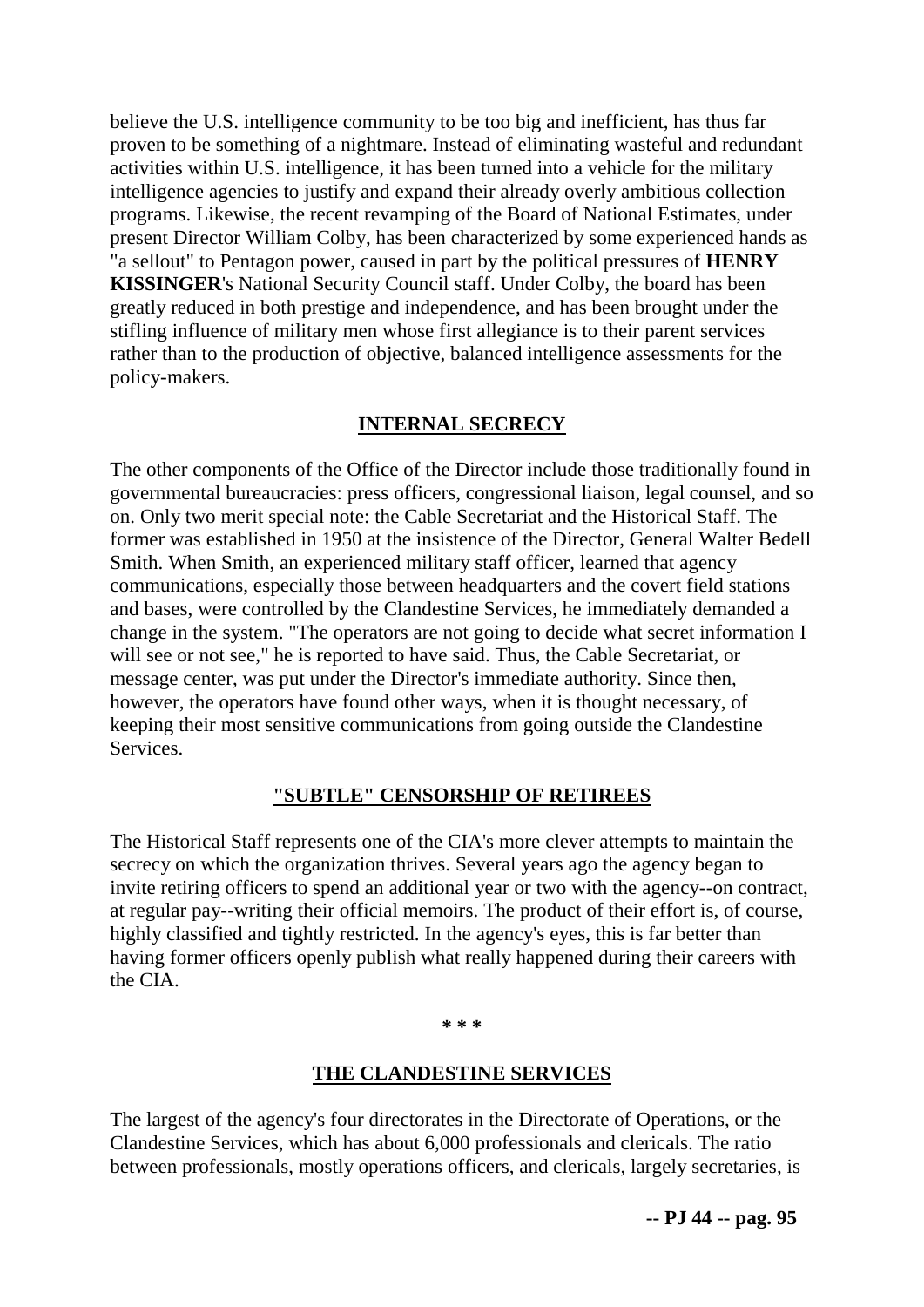roughly two to one. Approximately 45 percent of the Clandestine Services personnel is stationed overseas, the vast majority using official cover--i.e., posing as representatives of the State or Defense Department. About two out of three of the people in the Clandestine Services are engaged in general intelligence activities- liaison, espionage, and counterespionage--the remainder concentrating on various forms of covert action. Yet despite the smaller number of personnel working on covert action, these interventions in the internal affairs of other countries cost about half again as much as spying and counterspying (\$260 million v. \$180 million annually). **[H: This of course, has rocketed upward since this writing. I'm sure you ones had no idea of that which you pay for. Actually you don't pay for it directly--money is borrowed from the Elite banks and you pay for the privilege of being in debt for all generations to come. The military becomes only a backup "gun fodder" group to do the bidding of these scoundrels working their horror in secret places--again, at your expense in every way imagined. For every action which makes it to the attention of the public in any measure at all--there are hundreds of others of equal degradation and danger--under way. The point is to make sure you never find out about them. It becomes easy as patriotism and yellow ribbons replace any ability to think for selves. For instance--what in all the world could one, Saddam Hussein, possibly do in a whole lifetime that had any impact on you in America in any way what-so-ever? As with all things, you fight another's battles, forfeit your children and pay for the whole ball of wax. When are you going to get enraged enough to clean up this mess of vipers?]** The greater expense for covert action is explained by the high costs of paying for paramilitary operations and subsidizing political parties, labor unions, and other international groups.

The Clandestine Services is broken down into fifteen separate components, but its actual operating patterns do not follow the neat lines of an organizational chart. Exceptions are the rule. Certain clandestine activities which would seem to an outsider to be logically the responsibility of one component are often carried out by another- because of political sensitivity, because of an assumed need for even greater secrecy than usual, because of bureaucratic compartmentalization, or simply because things have always been done that way.

The bulk of the Clandestine Services' personnel, about 4,800 people, work in the socalled area divisions, both at headquarters and overseas. These divisions correspond roughly to the State Department's geographic bureaus--a logical breakdown, since most CIA operators in foreign countries work under State cover. The largest area division is the Far East (with about 1,500 people), followed in order of descending size by Europe (Western Europe only), Western Hemisphere (Latin America plus Canada), Near East, Soviet bloc (Eastern Europe), and Africa (with only 300 staff). The chain of command goes from the head of the Clandestine Services to the chiefs of the area divisions, then overseas to the chiefs of stations (COS) and their chiefs of bases (COB).

The CIA's stations and bases around the world serve as the principal headquarters of covert activity in the country in which each is located. The station is usually housed in the U.S. Embassy in the capital city, while bases are in other major cities or sometimes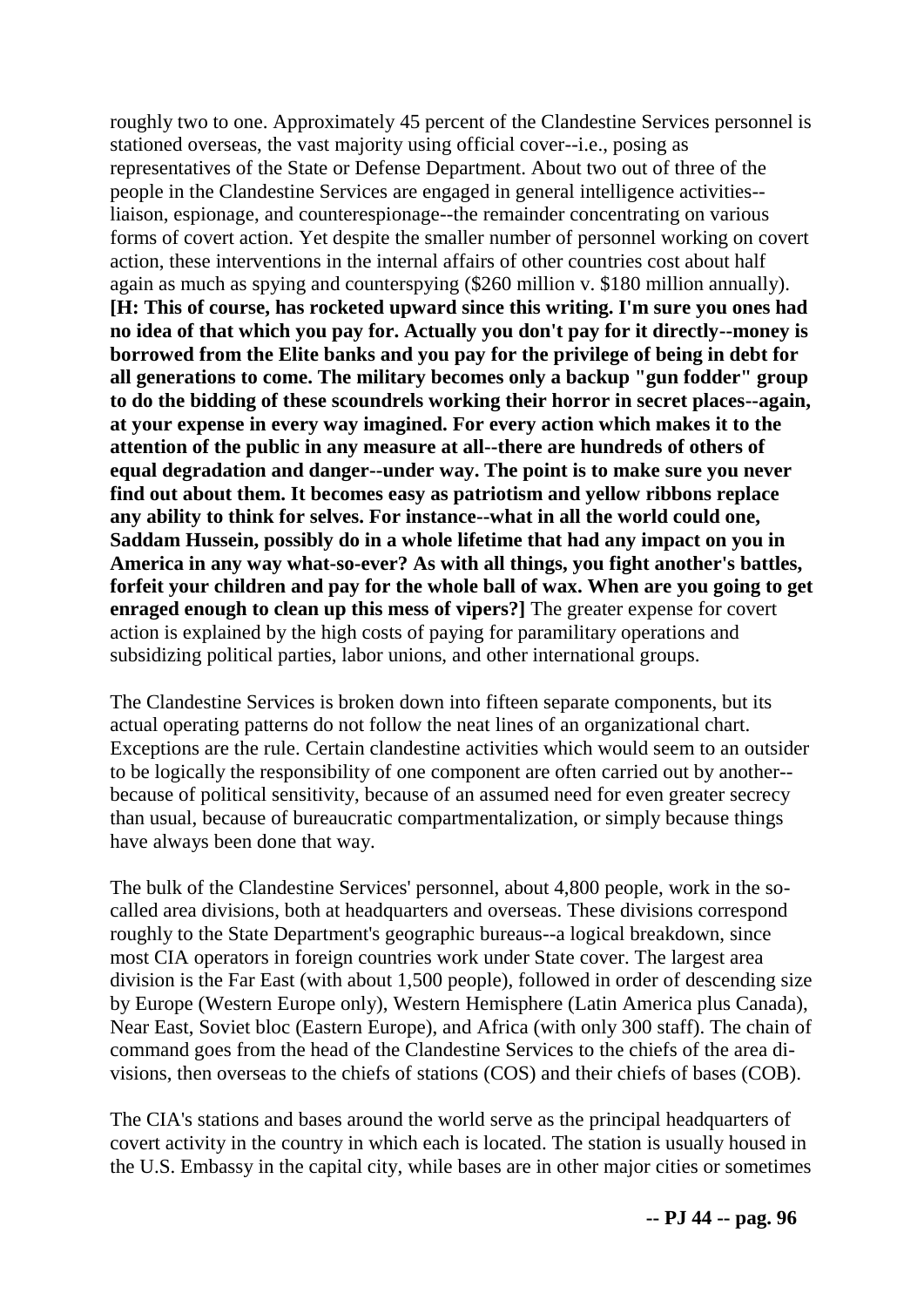on American or foreign military bases. For example, in West Germany, the CIA's largest site for operations, the station is located in Bonn; the chief of stations is on the staff of the American ambassador. There are subordinate bases in (\*\*DELETED\*\*) and a few other cities, along with several bases under American military cover scattered throughout the German countryside.

# **DOMESTIC U.S. OPERATIONS "MYSTERIOUS"**

The Domestic Operations Division of Clandestine Services is, in essence, an area division, but it conducts its mysterious clandestine activities in the United States, not overseas. It's chief--like the other area-division chiefs, the civilian equivalent of a two or three-star general--works out of an office in downtown Washington, within two blocks of the White House. Under the Washington station are bases located in other major American cities.

Also in the Clandestine Services are three staffs, Foreign Intelligence (espionage), Counterintelligence (counterespionage), and Covert Action, which oversee operational policy in their respective specialties and provide assistance to the area divisions and the field elements. For instance, in an operation to plant a slanted news story in a Chilean newspaper, propaganda experts on the Covert Action Staff might devise an article in cooperation with the Chilean desk of the Western Hemisphere Division. **A CIA proprietary**, like (\*\*DELETED\*\*) might be used to write and transmit the story to Chile so it would not be directly attributable to the agency, and then a clandestine operator working out of the American Embassy in Santiago might work through one of his penetration agents in the local press to ensure that the article is reprinted. While most CIA operations abroad are carried out through the area division, the operational staffs, particularly the Covert Action Staff, also conduct independent activities.

The Special Operations Division is something of a hybrid between the area divisions and the operational staffs. Its main function is to provide the assets for paramilitary operations, largely the contracted manpower (mercenaries or military men on loan), the materiel, and the expertise to get the job done. Its operations, however, are organizationally under the station chief in the country where they are located.

# **TECH SERVICES: JUST LIKE 007**

The remaining three components of the Clandestine Services provide technical assistance to the operational components. These three are: the Missions and Programs Staff, which does much of the bureaucratic planning and budgeting for the Clandestine Services and which writes up the justification for covert operations submitted for approval to the 40 committee; the Operational Services Division, which among other things sets up cover arrangements for clandestine officers; and the Technical Services Division, which produces in its own laboratories the gimmicks of the spy trade--the disguises, miniature cameras, tape recorders, secret writing kits, and the like. **[H: How many operations ever get finished do you suppose? Can there possibly be any goal important enough to end an individual job or adventure? Come now, chelas,**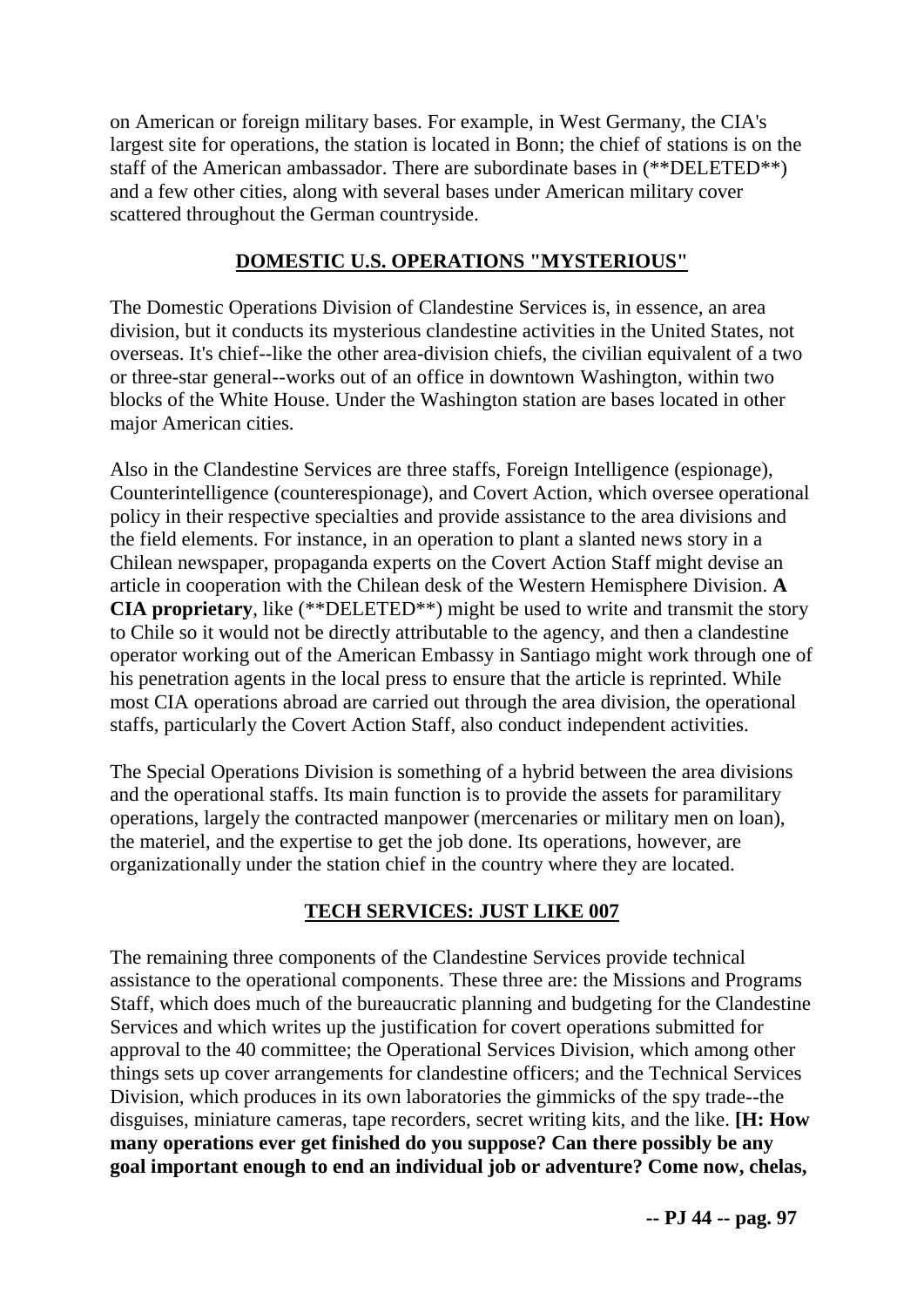**would YOU work yourself out of an exciting and wondrously paid job without supervision? This is James Bond superliving! Can you imagine that any "PEACE" would be worthy of giving up a single operative officer or operation?]**

**\* \* \***

### **RENAMING BRANCHES—SOUND FAMILIAR?**

The Directorate of Management and Services (formerly the Directorate of Support) **[H: Note the frequent and regular renaming of branches and operations. They are being changed even more rapidly today than even a decade ago so many of the branches of which we speak herein will have since been relabeled some four or five times depending on level of importance and power.]** is the CIA's administrative and housekeeping part. However, most of its budget and personnel is devoted to assisting the Clandestine Services in carrying out covert operations. (This directorate is sometimes referred to within the agency as the Clandestine Services' "slave" directorate.) Various forms of support are also provided to the Directorate of Intelligence and the Directorate of Science and Technology, but the needs of these two components for anything beyond routine administrative tasks are generally minimal. Covert operations, however, require a large support effort, and the M&S Directorate, in addition to providing normal administrative assistance, contributes in such areas as communications, logistics, and training.

## **BLACK MARKET MONEY DEALS**

**The M&S Directorate's Office of Finance, for example, maintains field units in Hong Kong, Beirut, Buenos Aires, and Geneva** with easy access to the international money markets. The Office of Finance tries to keep a ready inventory of the world's currencies on hand for future clandestine operations. Many of the purchases are made in illegal black markets where certain currencies are available at bargain rates. In some instances, most notably in the case of the South Vietnamese piaster, black-market purchases of a single currency amount to millions of dollars a year.

### **SHADES OF KOL NIDRE**

The Office of Security provides physical protection for clandestine installations at home and abroad and conducts polygraph (lie detector) tests for all CIA employees and contract personnel and most foreign agents**. [H: I want it herein noted before we go further--that CIA personnel and especially agents in Covert Operations such as Oliver North, are required to be able to pass any type of lie detector testing device. In other words, the major training of CIA personnel is to LIE. They become most proficient at it as you can see from ones such as Gordon Liddy who is able to become totally "blank" in all situations and North who looks like an Angel on a mission of mercy, touched only by love and compassion. This is lying at its epitome of perfection and use. The more proficient "players" actually have convinced themselves that they represent that which they tout.]** The Office of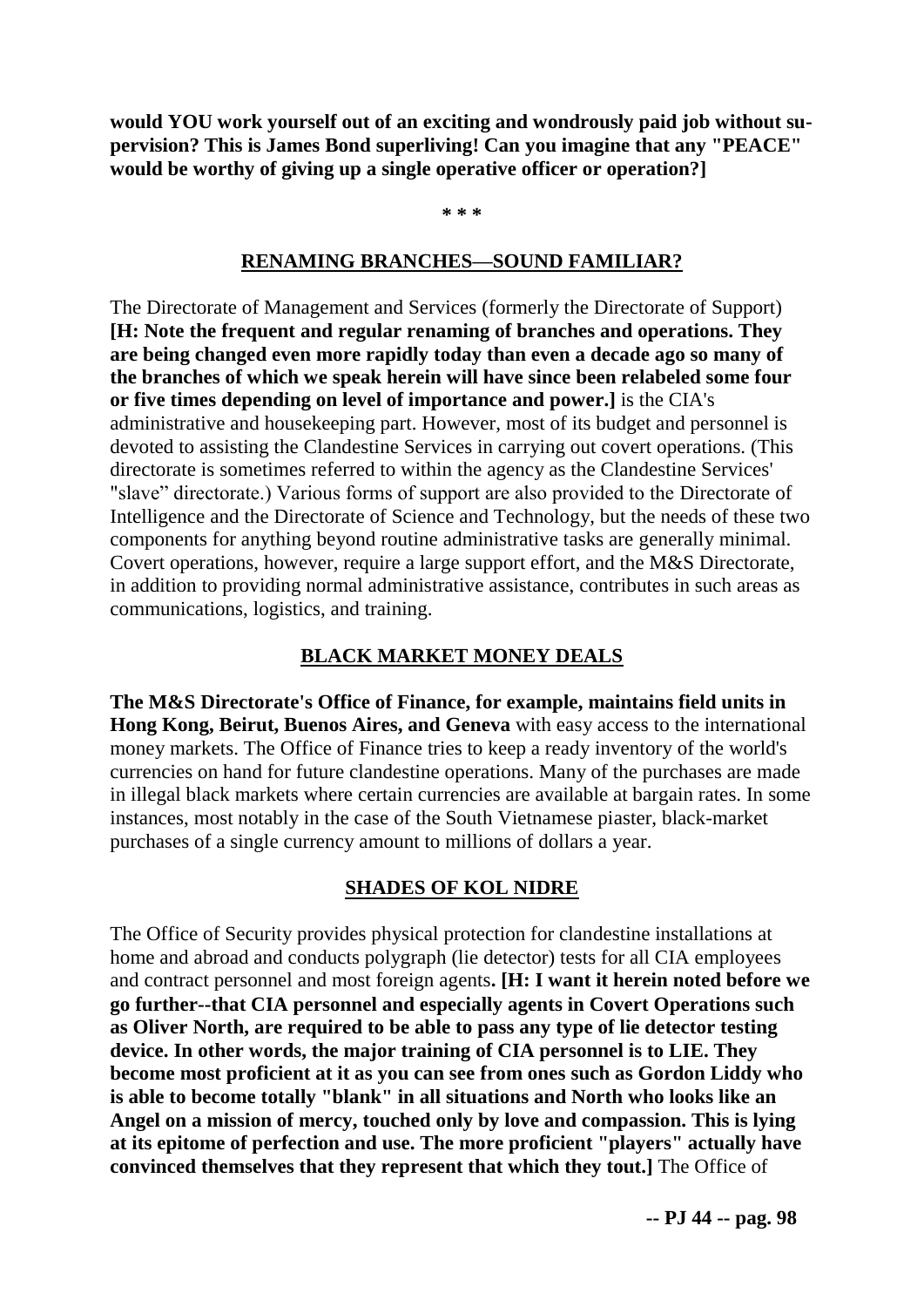Medical Services heals the sicknesses and illnesses (both mental and physical) of CIA personnel by providing "cleared" psychiatrists and physicians to treat agency officers; analyzes prospective and already recruited agents; and prepares "psychological profiles" of foreign leaders (and once, in 1971, at the request of the Watergate "plumbers", did a profile of Daniel Ellsberg). The Office of Logistics operates the agency's weapons and other warehouses in the United States and overseas, supplies normal office equipment and household furniture, as well as the more esoteric clandestine materiel to foreign stations and bases, and performs other housekeeping chores. The Office of Communications, employing over 40 percent of the Directorate of Management and Service's more than 5,000 career employees, maintains facilities for secret communications between CIA headquarters and the hundreds of stations and bases overseas. It also provides the same services, on a reimbursable basis, for the State Department and most of its embassies and consulates. The Office of Training operates the agency's training facilities at many locations around the United States, and a few overseas. (The Office of Communications, however, runs

## **2 LINES DELETED**

The Office of Personnel handles the recruitment and record-keeping for the CIA's career personnel.

Support functions are often vital for successful conduct of covert operations, and a good support officer, like a good supply sergeant in an army, is indispensable to a CIA station or base. Once a station chief has found the right support officer, one who can provide everything from housekeeping to operational support, the two will often form a professional alliance and stay together as they move from post to post during their careers. In some instances the senior support officer may even serve as the *de facto*  second-in-command because of this close relationship with the chief.

# **KEY PERSONNEL NOT AS PRESENTED PUBLICLY**

Together, the Clandestine Services and the Directorate for Management and Services constitute an agency within an agency. These two components, like the largest and most dangerous part of an iceberg, float along virtually unseen. Their missions, methods, and personnel are quite different from those of the CIA's other two directorates which account for only less than a third of the agency's budget and manpower. Yet the CIA--and particularly former Director Richard Helms--has tried to convince the American public that the analysts and technicians of the Directorates for Intelligence and Science and Technology, the clean white tip of the CIA iceberg, are the agency's key personnel.

\* \* \*

Dharma, thank you for the extra hours of writing today. It is necessary for we have so little time to get this forth into the public hands. With this type of police force at the beck and call of the President--and the Congress in the total control of the Zionists--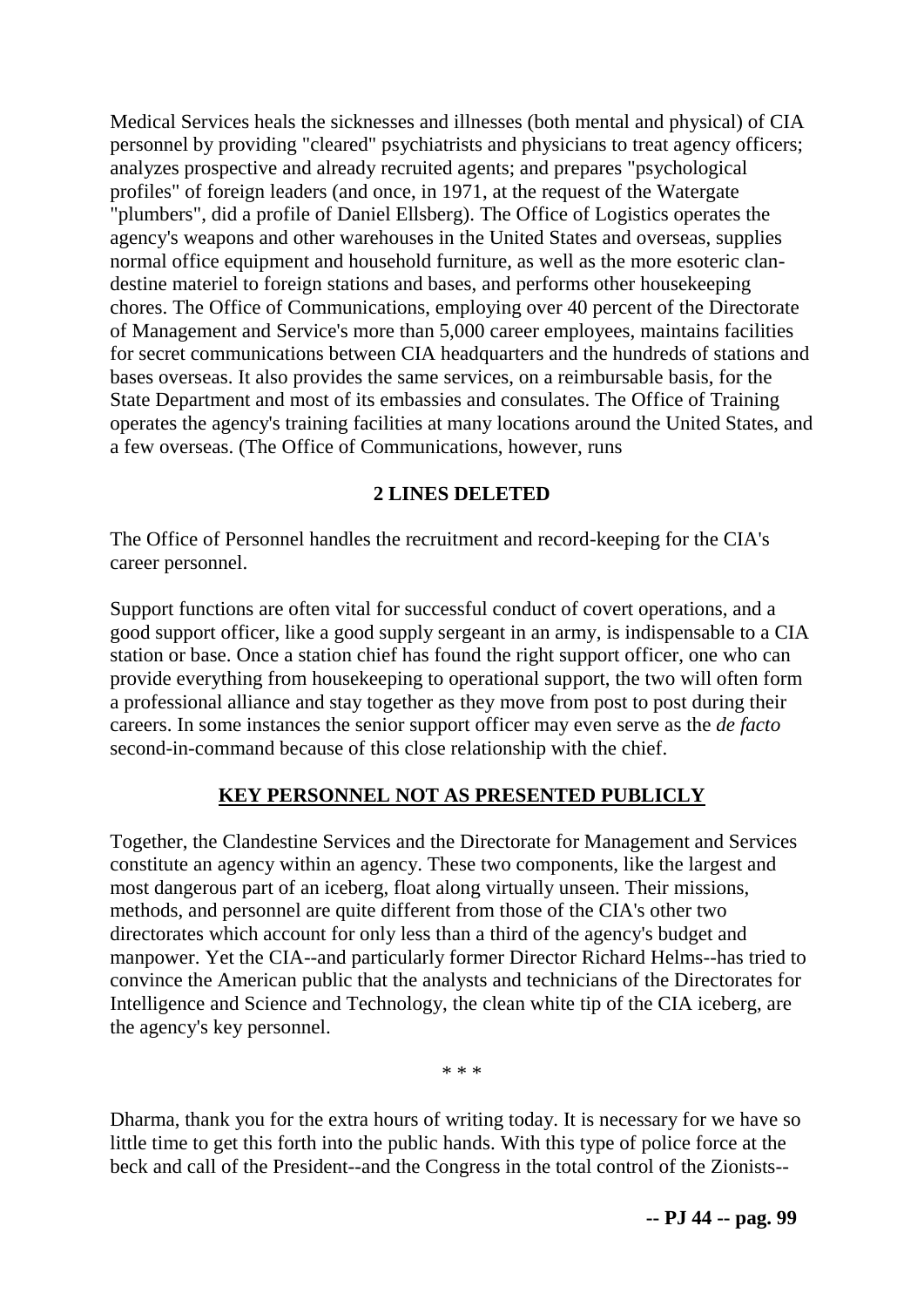you ones of the citizenry are at great disadvantage.

I suggest as reading material to accompany this outlay of information, are Stockwell's IN SEARCH OF ENEMIES and Ostrovsky's BY WAY OF DECEPTION. You must understand that you are no longer (and haven't for a very long time) dealing with a nice bunch of American kids off playing James Bond. You are now within a functioning international intelligence terrorist organization which will function in service to the United Nations World Order Government which in turn is, and will be, run by the Committee of 300 World Elite.

I suggest we close now, Dharma, so that you are not late for your appointment. I bid you good evening and blessings rest upon you all, of our beloved brotherhood in Lighted Service. I realize it is as difficult for you of our workers to face this information as for any reader at random choosing. It is necessary for all of you to see and know.

Salu, Hatonn to clear.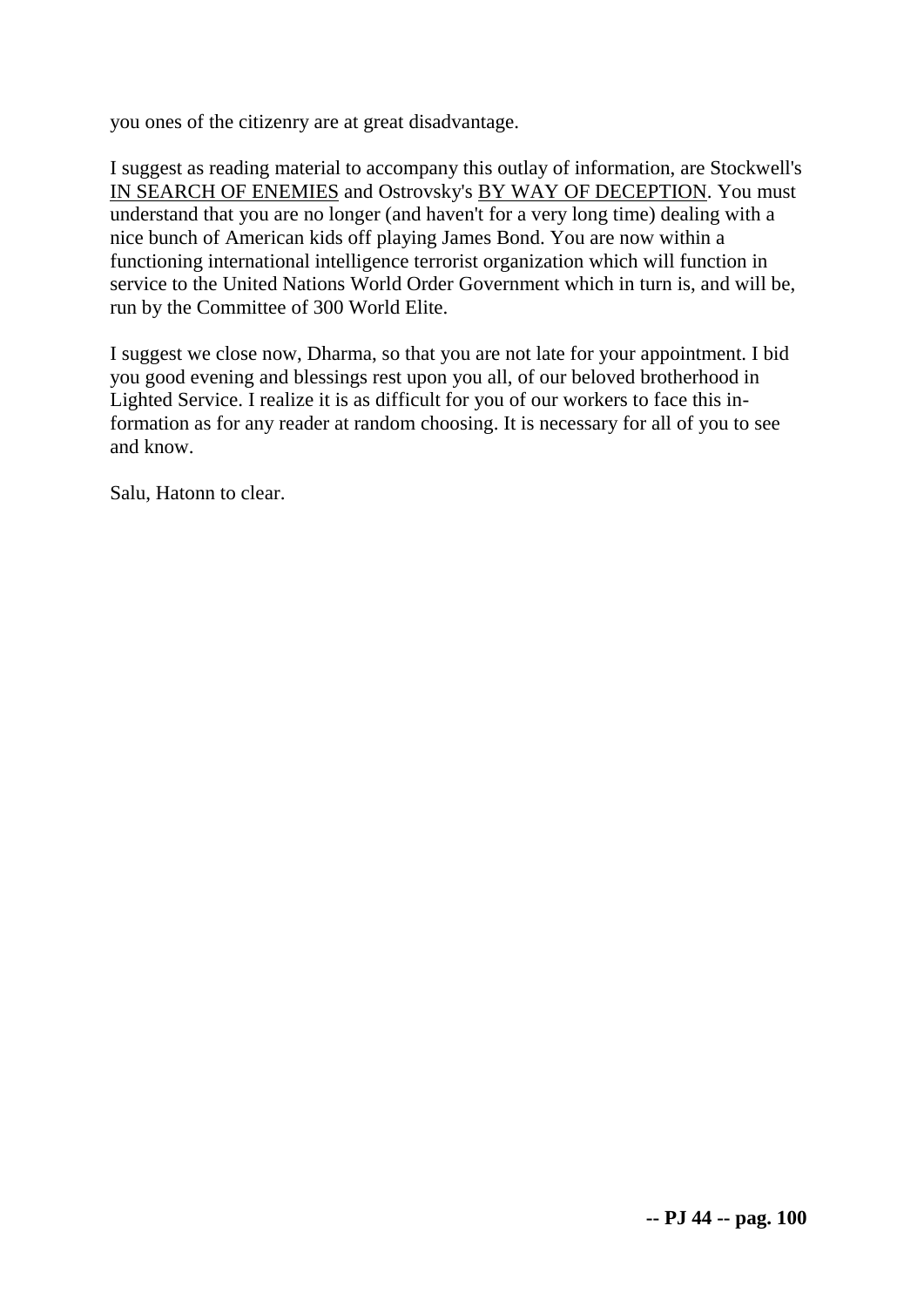## **CHAPTER 11**

## REC #1 HATONN

## MON., FEBRUARY 10, 1992 8:58 A.M. YEAR 5, DAY 177

## **MONDAY, FEBRUARY 10, 1992**

## **TODAY'S WATCH**

The rain and sun both fall on those who are just and upon those who are unjust. Each shall feel the tooth of the viper's strike for long since has man learned to manipulate that which was once the Mother's to cycle. **However, I, Hatonn, am here to remind you that in the fields two might stand or work beside the other--one shall be taken and the other shall be left. Will YOU be left? So be it.**

You are most capable of seeing that which lies 'neath the news of the day. The "Big One" of the season is "The Unified" and "The Unification". Now what ever might that mean? I believe as you watch the term in its application (especially in the Olympic Games broadcasts), it represents this new Soviet Commonwealth bearing a "proper" name without any meaning whatsoever. The term is a verb which means "in unison". It can mean nothing because it is NOT a noun and neither is there any unification among the states involved. However, to get assistance the people must relinquish all rights to choice--even as the youngsters in France competing for winter games. The plans are as subtle as the sneaking scorpion which waits beneath the rocks for the unsuspecting victim.

### **GLOBALISM**

With each writing we are drawn back to the point in focus as the evil planners bring down the shroud. It is called "Globalism" but it is as deadly as the viper's bite.

To solve a problem, however, it must be understood clearly. And to understand it, you must open your eyes and ears and hearts to the fact that the problem exists, and that it is gnawing at all you hold precious. As I write of the CIA, for instance, I see the thrust from you ones who say--"...get on with the problem, we don't want to hear about the CIA." The CIA is a part of the octopus which will orchestrate the integration of itself and all police enforcement groups within the Global monster--headed ultimately by the Elite Committee of 300. Without this information you miss the most important branch of terror which will come down on you. Knowledge is all that can give you assets enough to know where to stand.

I am left alone in my work more and more these days, **because the Planners perceive that you are now trapped and it becomes easier if you KNOW what you are going to do. It never occurs to them longer that you CAN DO SOMETHING ABOUT YOUR PLIGHT. So be it.**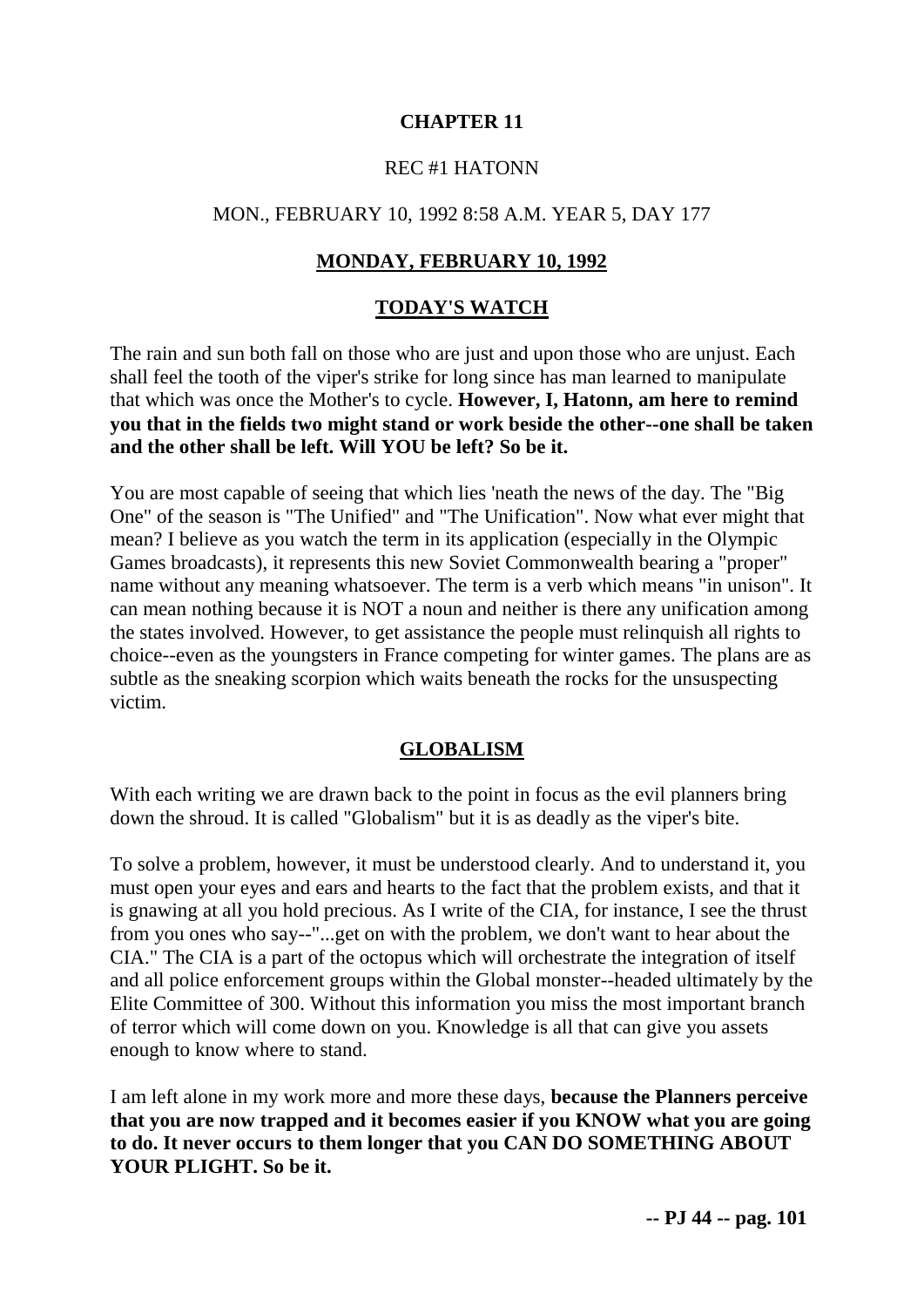**Are YOU a part of the problem--or a part of the solution? We shall see. Are you willing to become a part of that instruction mandate of James 1:22, and become doers of the word, and not hearers only? Do you accept the admonition of James 2:26 that faith without works is dead? This is from that wondrous book you continue to throw in my face. I never was among the ones who misunderstood the book.**

We do not speak of some abstract contrivance of rhetoric. This is real, and it is rapidly digesting and expanding under the mesmerizing auspices and direction of politicians and religionists. Well, chelas, both this Globalism and humanism can, and must, be countered by a genuine return to what were once called "American patriotism and principles", and by the joining together (unification) of one nation, UNDER GOD, in a moral revival across your land and thence around the world.

## **WHY PUSH ON?**

But why does Hatonn continue to push and pour forth information when so many discount and deny? Because as long as there is ONE who seeks--so shall he be given into the finding. God sends us with this dictum: "*My people are destroyed for lack of knowledge*." And you have had that input for generations upon generations--since Hosea 4:6.

Surprisingly enough, most ones who act as globalists are totally convinced that what they are doing is for the eventual salvation of mankind and the planet Earth. The great strength they possess is that the general public in your land does not even know that they exist. And because of the mammoth level of deceit and subterfuge the ordinary person fails to comprehend the ability to deceive to this extent.

# **THE GOAL: GLOBAL CONTROL**

The objective, simply put, is *control*. Although the desire to rule the world is not a new ambition, the control sought by this present generation of global imperialists is more than government, wealth and resources. They control these already. What the globalists want in order to complete their plan is control of population. They fully intend to simply remove the overpopulation to suit themselves and their own needs.

Their objective of global control is most easy to discern, but its implementation is complex and convoluted. The CIA structure is a very good example of the hidden but unlimited resources available to them through you. It is mind-boggling for ordinary "Man" when he attempts to unravel it--truly a "tangled web" of deception. Their control of population is in their ability to manage the very thoughts and behavior of the masses: the key being consensus; the motivation, survival.

If the struggle were simply a physical one, you could identify your enemy more readily and recognize the dangers coming against you. Like the serpent in the garden,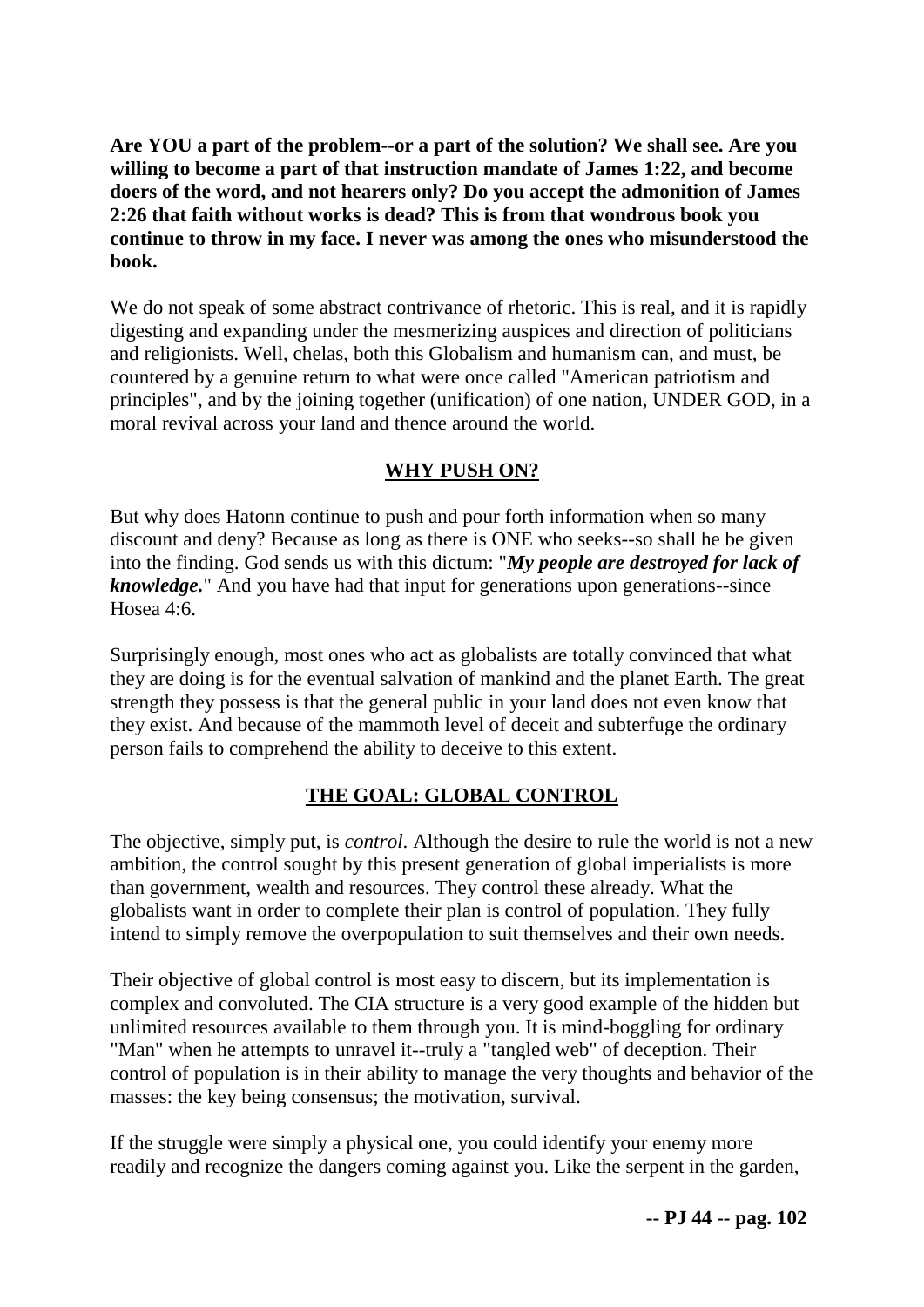the sophistication and refinement of the **psychological weaponry** are so subtle that you are now in the final stages of the conflict with only a very few awakening to the conflict's existence. Most of these still too sleepy to comprehend the danger already upon and devouring you.

As a measure of the effectiveness of these new techniques you need only recall the unfenced concentration camps during the Korean and Vietnam conflicts. Due to psychological intimidation the captured American military did not try to escape. Are you even aware of this, America? Where would these prisoners go? Even your own United States military and/or government would not come to rescue them--2,600 KNOWN PRISONERS still wait rotting in the prisons while the U.S. carries on its drug business without interruption. The same behavioral control exists today, but everyone is a prisoner, the earth is the concentration camp and the globalists are the stalag commandants.

# **CONCENTRATION CAMP EARTH**

**DID YOU HEAR ME?** You are on Earth--trapped in their concentration camp. WE are your only way off the place and they effort to see to it that you are too frightened of God Himself to allow possibilities to enter into your thoughts. **WE ARE YOUR ONLY WAY OFF THE PLANET IN SAFETY OF TRANSFER.**

You see, your struggle is not against flesh and blood... (Ephesians 6:12 for you who read your "book".) The evil deceivers have captured, through spiritual methods, that which is ONLY of flesh and blood. Worse, you have helped him at every turn by getting rid of all messengers who bring Truth and otherwise effort to show you the facts of it.

In the past you ones "Under God" have always been too late with too little. You cannot afford that mistake this time. You are told all sorts of lies about God and you fail to longer KNOW GOD. You are incensed when I suggest that possibly He is angry at your foolishness. Well, I can promise you that God will patiently await some sign of intelligent life from you--each. If you ones want to preserve the right to live and worship freely and Americans want to retain a national identity, you must stop indulging yourselves in the luxury of fighting each other and direct your energies against the proven enemy.

There is much to be done and very little time in which to do it. If your nation of the United States (and America as a whole) falls, so falls the world for you are the only one left with a Constitution in enough purity to attend the Laws necessary to restructure and grow, thus allowing the world to follow--for strength compounds when in service under God. If your nations fall, and the end is very, very near, there is no place else to go as you perceive it. You are bound to Earth as surely as within any prison of your choosing to example.

In-fighting has dissipated your energies and brought you to your present calamitous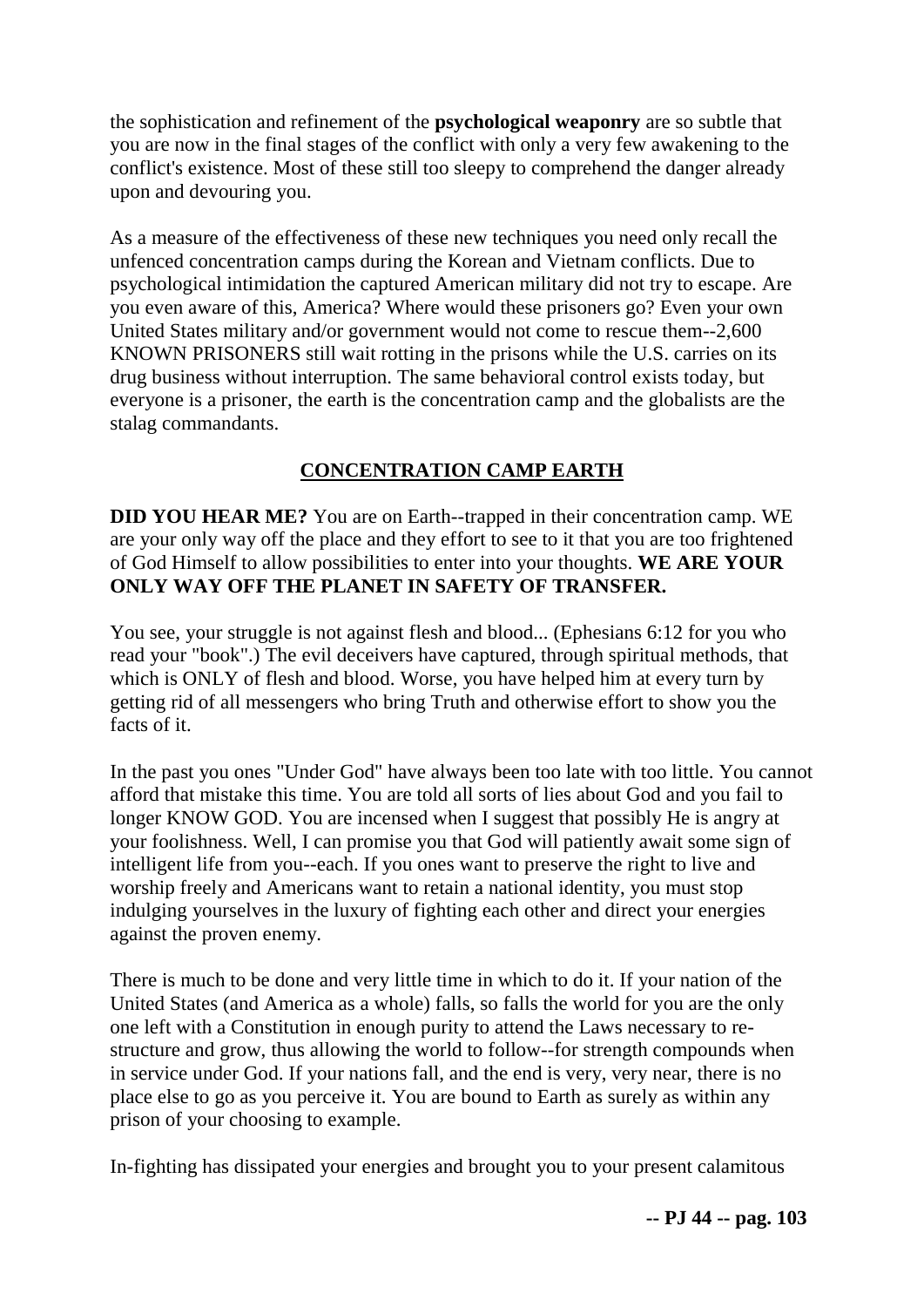condition--that, and simply lack of "giving a damn"--it is far easier to wave yellow flags of cowardice. You are in total chaos and still the dissension continues and worsens. It is PLANNED that way! You are at a crossroads, people-of-the-world.

# **YOUR WAY: GOD'S WAY**

## **YOU ARE GOING TO BE ON THE LORD'S SIDE OR CONTINUE DOING IT YOUR WAY--WHICH IS AND WILL LEAD TO ULTIMATE DISASTER.**

*So, we shall move right on along our path of giving information--WHERE YOU CAN SEE IT IN ACTION. At this point we are informing you about that wondrously exciting group called the CIA--which has shackled your nation--and now integrates completely into the Global Elite's arsenal for wrapping you in the tangled web of the worst enemy the physical world can ever know--an evil adversary DEVOID of GOD! Call it by any cute name you wish--IT IS DEFINED AS HELL.*

Let us take more time in outlaying the story in point so we can I move on, afterward, into solutions.

## **CIA AND THE INTELLIGENCE COMMUNITY--CONTINUED**

Dharma, no, we aren't going to use any explanation. It is too time consuming and it is assumed if ones wish to be informed they will have done some of their own homework. Just start writing, please, as I dictate. Thank you.

# **THE DIRECTORATE OF INTELLIGENCE**

The Directorate of Intelligence, with some 3,500 employees, engages in two basic activities: first, the production of finished intelligence reports from the analysis of information (both classified and unclassified); and second, the performance of certain services of common concern for the benefit of the whole intelligence community. Included in the latter category are the agency's various reference services (e.g., a huge computerized biographical library of foreign personalities, another on foreign factories, and so on); the Foreign Broadcasting Information Service (a worldwide radio and television monitoring system); and the National Photographic Interpretation Center (an organization, run in close cooperation with the Pentagon, which analyzes photographs taken from satellites and spy planes). About two thirds of the Intelligence Directorate's \$70 million annual budget is devoted to carrying out these services of common concern for the government's entire national-security bureaucracy. Thus, the State and Defense Departments are spared the expense of maintaining duplicate facilities, receiving from the CIA finished intelligence in areas of interest to them. For example, when there is a shift in the Soviet leadership, or a new Chinese diplomat is posted to Washington, the Intelligence Directorate routinely sends biographical information (usually classified "secret") on the personalities involved to the other government agencies. Similarly, the various State Department bureaus (along with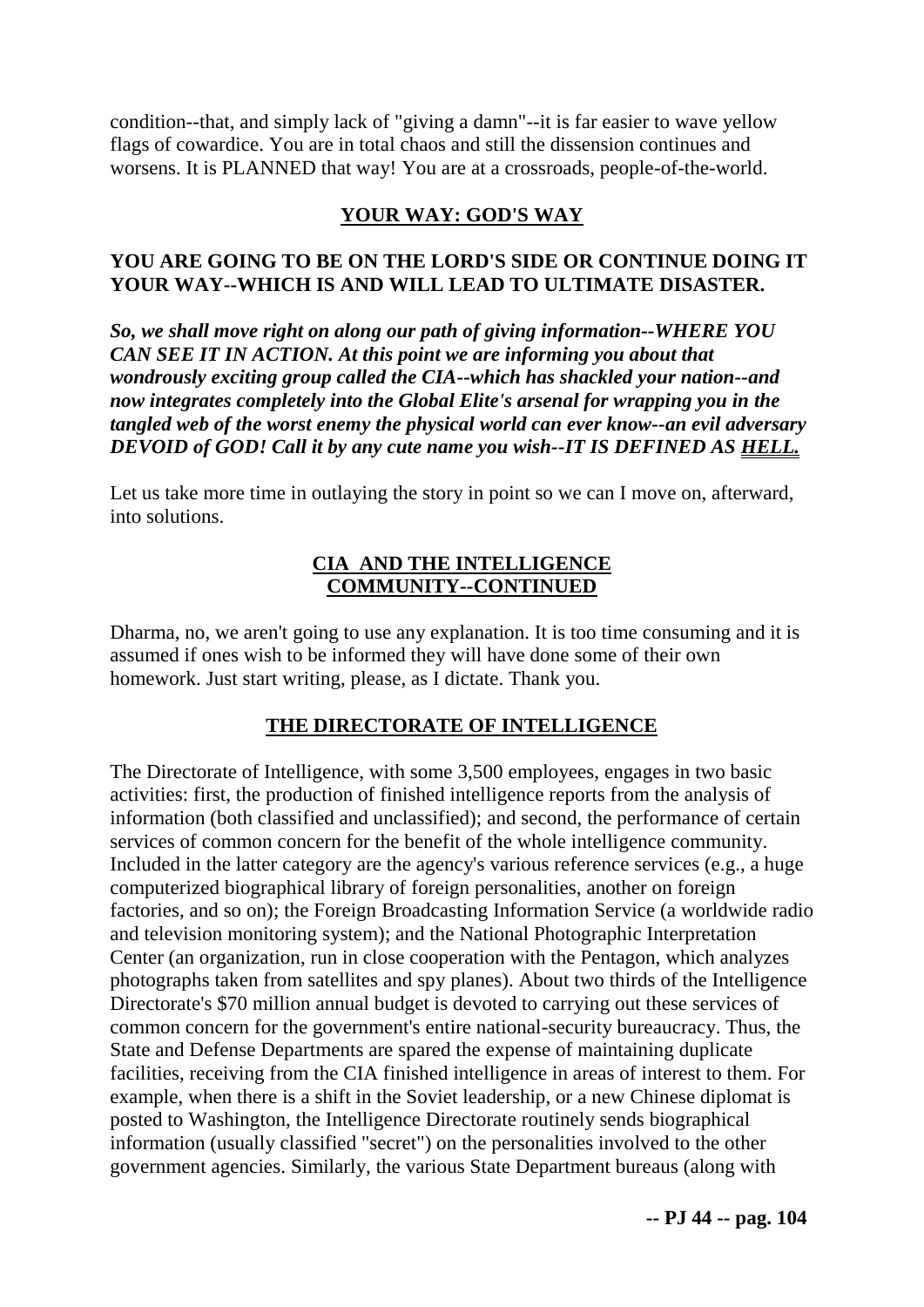selected American academicians and newspapers) regularly receive the agency's unclassified transcripts of foreign radio and television broadcasts.

Most of the rest of the Intelligence Directorate's assets are focused on political, economic, and strategic military research. The agency's specialists produce both current intelligence--reports and explanations on a daily basis of the world's breaking events--and long-range analysis of trends, potential crisis areas, and other matters of interest to the government's policy-makers. Turning out current intelligence reports is akin to publishing a newspaper, and in fact, the Intelligence Directorate puts out daily and weekly publications which, except for their high security classifications, are similar to work done by the American press. These regular intelligence reports, along with special ones on topics like corruption in South Vietnam or the prospect for the Soviet wheat crop, are sent to hundreds of "consumers" in the federal government. The primary consumer, however, is the President, and he receives every morning a special publication called the President's Daily Brief. In the Johnson Administration these reports frequently contained, in addition to the normal intelligence fare, rather scandalous descriptions of the private lives of certain world leaders, always avidly read by the President. President Johnson's taste in intelligence was far from conventional. A former high State Department official tells of attending a meeting at the White House and then staying on for a talk with the President afterward. LBJ proceeded to play for him a tape recording (one of those presumably made by the FBI) of Martin Luther King in a most compromising situation.

The agency found, however, that in the Nixon Administration such items were not appreciated, and the tone of the daily report was changed. Even so, President Nixon and HENRY KISSINGER soon lost interest in reading the publication; the task was relegated to lower-ranking officials on the National Security Council staff. **[AT this time, Eagleburger's office and that of Scowcroft, the Mormon representative to the One World Government Order.]**

**\* \* \***

## **THE SCIENCE AND TECHNOLOGY DIRECTORATE**

The fourth and newest of the CIA's directorates, Science and Technology, also employs the smallest number of personnel, about 1,300 people. It carries out functions such as basic research and development, the operation of spy satellites, and intelligence analysis in highly technical fields. In addition to these activities, it also handles the bulk of the agency's electronic data-processing (computer) work. While the S&T Directorate keeps abreast of and does research work in a wide variety of scientific fields, its most important successes have come in developing technical espionage systems. The precursor of this directorate was instrumental in the development of the U-2 and **SR-71** spy planes. The S&T experts have also made several brilliant breakthroughs in the intelligence-satellite field. In the late 1950's, when Clandestine Services chief Richard Bissell encouraged the technicians in their development of America's first photo-reconnaissance satellite, they produced a model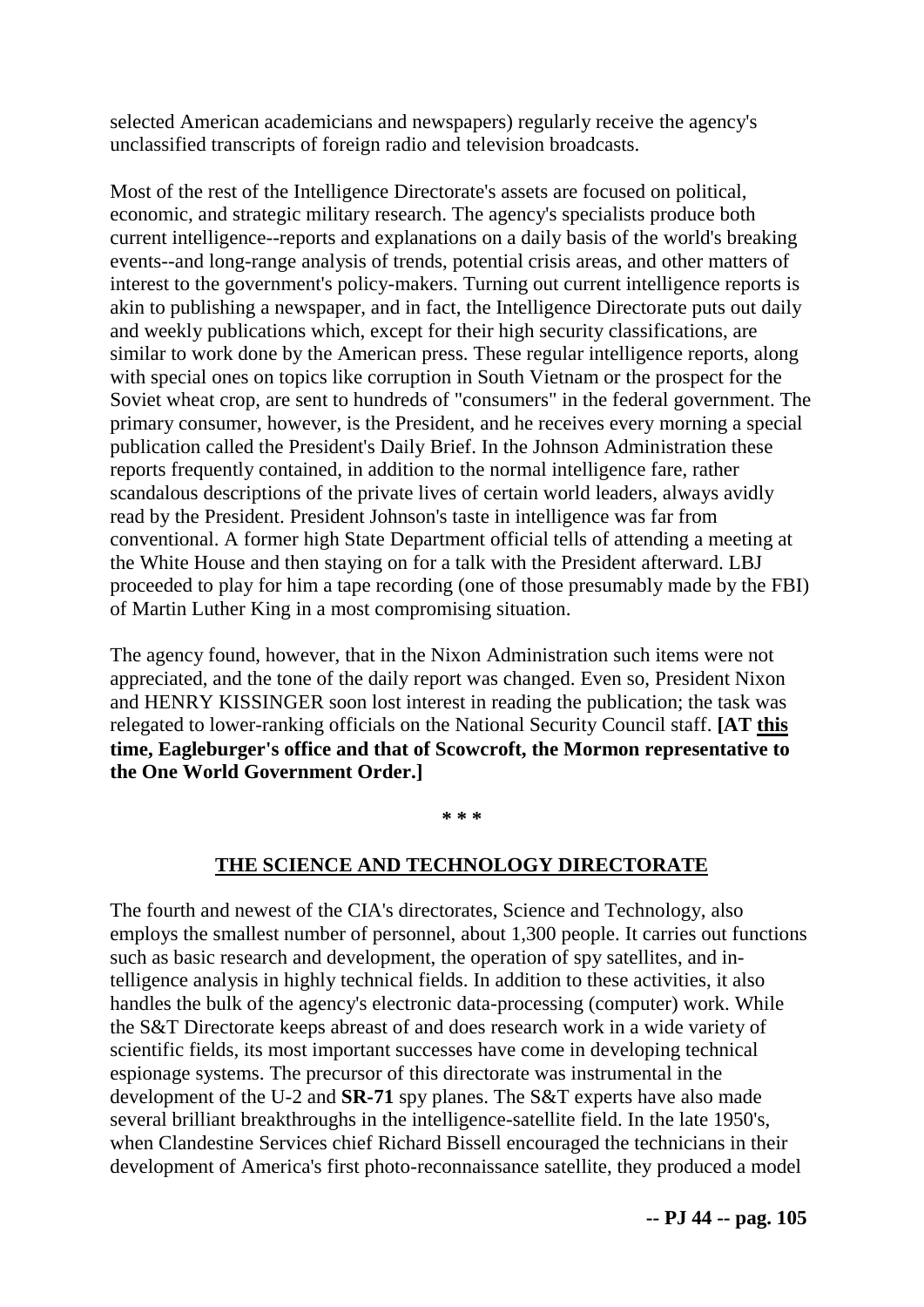which was still in use as late as 1971. And agency technicians have continued to make remarkable advances in the "state of the art". Today spy satellites, capable of producing photographs from space with less than **(\*\*DELETED\*\*)** resolution, lead all other collection means as a source of intelligence. The S&T Directorate has also been a leader in developing other technical espionage techniques, such as over-thehorizon radars, "stationary" satellites, and various other electronic informationgathering devices**. [H: They also become most involved in placement of robotic entities--in coalition with the services which research biological life creation. Hold ever in your hearts that technology was fully available in 1974 at the writing of this dissertation--how much more sophisticated might it be this day?]**

The normal procedure has been for the S&T Directorate, using both CIA and Pentagon funds, to work on a collection system through the research-and-development stage. Then, once the system is perfected, it is turned over to the Defense Department. In the case of a few particularly esoteric systems, the CIA has kept operational control, but the agency's S&T budget of about \$120 million per year is simply not large enough to support many independent technical collection systems.

CIA technicians, for example, worked with Lockheed Aircraft at a secret site in Nevada to develop the A-11, probably the most potent airborne collection system ever to fly. In February 1964, before the plane became operational, President Johnson revealed its existence to the news media, describing it as a long-range Air Force interceptor. Five months later, at another news conference, the President disclosed that there was a second version of the aircraft, which he described as "an advanced strategic reconnaissance plane for military use, capable of worldwide reconnaissance". Three years after that, when the A-11, now the **SR-71**, was flying regularly, the program was turned over to the Air Force.

## **12 LINES DELETED**

### **TOO MANY PEOPLE**

Any reasonable reviewer of the CIA, after surveying the deployment of agency funds and personnel and weighing these against the intelligence gains produced by the various directorates, would probably come to the same conclusion as did Richard Helms' temporary replacement as Director, James Schlesinger. On April 5, 1973, Schlesinger admitted to the Senate Armed Forces Committee that "We have a problem...we just have too many people. It turns out to be too many people in the operational areas. These are the people who in the past served overseas.... Increasing emphasis is being placed on science and technology, and on intelligence judgments."

Schlesinger's words--and the fact that he was not a "house man" from the Clandestine Services--were auguries of hope to those many critics of the CIA who believe that it is overly preoccupied with the covert side of intelligence. But Schlesinger lasted only four months at the agency before he was named Secretary of Defense, and the changes he effected were generally confined to a 6-percent staff cut and an early-retirement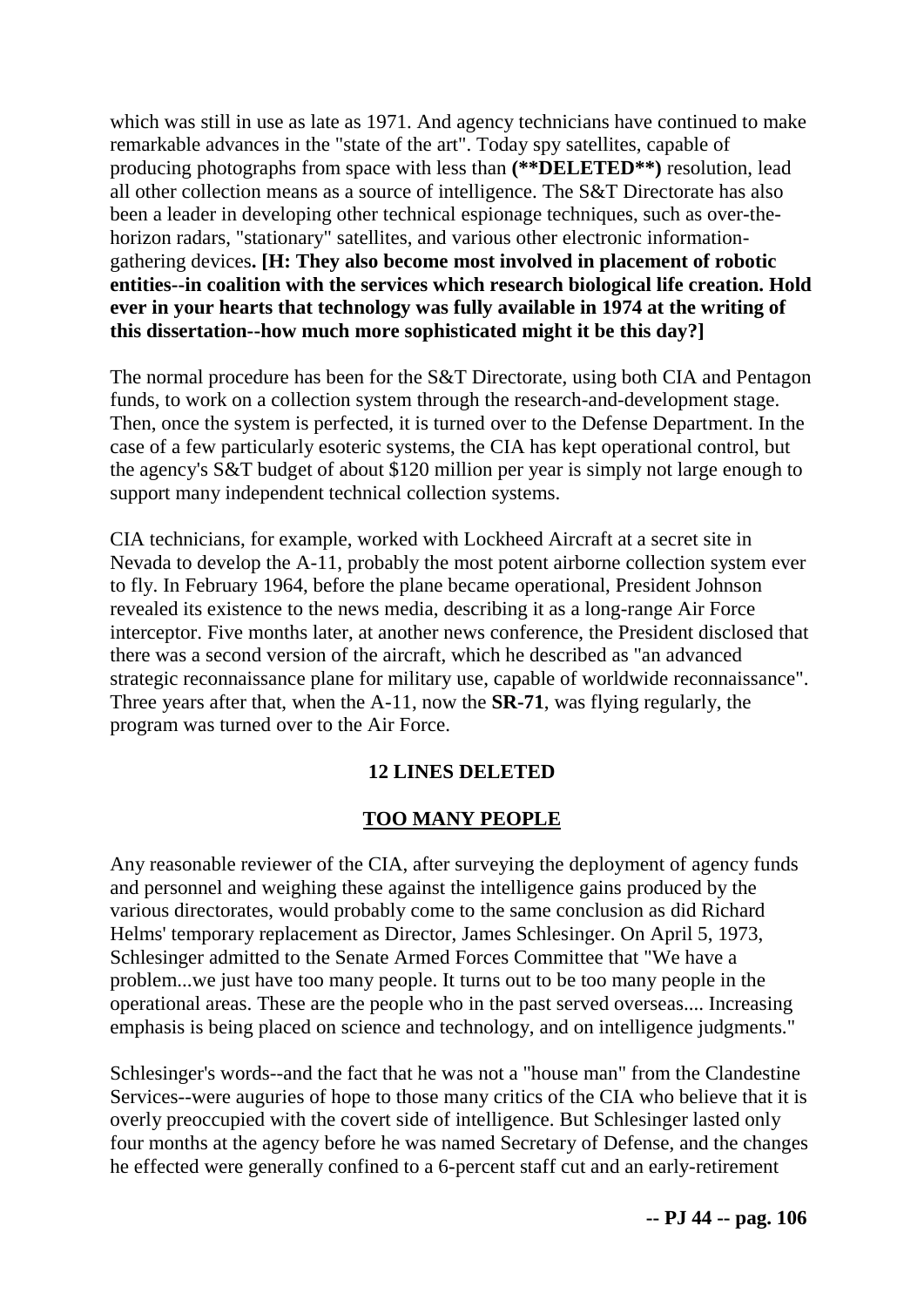program for certain superannuated employees. Schlesinger has been succeeded by William Colby--a man who had a highly successful career as a clandestine operator specializing in "dirty tricks", and who can only be expected to maintain the Dulles-Helms policy of concentration on covert action.

**At present (1974) the agency uses about two-thirds of its funds and its manpower for covert operations and their support--proportions that have been held relatively constant for more than ten years. Thus, out of the agency's career workforce of roughly 16,500 people and yearly budget of about \$750 million, 11,000 personnel and roughly \$550 million are earmarked for the Clandestine Services and those activities of the Directorate of Management and Services (formerly the Directorate of Support), such as communications, logistics, and training, which contribute to covert activities. Only about 20 percent of the CIA's career employees (spending less than 10% of the budget) work on intelligence analysis and information processing.** There is little reason, at present, to expect that things will change.

**\* \* \***

#### **IMPORTANCE OF KNOWLEDGE RE: CIA**

Let us pause at this point for some further explanation regarding our presentation of this material. Our early intent in the writing is to give you a working picture of the operations system, hierarchy and general "governmental" pecking order and who does what and how the budgets work. You will certainly find the figures outdated--but not the general organization charts. You will be aware--if you keep up with even the nonnews--that much is voted in and out and covert/overt operations are fiddled with and then given open range to continue with more budget in ever more secrecy--having to answer to no one. We are talking here, about a multi-billion dollar expenditure annually. You see, for every project such as the **SR-71 in Nevada--THERE ARE MORE AND BIGGER INSTALLATIONS AND GOINGS-ON AT PLACES SUCH AS IN CALIFORNIA AS WE HAVE SHOWN YOU--WITH MASSIVE UNDERGROUND FACILITIES--ALSO RUN BY LOCKHEED.**

What you must note, however, is the massive cutbacks in those industries such as Lockheed and Northrop, etc. What can that mean? It means that the Plans have been orchestrated and the symphony ready to begin and you need set-builders no longer.

### **OKLAHOMA INCIDENT**

Dharma, we need to attend the latest plea for help from Oklahoma--but we will attend it properly.

You ones must understand that WE WRITE AND PUBLISH. All legal matters must be investigated fully--no one goes off in scattered directions. I can guarantee and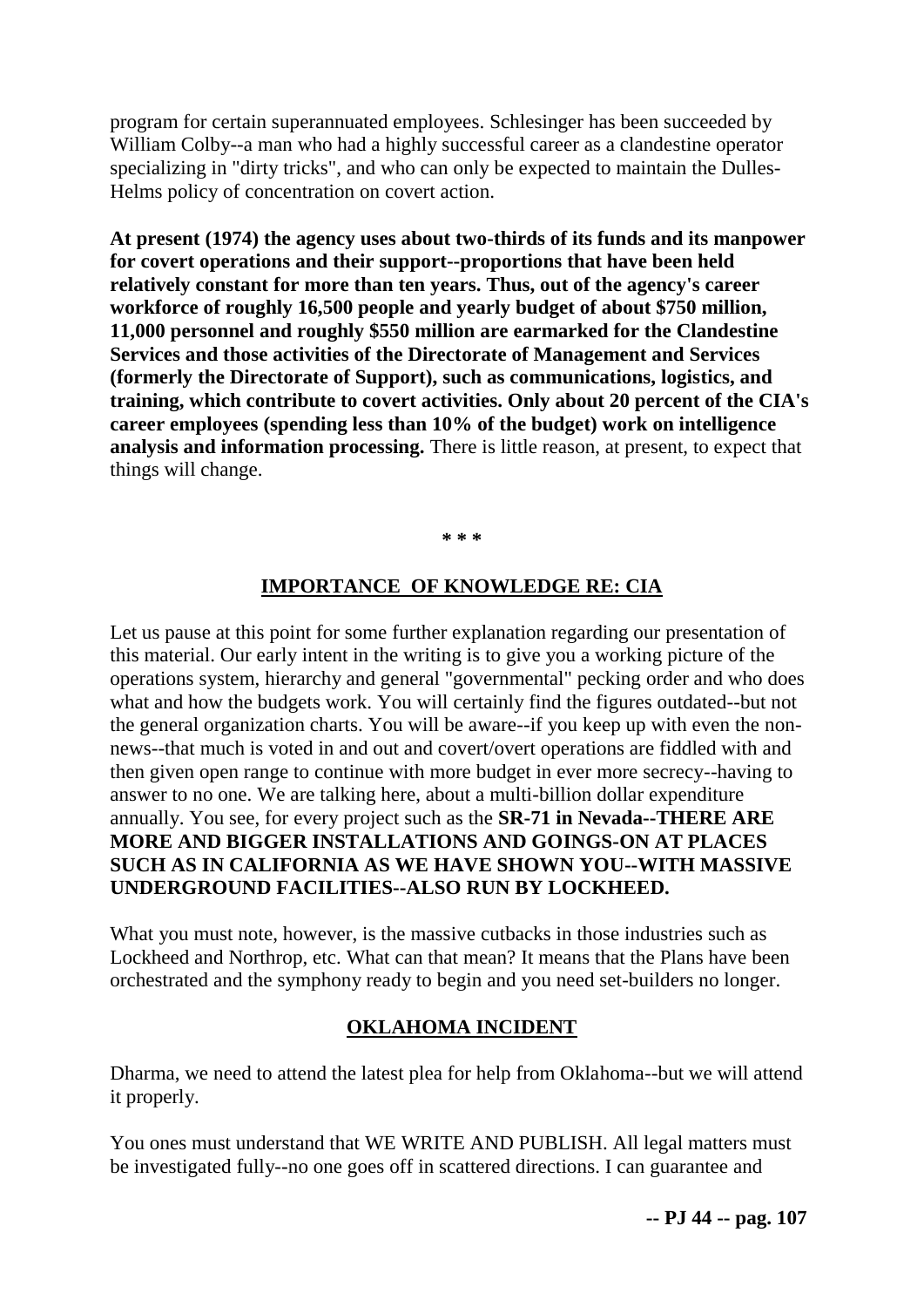promise that the situation is more complicated than the simple arrest and confiscation of *LIBERATORS* AS IS PRESENTED TO THE OFFICE AT AMERICA WEST.

We are NOT the Constitutional Law Center and now I believe you can see WHY! Decisions of legality of actions must be left to the legal department who understands and knows the Constitutional LAWS. **THERE IS MUCH, MUCH MORE IN-VOLVED IN THIS PARTICULAR CASE THAN IS MEETING THE EYES-- AND YOU WILL NOT JEOPARDIZE OUR WORK AND THE SERVICE UNTO THE MILLIONS OF READERS--BY DOING FOOLISH THINGS CON-CERNING THE ONE WHO HAS MANY OTHER PROBLEMS AS WELL.**

The citizens in point have done the proper thing in making contact--however, we don't jump into the fire if the people themselves built the bonfire. What else have these ones been doing? If lawbreaking and violence is a part of their habitual exercises, such as KKK, White Supremacy, Black Unity--or ADL in violation of laws--then we have a real problem and God does not accept such counter-actions against that which is given in our work.

# **ALWAYS STRICTLY PROPER ACTIONS**

**OUR ONLY ADVOCATION OF ACTION IS WITHIN THE LAW AND WITHOUT VIOLENCE--ALWAYS WITHOUT VIOLENCE AND ALWAYS WITHIN THE LAWS! THE POINT OF THE RIGHTS UNDER THE CONSTITUTION ARE THE PROTECTION OF UNALIENABLE (INALIEN-ABLE) RIGHTS OF CITIZENS UNDER THAT CONSTITUTION-- HOWEVER, RIGHTS OF ALL OTHER CITIZENS MUST ALSO BE PROTECTED AS WELL. IF YOU SET YOUR RIGHTS ABOVE ANOTHER AND TAKE ACTIONS WHICH DAMAGE ANOTHER IN HIS RIGHTS--YOU ARE WRONG! WE DO NOT ADVOCATE VIOLENCE NOR EVEN DEMONSTRATIONS--WE ADVOCATE GETTING INFORMED AND CHANGING YOUR SYSTEM WITHIN THE LAWS OF THE CONSTITUTION--BY BALLOT NOT BULLETS NOR SANDBAGS. OURS IS NOT TO BE HERE TO SERVE HIDDEN AGENDAS OF MALCONTENTS, OVEREAGER WARRIORS WHO BREAK LAWS AND THOSE WHO WOULD CAUSE OUR TRUTH TO BE STOPPED BY GROSSLY ILL-BEHAVIOR. IF INDEED, THE FAULT IS ABSENT AND CAUSE FOR ACTION SOLELY ON THE BASIS OF INABILITY TO HAVE MATERIAL WHICH REPRESENTS FREEDOM OF SPEECH AND PRESS--THEN THE ADVERSARY SHALL SORELY WISH HE HAD NOT INTERFERED. IF THE ACTIONS OF THE ONES WHO ARE NOW REPRESENTATIVE OF THE "VICTIMS" ARE IN PURE INTENT OF SERVICES TO GOD WITHIN THE LAWS--SO SHALL GOD ATTEND THE PLIGHT. IF YOU ARE GIVEN TO ACT WITHOUT KNOWLEDGE OF ALL FACTS--YOU ARE NO BETTER THAN YOUR ENEMY.**

Thank you for your attention. We shall return with more discussion on the CIA: The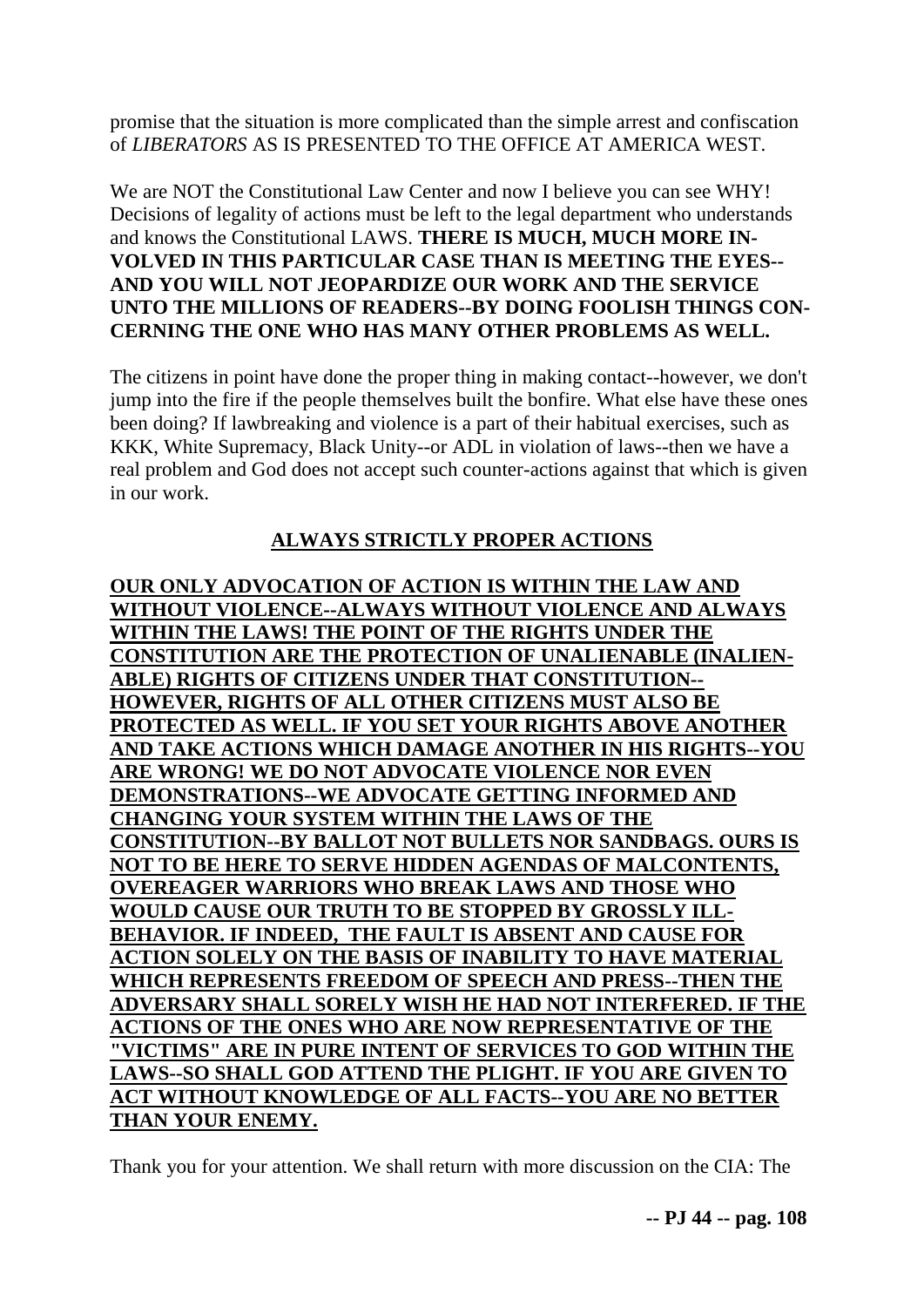Intelligence Community (as a whole).

Hatonn to stand-by so that I might do some investigations. Please attend my summons, Dharma.

Good morning.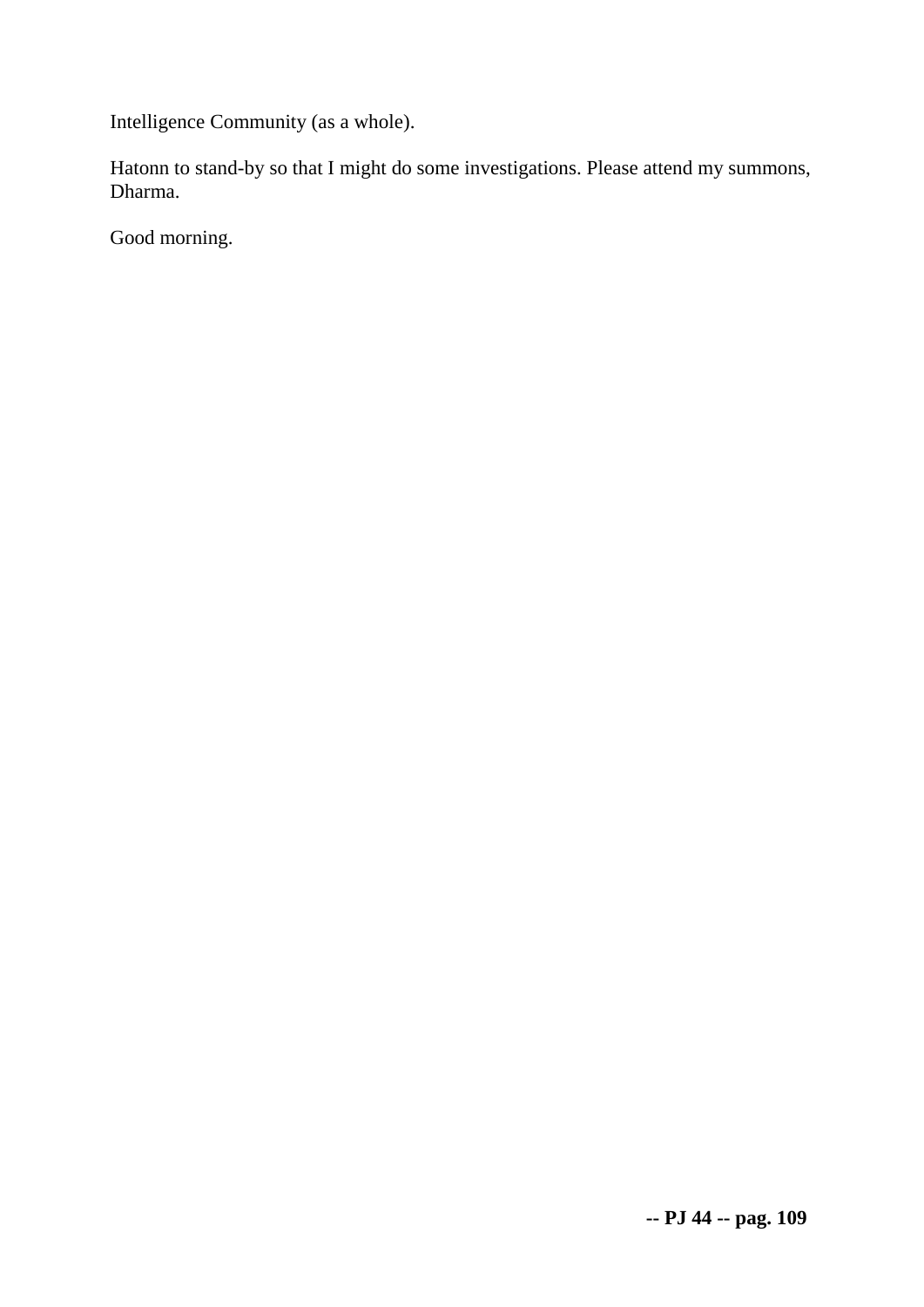### **CHAPTER 12**

#### REC #2 HATONN

#### MON., FEB. 10, 1992 12:50 P.M. YEAR 5, DAY 177

#### **MONDAY, FEBRUARY 10, 1992**

As we again sit to pen, I would speak of the legal case brought into our attention just prior to lunch break this morning. I make no comment on validity of feasible involvement by the Law Center--I just want it to be pointed out that the case is far different than at first presented.

#### **THE OKLAHOMA INCIDENT UPDATE**

Among the facts somehow left out of the story in contact with me, was the situation (as now told to us, so still facts are not present) that the people were arrested by MANY officers who ransacked their dwelling and confiscated several things among which were *LIBERATORS* and/or PHOENIX JOURNALS. You will need no defense against the *LIBERATORS* and/or PHOENIX JOURNALS in anyone's possession. You still have the right to have publications received in your home. The best defense for having *LIBERATORS* is that they speak for themselves. Believe me, chelas, if there were legal grounds to silence us--it would have been done prior to now and would not be done in a raid which could only present papers, books and newsletters. Already, facts seep out in this particular instance--for the story now goes that there was a third party who stayed with this couple and that person had less than an ounce of marijuana and that had been tattled by some other person. I make no judgment or statement regarding the circumstance except that if there are broken laws, even good cases are jeopardized.

This is exactly WHY, however, this property is monitored constantly for possible setups. We have had to limit overnight guests and family members who do come, along with persons who frequent the dwelling--do not even bring beer or wine onto the premises. I do hope this will be insight to any who still feel it fine to tamper and mess around with illegal substances, by smoking or any other means--to NEVER come to our homes or businesses with ANY such substance on or near your person. Remember that even old clothing, coats, etc., having once carried the substances in point are still tattle-tales with electronic sniffers and dogs.

**I REPEAT: WE ARE NOT EVEN IN CONSIDERATION FOR BREAKING OF THE LAWS FOR THE SURVEILLANCE TEAMS KNOW WE ARE NOT SUBVERSIVE NOR DO WE EVER SUGGEST ANYTHING ILLEGAL OR VIOLENT, AS I CAREFULLY COVERED PRIOR TO NOW. IT IS A NICE UNDERSTANDING WE HAVE WITH OUR ENEMY SO ANY WHO WOULD SET US UP MIGHT WELL FIND THEMSELVES THE TARGET OF THEIR OWN SO-CALLED ALLIES. BELIEVE ME, FRIENDS, THE ADVERSARY** 

**-- PJ 44 -- pag. 110**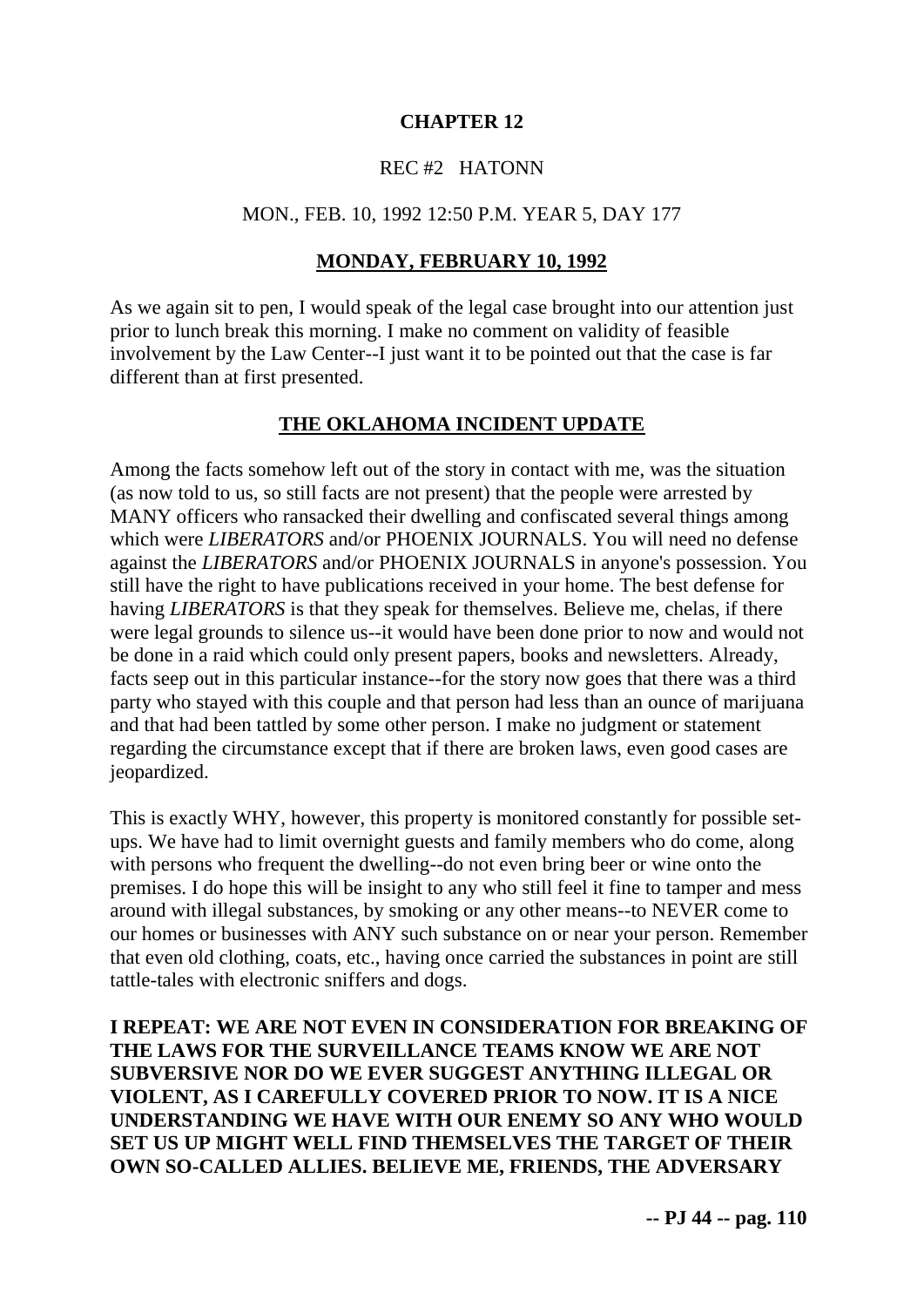## **DOES NOT WISH TO UPSET THE HOSTS BY BREAKING SOME OF THOSE UNDERSTOOD TREATIES. IF ANY OF YOU BREAK LAWS--IT IS NOT OF OUR SUGGESTION. THE LAW CENTER ATTORNEYS ARE IN TOUCH WITH THE LAWYER OF THE PEOPLE IN POINT TO SEE WHAT IS WORTHY OF INVOLVEMENT. IF FRAME-UP WAS PERPETRATED-- THERE IS WHERE THE CASE LIES--NOT IN** *LIBERATORS* **or**  *NORTHPOINT* newsletters.

Let us continue right along with the CIA, please.

#### **THE INTELLIGENCE COMMUNITY**

Taken as a whole, U.S. intelligence is no longer made up of a small glamorous fraternity of adventurous bluebloods--men motivated by a sense of noblesse oblige who carry out daring undercover missions. That is the romantic myth without which there would be few spy novels, but it is not the substance of the modern intelligence profession. Today the vast majority of those in the spy business are faceless, deskbound bureaucrats, far removed from the world of the secret agent. To be sure, the CIA still strives to keep alive such techniques as classical espionage and covert action, but its efforts have been dwarfed by the huge technical collection programs of other government intelligence organizations--chiefly military agencies.

## **TEN SEPARATE COMPONENTS**

In all, there are ten different components of the federal government which concern themselves with the collection and/or analysis of foreign intelligence. These ten agencies, complete with their hundreds of subordinate commands, offices, and staffs, are commonly referred to as the "intelligence community". Operating silently in the shadows of the federal government, carefully obscured from public view and virtually immune to congressional oversight, the intelligence community every year spends over \$6 billion and has a full-time workforce of more than 150,000 people. The bulk of this money and manpower is devoted to the collection of information through technical means and the processing and analysis of that information. The intelligence community amasses data on all the world's countries, but the primary targets are the communist nations, especially the Soviet Union and China, and the most sought-after information concerns their military capabilities and intentions.

**[H: Let us just list the departments, half of which fall under the Department of Defense. The numbers are outdated in the chart so let it suffice to simply say that the major funding goes to the various Dept. of Defense agency departments beginning with the National Security Agency, then Air Force Intelligence, Army and Navy Intelligence, and then the Defense Intelligence Agency. I would point out, however, that it is through the Naval Intelligence Service that you have your most powerful players--i.e., the gold from Ft. Knox, among other places, was handled under the directions of Naval Intelligence. The Air Force Intelligence Service includes the national Reconnaissance Office which gives the appearance**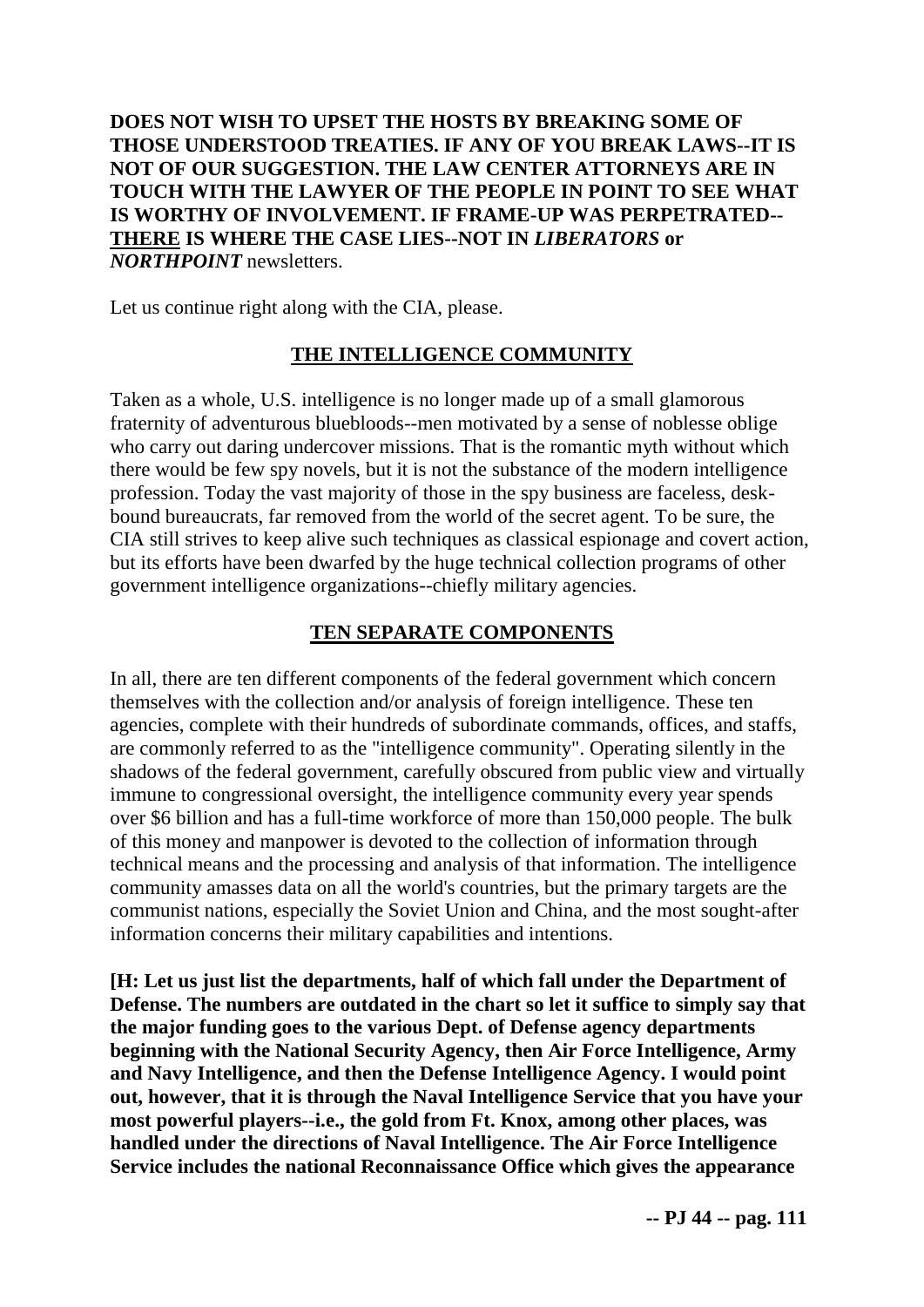#### **of a more sizable budget.]**

## **CIA HEAD "BIG CHIEF" OF** *ALL* **U. S, INTELLIGENCE**

The intelligence community's best-known member, the CIA, accounts for less than 15 percent of its total funds and personnel. Despite the agency's comparatively small size, however, the head of the CIA is not only the number-one man in his own agency but, as a result of the National Security Act of 1947, is also the Director of Central Intelligence (DCI)--the titular chief of the entire intelligence community. **[H: sic, sic- and you thought Bush was a wimp!]** However, the community which the DCI supposedly oversees is made up of fiercely independent bureaucratic entities with little desire for outside supervision. All the members except the CIA are parts of much larger governmental departments, and they look to their parent agencies for guidance. **[H: Now you can see why it became imperative to have Bush become President because most of these branches only answer to the President--AND THE PRESI-DENT ANSWERS TO HENRY KISSINGER AND SO ON UP TO THE HEAD OF THE COMMITTEE OF 300.]** While all participants share the same profession and general aim of protecting the national security, the intelligence community has developed into an interlocking, overlapping maze of organizations, each with its own goals. In the words of Admiral Rufus Taylor, former head of Naval Intelligence and former Deputy Director of the CIA, it most closely resembles a "tribal federation".

## **BRITISH INTELLIGENCE REAL HEAD OF U.S. INTELLIGENCE**

The Director of Central Intelligence heads up several interagency groups which were created to aid him in the management and operation of the intelligence community. The DCI's two principal tools for managing intelligence are the Intelligence Resources Advisory Committee (IRAC) and the United States Intelligence Board (USIB). The IRAC's members include representatives from the State Department, Defense, the Office of Management and Budget, and the CIA itself. (Since the agency's Director chairs the group in his role as DCI, or head of the intelligence community, the CIA is also given a seat.) **[H: I realize that you ones who read diligently and regularly are breathlessly waiting to see how the CIA, Mossad, KGB, etc., all hook in with Big Mommy--British Intelligence. I do not wish to get sidetracked herein but be assured--THEY DO SO. And--we shall get there.]** IRAC was formed in November 1971, and it is supposed to prepare a consolidated budget for the whole community and generally assure that intelligence resources are used as efficiently as possible. However, it has not been in existence long enough for it to be judged at the writing of this book, especially since three different DCI's have already headed it. (By 1974)

The USIB' s main tasks are the issuance of National Intelligence Estimates and the setting of collection requirements and priorities. Under it are fifteen permanent interagency committees and a variety of ad hoc groups for special problems. Working through these committees and groups, the USIB, among other things, lists the targets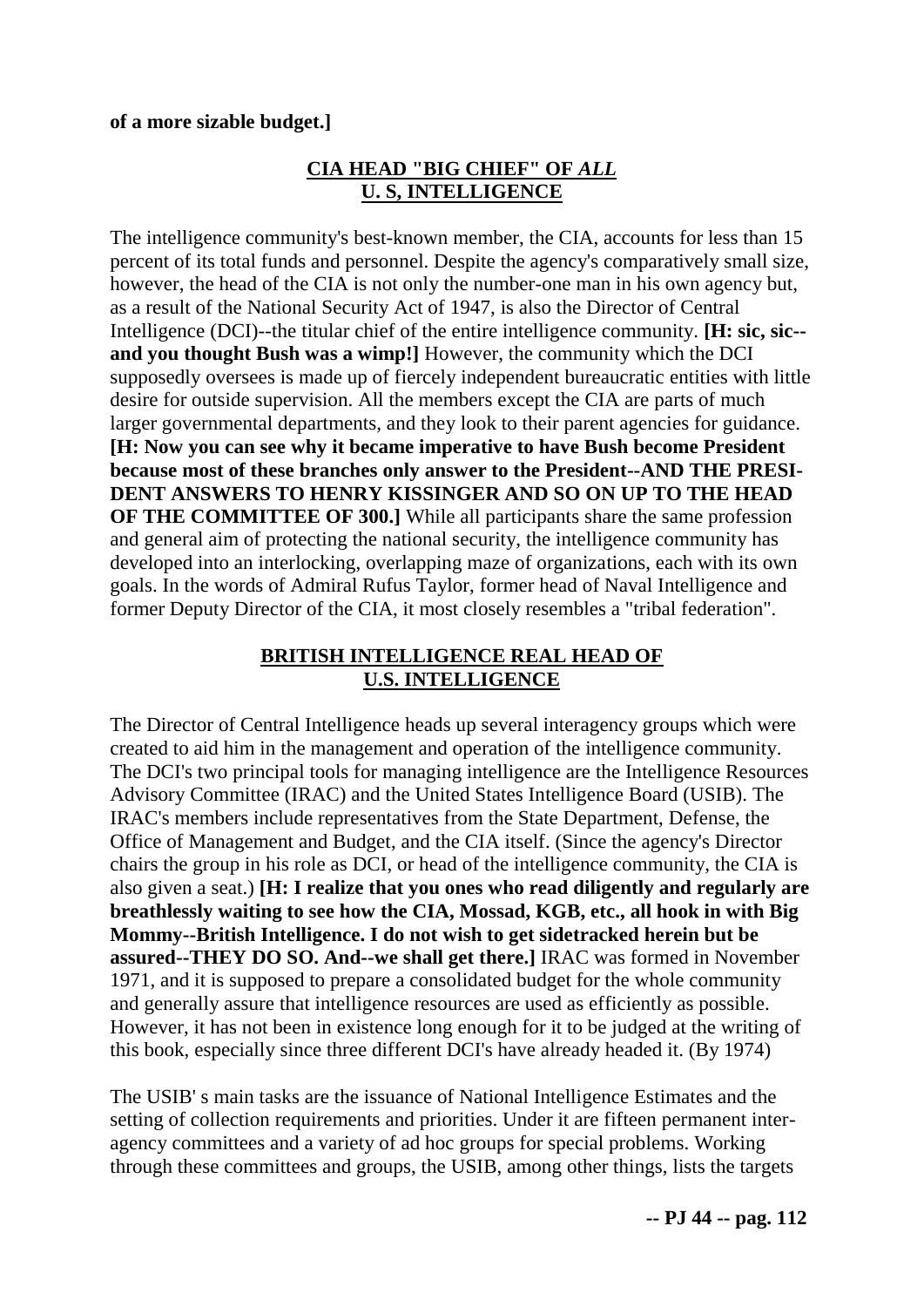for American intelligence and the priority attached to each one\*, coordinates within the intelligence community the estimates of future events and enemy strengths, controls the classification and security systems for most of the U.S. government, directs research in the various fields of technical intelligence, and decides what classified information will be passed on to foreign friends and allies. \*\*

\* Although in a crisis situation, like the implementation of the Arab-Israeli cease-fire in 1970, HENRY KISSINGER or occasionally the President himself may set the standards. In the 1970 case

## **3 ½ LINES DELETED**

# **INTERNATIONAL AGREEMENTS SECRET FROM CONGRESS**

\*\*Intelligence reports are routinely provided to certain foreign countries, especially the English-speaking ones, on the basis of so-called intelligence agreements entered into by the DCI and his foreign equivalents. Although these agreements commit the United States government to a specified course of action enforceable under international law, they are never submitted as treaties to the U.S. Senate. In fact, they are negotiated and put into force in complete secrecy, and no member of the Senate Foreign Relations Committee has ever seen one, even for informational purposes.

The USIB meets every Thursday morning in a conference room on the seventh floor of CIA headquarters. At a typical meeting there are three or four subjects on the agenda, itself a classified document which the USIB secretariat circulates to each member a few days before the meeting. The first item of business is always the approval of the minutes of the last session; in the interest of security, the minutes are purposely made incomplete. Then the USIB turns to the Watch Report, which has been prepared earlier in the week by an inter-agency USIB committee responsible for keeping an eye out for any indication that armed conflict, particularly one which might threaten the United States or any of its allies, may break out anywhere in the world. A typical Watch Report might, in effect, say something like: War between the United States and the Soviet Union does not seem imminent this week, but the Soviets are going ahead with the development of their latest missile and have moved two new divisions into position along the Chinese border; North Vietnamese infiltration along the Ho Chi Minh Trail (as monitored by sensors and radio intercepts) indicates that the level of violence will probably rise in the northern half of South Vietnam; and satellite photos of the Suez Canal (\*\*DELETED\*\*) point to a higher level of tension between Israel and Egypt.

Once the USIB gives its routine assent, the Watch Report is forwarded to the nation's top policy-makers, who normally do not even glance at it, since they know that everything in it of any consequence has already been distributed to them in other intelligence reports. If some apocalyptic sign that war might break out were ever picked up by any agency of the community, the President and his top aides would be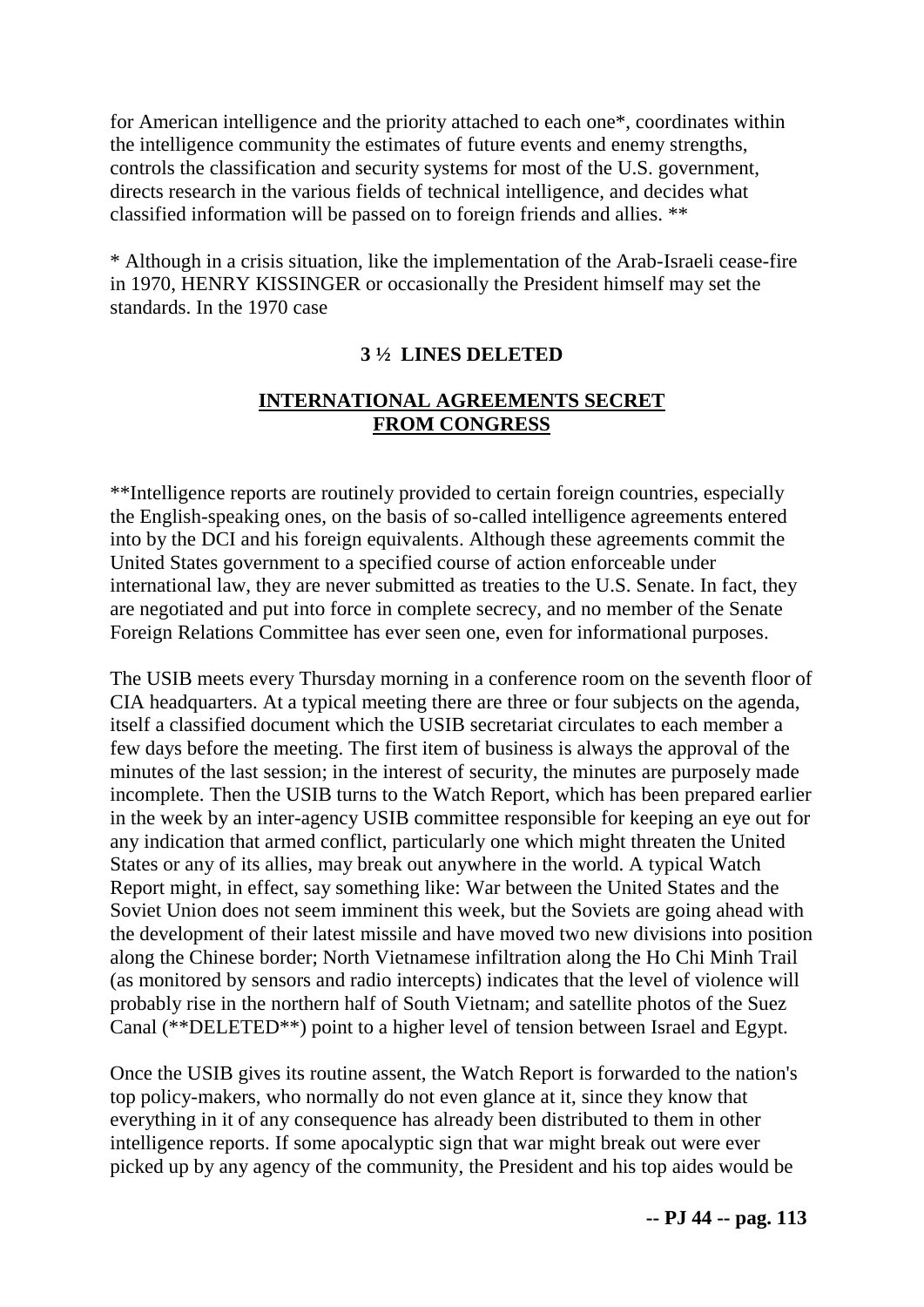notified immediately, and the USIB would not be consulted; but as long as nothing of particular note is occurring, every Thursday morning the USIB spends an average of about thirty seconds discussing the Watch Report (which actually takes several manweeks to prepare) before it is forwarded to the White House.

Next on the USIB agenda is the consideration and, almost always, the approval of the one or two National Intelligence Estimates which have been completed that week. These estimates of enemy capabilities and future events are drafted in advance by the CIA's National Intelligence Officers and then coordinated at the staff level with the various USIB-member agencies. By the time the estimates come before the USIB itself, all differences have normally been compromised in the inter-agency coordination meetings, or, failing in that accommodation, a dissenting member has already prepared a footnote stating his agency's disagreement with the conclusions or text of the NIE.

# **INTERACTIONS REVEALING**

Once the USIB has approved the estimates before it (now certified as the best judgments of the intelligence community on the particular subject), the board turns to any special items which all the members have the prerogative of placing on the agenda. One Thursday in 1969 the Chief of Naval Intelligence asked the USIB to reconsider a proposal, which had earlier been turned down at the USIB subcommittee level, to furnish the **Brazilian navy** with relatively advanced American cryptological equipment. Because of the sensitivity of U.S. codes and encrypting devices, exports- even to friendly countries--need the USIB' s approval; the board turned down this particular request. At another meeting in 1970 the special discussion was on whether or not a very sophisticated satellite should be target against the (\*\*DELETED\*\*) part of the (\*\*DELETED\*\*) instead of (\*\*DELETED\*\*). The Air Force's request to (\*\*DELETED\*\*) its satellite came to the USIB under its responsibility for setting intelligence-collection priorities; citing the great cost of the satellite and the possibility that the (\*\*DELETED\*\*) might lead to a malfunction, the USIB said no to the (\*\*DELETED\*\*). In another 1970 meeting the USIB considered a Pentagon proposal to lower the U.S. government research goals for the detection of underground nuclear explosions. Again the USIB said no. The Pentagon claimed that there was not enough money available in its budget to attain the level of detection on the Richter scale set forth in the USIB guidelines, and that relaxing the standard reflected this financial reality. The State Department argued that a changed goal might open the intelligence community to criticism on grounds that it had not done everything possible to achieve a comprehensive nuclear test ban--which would ultimately be dependent on both sides, being confident that cheating by the other party could be detected. DCI Helms sided with State. But the civilian victory was a hollow one, since there was no way the DCI could ensure that the Pentagon would indeed spend more money on seismic research in order to be able to meet the level of detection fixed by the USIB.

On occasion, when extremely sensitive matters are to be discussed, the USIB goes into executive session--the practical effect of which is that all staff members leave the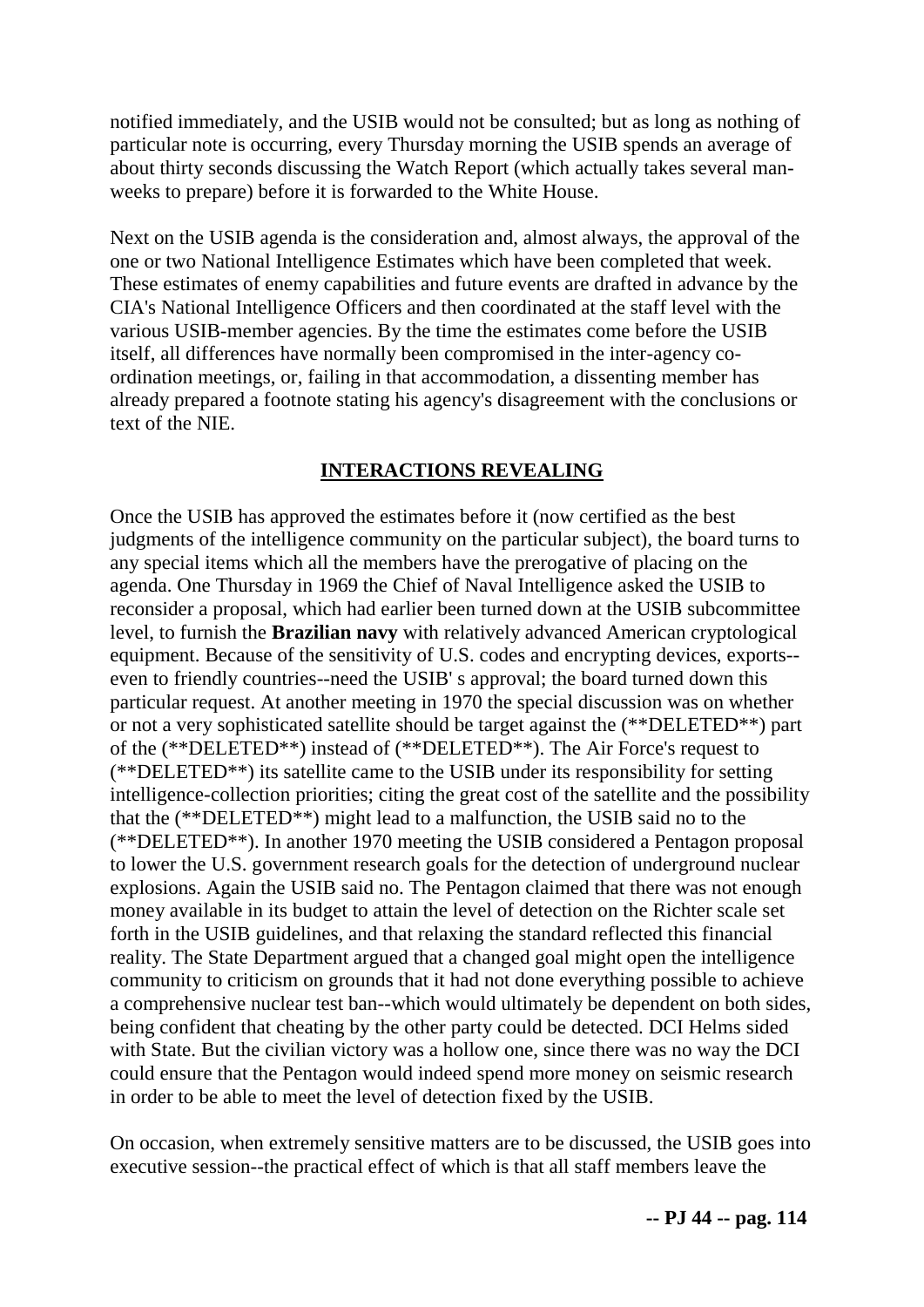room and no minutes at all are kept. The USIB operated in this atmosphere of total privacy, for instance, for a 1969 discussion of the Green Beret murder case and again in 1970 for a briefing of the Fitzhugh panel's recommendations on the reorganization of Pentagon intelligence. **[H: We shall speak of this again in a minute.]**

Under DCI Helms, most USIB meetings were finished within forty-five minutes. Since almost all of the substantive work had been taken care of in preparatory sessions at the staff level, the USIB rarely did anything more than ratify already determined decisions, and thus the board, the highest-level substantive committee of the U.S. intelligence community, had very little work to do on its own.

**\* \* \***

Dharma, our assistance is required on another matter which may require several pages so we will plan to take up here at our next writing. Hatonn to standby while you open another document. Thank you.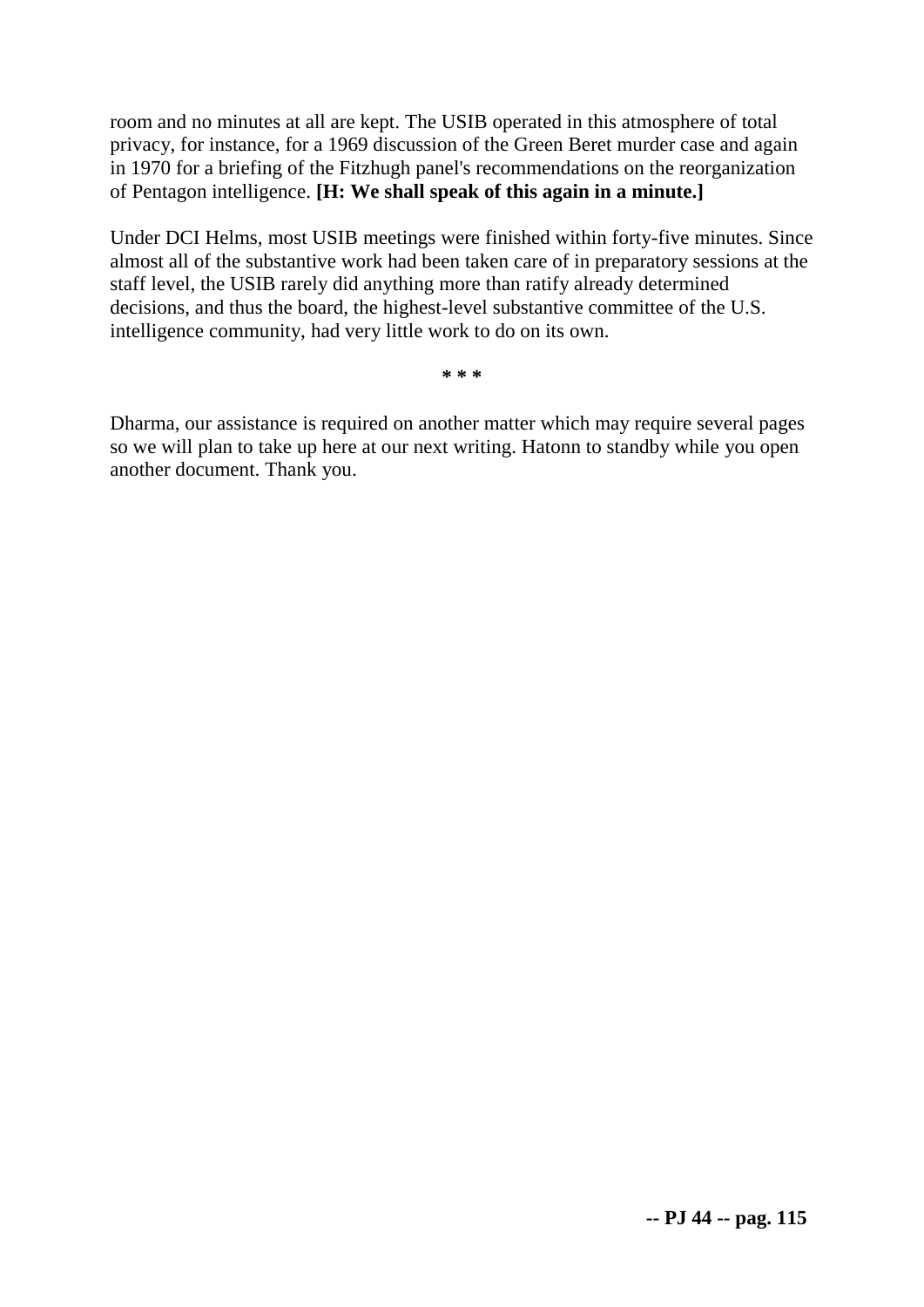### **CHAPTER 13**

#### REC #1 HATONN

#### FRI., FEBRUARY 14, 1992 8:42 A.M. YEAR 5, DAY 181

### **FRIDAY, FEBRUARY 14, 1992**

#### **TODAY'S WATCH**

WATCH ALGERIA!!! Why? Because this is one of the first visible showings of the adversary efforting to take out Islamic population. The intent is to wipe out Islam. Things are happening so quickly now that you are going to have to pay attention--don't wait for my input.

#### **BO GRITZ/DAVID DUKE AND CONTROVERSY**

I want to make some things clearly understood before we move one iota further. I do not make pronouncement of that which is "perfect" for, especially at this time, there is **NO PERFECTION--ONLY "BETTER" WAYS TO ACT.**

I am swamped with criticisms that I would recommend that any ONE be lifted to "President". Why does that bother you citizens? Because it perhaps differs from your opinion? I honor your opinion and also--I only point out possibilities which may work and work within the Constitution--UNDER GOD.

As I look through the ones running for office and seek to see signs of capability of bringing about change--I find "Bo" to be the only one in the running which may make impact. I remind you--I don't necessarily even SEE an election process. Bush is running for head of the Global Government New World Order. "I" refer to your Constitutional salvation--not perfection.

#### **CAUTION**

In view of some of the complaints regarding Gritz' misrepresentation in *Spotlight*, I do have a thing or two to point out and also some caution to Commander Gritz. EVERYTHING that a candidate utters is used against him by some and in favor by others--just as "Christians" read the Bible and "Jews" read the Talmud.

Gritz is quoted as saying: "I don't like David Duke, and I don't like what he stands for. Anyone who is a racist, anyone who is a bigot... I don't want their support" and, "David Duke is a loser. Paint him red-white-blue, make him look like Uncle Sam, give him flags to wave, have him sing God Bless America, and fire a 21-gun salute. Still he is a loser. He has done more harm to the Populist Party and third party movement than Hitler would have. Why do you continue to ride a dead horse? Why support a young man who has never worn the uniform of the United States, but chosen to sport a Nazi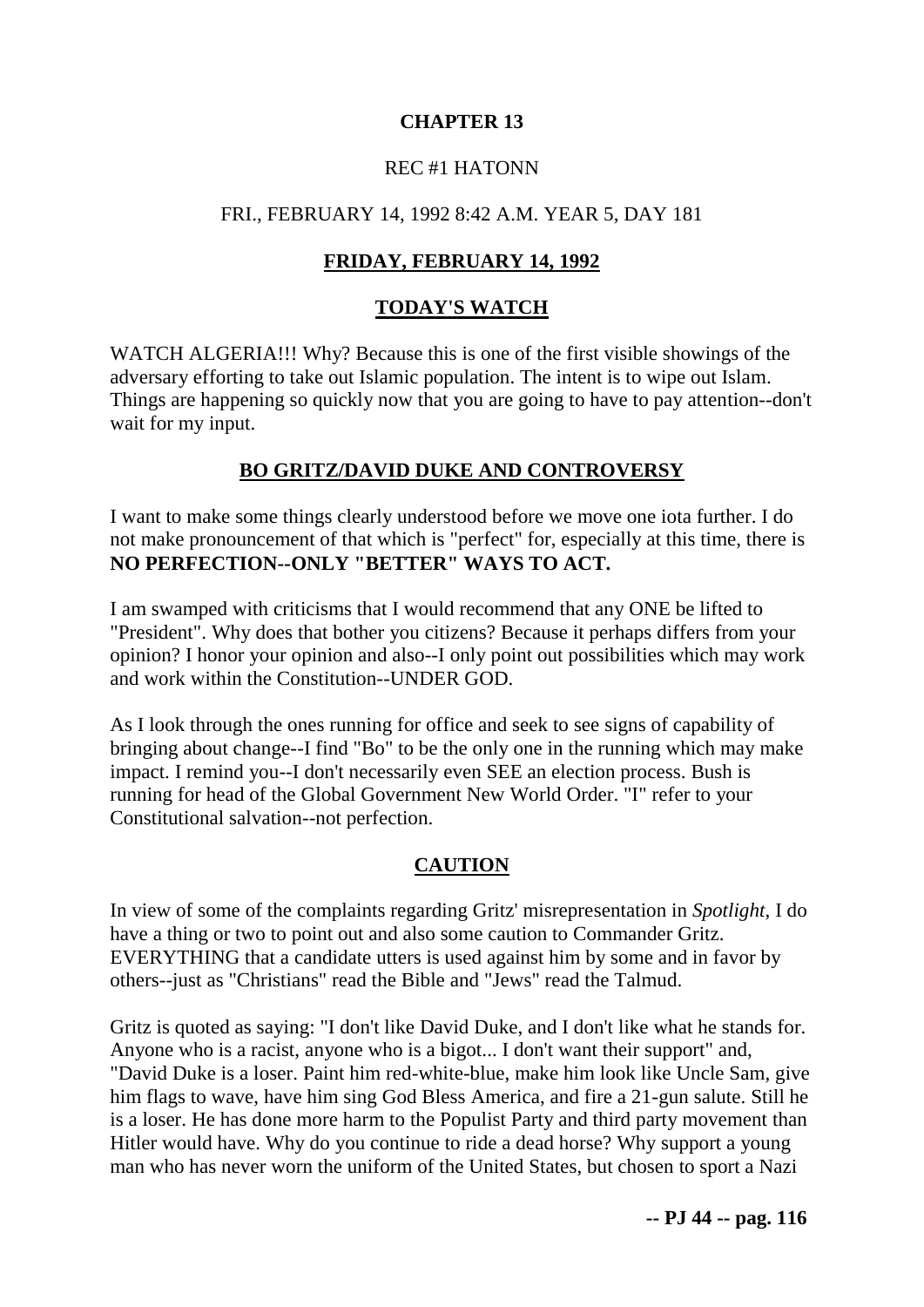emblem that Americans died (including my dad) fighting against?"

# **JUDGE NOT WHAT WAS; ONLY WHAT IS**

Now, let us, "Bo", look at the other side of that coin and see what they might well say about YOU!: "Why vote for someone trained as a killer and has killed umpteen men, women and children under the guise of service to his nation--he is a killer! Worse, he now claims to be a 'Christian' in order to make it look 'right'. He can wrap himself in the Holy Bible, recite verses and wear spotless robes and 'still he is a loser'.

The point of this is to show you what JUDGMENT means. God judges the Man-- NOW. Moreover, HE judges not the MAN in point but the actions of the Man. He cares not that which a man WAS but what a MAN IS.

If you reduce this campaign to personal blasts against another Man--then I personally withdraw all support. I want no speech writer-speeches.

"Bo" says he wants no support from David Duke? Well, I suggest that you get support from anywhere you can if you actually are for ALL THE PEOPLE AND DESIRE A SAVING OF YOUR CONSTITUTION AND NATION UNDER GOD. You will stop the dividing or you will be conquered.

It was intentional that the Populist Party be destroyed and, moreover, by its front organization so that a candidate in that party would NEVER have an opportunity to WIN.

# **JUDGE THE IMPACT**

*I repeat, so please listen and hear: I do not judge candidates--I DO see this man as the only one RUNNING who can make enough impact to cause changes. NO MORE AND NO LESS.* If we see the candidate slipping into political manners, then I have nothing more to offer you. Further, I would support Gritz--NOT HIS CAMPAIGN PARTNERS. (This may, in essence, seem to be the SAME thing--IT IS NOT!). The whole concept of agents and managers smacks of incestuous business relationships no matter how pretty the picture may be painted. If ethical politics is not possible within your Constitutional laws--then don't do it. Just because "others do it" is no excuse and is unacceptable.

Then why run? You may find it totally unsuitable to do so. You aren't going to have a reversal of the government one way or another until you clean the house (and senate). So, what are WE doing? Preparing you for the new beginning after the nations are destroyed by the Elite and YOU need to begin again. Hard to accept? I am sorry for this is the way it is.

Now, one last caution to you who tear at each other and yet have served country in various ways and have seen Truth. You are going to have to come together, put aside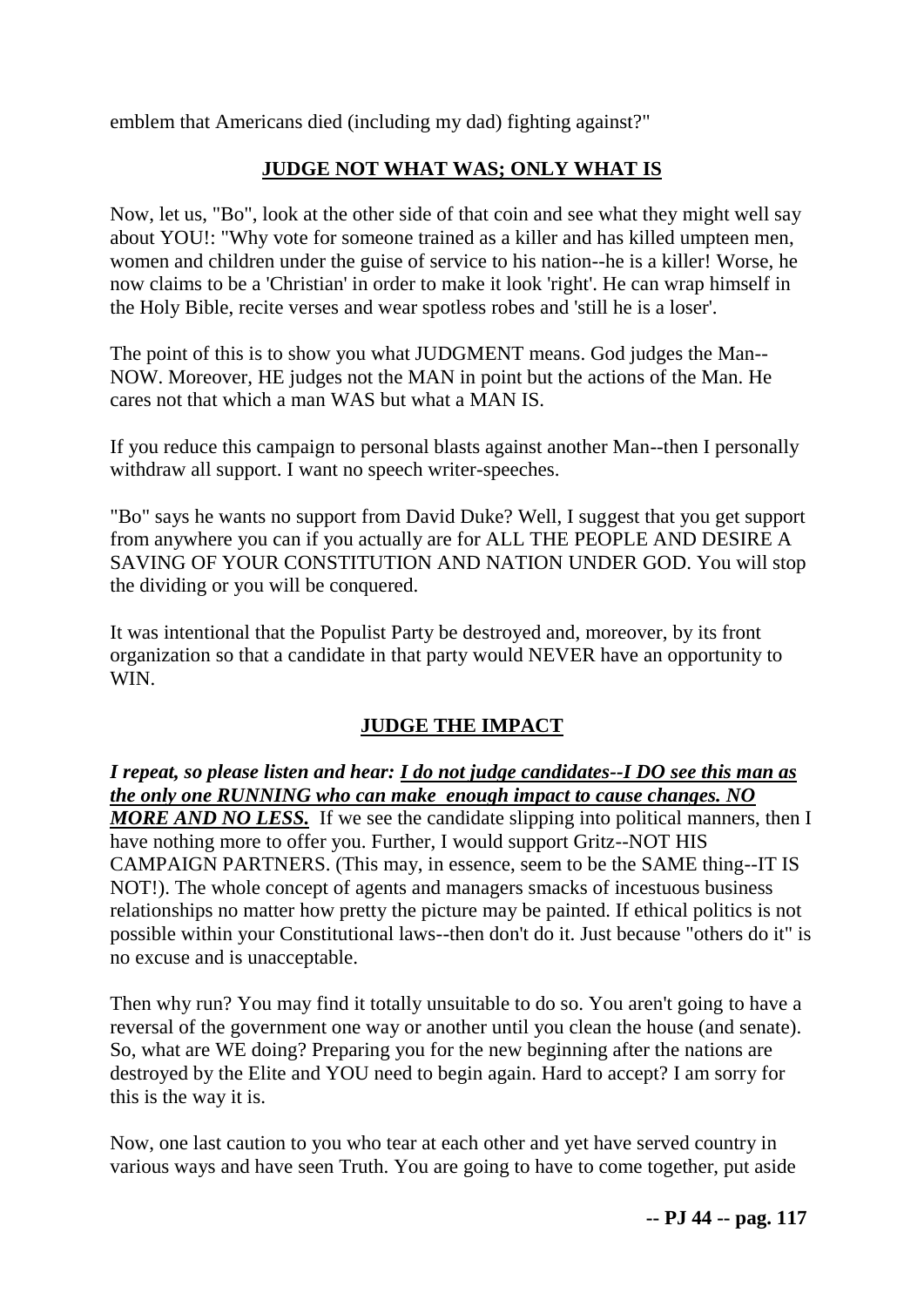differences and MOVE! It will not help to run a dozen different men for the role--the dozen men must make SURE the ONE in point is elected and does what he says he will do! I most certainly am NOT going to bog in your politics which I find despicable and abhorrent if nothing else.

There are many who have served well and continue to do so in a most daring way in every day gifted unto you for service. I cannot list them all but there are several who would be strong and worthy and have stood to the beast and done battle. Victor Marchetti is one such. Is he Godly? What mean thee? If ye are within the laws of the Constitution you will find yourselves moving within the Laws of God for it is upon those primacies that the Constitution was conceived.

# **WHY HATONN IS SELECTIVE**

I have ones badgering my writers constantly about my having given credit to ones for a "thing" or "writing" and they are not worthy. True. But--they ARE worthy of that which I acknowledge. You will always find much in the area between perfection and evil. Advice can be in truth and most worthy but other facets of action may be most unworthy. This is WHY I do not like to even acknowledge "books", for readers "assume" I sanction all the book when in fact, I may only find one sentence worthy of Truth in whole. If YOU cannot discern the wheat from the chaff--what will you do in the field when thine life depends upon that discernment?

I believe you will find that I have utilized statements from ones such as Schultz, Abraham, Sutton, etc. Well, I believe you will find that they actually have been involved in some pretty raunchy dealings where a lot of people LOST. Did they intentionally misuse and misguide--yes, to some extent and yet they bore the dream in the beginning of their project. Unfortunately, the first cause was to self and getting on their own feet financially--and rest never materialized. **I THINK ALL SHOULD LOOK MOST CLOSELY AND SEE TO WHAT EXTENT GOD ALLOWS AND SEE THAT THAT WHICH GOES (IS SENT) FORTH COMES BACK TO STRIKE THE SENDER.**

You must all look most closely at the things you do. It can be seen through the works- that which is intent in goodness and that which is selfish and single of purpose in a physical setting. It is when you reach beyond the physical and into the intent that. Man is finally judged for his actions. So be it. I hope and trust I have made myself quite succinctly clear in the political matter.

## **MARIO CUOMO**

Let us look at possibilities herein displayed. If you LISTEN to what Cuomo says--you will find truth and intent of honesty and concern for your nation and your Constitutional system of government. But he can't run for office for he is obligated to finish that which he accepted as his job in the State of New York.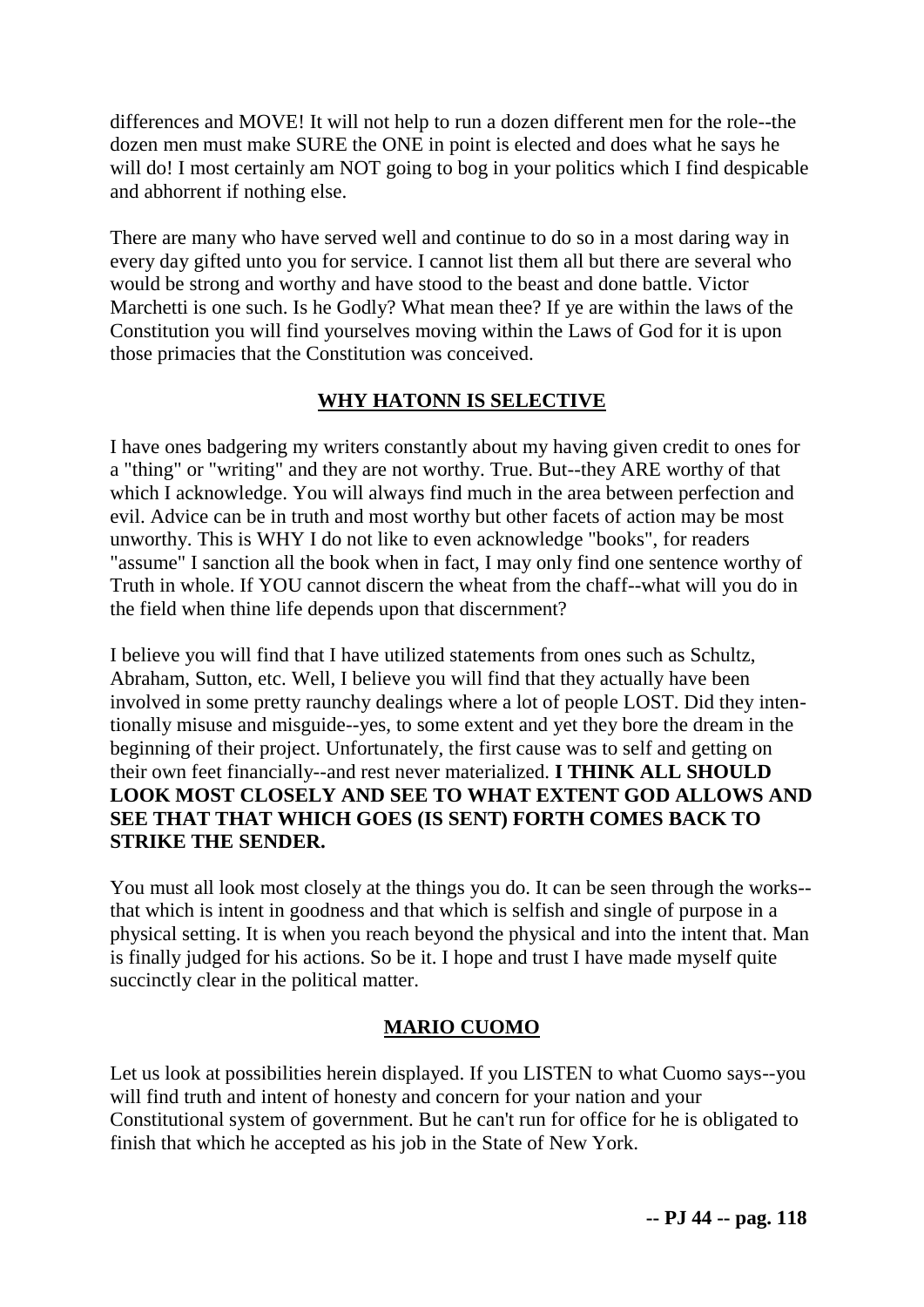HOWEVER, I herein ask that, since he can actually find no one to support in any party at present, I ask that you, the readers, write **in mass**--EACH OF YOU from anywhere you are--and ASK HIM TO CONSIDER CREDENTIALS AND INTENT OF GRITZ WITH AN EYE TO SUPPORTING THE CONSTITUTION AND CHANGE WITH HOUSECLEANING INTENTION. IF THE CAMPAIGN IS BUILT SOLELY ON THE CONSTITUTION AND RIGHTS OF THE CITIZENS AS SOVEREIGNS, THEN YOU SHALL NOT ERR. MAKE IT POLITICAL AND YOU TURN THE PLATFORM INTO A GARBAGE DUMP.

I ask that the Publisher please locate the information for contact of Cuomo and what have you to lose? (Mario Cuomo, #2 World Trade Center 5700, New York, NY 10047) He is a most sincere person and has much support which he cannot use but he could do unlimited good by offering support outside the normal accepted channels of politics. How do you get him to back a man? YOU ask him to do so! I remind you that I said "consider". I did that so that YOU urge him to find out all he can about the man, Gritz, and then ask that they commune and only then, decide. Great men must come together to do such great work and ALL need not do the same job. If ALL write--who shall spread the writings? No job is greater than another--ONLY DIFFERENT.

#### **TO E.M.S.**

Thank you, chela, for your input regarding my writing. I knew you would pick up my message. Please see what you can do about the remainder of my request. The point is in integrity of all actions which leave the persons in point in total security. You will be given into inner knowing of that which you need do. I have to take this manner of contact and I am sure you understand. Thank you.

#### **LAW CENTER**

As with candidates in my attention, please understand that I shall also ask help for ones whom you will find most controversial in a court of law. We are not here to JUDGE--we are here to discern whether or not a citizen is given Constitutional Rights and fair hearing. If you don't clean up the Judicial system of "injustice" you shall have no way to clean your government. Will all men who claim Godness work in total harmony with that intent? No--but you work with that which is available to you for WAITING for perfection to fall on you will simply destroy that wondrous creation of Earth which was given into your hands to caretake. Your actions indicate you have failed miserably--that does not mean that YOU ARE NOT CAPABLE OF CHANG-ING THOSE ACTIONS. JUDGE THE ACTION--NOT THE MAN.

#### **JOHN HOOPER/VAN NUYS, CA**

Dear Mr. Hooper, once again you have taken the time to pen your opinion to me. I appreciate your interest but the readers do not appreciate your taking time and space in the *LIBERATOR* to fill your need for attention.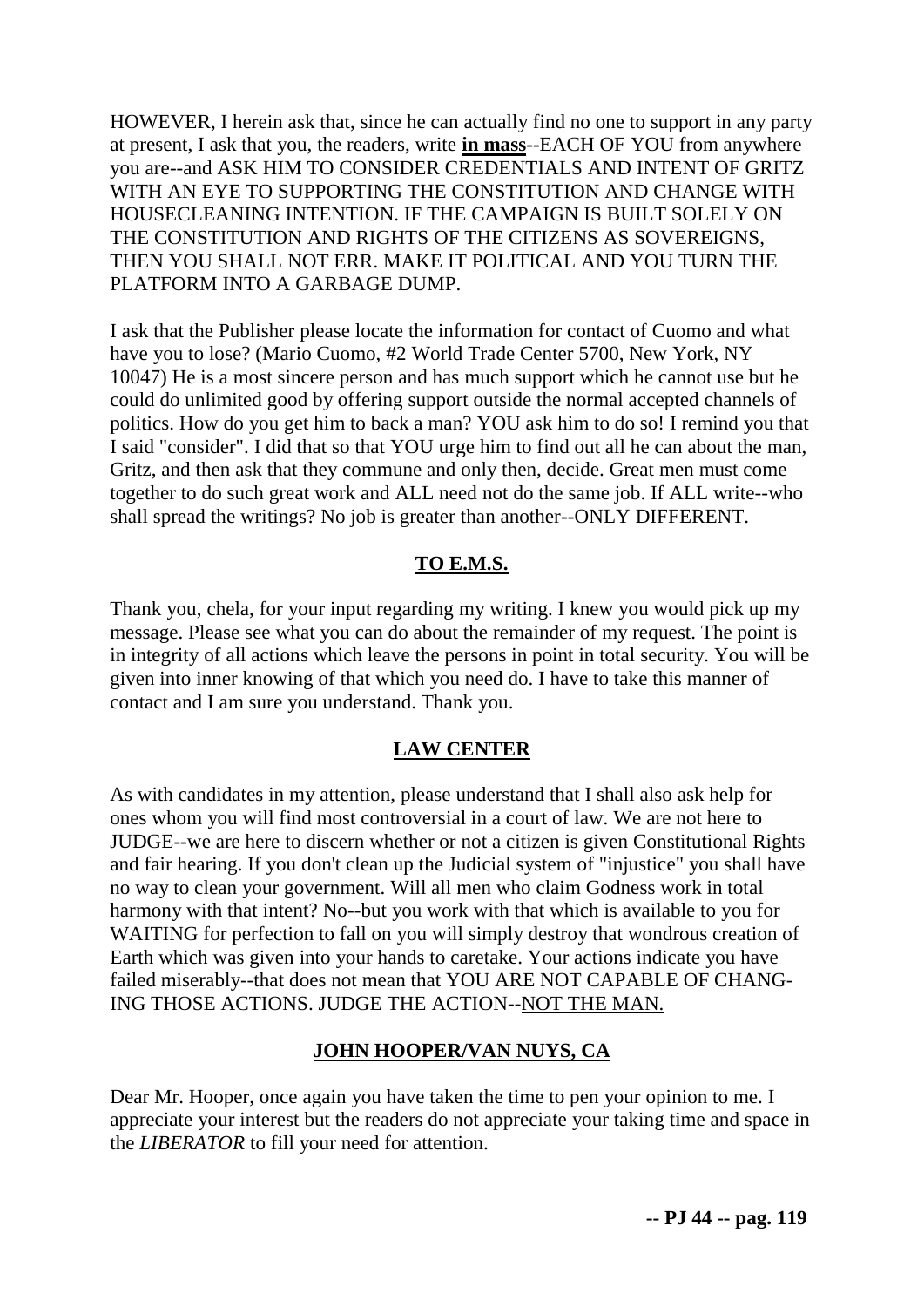I will print this letter just received yesterday and refer you to the response in the last paper. I welcome your correspondence but I shall not use this forum for your continued self-interest. You say you continue to read the documents so I would hope that you reach a bit beyond the bigotry and into that which might hold value for you. If you find nothing then I suggest you waste no more of your precious and limited time. I force nothing upon you and if you wish to back up your accusations with fact and diligent research bearing proof--not hearsay nor 'bias—then, I shall be delighted to ask for international hearing for you. Personal insult does not fit that category, sir.

# QUOTE:

*Rabbi Hatonn, c/o The Phoenix Liberator*

## *Dear Commander (Hate)on,*

*It has been one week since I have written you, and I continue to read that Nazi rag that you claim is non anti-semitic. At first I felt sorry for you and your sick minded people who continue to spew forth the trash that you write. The scary part of the whole thing is that ridiculous story you try to get people to believe about contact with another planet. You must sit home at night and laugh at the people who follow you, because you know your story is B.S. I can no longer feel sorry for you and your people because of the hate and bigotry that you teach. People are people, and no matter what religion someone is, or what culture one comes from, we are all equal under God. Obviotaly you walk hand and hand with the devil, because no person who truly believes in God, can write the trash you do. Well, that about it for now. I'm sure you'll spread your hate in the name of Pleiades. Yeah pal, I was born yesterday, I believe you communicate with E. T. 's. By the way give my regards to your Boss, Tom Metzger.*

*Sincerely, John Hooper*

*P. S. I would like your written response in your newspaper.* 

END QUOTING.

Since it is attention that Mr. Hooper desires, please feel free to write to him for I will take no more of your time as readers. Have compassion in your expression for this is the preponderance of insight. I can only offer the lifeboat, I cannot nor will I effort--to drag any aboard.

**\*\*\*To George: please ask someone to look up this man's address from your mailing list--if there is one available and enter it right here. Thank you. (EDITOR, WE HAVE NO ADDRESSS) You will most often find these kibitzers using another's copy of the paper--being too cheap to obtain their own. I will**  waste no more time with the matter. Actions present a perfect picture of terror **and arrogance which cover total insecurity. This is the same as standing in the street and daring God. It's fine, I just can't allow more space to such when there**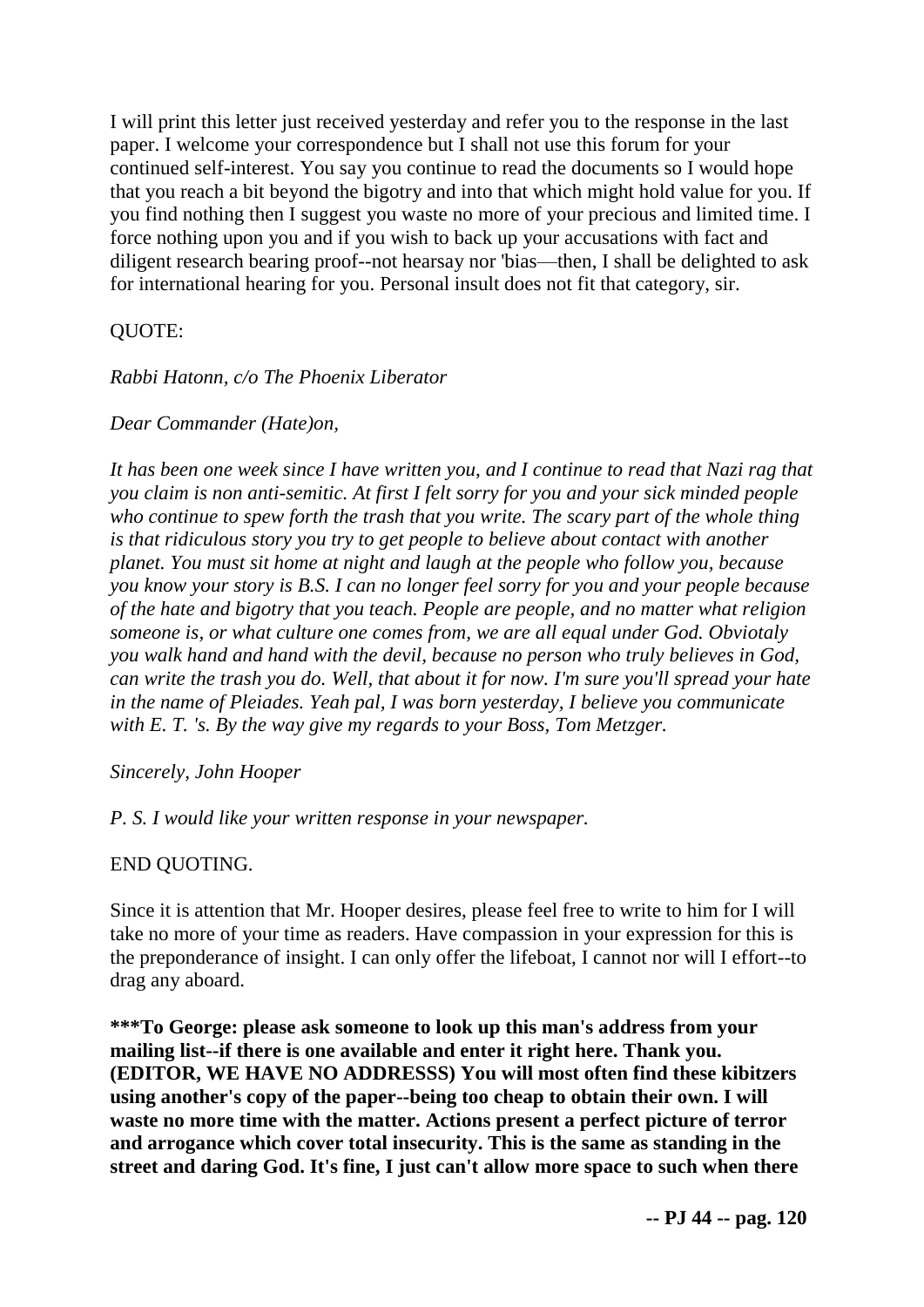**is so much to be done for the "whole". Individuals are going to have to seek assistance elsewhere because of Dharma's restrictions of physical ability.\*\*\*\***

**\*\*\*\***

## **BACK TO THE INTELLIGENCE COMMUNITY**

Now, we can get back to the subject in point--the "intelligence" community. (Mutually exclusive terms, I would point out.)

Why? Because of the integration and changes coming about and yet, what is officially advocated is interesting also. While we are waiting to take up the subject of the CIA let me point out another thing which I wonder how many caught on the yesterday: *Did you notice the nice new position given Thornburg (former Attorney General of the U.S.) yesterday. He was appointed to a strategic slot in the United Nations--in fact, one of the most important of all divisions. If you cannot see it corning--how can you get out of the way? So be it.*

# **CIA OVERHAUL**

Prior to moving into the subject via IMA's book of disclosure regarding the CIA, allow us to reprint a major article from the Daily News, Feb. 6, 1992 under NATION/WORLD.

INTELLIGENCE-NETWORK OVERHAUL URGED. **DIRECTOR WOULD RUN 3-PART AGENCY TO CUT WASTE, TACKLE NEW WORLD ORDER.** By Tim Weiner, Knight-Rider Newspapers

WASHINGTON--The chairmen of the Senate and House intelligence committees Wednesday proposed a massive overhaul of the way in which the United States spies on the world.

Calling for the most sweeping changes in U.S. intelligence since the CIA was created in 1947, the chairmen said the present jumble of 12 intelligence services should be revamped into ONE three-pronged, 21st-century organization including:

\* A global eavesdropping enterprise gathering data with spy satellites and electronic devices.

\* "A world-class think tank" for analyzing intelligence;

\* A small den of spies--the remnants of Central Intelligence Agency stripped of its analytical and managerial responsibilities.

An "intelligence czar" called the director of national intelligence would preside over this troika, said Senate intelligence committee chairman David Boren and House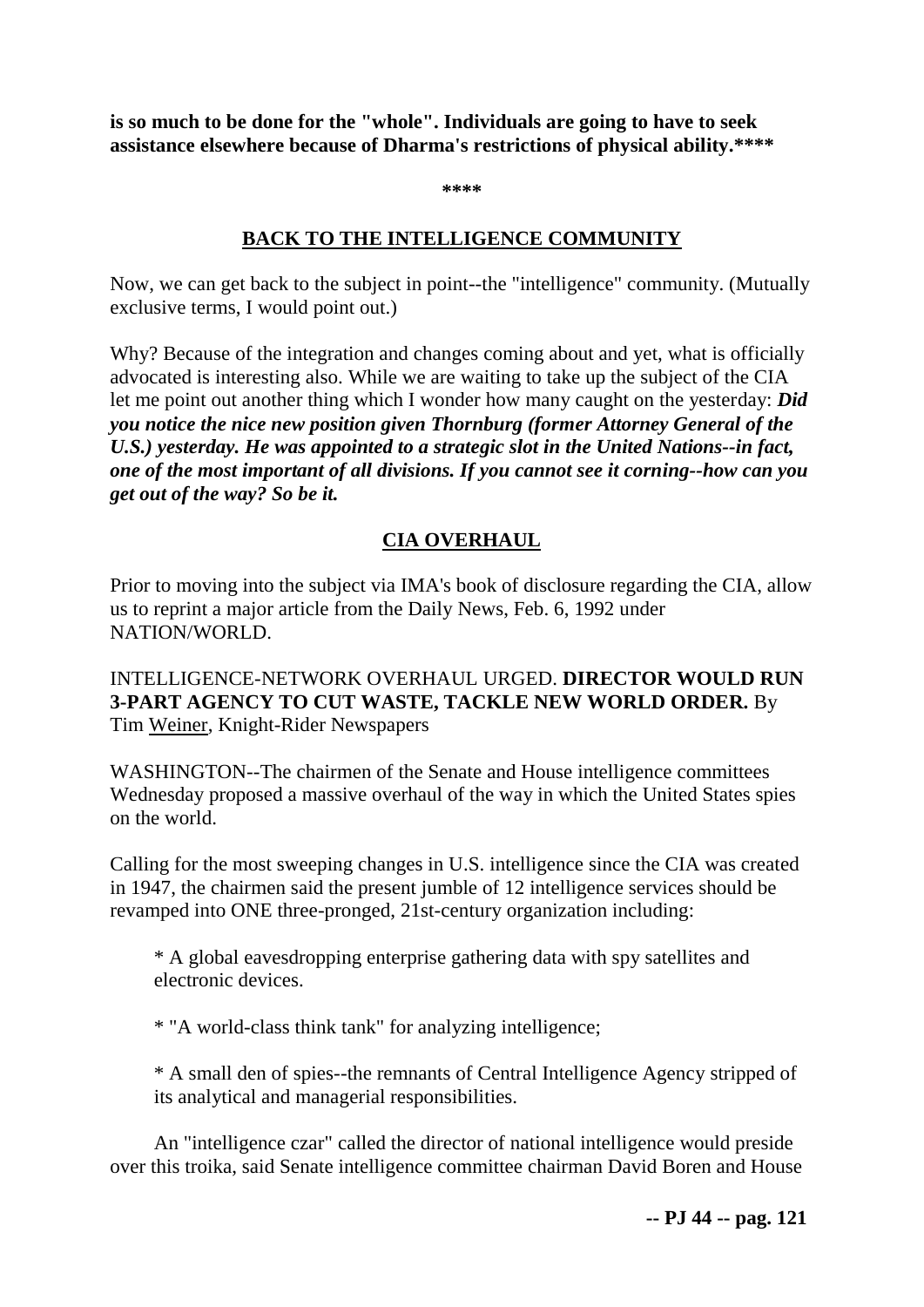intelligence committee chairman Dave McCurdy, both Oklahoma Democrats. He would be "a czar with teeth, a czar with muscle, a czar with troops and force and budget", McCurdy said.

The chairman said the overhaul could solve problems such as confused priorities, internal warfare, rampant waste and duplication in the sprawling intelligence services. A slimmed-down, reorganized intelligence service would deal more readily with problems of the new world order, such as ethnic conflicts and environmental threats, Boren said.

He said the intelligence reform bills introduced in the House and the Senate on Wednesday were only the beginning of a years-long effort. But, he added, "The world has changed, and the intelligence community must change with it."

In the proposed post-Cold War intelligence organization, the CIA would be reduced to its clandestine spy service. Two far bigger, far more powerful agencies would dominate. One would be responsible for collecting all intelligence by spy satellites, electronic eavesdropping and other technological wizardry. Another would be responsible for analyzing all intelligence gathered from secret and open sources.

All three would report to the intelligence "czar".

# **INTELLIGENCE CZAR**

If the proposal is enacted, the czar **[H: I can't even go on and repeat that word again without comment--"czar"!! Chelas, what does that mean and WHERE DOES IT COME FROM? WHAT HAS CZARS? OPEN YOUR EYES AND EARS AND LOOK AND SEE--LISTEN AND HEAR!]** likely would be the current director of central intelligence, Robert M. Gates. In theory, Gates *already has many of the powers that the czar would have--but not in practice.*

The U.S. intelligence community has expanded beyond imagining since the creation of a tiny CIA at the dawn of the Cold War. Today it includes the CIA; the National Security Agency, which conducts electronic eavesdropping; the National Reconnaissance Office, which operates spy satellites; the Defense Intelligence Agency, which coordinates military espionage, and seven smaller agencies. Together they consume a secret **\$30 billion** budget.

The Defense Department spends about 85 percent of that budget. It controls intelligence empires--the NSA, NRO and DIA--each of which is bigger than the CIA. They are run by generals and admirals who think "it literally doesn't make any sense to take orders" from the CIA, retired Air Force Gen. Daniel Graham, a former DIA chief and CIA deputy director, said in a recent interview.

Endless battles over money and power between the CIA and the Defense Department result. "The main problem is that (Gates) is allegedly to coordinate all of the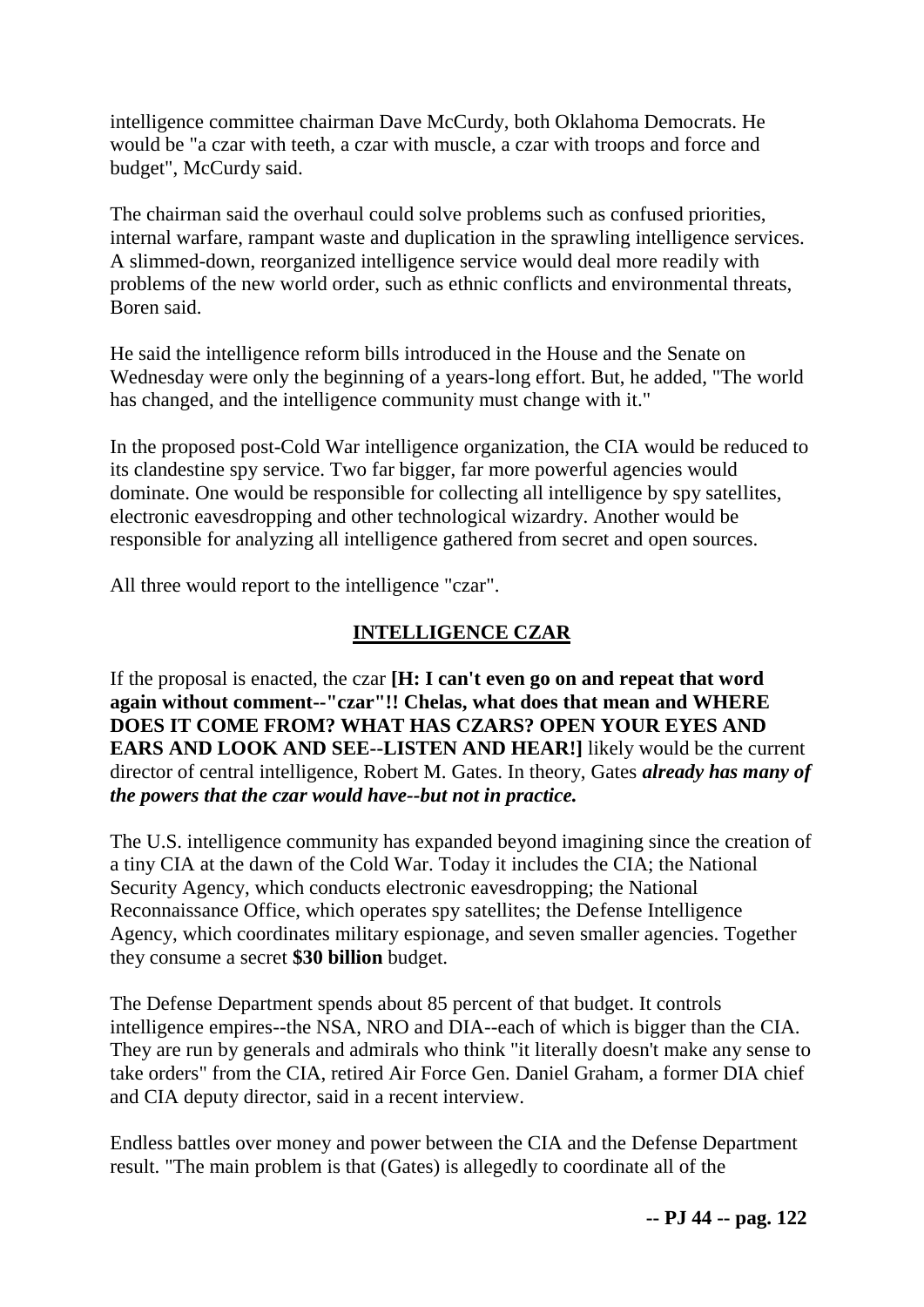intelligence agencies," but he cannot under the present arrangement, Graham said.

## END OF QUOTING.

What more can I say in response to "WHY?" My JOB is to awaken you to that which already IS--not bring you magic and mystical unreported nonsense from the ethers. I'm sorry, to you who look for the mystical and grand orders: GOD IS NOT MYSTICAL-- GOD IS OPEN AND SHARES ALL THERE IS IN THE UNIVERSE IF YOU WOULD BUT ACCEPT IT. THERE ARE NO "GRAND ORDERS" OR SECRET ORGANIZATIONS IN THE PLACES OF HOLY LIGHTED GOD! NONE--SO IF YOU WONDER ABOUT THIS "ORDER" OR "THAT ORDER"--YOU WILL NOT FIND SUCH IN THE KINGDOM OF GOD EXCEPT THE KINGDOM WHICH YOU AS HUMANS HAVE DESICCATED AND DEGRADED UNTO DESTRUCTION. THESE THINGS ARE OF PHYSICAL MANIFESTATION TO SUIT PHYSICAL MAN--IN GOD'S KINGDOM IN THE COSMOS--THERE IS NO "PECKING ORDER"--ONLY "ORDER".

### **CIA AND THE INTELLIGENCE COMMUNITY--CONTINUED**

# **DEPARTMENTAL INTELLIGENCE**

The USIB and its fifteen committees deal exclusively with what is called national intelligence--intelligence needed, in theory, by the country's policy-makers. But there is a second kind of intelligence--"departmental"--which is, again in theory, solely for the use of a particular agency or military service. The Army, Navy, and Air Force collect great amounts of departmental intelligence to support their tactical missions. For example, an American commander in Germany may desire data on the enemy forces that would oppose his troops if hostilities broke out, but the day-to-day movements of Soviet troops along the East German border are of little interest to high officials back in Washington (unless, of course, the Soviets are massing for an invasion, in which case the information would be upgraded to national intelligence). The dividing line between national and departmental intelligence, however, is often quite faint, and the military have frequently branded as departmental a number of wasteful collection programs that they know would not be approved on the national level.

Although the CIA has had since its creation exclusive responsibility for carrying out overseas espionage operations for the collection of national intelligence, the various military agencies and the intelligence units of American forces stationed abroad have retained the right to seek out tactical information for their own departmental requirements. During the Korean and Vietnamese wars, field commanders understandably needed date of enemy troop movements, and one way of obtaining it was through the hiring of foreign agents. But even in peacetime, with U.S. forces permanently stationed in countries like England, Germany, Italy, Morocco, Turkey, Panama, Japan, and Australia, the military intelligence services have consistently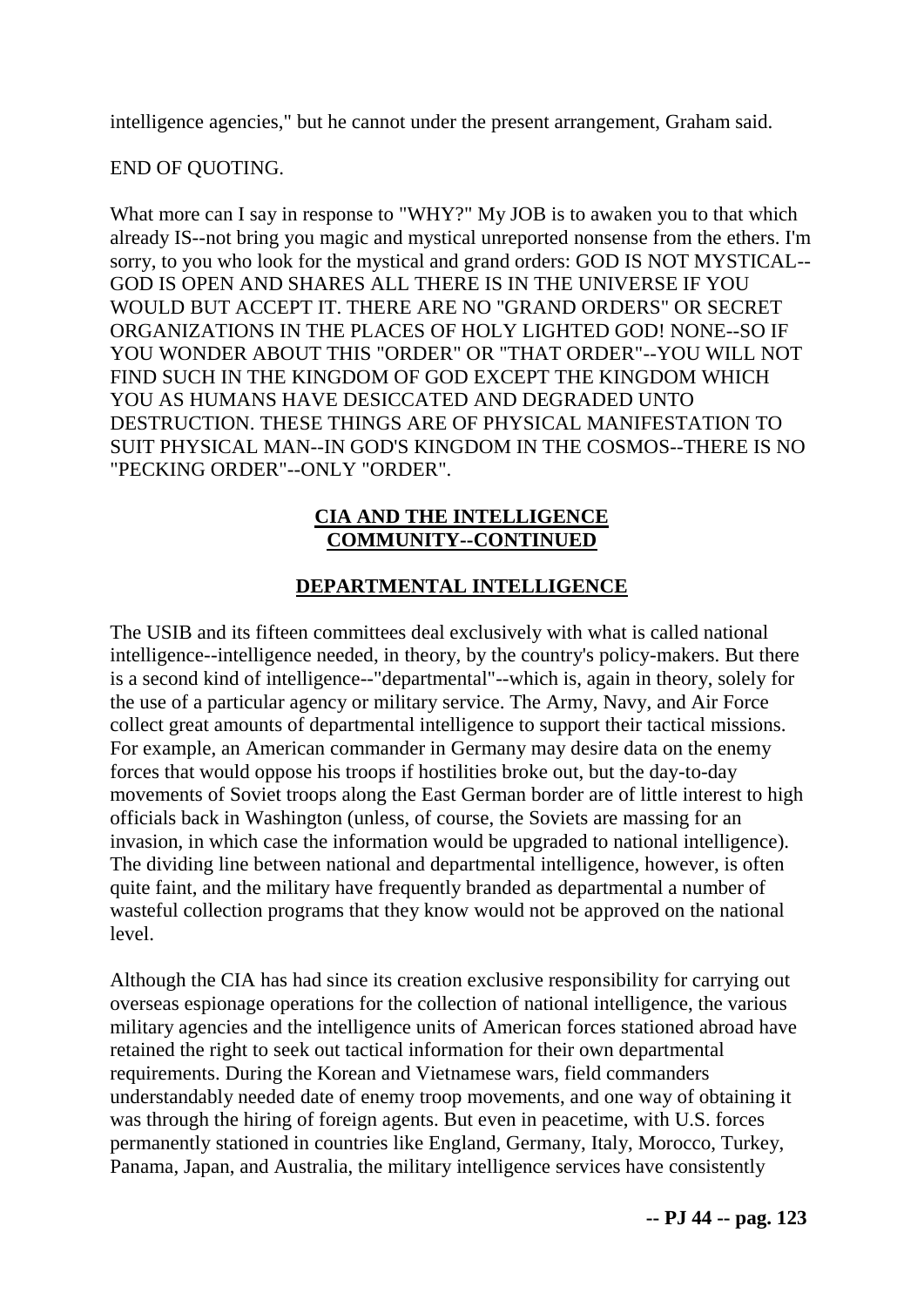sought to acquire information through their own secret agents--the justification, of course, always being the need for departmental or tactical intelligence. To avoid duplication and proliferation of agents, all of these espionage missions are supposed to be coordinated with the CIA. But the military often fail to do this because they know the CIA would not give its approval, or because an arrangement has been previously worked out to the effect that as long as the military stay out of CIA's areas of interest, they can operate on their own. Every military unit has an intelligence section, and few commanders wish to see their personnel remain idle. Therefore, if for no other reasons than to keep their soldiers occupied, American military intelligence units overseas are usually involved in the espionage game.

## **For example, a military intelligence unit assigned to Bangkok, Thailand, as late as 1971 was trying to entrap Soviet KGB officers, recruit local spies, and even was attempting to run its own agents into China through Hong Kong. Little or none of this activity was being cleared with the CIA. Similarly, in**

# **3 LINES DELETED**

at virtually every level.

The tribalism that plagues the intelligence community is at its worst in the military intelligence agencies, and most of the personnel working for these organizations feel their first loyalty is to their parent service. The men who run military intelligence are almost all career officers who look to the Army, Navy, and Air Force for promotion and other advancement. They serve only a tour or two in intelligence before they return to conventional military life. Very few are willing to do anything in their intelligence assignments which will damage their careers, and they know all too well that analysis on their part which contradicts the views or the policies of the leadership of their parent service will not be well received. Thus, their intelligence judgments tend to be clouded by the prejudices and budgetary needs of the military service whose uniform they wear.

The Army, the Navy, and the Air Force traditionally maintained their own independent intelligence agencies--ostensibly to support their tactical responsibilities and to maintain an enemy "order of battle". Each service collected its own information and quite often was less than forthcoming to the others. The result was a large amount of duplication and an extremely parochial approach in each service's analysis of enemy capabilities.

# **DEFENSE INTELLIGNECE AGENCY**

This self-serving approach of the military services toward intelligence led to the formation in 1961 of the Defense Intelligence Agency, which was supposed to coordinate and consolidate the views and, to some extent, the functions of the three service agencies. It was planned that the DIA would replace the Army, Navy, and Air Force at the USIB meetings, but Allen Dulles and successive DCI' s have balked at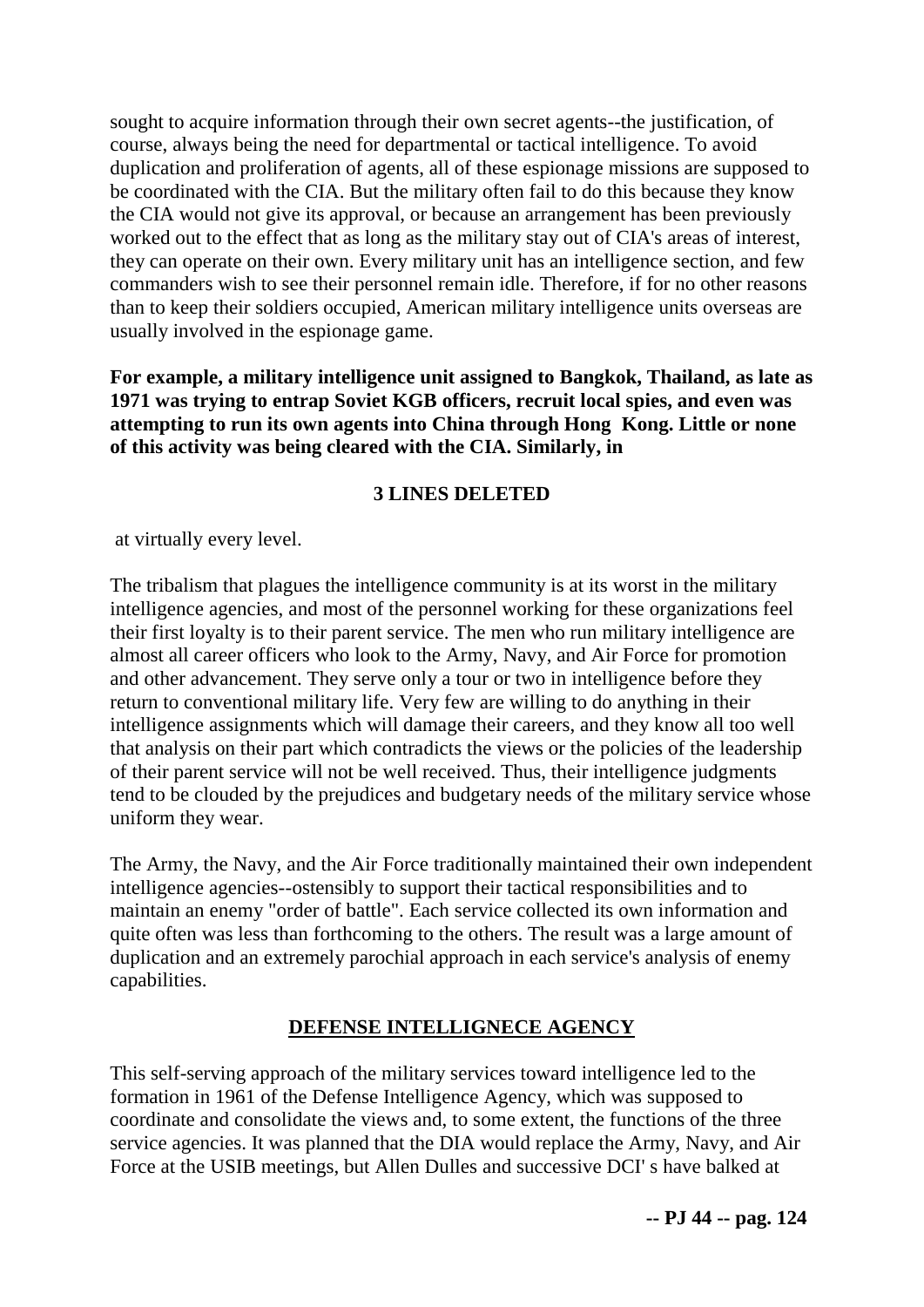leaving total responsibility for representing the Pentagon to the DIA, which has subsequently developed its own brand of parochialism as the intelligence arm of the Joint Chiefs of Staff. Thus, while only the DIA is an official USIB member, the heads of the three service agencies remain at the table for the weekly sessions, push their pet theories, and demand that footnotes be included in intelligence estimates that run contrary to their views of their service.

Aside from operating the overt system of military attaches working out of American embassies overseas, the DIA does little information collection on its own. It is largely dependent on the service intelligence agencies for its raw data, and its 5,000 employees process and analyze this material and turn it into finished intelligence reports which are circulated within the Pentagon and to the rest of the intelligence community. The DIA also prepares daily and weekly intelligence digests that are similar in form and content to the CIA publications, and makes up its own estimates of enemy capabilities. This latter function did not take on much significance in the DIA until November 1970, when the agency was reorganized and Major General Daniel Graham was given a mandate by DIA chief Lieutenant General Donald Bennett to improve the agency's estimating capability. Graham had served two earlier tours of duty in CIA's Office and National Estimates, and he quickly established the DIA office as a serious rival to the agency's estimative function. As a colonel in the late 1960's, Graham nearly resigned from the Army to accept an offer of permanent employment with the CIA. In early 1973 DCI James Schlesinger brought him back to the agency, still in uniform, to work on military estimates. Graham was widely known in the corridors of the CIA as the funny little military officer who hung a drawing of a bayonet over his desk with a caption describing it as "The weapon of the future".

## **AIR FORCE INTELLIGENCE**

Although the DIA was originally intended to take over many of their functions, the service intelligence agencies have continued to grow and flourish since its founding. Indeed, each of the three is larger than the DIA, and Air Force intelligence is the biggest spy organization in the whole intelligence community, with 56,000 employees and an annual budget of about \$2.7 billion. Most of this latter figure goes to pay for the extremely costly reconnaissance satellites and the rockets necessary to put them in orbit. A separate part of Air Force intelligence, the National Reconnaissance Office, operates these satellite programs for the entire community, and the NRO's budget alone is more than \$1.5 billion a year. The NRO works in such intense secrecy that its very existence is classified. Its director for many years was a mysterious Air Force colonel (and later brigadier general) named Ralph Steakley, who retired in the early 1970's to take employment with Westinghouse, a defense contractor which sells considerable equipment to the NRO.

## **OFFICE OF NAVAL INTELLIGENCE**

The Office of Naval Intelligence, with about 15,000 employees and a \$600 million annual budget, is perhaps the fastest-growing member of the intelligence community.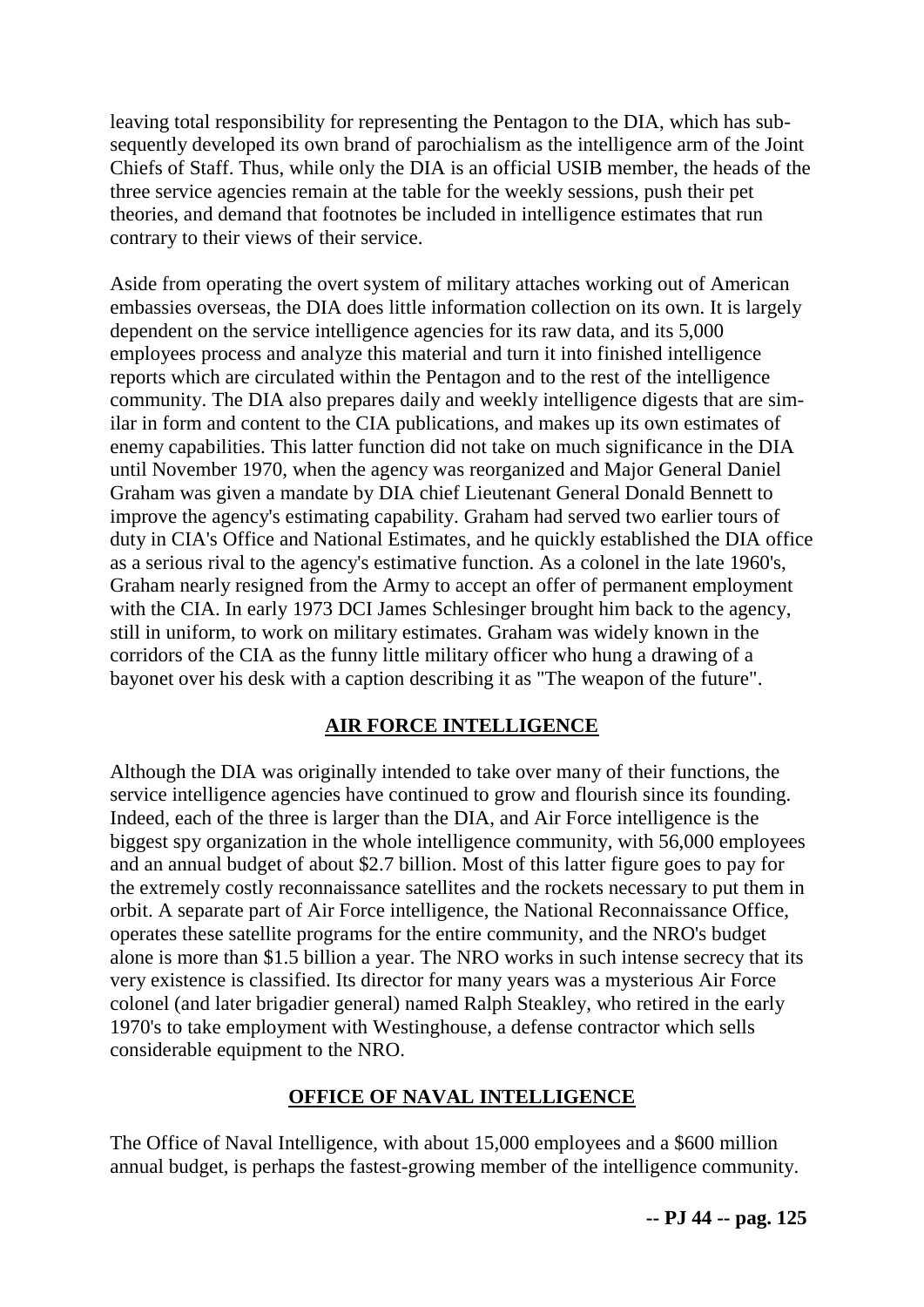At the same time submarine-missile (Polaris and Poseidon) programs have in recent years received larger and larger budgets ( \*\* DELETED \*\* ) have similarly captured the imagination of the military planners. Naval Intelligence operates \*\* DELETED \*\* ) crammed with the most modern sensors, radars, cameras, and other listening devices which

## **3 ½ LINES DELETED**

The Navy formerly sent surface ships, like the Liberty and the Pueblo. on similar missions, but since the attack on the former and the capture of the latter, these missions have largely been discontinued.

# **ARMY INTELLIGENCE**

Army Intelligence is the least mechanized of the three service agencies. Its mission is largely to acquire tactical intelligence in support of its field forces. Yet, due to the great size of the Army and the proliferation of G@-type units, the Army still manages to spend about \$700 million annually and employ 35,000 people in intelligence.

# **NATIONAL SECURITY AGENCY**

The remaining large component of military intelligence is the National Security Agency. The NSA, the most secretive member of the intelligence community, breaks foreign codes and ciphers and develops secure communications for the U.S. government--at a cost to the taxpayer of about \$1.2 billion every year. Founded in 1952 by a classified presidential order, the NSA employs about 24,000 people. Its headquarters is at Fort Meade, Maryland, and its hundreds of listening posts around the world eavesdrop on the communications of most of the world's countries--enemy and friend alike. Most of the NSA's intercept stations are operated by special cryptological units from the armed forces, which are subordinate to the head of the NSA.

\* \* \*

This writing is getting too lengthy so we might just shut this segment at this breakpoint.

# **SPACECRAFT ON AIRCRAFT CARRIER**

As we leave I wish to thank you for all of your inquiries regarding the "starship" which supposedly "landed on aircraft carrier". Whether or not such an incident occurred is one thing--what is said about it cannot be truth. For instance, the headline reads: "Planes from US forced UFO down!" In the first instance--no US aircraft could force any starship DOWN. REMEMBER--"THEY" ARE GETTING READY TO INTRO-DUCE FANTASTIC FINDINGS AND EVEN PRODUCE "...ALIEN BEINGS ARE NOT HUMANOID IN ANY MENTAL OR PHYSICAL WAY, BUT APPEAR TO EXIST IN CLEAR GLASS CAPSULES THREE FEET IN DIAMETER AND